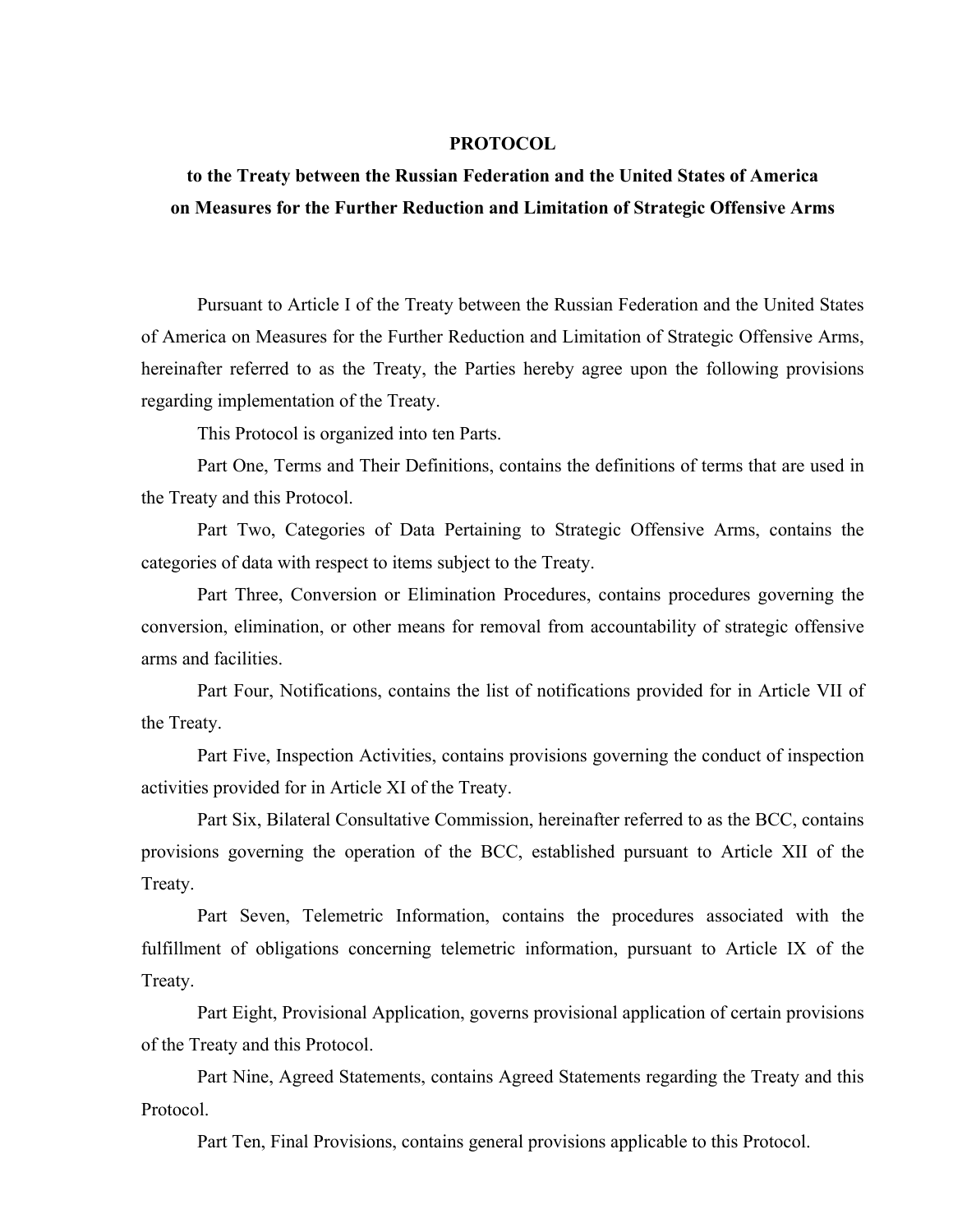#### **Part One - Terms and Their Definitions**

For the purposes of the Treaty and this Protocol:

1. (1.) The term "air base" means a facility at which deployed heavy bombers are based and their operation is supported.

2. (23.) The term "aircraft" means any manned machine that can derive support in the atmosphere from interaction with the air other than the interaction of the air with the Earth's surface.

3. (86.) The term "aircrew member" means an individual who performs duties related to the operation of an airplane and who is included on the inspecting Party's list of aircrew members.

4. (22.) The term "air-launched cruise missile" or "ALCM" means an air-to-surface cruise missile of a type, any one of which has been flight-tested from an aircraft or deployed on a bomber after December 31, 1986.

5. (70.) The term "airplane" means a power-driven, heavier-than-air aircraft that derives its lift in flight chiefly from aerodynamic reactions on surfaces that remain fixed under given conditions of flight.

6. (5.) The term "ballistic missile" means a missile that is a weapon-delivery vehicle that has a ballistic trajectory over most of its flight path.

7. (69.) The term "basing area" means an area within an ICBM base for mobile launchers of ICBMs, in which deployed mobile launchers of ICBMs are based and in which fixed structures for mobile launchers of ICBMs are located.

8. (9.) The term "bomber" means an airplane of a type, any one of which was initially constructed or later converted to be equipped for bombs or air-to-surface missiles.

9. (32.) The term "conversion or elimination facility" means:

(a) For ICBMs or SLBMs, a specified facility for the elimination of ICBMs, SLBMs, and launch canisters;

<sup>( )</sup> The number in parentheses is the number in the Russian text.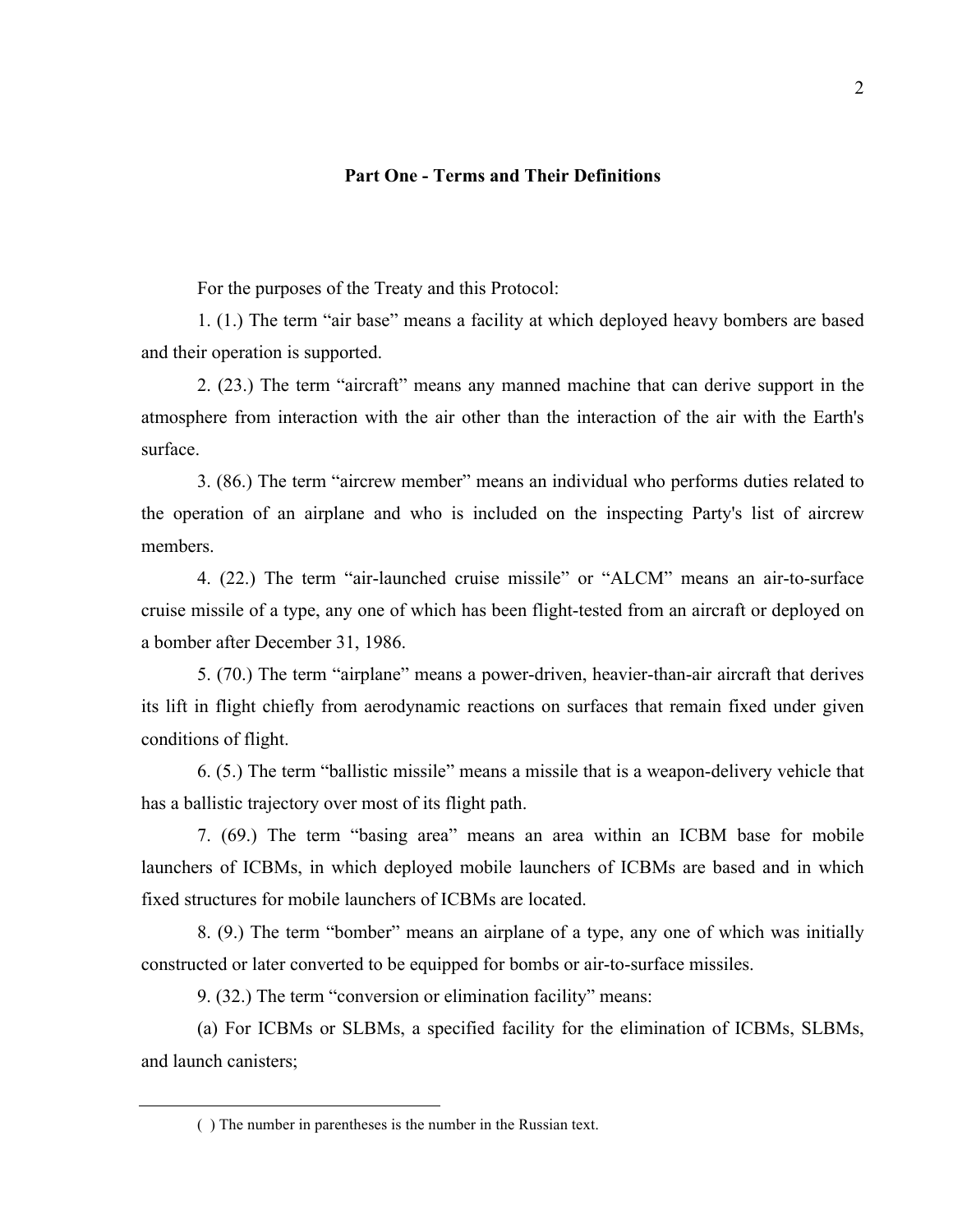(b) For mobile launchers of ICBMs, a specified facility for the conversion or elimination of mobile launchers of ICBMs;

(c) For SLBM launchers, a specified facility for the conversion or elimination of SLBM launchers;

(d) For heavy bombers, a specified facility for the conversion of heavy bombers, or the elimination of heavy bombers.

10. (21.) The term "cruise missile" means a missile that is an unmanned, self-propelled weapon-delivery vehicle that sustains flight through the use of aerodynamic lift over most of its flight path.

11. (14.) The term "declared data" means, for the data the accuracy of which is confirmed during inspection activities:

(a) Data with respect to items subject to the Treaty, specified according to categories of data contained in Part Two of this Protocol;

(b) Data included in notifications provided in accordance with Part Four of this Protocol that update the data according to categories of data contained in Part Two of this Protocol;

(c) Information on technical characteristics of new types of strategic offensive arms included in notifications provided in accordance with Part Four of this Protocol that update the data according to categories of data contained in Part Two of this Protocol, and that have been confirmed during exhibitions; and

(d) Information that the inspected Party provides to inspection teams during preinspection procedures.

12. (67.) The term "deployed heavy bomber" means a heavy bomber equipped for nuclear armaments, other than a test heavy bomber or a heavy bomber located at a repair facility or at a production facility.

13. (63.) The term "deployed ICBM" means an ICBM that is contained in or on a deployed launcher of ICBMs.

14. (66.) The term "deployed launcher of ICBMs" means an ICBM launcher that contains an ICBM and is not an ICBM test launcher, an ICBM training launcher, or an ICBM launcher located at a space launch facility.

15. (65.) The term "deployed launcher of SLBMs" means an SLBM launcher installed on a submarine that has been launched, that contains an SLBM, and is not intended for testing or training.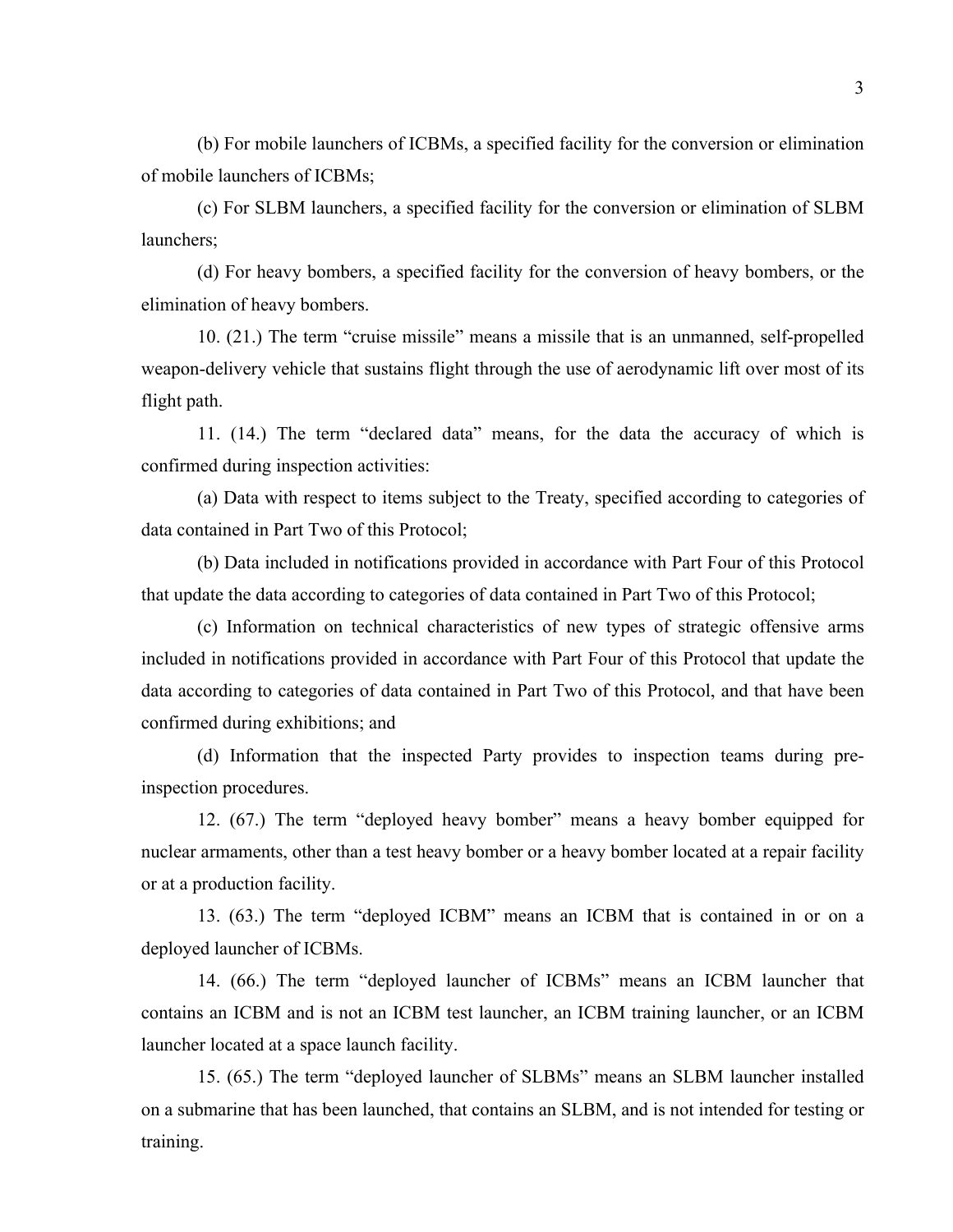16. (64.) The term "deployed mobile launcher of ICBMs" means a mobile launcher of ICBMs that contains an ICBM and is not a mobile test launcher or a mobile launcher of ICBMs located at a space launch facility.

17. (62.) The term "deployed SLBM" means an SLBM that is contained in a deployed launcher of SLBMs.

18. (46.) The term "distinguishable" means different on the basis of the totality of external and functional differences that are observable by national technical means of verification, or, when such observations may be inconclusive in the opinion of the inspecting Party, that are visible during inspection activities.

19. (11.) The term "each year" means during a period of 12 months commencing on the date of entry into force of the Treaty or on an anniversary of that date.

20. (43.) The term "facility" means an ICBM base, submarine base, air base, maintenance facility, basing area, silo launcher group, ICBM loading facility, SLBM loading facility, production facility, repair facility, storage facility, training facility, conversion or elimination facility, test range, heavy bomber flight test center, or space launch facility.

21. (74.) The term "fixed structure for mobile launchers of ICBMs" means a unique structure, within a basing area, designed to contain mobile launchers of ICBMs.

22. (12.) The term "front section" means that portion of the payload of the final stage that contains the reentry vehicle or reentry vehicles and may, depending on design, include a platform for a reentry vehicle or reentry vehicles, penetration aids, and a shroud.

23. (80.) The term "heavy bomber" means a bomber of a type, any one of which satisfies either of the following criteria:

(a) Its range is greater than 8000 kilometers; or

(b) It is equipped for long-range nuclear ALCMs.

A bomber shall not be considered to be a heavy bomber if it meets neither criterion (a) nor criterion (b) or if otherwise agreed by the Parties.

24. (81.) The term "heavy bomber equipped for non-nuclear armaments" means a heavy bomber that is not equipped for long-range nuclear ALCMs, nuclear air-to-surface missiles, or nuclear bombs.

25. (82.) The term "heavy bomber equipped for nuclear armaments" means a heavy bomber equipped for long-range nuclear ALCMs, nuclear air-to-surface missiles, or nuclear bombs.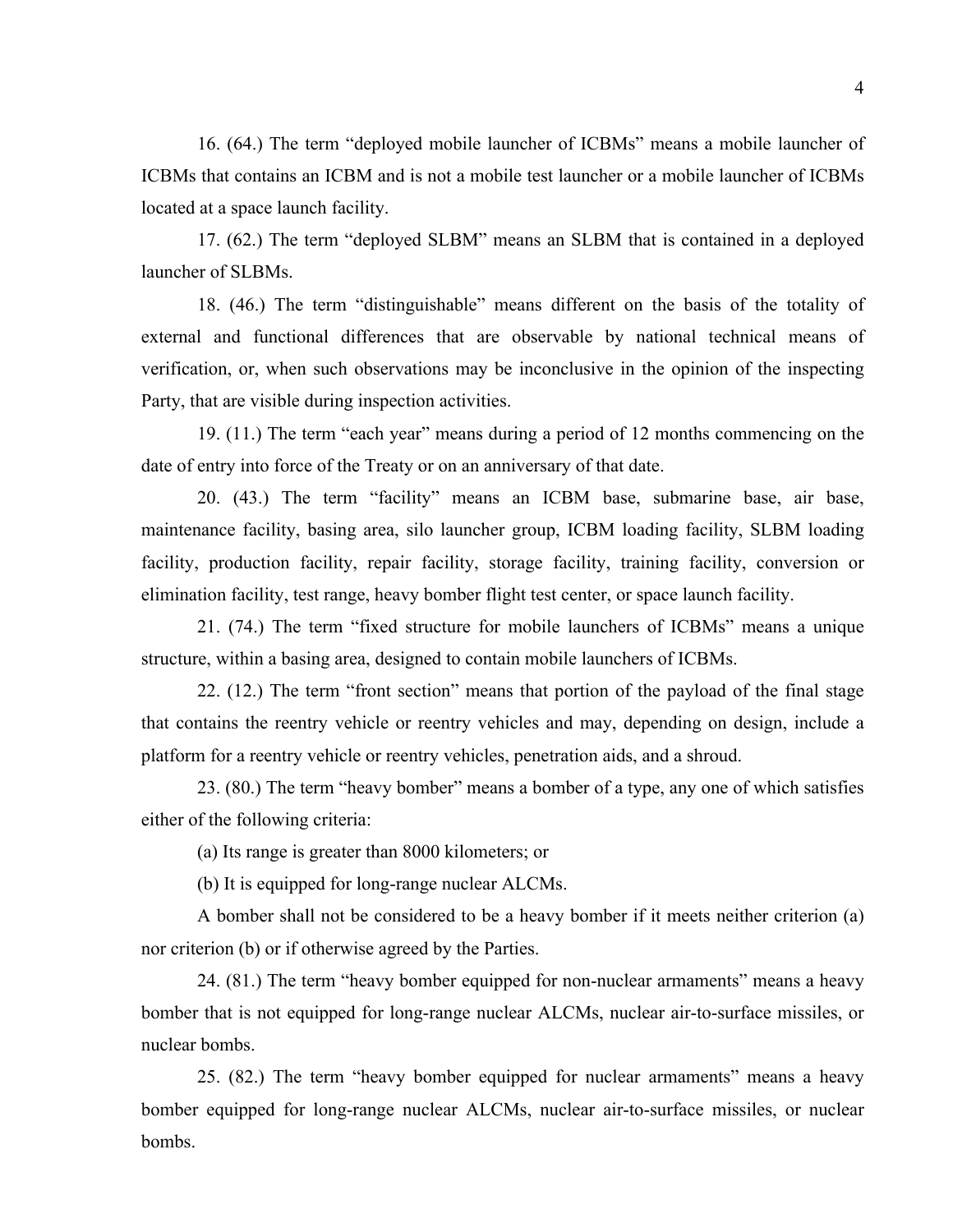26. (85.) The term "heavy bomber flight test center" means a facility, other than a production facility for heavy bombers, at which test heavy bombers are based and their operation is supported.

27. (3.) The term "ICBM base" means:

(a) For mobile launchers of ICBMs, an area in which one or more basing areas and one associated maintenance facility are located;

(b) For silo launchers of ICBMs, an area in which one or more groups of silo launchers of ICBMs and one associated maintenance facility are located.

28. (56.) The term "ICBM launcher" means a device intended or used to contain, prepare for launch, and launch an ICBM.

29. (27.) The term "ICBM loading facility" means a facility, outside an ICBM base and outside a test range, where ICBMs for mobile launchers of ICBMs are loaded onto or unloaded from mobile launchers of ICBMs.

30. (24.) The term "in-country escort" means a group of individuals designated by the inspected Party to accompany and assist inspectors and aircrew members throughout the incountry period.

31. (48.) The term "in-country period" means the period of time from the arrival of the inspection team or aircrew members at the point of entry until their departure from the country through the point of entry.

32. (17.) The term "inspection activities" means inspections and exhibitions.

33. (30.) The term "inspection activity site" means a location at which inspections or exhibitions may be conducted.

34. (29.) The term "inspection site" means a location at which Type One or Type Two inspections may be conducted.

35. (16.) The term "inspection team" means the group of inspectors assigned by the inspecting Party to conduct a particular inspection activity.

36. (15.) The term "inspector" means an individual specified by one of the Parties to conduct inspection activities and included on that Party's list of inspectors.

37. (25.) The term "intercontinental ballistic missile" or "ICBM" means a land-based ballistic missile with a range in excess of 5500 kilometers.

38. (54.) The term "launch" means the initial motion and subsequent flight of an ICBM or SLBM.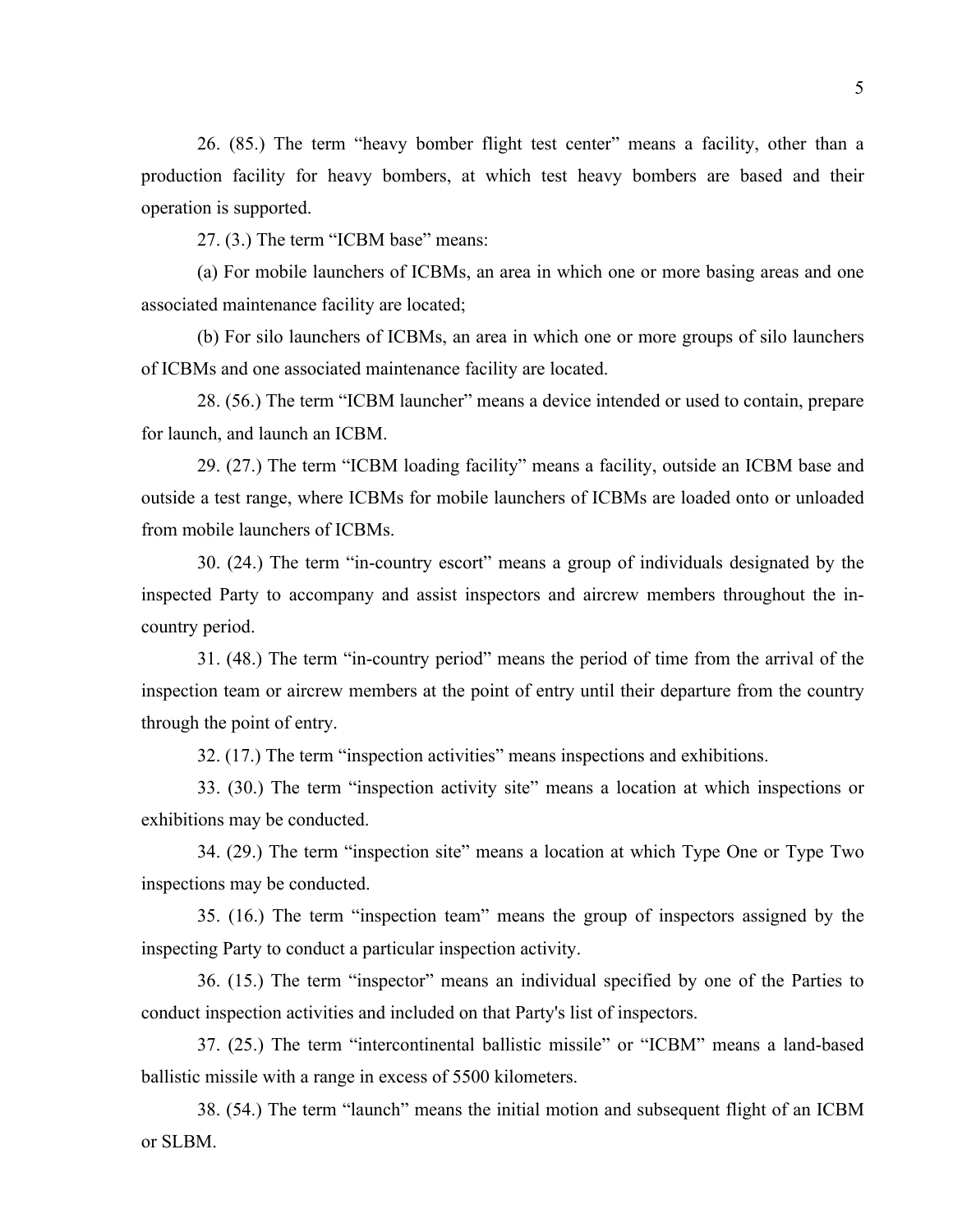39. (61.) The term "launch canister" means a container, directly associated with an ICBM or SLBM, that can be or has been used for transporting and storing an assembled ICBM or SLBM, with or without its front section, and from which an ICBM or SLBM can be or has been launched.

40. (60.) The term "launcher of missile defense interceptors" means a device intended or used to contain, prepare for launch, and launch missile defense interceptors.

41. (20.) The term "long-range ALCM" means an ALCM with a range in excess of 600 kilometers.

42. (89.) The term "long-range nuclear ALCM" means a long-range ALCM that is nuclear-armed.

43. (44.) The term "maintenance facility" means a facility that is part of an ICBM base and at which ICBMs and ICBM launchers are maintained and their operation is supported.

44. (52.) The term "missile defense interceptor" means a missile that was developed, tested, and deployed in order to intercept ICBMs, SLBMs, or their reentry vehicles.

45. (35.) The term "mobile launcher of ICBMs" means an erector-launcher mechanism for launching ICBMs and the self-propelled device on which it is mounted.

46. (42.) The term "new type" means, for ICBMs or SLBMs, a type of ICBM or a type of SLBM, the technical characteristics of which differ from the technical characteristics of an ICBM or SLBM, respectively, of each type declared previously in at least one of the following respects:

(a) Number of stages.

(b) Type of propellant of any stage.

(c) Either the length of the assembled missile without front section or the length of the first stage, by more than three percent.

(d) Diameter of the first stage, by more than three percent.

47. (41.) The term "non-deployed heavy bomber" means a test heavy bomber or a heavy bomber equipped for nuclear armaments located at a repair facility or at a production facility.

48. (37.) The term "non-deployed ICBM" means an ICBM not contained in a deployed launcher of ICBMs or on a deployed launcher of ICBMs.

49. (40.) The term "non-deployed launcher of ICBMs" means an ICBM test launcher, an ICBM training launcher, an ICBM launcher located at a space launch facility, or an ICBM launcher, other than a soft-site launcher, that does not contain a deployed ICBM.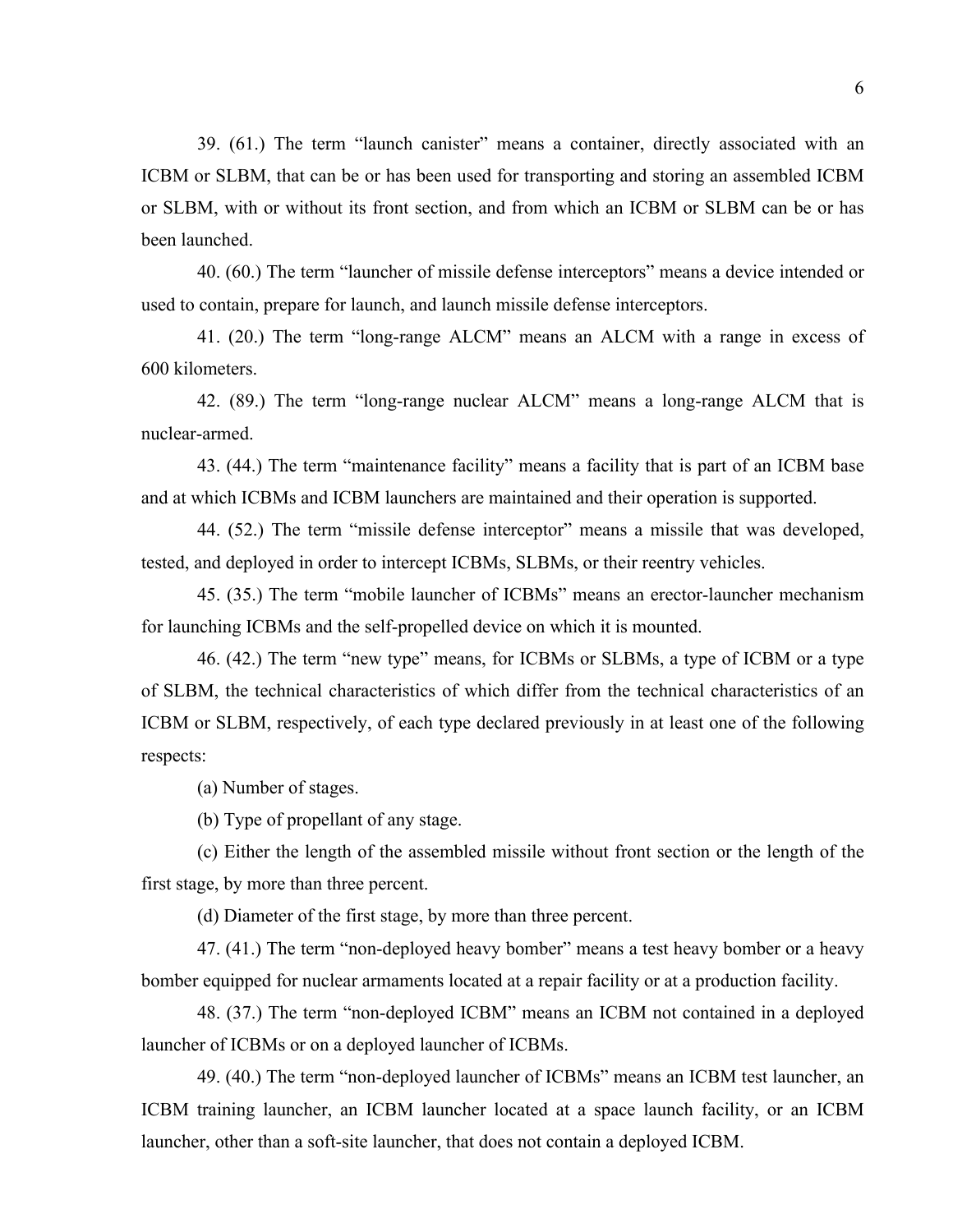50. (39.) The term "non-deployed launcher of SLBMs" means an SLBM launcher, other than a soft-site launcher, that is intended for testing or training, or an SLBM launcher that does not contain a deployed SLBM.

51. (38.) The term "non-deployed mobile launcher of ICBMs" means a mobile launcher of ICBMs that does not contain an ICBM, or a mobile test launcher of ICBMs, or a mobile launcher of ICBMs located at a space launch facility, unless otherwise agreed by the Parties.

52. (36.) The term "non-deployed SLBM" means an SLBM not contained in a deployed launcher of SLBMs.

53. (90.) The term "nuclear armaments" means, for heavy bombers, long-range nuclear ALCMs, nuclear air-to-surface missiles, or nuclear bombs.

54. (71.) The term "Open Skies airplane" means an airplane performing an observation flight in accordance with the Open Skies Treaty of March 24, 1992, that is simultaneously used for transporting an inspection team to or from a point of entry on the territory of the inspected Party.

55. (47.) The term "period of inspection activities" means, for an inspection or exhibition, the period of time from the completion of pre-inspection procedures until the commencement of post-inspection procedures.

56. (51.) The term "produce" means build, construct, or manufacture in any quantity, and includes serial production as well as one-of-a-kind manufacturing.

57. (45.) The term "production facility" means:

(a) For ICBMs or SLBMs, a facility at which:

 (i) ICBMs or SLBMs that are maintained, stored, and transported as assembled missiles in their launch canisters, are assembled, including the joining of all stages of such missiles and the loading of such missiles into launch canisters.

 (ii) ICBMs or SLBMs that are maintained, stored, and transported as assembled missiles without launch canisters, are assembled, including the joining of two or more stages.

 (iii) First stages of ICBMs or SLBMs that are maintained, stored, and transported in stages are assembled.

(b) For ballistic missile submarines, a facility at which construction of ballistic missile submarines is performed.

(c) For mobile launchers of ICBMs, a facility at which the erector-launcher mechanism of a mobile launcher of ICBMs is mounted on the self-propelled device.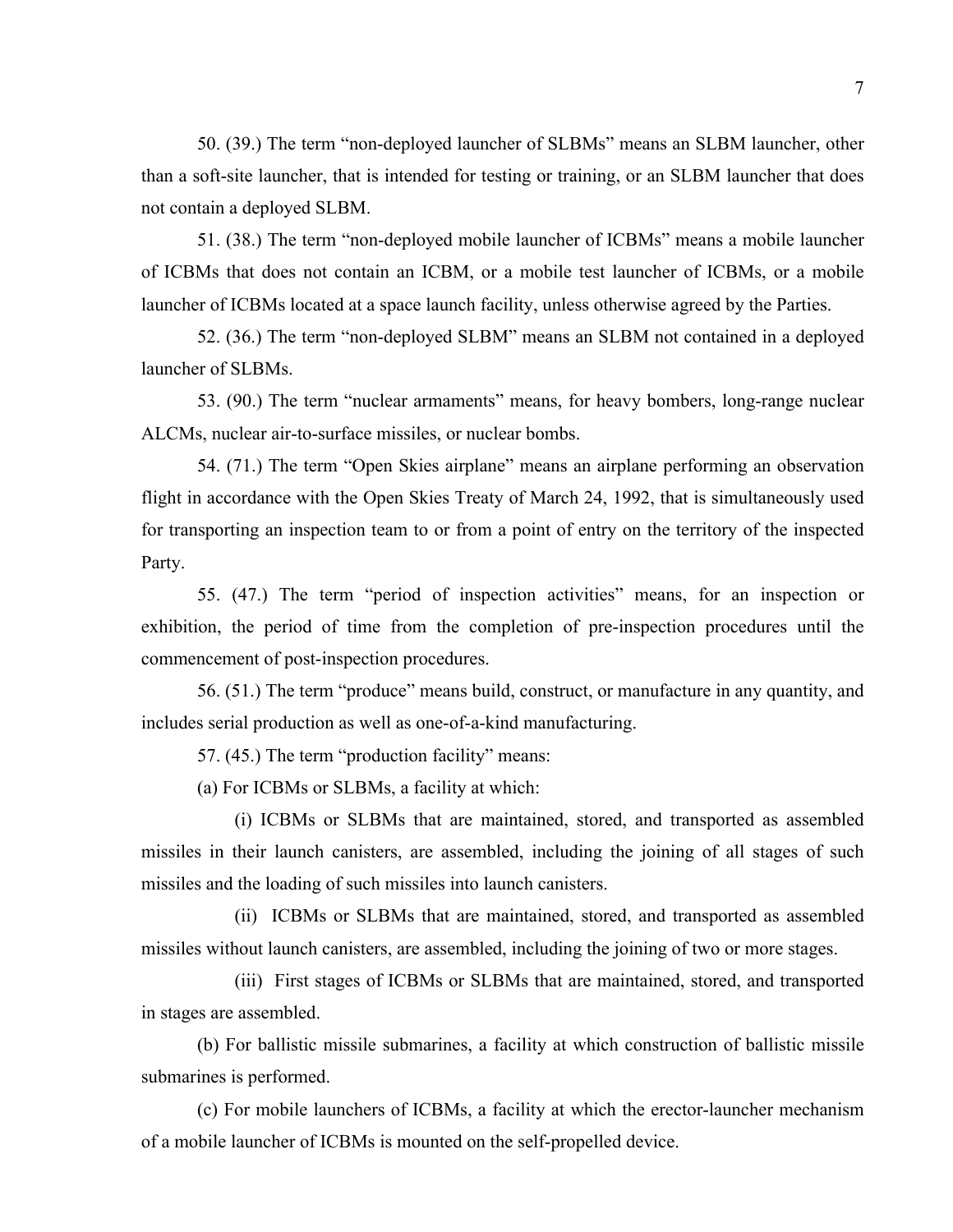(d) For heavy bombers, a facility at which assembly of a complete heavy bomber airframe is performed.

58. (53.) The term "prototype" means, for ICBMs or SLBMs, an ICBM or SLBM of a new type, no more than 20 missiles of which have been launched, and no launchers of missiles of which have been deployed.

59. (13.) The term "range" means:

(a) For an ALCM, the maximum distance that can be flown by an ALCM of that type in its standard design mode flying until fuel exhaustion, determined by projecting its flight path onto the Earth's sphere from the launch point to the point of impact.

(b) For a ballistic missile, the maximum distance determined by projecting the flight trajectory onto the Earth's sphere from the launch point of a missile of that type to the point of impact of a reentry vehicle.

(c) For an aircraft, the maximum distance that can be flown, without refueling, by an aircraft of that type when carrying an ordnance load of 7500 kilograms, with a full fuel load in the internal and external fuel tanks and a flight profile optimized to ensure minimum fuel consumption per kilometer, taking into account the distance covered during climb and descent. The fuel remaining in the fuel tanks after landing shall be no more than five percent of the maximum capacity of the fuel tanks.

60. (7.) The term "reentry vehicle" means that part of the front section that can survive reentry through the dense layers of the Earth's atmosphere and that is designed for delivering a weapon to a target or for testing such a delivery.

61. (33.) The term "repair facility" means:

(a) For ICBMs or SLBMs, a specified facility, outside an ICBM base or a submarine base, for the repair or maintenance of ICBMs or SLBMs.

(b) For mobile launchers of ICBMs, a specified facility, outside an ICBM base, for the repair or maintenance of mobile launchers of ICBMs.

(c) For heavy bombers, a specified facility, outside an air base, for the repair or maintenance of heavy bombers.

62. (19.) The term "rocket motor case" means the case that remains after the solid propellant is removed from the solid rocket motor.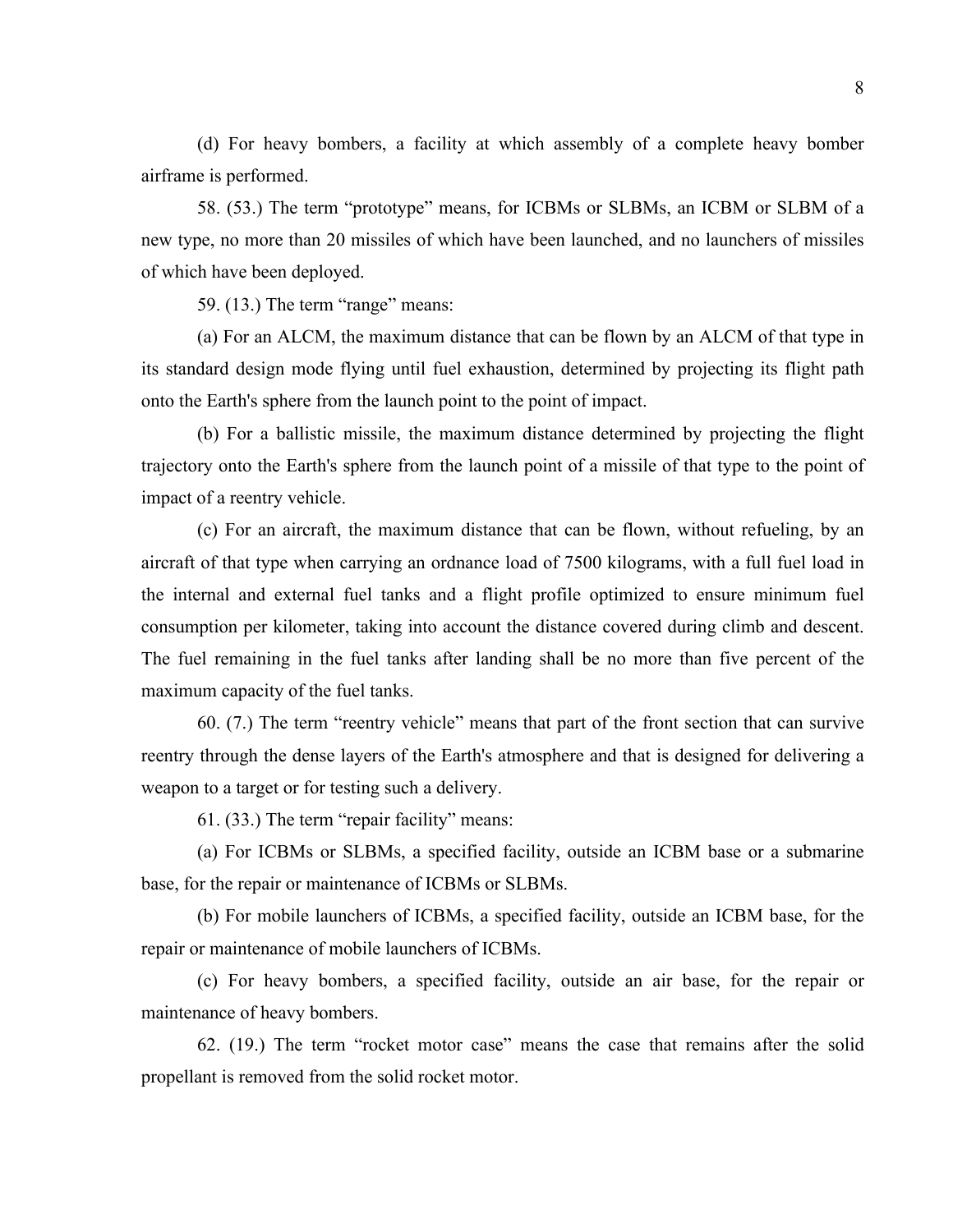63. (2.) The term "self-contained dispensing mechanism" means a device that separates from the final stage of a missile together with the front section and that independently targets and releases the reentry vehicle or reentry vehicles and penetration aids.

64. (49.) The term "sequential inspection" means an inspection, conducted at facilities associated with the same point of entry, by an inspection team that has not departed the territory of the inspected Party following the completion of the previous inspection.

65. (87.) The term "silo launcher of ICBMs" means an ICBM launcher in a silo structure located in the ground.

66. (88.) The term "silo training launcher" means a full-scale silo launcher of ICBMs specified for training purposes.

67. (55.) The term "SLBM launcher" means a device intended or used to contain, prepare for launch, and launch an SLBM.

68. (26.) The term "SLBM loading facility" means a shore-based facility, outside a submarine base, where SLBMs are loaded onto or unloaded from ballistic missile submarines.

69. (57.) The term "soft-site launcher" means any land-based fixed launcher of ICBMs or SLBMs other than a silo launcher.

70. (77.) The term "solid-fueled ICBM" means an ICBM for which all stages are equipped with solid rocket motors.

71. (76.) The term "solid-fueled SLBM" means an SLBM for which all stages are equipped with solid rocket motors.

72. (78.) The term "solid rocket motor" means that part of the stage that consists of the case filled with solid propellant.

73. (28.) The term "space launch facility" means a specified facility from which objects are delivered into the upper atmosphere or space using ICBMs or SLBMs.

74. (75.) The term "stage" means, for ICBMs or SLBMs, a section of a missile that is equipped with a propulsion unit, with the exception of the self-contained dispensing mechanism.

75. (34.) The term "storage facility" means:

(a) For ICBMs or SLBMs, a specified facility, outside an ICBM base, a submarine base, a test range, or a space launch facility, for the storage of ICBMs or SLBMs.

(b) For mobile launchers of ICBMs, a specified facility, outside an ICBM base, a test range, or a space launch facility, for the storage of mobile launchers of ICBMs.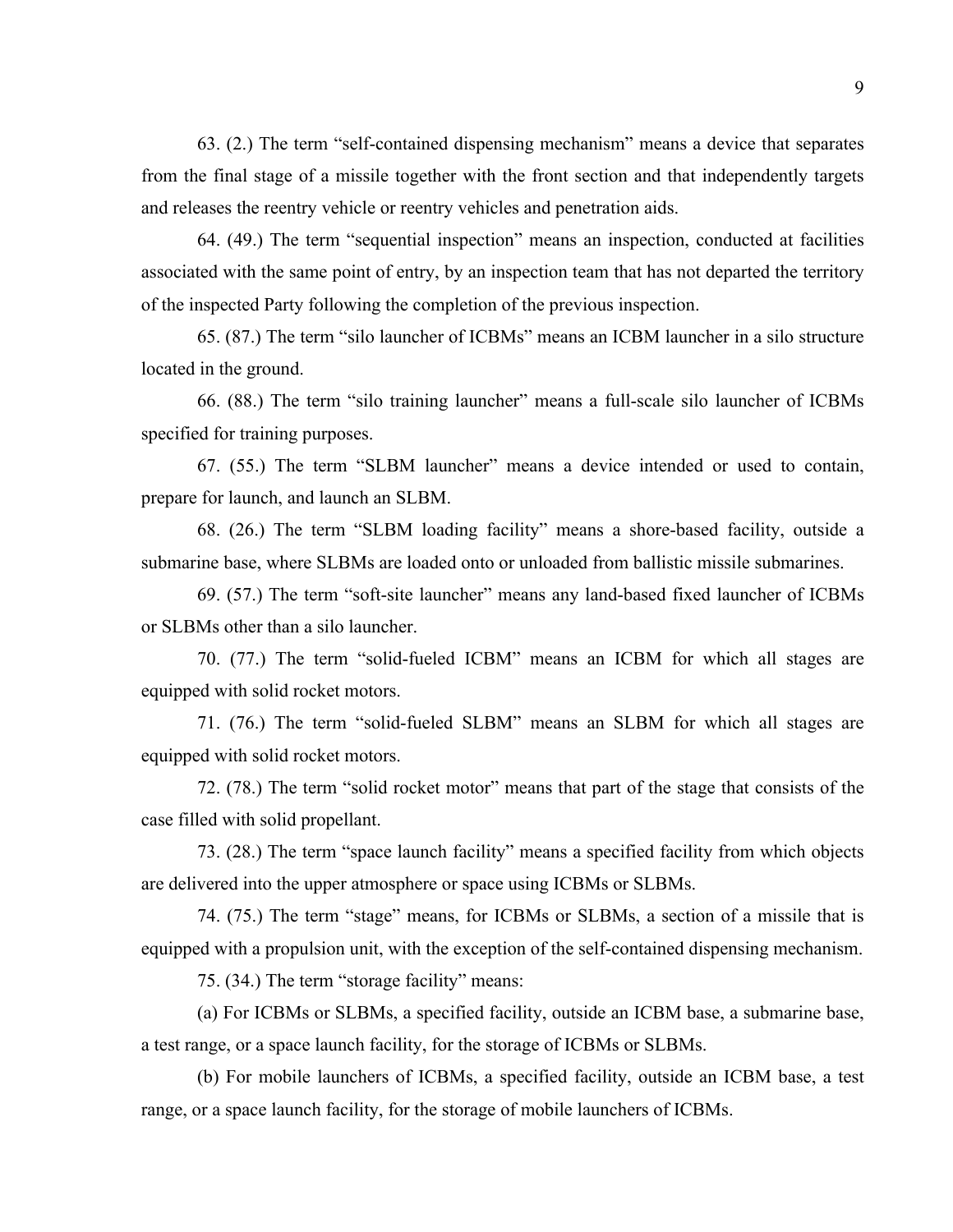(c) For heavy bombers, a specified facility, outside an air base, for the storage of heavy bombers.

76. (4.) The term "submarine base" means a facility at which ballistic missile submarines, as well as submarines that had been previously equipped with SLBM launchers but after conversion are incapable of launching SLBMs, are based, and at which shore-based support for such submarines, which may include the assembly, loading, maintenance, and storage of SLBMs, is provided.

77. (6.) The term "submarine-launched ballistic missile" or "SLBM" means a ballistic missile with a range in excess of 600 kilometers of a type, any one of which has been contained in, or launched from, a submarine.

78. (79.) The term "telemetric information" means information that originates on board a missile during its initial motion and subsequent flight that is broadcast.

79. (83.) The term "test heavy bomber" means a heavy bomber equipped for nuclear armaments designated exclusively for testing and based at a heavy bomber flight test center.

80. (58.) The term "test launcher" means an ICBM launcher or an SLBM launcher located within a test range.

81. (18.) The term "test range" means a designated land area, other than an ICBM base, from which launches of ICBMs or SLBMs are conducted.

82. (31.) The term "training facility" means a specified facility, outside an ICBM base or a submarine base, at which personnel are trained to use, operate, or maintain ICBMs or SLBMs and their launchers.

83. (59.) The term "training launcher" means a silo training launcher or a mobile training launcher.

84. (84.) The term "training model of a missile" means a full-scale, inert model of an ICBM or SLBM that is not capable of being launched and that differs from an ICBM or SLBM on the basis of external and functional differences that are visible during inspection activities.

85. (50.) The term "transit" means the one-way movement from one facility to another facility of:

(a) A non-deployed ICBM;

(b) A non-deployed SLBM; or

(c) A non-deployed mobile launcher of ICBMs.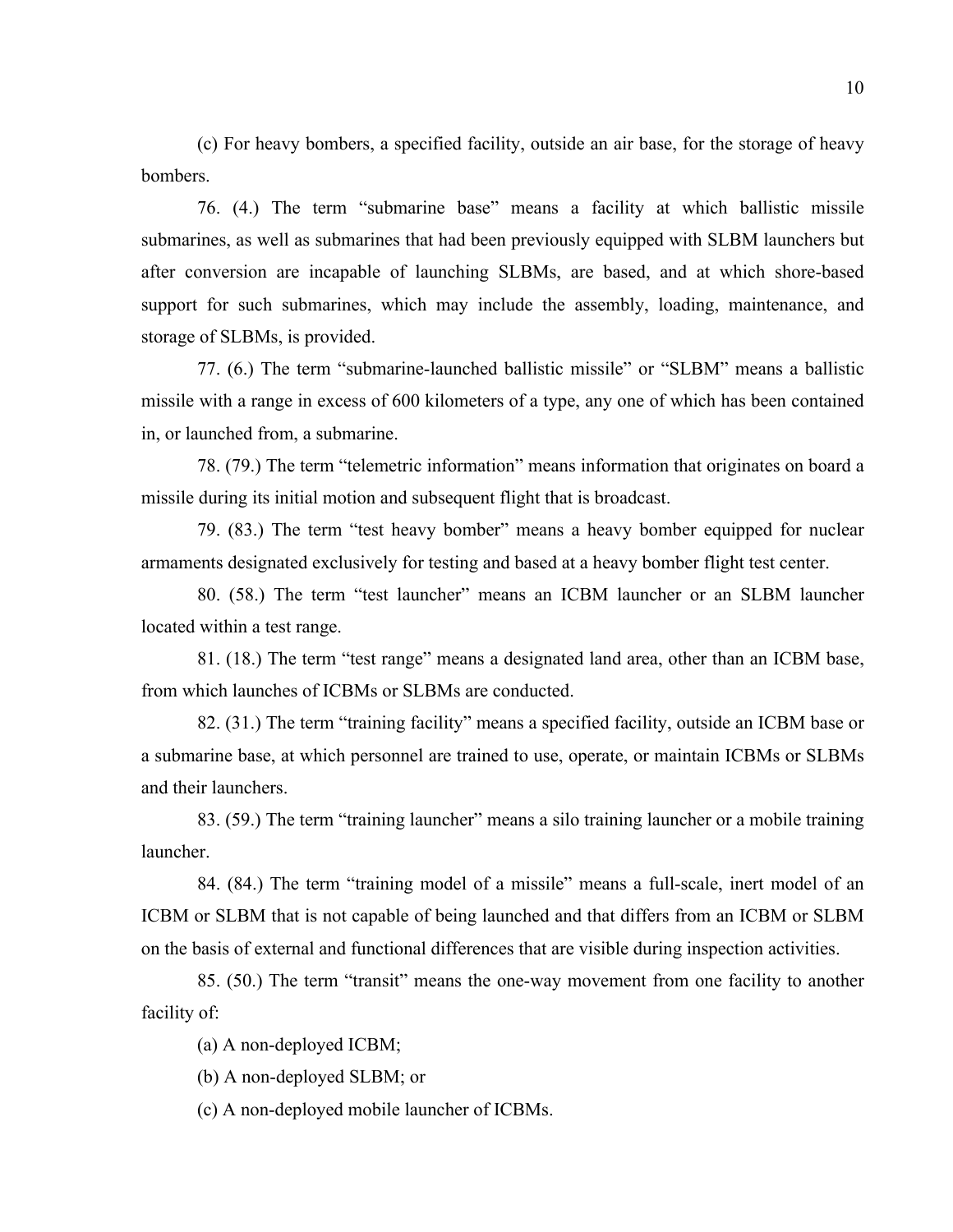86. (72.) The term "unique identifier" or "UID" means a non-repeating alpha-numeric number that has been applied by the inspected Party to an ICBM, SLBM, or heavy bomber.

87. (10.) The term "variant" means:

(a) For heavy bombers, a classification, declared by the inspected Party, of airplanes of one type and one category that are distinguishable from other airplanes of the same type and the same category.

(b) For ICBMs and SLBMs, a classification, declared by the inspected Party, of ICBMs of one type or SLBMs of one type that are distinguishable from other ICBMs or SLBMs of the same type.

88. (68.) The term "version" means, for mobile launchers of ICBMs of a type, a classification, declared by the inspected Party, based on external or functional differences from other such items.

89. (8.) The term "warhead" means a unit of account used for counting toward the 1550 aggregate limit as applied to deployed ICBMs, deployed SLBMs, and deployed heavy bombers.

90. (73.) The term "weapon-delivery vehicle" means, for ballistic missiles and cruise missiles, a missile of a type, any one of which has been launched or flight-tested, or deployed to carry or be used as a weapon, that is, as any mechanism or any device that, when directed against any target, is designed to damage or destroy it.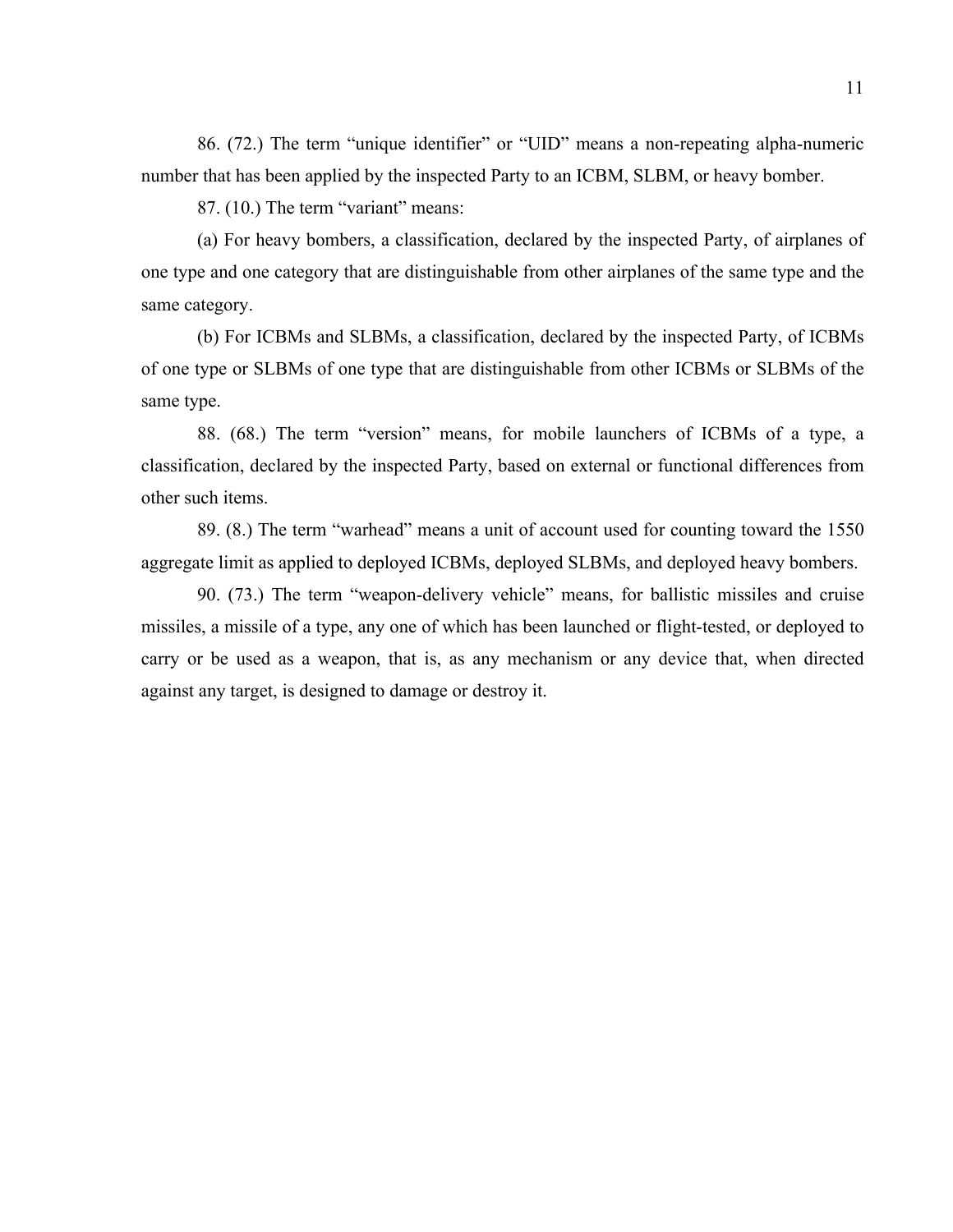#### **Part Two – Categories of Data Pertaining to Strategic Offensive Arms**

Section I. General Provisions

1. The Parties shall use the categories of data contained in this Part when providing data in accordance with the Treaty and this Protocol.

2. No later than 45 days after signature of the Treaty, each Party shall provide, in accordance with the Annex on Inspection Activities to this Protocol, site diagrams of facilities and, if applicable, coastlines and waters diagrams for each facility at which inspection activities may be conducted.

3. No later than 45 days after entry into force of the Treaty, the Parties shall carry out an initial exchange of data according to the categories of data contained in this Part, and shall provide, in accordance with the Annex on Inspection Activities to this Protocol, photographs, unless such photographs were previously provided in connection with fulfilling the requirements of the START Treaty.

4. For the purposes of this Part and exchanges of data, the mark " $\rightarrow$   $\rightarrow$  " denotes that the entry is not applicable in such case. The mark "\* \* \*" denotes that this data will be provided when available.

5. Each ICBM, each SLBM, and each heavy bomber shall have a unique identifier.

6. For the purposes of this Part, geographic coordinates shall be expressed in latitude and longitude to the nearest minute, except in cases where two or more locations for which geographic coordinates are specified that are within one minute of latitude and longitude of each other and that are of the same type or have the same appearance. In such cases, the latitude and longitude shall be expressed to include seconds.

7. In specifying geographic coordinates, each Party shall use the system of coordinates commonly employed by it.

8. Geographic coordinates for silo launchers of ICBMs located in a silo launcher group at an ICBM base and test launchers shall be expressed to the nearest minute.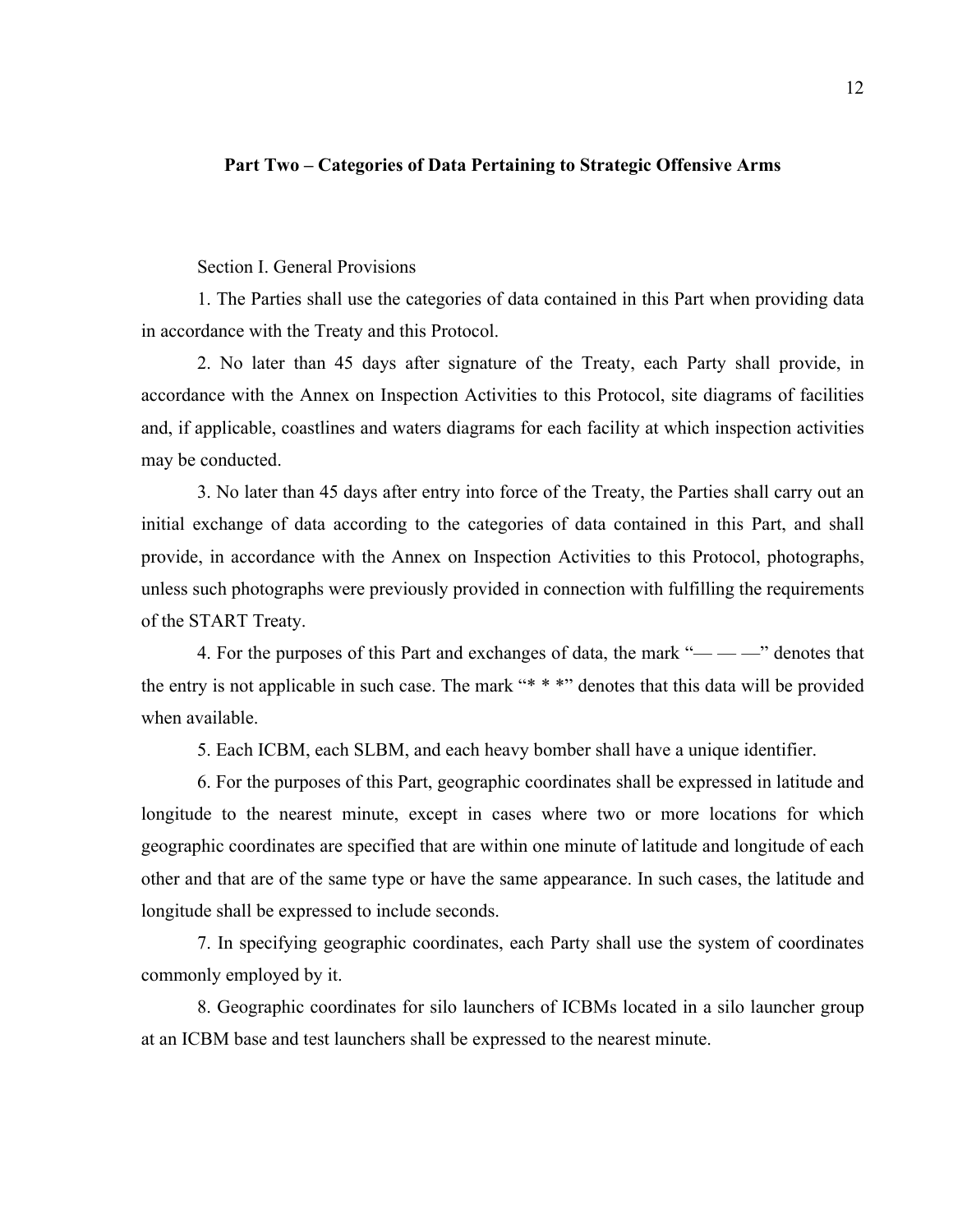Section II. Aggregate Numbers

For each Party, the data on aggregate numbers of strategic offensive arms limited by the Treaty are as follows:

|                                                                                                                                                  | Russian<br>Federation | United States of<br>America |
|--------------------------------------------------------------------------------------------------------------------------------------------------|-----------------------|-----------------------------|
| Deployed ICBMs, Deployed SLBMs, and<br>Deployed Heavy Bombers                                                                                    | * * *                 | * * *                       |
| Warheads on Deployed ICBMs, on<br>Deployed SLBMs, and Nuclear Warheads<br>Counted for Deployed Heavy Bombers                                     | * * *                 | * * *                       |
| Deployed and Non-deployed Launchers<br>of ICBMs, Deployed and Non-deployed<br>Launchers of SLBMs, and Deployed and<br>Non-deployed Heavy Bombers | * * *                 | * * *                       |

Section III. ICBMs, ICBM Launchers, and Warheads on Deployed ICBMs

For each Party, the numbers of deployed ICBMs, non-deployed ICBMs, deployed launchers of ICBMs, non-deployed launchers of ICBMs, warheads on deployed ICBMs, as well as data on facilities associated with ICBMs, are as follows:

1. Russian Federation

|                                                        | Type         | ICBM Type or Variant of a |
|--------------------------------------------------------|--------------|---------------------------|
|                                                        | $<$ TYPE $>$ | Total                     |
| Deployed ICBMs                                         | * * *        | * * *                     |
| Warheads on Deployed ICBMs                             | * * *        | * * *                     |
| Non-deployed ICBMs                                     | * * *        | * * *                     |
| Deployed and Non-deployed Launchers of<br><b>ICBMs</b> | * * *        | * * *                     |
| Deployed Launchers of ICBMs                            | * * *        | * * *                     |
| Non-deployed Launchers of ICBMs                        | * * *        | * * *                     |
| <b>Test Launchers</b>                                  | * * *        | * * *                     |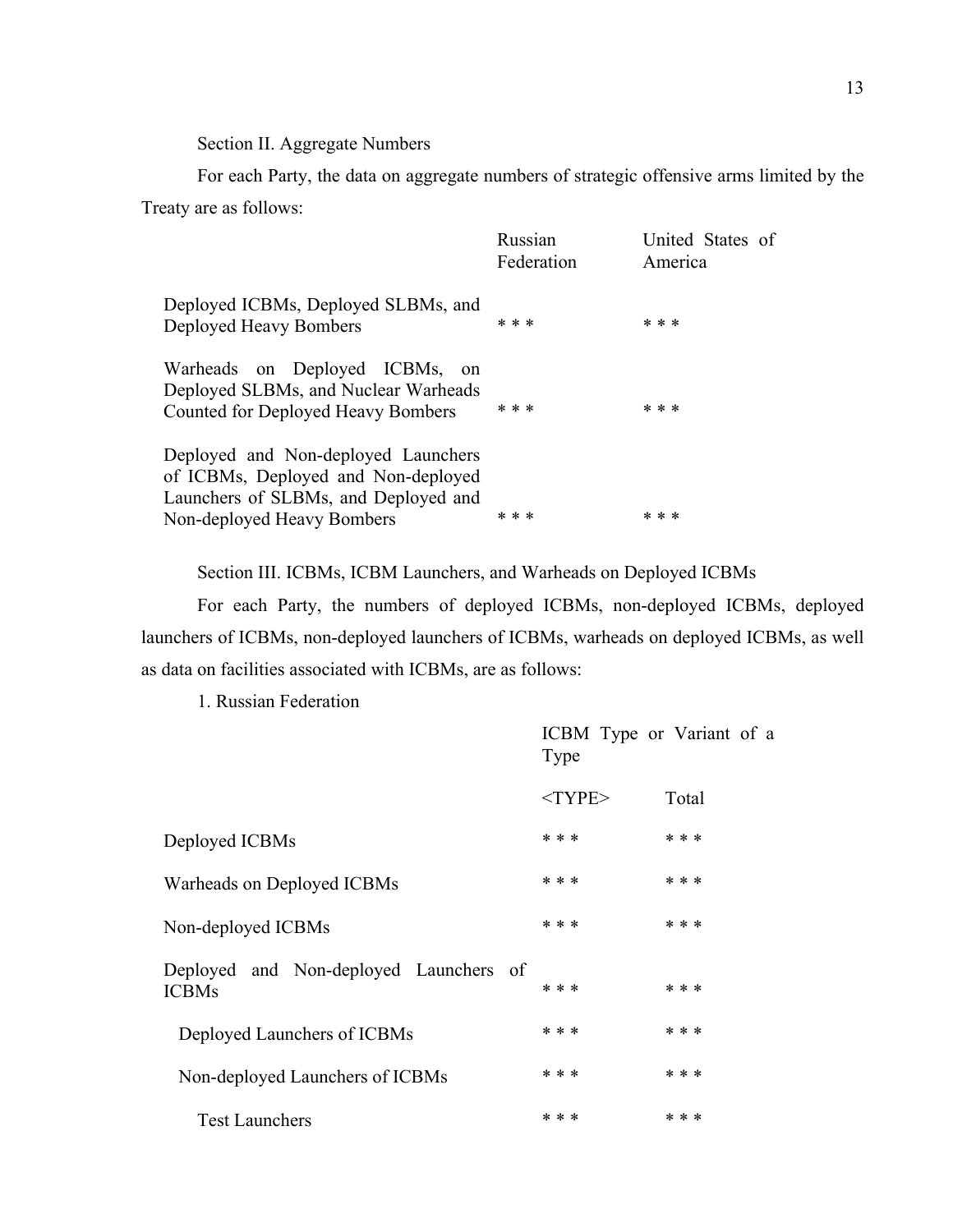## ICBM Base for Silo Launchers of ICBMs

|                                                                             |                                         | Type       | ICBM Type or Variant of a                       |
|-----------------------------------------------------------------------------|-----------------------------------------|------------|-------------------------------------------------|
|                                                                             |                                         | $<$ TYPE>  |                                                 |
| Deployed ICBMs                                                              |                                         | * * *      |                                                 |
| Warheads on Deployed ICBMs                                                  |                                         | * * *      |                                                 |
| Deployed Silo Launchers of ICBMs                                            |                                         | * * *      |                                                 |
| Non-deployed Silo Launchers of ICBMs                                        |                                         | * * *      |                                                 |
| Silo Launcher Group: <title></title>                                        |                                         |            |                                                 |
| Silo Launchers                                                              | Coordinates                             | <b>UID</b> | ICBM Type<br><sub>or</sub><br>Variant of a Type |
| <designation></designation>                                                 | <coordinates> <uid></uid></coordinates> |            | $<$ TYPE>                                       |
| Maintenance Facility                                                        |                                         |            |                                                 |
| Name/Location: <title><br/>Coordinates: <coordinates></coordinates></title> |                                         |            |                                                 |
|                                                                             |                                         | Type       | ICBM Type or Variant of a                       |
|                                                                             |                                         | $<$ TYPE>  |                                                 |
| Non-deployed ICBMs                                                          |                                         | * * *      |                                                 |
| Designation                                                                 | <b>UID</b>                              | a Type     | ICBM Type or Variant of                         |
| <designation></designation>                                                 | $<$ UID $>$                             | $<$ TYPE>  |                                                 |
| Silo Training Launchers                                                     |                                         | * * *      |                                                 |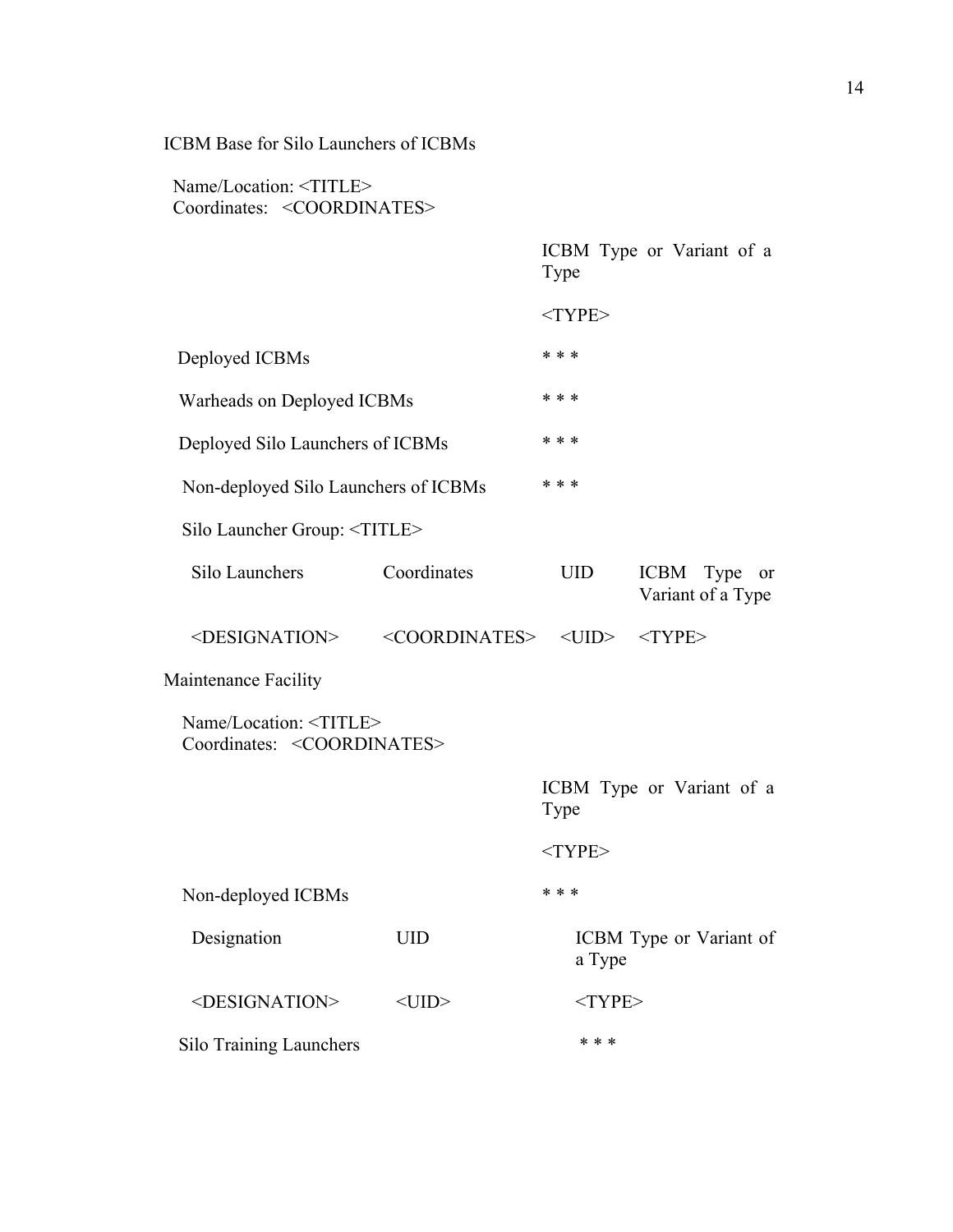| Silo Launchers                                                              | Coordinates                 | ICBM Type or Variant of<br>a Type |
|-----------------------------------------------------------------------------|-----------------------------|-----------------------------------|
| <designation></designation>                                                 | <coordinates></coordinates> | $<$ TYPE>                         |
| <b>ICBM Base for Mobile Launchers of ICBMs</b>                              |                             |                                   |
| Name/Location: <title><br/>Coordinates: <coordinates></coordinates></title> |                             |                                   |
|                                                                             |                             | ICBM Type or Variant of a<br>Type |
|                                                                             |                             | $<$ TYPE>                         |
| Deployed ICBMs                                                              |                             | * * *                             |
| Warheads on Deployed ICBMs                                                  |                             | * * *                             |
| Deployed Mobile Launchers of ICBMs                                          |                             | * * *                             |
| Basing Area: <title><br/>Coordinates: <coordinates></coordinates></title>   |                             |                                   |
|                                                                             |                             | ICBM Type or Variant of a<br>Type |
|                                                                             |                             | $<$ TYPE>                         |
| Deployed ICBMs                                                              |                             | * * *                             |
| Deployed Mobile Launchers of ICBMs                                          |                             | * * *                             |
| Mobile Launchers                                                            | <b>UID</b>                  | ICBM Type or Variant of<br>a Type |
| <designation></designation>                                                 | $<$ UID $>$                 | $<$ TYPE>                         |
| Fixed Structures for Mobile Launchers of<br><b>ICBMs</b>                    |                             | * * *                             |
| Maintenance Facility                                                        |                             |                                   |
| Name/Location: <title></title>                                              |                             |                                   |

Coordinates: <COORDINATES>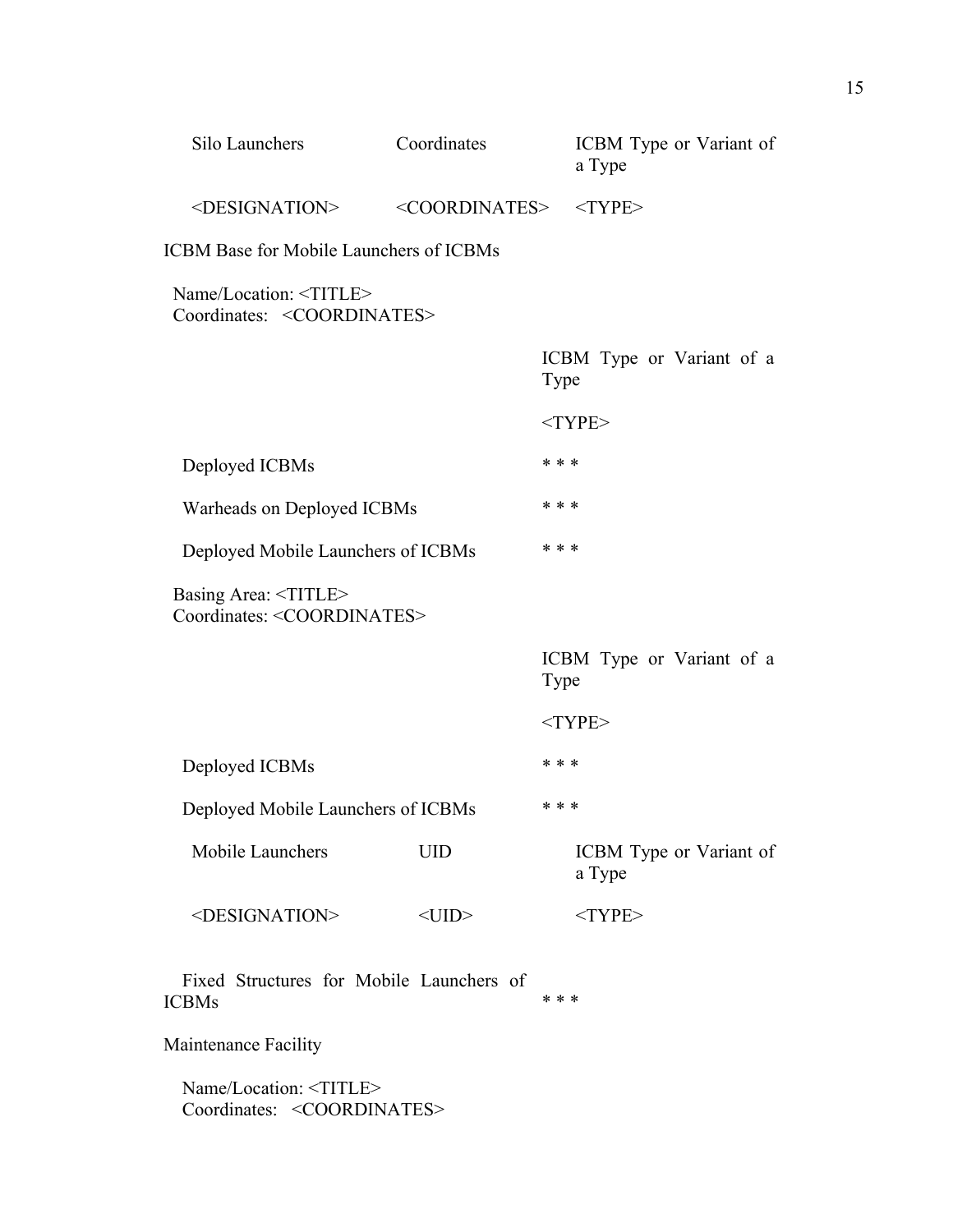|                                                                             |             | ICBM Type or Variant of a<br>Type |
|-----------------------------------------------------------------------------|-------------|-----------------------------------|
|                                                                             |             | $<$ TYPE>                         |
| Non-deployed ICBMs                                                          |             | * * *                             |
| Designation                                                                 | <b>UID</b>  | ICBM Type or Variant of a<br>Type |
| <designation></designation>                                                 | $<$ UID $>$ | $<$ TYPE>                         |
| Non-deployed Mobile Launchers of ICBMs                                      |             | * * *                             |
| <b>ICBM Loading Facilities</b>                                              |             |                                   |
| Name/Location: <title><br/>Coordinates: <coordinates></coordinates></title> |             |                                   |
|                                                                             |             | ICBM Type or Variant of a<br>Type |
|                                                                             |             |                                   |
|                                                                             |             | $<$ TYPE>                         |
| Non-deployed ICBMs                                                          |             | * * *                             |
| Designation                                                                 | <b>UID</b>  | ICBM Type or Variant of<br>a Type |
| <designation></designation>                                                 | $<$ UID $>$ | $<$ TYPE>                         |
| Non-deployed Mobile Launchers of ICBMs                                      |             | * * *                             |
| <b>Production Facilities for ICBMs</b>                                      |             |                                   |
| Name/Location: <title></title>                                              |             |                                   |
| Coordinates: <coordinates></coordinates>                                    |             | ICBM Type or Variant of a<br>Type |
|                                                                             |             | $<$ TYPE>                         |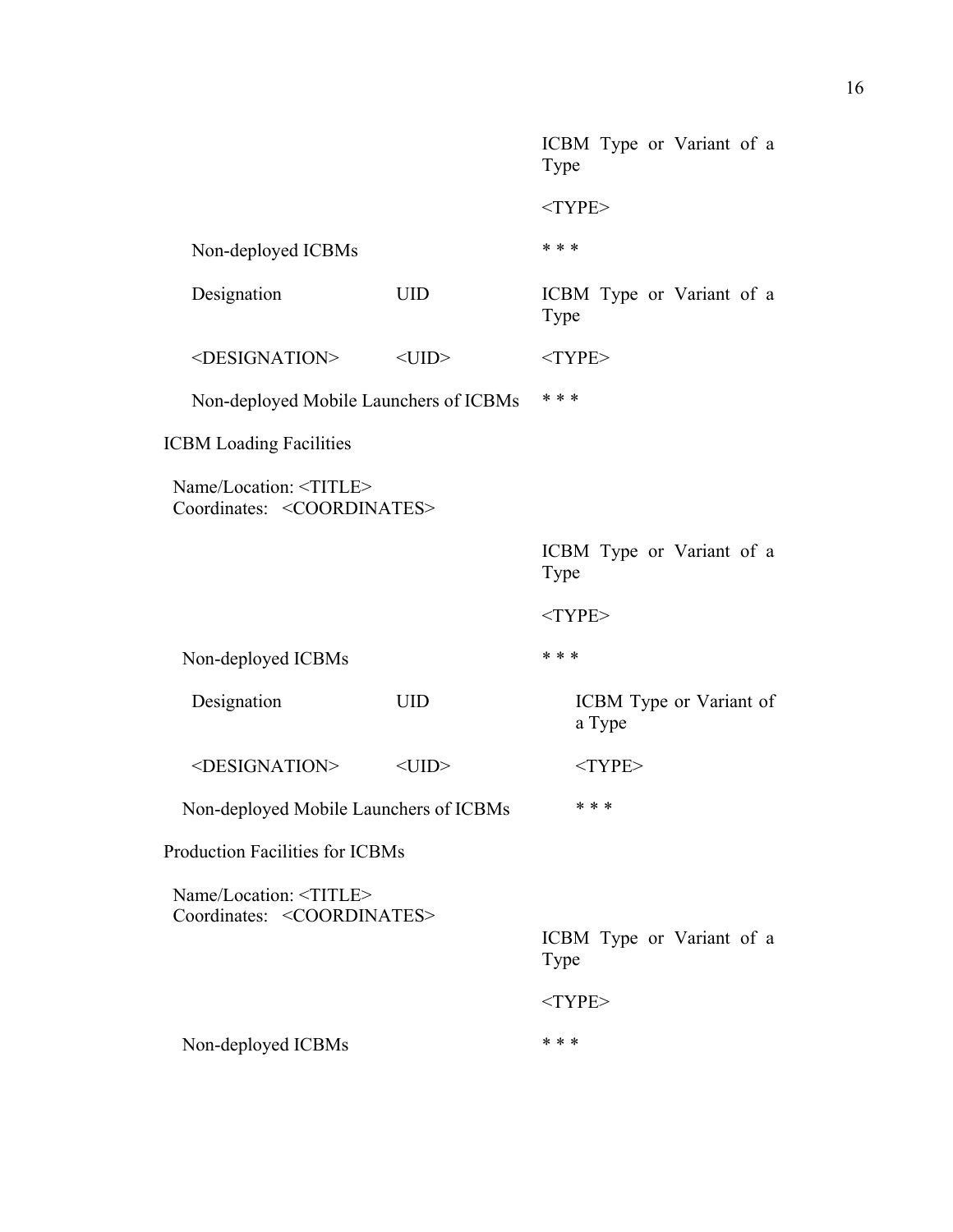| Designation                                                                 | <b>UID</b>  | ICBM Type or Variant of<br>a Type |
|-----------------------------------------------------------------------------|-------------|-----------------------------------|
| <designation></designation>                                                 | $<$ UID $>$ | $<$ TYPE>                         |
| Production Facilities for Mobile Launchers of ICBMs                         |             |                                   |
| Name/Location: <title><br/>Coordinates: <coordinates></coordinates></title> |             |                                   |
|                                                                             |             | ICBM Type or Variant of a<br>Type |
|                                                                             |             | $<$ TYPE>                         |
| Non-deployed Mobile Launchers of ICBMs<br>(Returned)                        |             | * * *                             |
| <b>Storage Facilities for ICBMs</b>                                         |             |                                   |
| Name/Location: <title><br/>Coordinates: <coordinates></coordinates></title> |             |                                   |
|                                                                             |             |                                   |
|                                                                             |             | ICBM Type or Variant of a<br>Type |
|                                                                             |             | $<$ TYPE>                         |
| Non-deployed ICBMs                                                          |             | * * *                             |
| Designation                                                                 | <b>UID</b>  | ICBM Type or Variant of<br>a Type |
| <designation></designation>                                                 | $<$ UID $>$ | $<$ TYPE>                         |
| Storage Facilities for Mobile Launchers of ICBMs                            |             |                                   |
| Name/Location: <title></title>                                              |             |                                   |
| Coordinates: <coordinates></coordinates>                                    |             | ICBM Type or Variant of a<br>Type |
|                                                                             |             | $<$ TYPE>                         |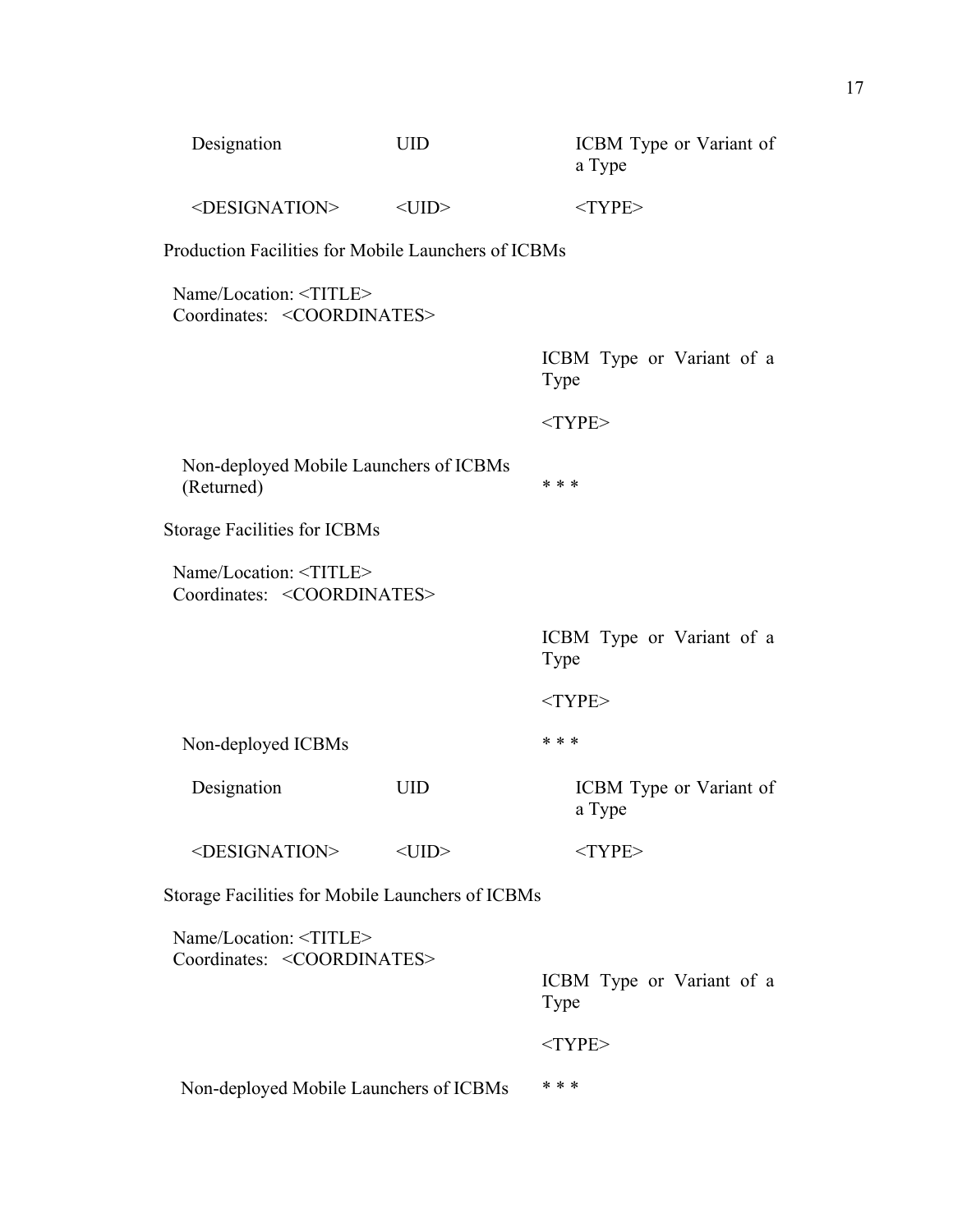#### Name/Location: <TITLE> Coordinates: <COORDINATES>

ICBM Type or Variant of a Type

<TYPE>

Non-deployed ICBMs \*\*\*

Designation UID ICBM Type or Variant of

a Type

 $\leq$ DESIGNATION> $\leq$ UID> $\leq$ TYPE>

Repair Facilities for Mobile Launchers of ICBMs

 Name/Location: <TITLE> Coordinates: <COORDINATES>

> ICBM Type or Variant of a Type

<TYPE>

Non-deployed Mobile Launchers of ICBMs \*\*\*

Test Ranges

 Name/Location: <TITLE> Coordinates: <COORDINATES>

> ICBM Type or Variant of a Type <TYPE>

Non-deployed ICBMs \*\*\*

Designation UID ICBM Type or Variant of

<DESIGNATION> <UID> <TYPE>

a Type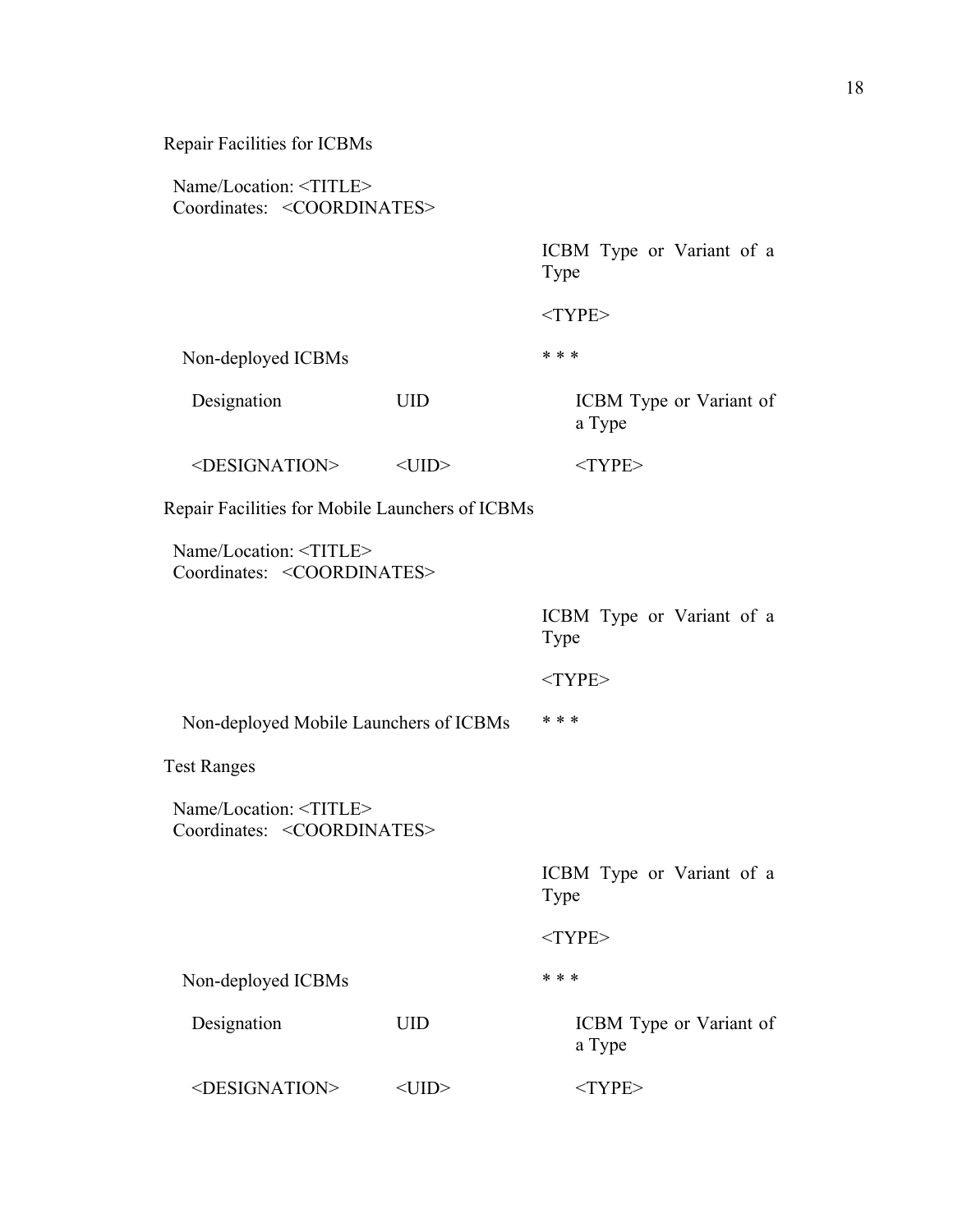| <b>Test Launchers</b>                                                       |                             | * * * |             |                                         |
|-----------------------------------------------------------------------------|-----------------------------|-------|-------------|-----------------------------------------|
| Mobile Launchers                                                            | <b>UID</b>                  |       | a Type      | ICBM Type or Variant of                 |
| <designation></designation>                                                 | $<$ UID $>$                 |       | $<$ TYPE>   |                                         |
| Silo Launchers                                                              | Coordinates                 |       | <b>UID</b>  | ICBM Type or<br>Variant of<br>a<br>Type |
| <designation></designation>                                                 | <coordinates></coordinates> |       | $<$ UID $>$ | $<$ TYPE $>$                            |
| <b>Training Facilities</b>                                                  |                             |       |             |                                         |
| Name/Location: <title><br/>Coordinates: <coordinates></coordinates></title> |                             |       |             |                                         |
|                                                                             |                             | Type  |             | ICBM Type or Variant of a               |
|                                                                             |                             |       | $<$ TYPE>   |                                         |
| Non-deployed Mobile Launchers of ICBMs                                      |                             | * * * |             |                                         |
| <b>Silo Training Launchers</b>                                              |                             | * * * |             |                                         |
| Silo Launchers                                                              | Coordinates                 |       | a Type      | ICBM Type or Variant of                 |
| <designation></designation>                                                 | <coordinates></coordinates> |       | $<$ TYPE>   |                                         |
| <b>Conversion or Elimination Facilities for ICBMs</b>                       |                             |       |             |                                         |
| Name/Location: <title><br/>Coordinates: <coordinates></coordinates></title> |                             |       |             |                                         |
|                                                                             |                             | Type  |             | ICBM Type or Variant of a               |
|                                                                             |                             |       | $<$ TYPE>   |                                         |
| Non-deployed ICBMs                                                          |                             | * * * |             |                                         |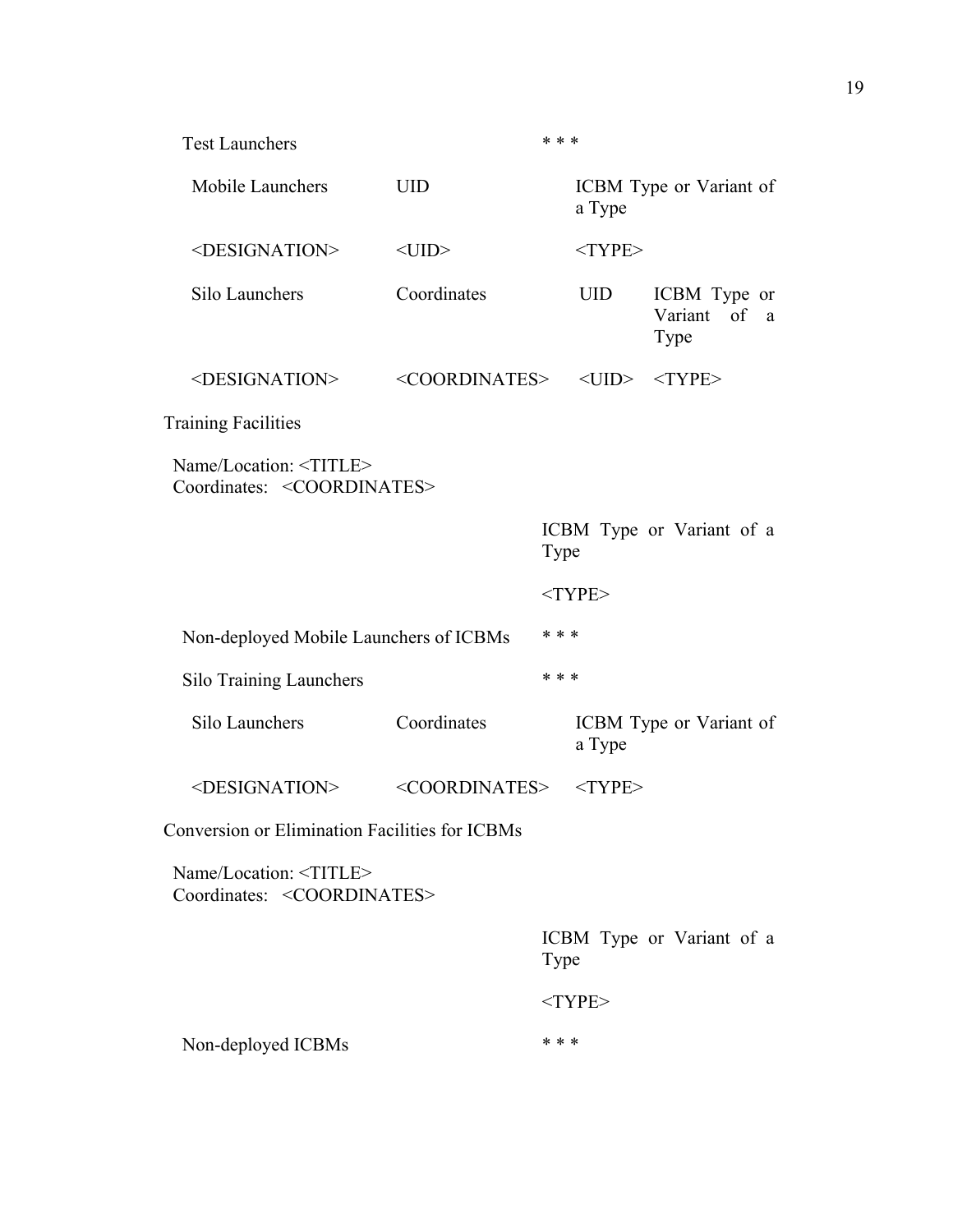| Designation            | UID     | ICBM Type or Variant of<br>a Type |
|------------------------|---------|-----------------------------------|
| $\leq$ DESIGNATION $>$ | $<$ UD> | $<$ TYPE $>$                      |

Conversion or Elimination Facilities for Mobile Launchers of ICBMs

 Name/Location: <TITLE> Coordinates: <COORDINATES>

|                                        | ICBM Type or Variant of a<br>Type |
|----------------------------------------|-----------------------------------|
|                                        | $<$ TYPE $>$                      |
| Non-deployed Mobile Launchers of ICBMs | * * *                             |
|                                        |                                   |

2. United States of America

|                                                        | Type      | ICBM Type or Variant of a |
|--------------------------------------------------------|-----------|---------------------------|
|                                                        | $<$ TYPE> | Total                     |
| Deployed ICBMs                                         | * * *     | * * *                     |
| Warheads on Deployed ICBMs                             | * * *     | * * *                     |
| Non-deployed ICBMs                                     | * * *     | * * *                     |
| Deployed and Non-deployed Launchers of<br><b>ICBMs</b> | * * *     | * * *                     |
| Deployed Launchers of ICBMs                            | * * *     | * * *                     |
| Non-deployed Launchers of ICBMs                        | * * *     | * * *                     |
| <b>Test Launchers</b>                                  | * * *     | * * *                     |
| <b>ICBM Base for Silo Launchers of ICBMs</b>           |           |                           |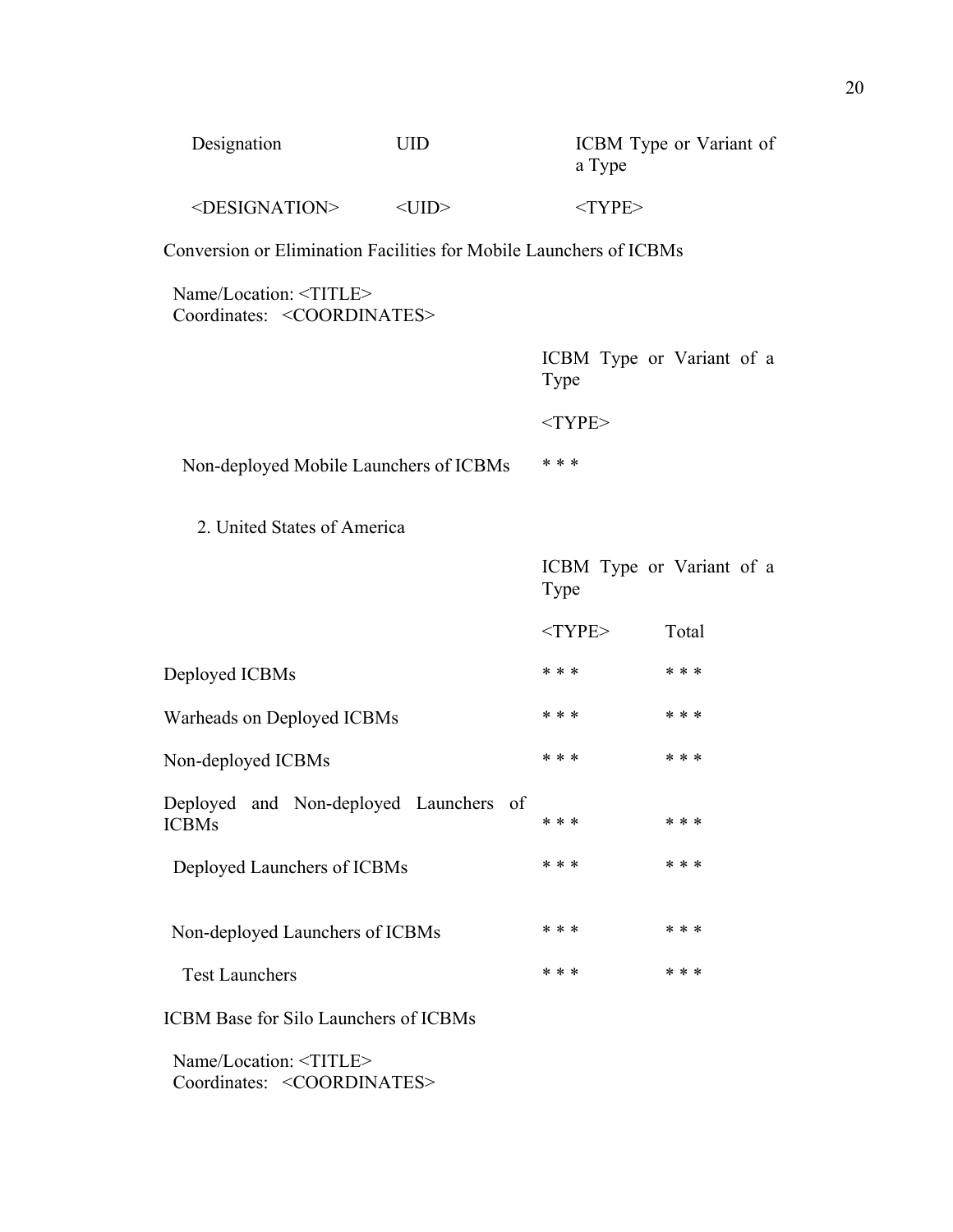|                                                                             |                                                       | Type  |              | ICBM Type or Variant of a                     |
|-----------------------------------------------------------------------------|-------------------------------------------------------|-------|--------------|-----------------------------------------------|
|                                                                             |                                                       |       | $<$ TYPE>    |                                               |
| Deployed ICBMs                                                              |                                                       | * * * |              |                                               |
| Warheads on Deployed ICBMs                                                  |                                                       | * * * |              |                                               |
| Deployed Silo Launchers of ICBMs                                            |                                                       | * * * |              |                                               |
| Non-deployed Silo Launchers of ICBMs                                        |                                                       | * * * |              |                                               |
| Silo Launcher Group: <title></title>                                        |                                                       |       |              |                                               |
| Silo Launchers                                                              | Coordinates                                           |       | <b>UID</b>   | ICBM Type<br>or<br>of<br>Variant<br>a<br>Type |
| <designation></designation>                                                 | <coordinates> <uid> <type></type></uid></coordinates> |       |              |                                               |
| <b>Maintenance Facility</b>                                                 |                                                       |       |              |                                               |
| Name/Location: <title><br/>Coordinates: <coordinates></coordinates></title> |                                                       |       |              |                                               |
|                                                                             |                                                       | Type  |              | ICBM Type or Variant of a                     |
|                                                                             |                                                       |       | $<$ TYPE>    |                                               |
| Non-deployed ICBMs                                                          |                                                       | * * * |              |                                               |
| Designation                                                                 | <b>UID</b>                                            |       | a Type       | ICBM Type or Variant of                       |
| <designation></designation>                                                 | $<$ UID $>$                                           |       | $<$ TYPE>    |                                               |
| <b>Silo Training Launchers</b>                                              |                                                       | * * * |              |                                               |
| Silo Launchers                                                              | Coordinates                                           |       | a Type       | ICBM Type or Variant of                       |
| <designation></designation>                                                 | <coordinates></coordinates>                           |       | $<$ TYPE $>$ |                                               |
|                                                                             |                                                       |       |              |                                               |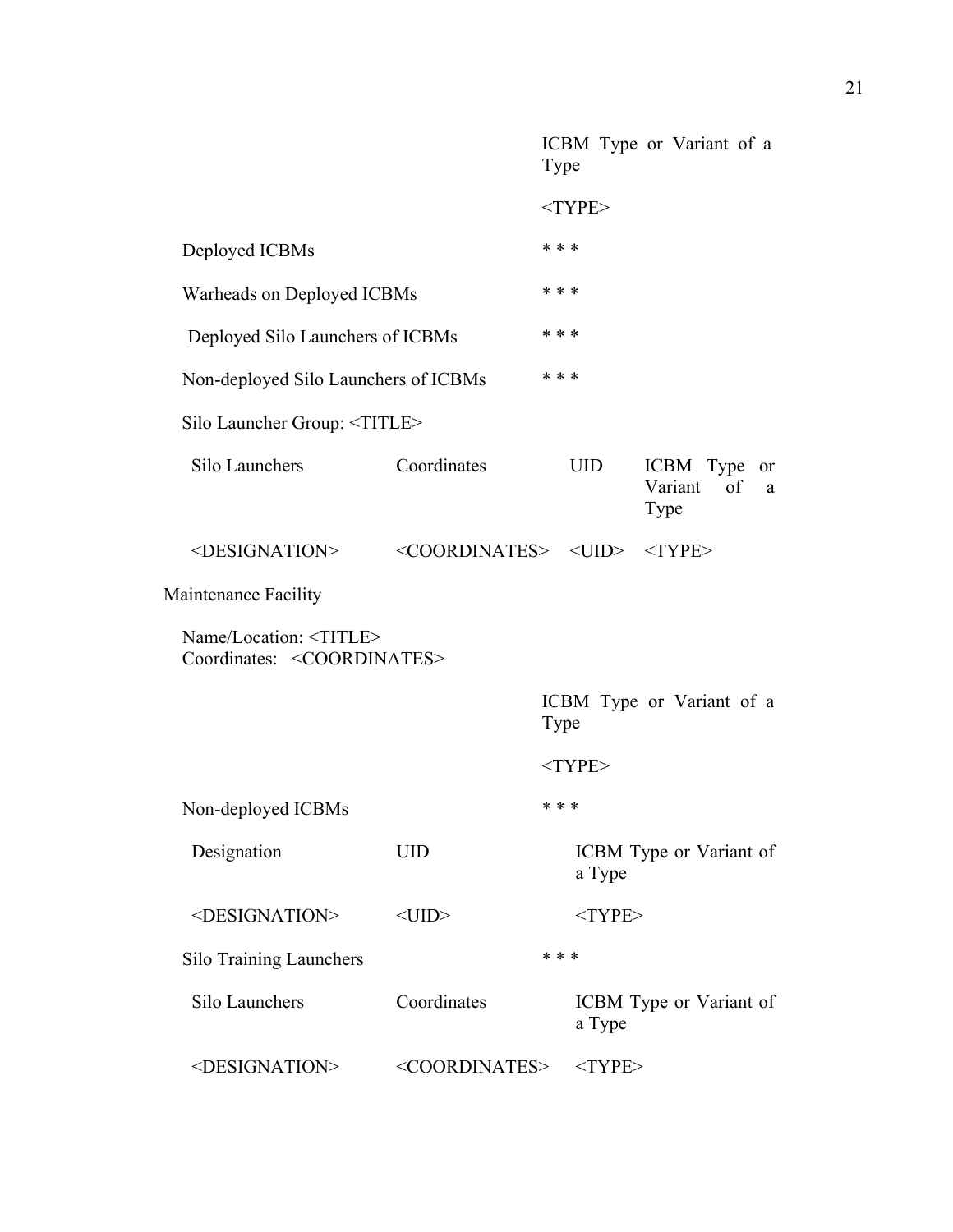## ICBM Base for Mobile Launchers of ICBMs

|                                                                                              |                           | Type      | ICBM Type or Variant of a                      |  |
|----------------------------------------------------------------------------------------------|---------------------------|-----------|------------------------------------------------|--|
|                                                                                              |                           | $<$ TYPE> |                                                |  |
| Deployed ICBMs                                                                               |                           | * * *     |                                                |  |
| Warheads on Deployed ICBMs                                                                   |                           | * * *     |                                                |  |
| Deployed Mobile Launchers of ICBMs                                                           |                           | * * *     |                                                |  |
| Basing Area: <title><br/>Coordinates: <coordinates></coordinates></title>                    |                           |           |                                                |  |
|                                                                                              |                           | Type      | ICBM Type or Variant of a                      |  |
|                                                                                              |                           | $<$ TYPE> |                                                |  |
| Deployed ICBMs                                                                               |                           | * * *     |                                                |  |
| Deployed Mobile Launchers of ICBMs                                                           |                           | * * *     |                                                |  |
| Mobile Launchers<br><designation><br/>Fixed Structures for Mobile Launchers of</designation> | <b>UID</b><br>$<$ UID $>$ |           | ICBM Type or Variant of<br>a Type<br>$<$ TYPE> |  |
| <b>ICBMs</b>                                                                                 |                           | * * *     |                                                |  |
| Maintenance Facility                                                                         |                           |           |                                                |  |
| Name/Location: <title><br/>Coordinates: <coordinates></coordinates></title>                  |                           |           |                                                |  |
|                                                                                              |                           | Type      | ICBM Type or Variant of a                      |  |
|                                                                                              |                           | $<$ TYPE> |                                                |  |
| Non-deployed ICBMs                                                                           |                           | * * *     |                                                |  |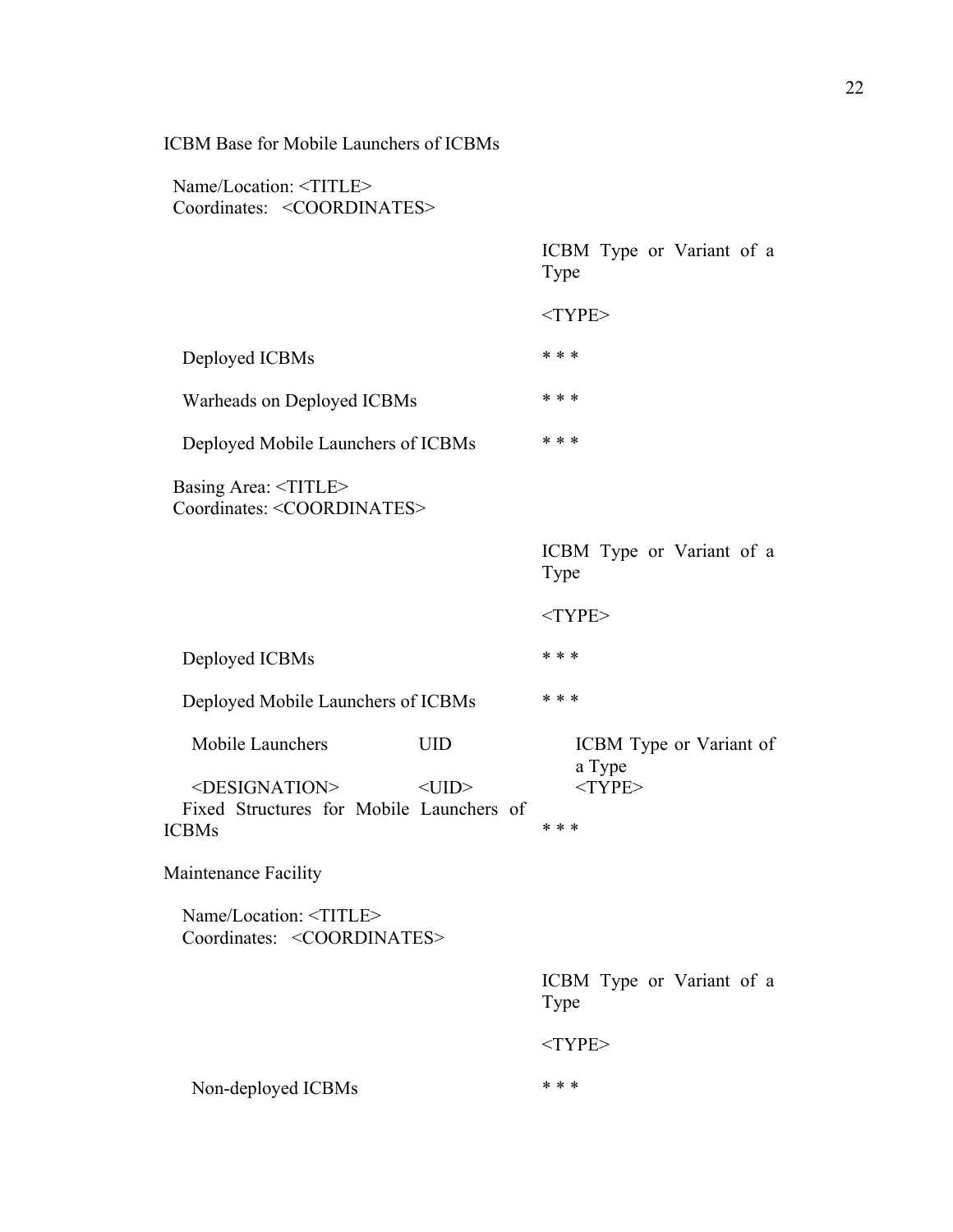| Designation                                                                 | <b>UID</b>  | ICBM Type or Variant of a<br>Type |
|-----------------------------------------------------------------------------|-------------|-----------------------------------|
| <designation></designation>                                                 | $<$ UID $>$ | $<$ TYPE>                         |
| Non-deployed Mobile Launchers of ICBMs                                      |             | * * *                             |
| <b>ICBM Loading Facilities</b>                                              |             |                                   |
| Name/Location: <title><br/>Coordinates: <coordinates></coordinates></title> |             |                                   |
|                                                                             |             | ICBM Type or Variant of a<br>Type |
|                                                                             |             | $<$ TYPE>                         |
| Non-deployed ICBMs                                                          |             | * * *                             |
| Designation                                                                 | <b>UID</b>  | ICBM Type or Variant of<br>a Type |
| <designation></designation>                                                 | $<$ UID $>$ | $<$ TYPE>                         |
| Non-deployed Mobile Launchers of ICBMs                                      | * * *       |                                   |
| <b>Production Facilities for ICBMs</b>                                      |             |                                   |
| Name/Location: <title><br/>Coordinates: <coordinates></coordinates></title> |             |                                   |
|                                                                             |             | ICBM Type or Variant of a<br>Type |
|                                                                             |             | $<$ TYPE>                         |
| Non-deployed ICBMs                                                          |             | * * *                             |
| Designation                                                                 | <b>UID</b>  | ICBM Type or Variant of<br>a Type |
|                                                                             |             |                                   |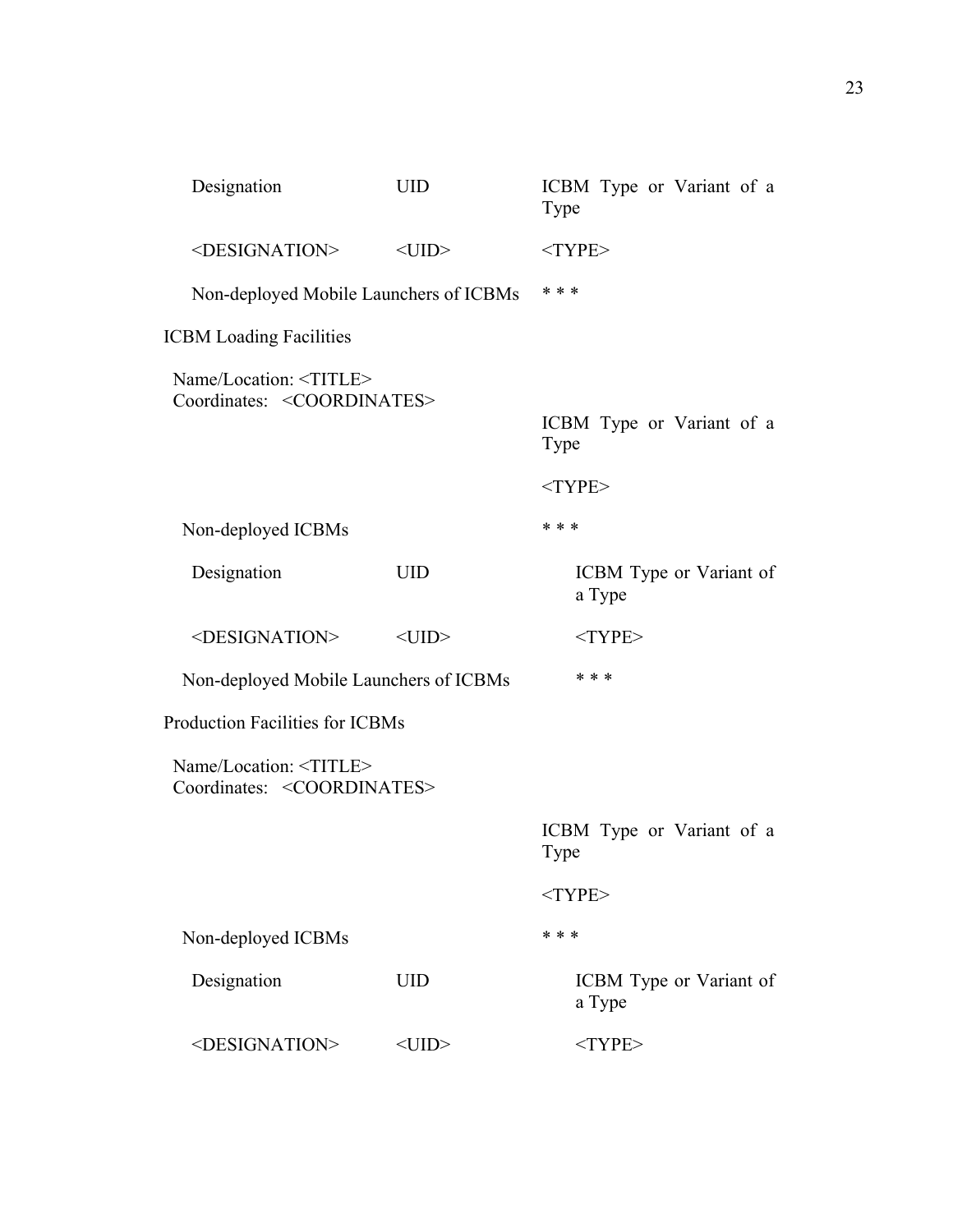| Production Facilities for Mobile Launchers of ICBMs                         |             |                                   |
|-----------------------------------------------------------------------------|-------------|-----------------------------------|
| Name/Location: <title><br/>Coordinates: <coordinates></coordinates></title> |             |                                   |
|                                                                             |             | ICBM Type or Variant of a<br>Type |
|                                                                             |             | $<$ TYPE>                         |
| Non-deployed Mobile Launchers of ICBMs<br>(Returned)                        |             | * * *                             |
| <b>Storage Facilities for ICBMs</b>                                         |             |                                   |
| Name/Location: <title><br/>Coordinates: <coordinates></coordinates></title> |             |                                   |
|                                                                             |             | ICBM Type or Variant of a<br>Type |
|                                                                             |             | $<$ TYPE>                         |
| Non-deployed ICBMs                                                          |             | * * *                             |
| Designation                                                                 | <b>UID</b>  | ICBM Type or Variant of<br>a Type |
| <designation></designation>                                                 | $<$ UID $>$ | $<$ TYPE>                         |
| Storage Facilities for Mobile Launchers of ICBMs                            |             |                                   |
| Name/Location: <title><br/>Coordinates: <coordinates></coordinates></title> |             |                                   |
|                                                                             |             | ICBM Type or Variant of a<br>Type |
|                                                                             |             | $<$ TYPE>                         |
| Non-deployed Mobile Launchers of ICBMs                                      |             | * * *                             |
| Repair Facilities for ICBMs                                                 |             |                                   |
| Name/Location: <title><br/>Coordinates: <coordinates></coordinates></title> |             |                                   |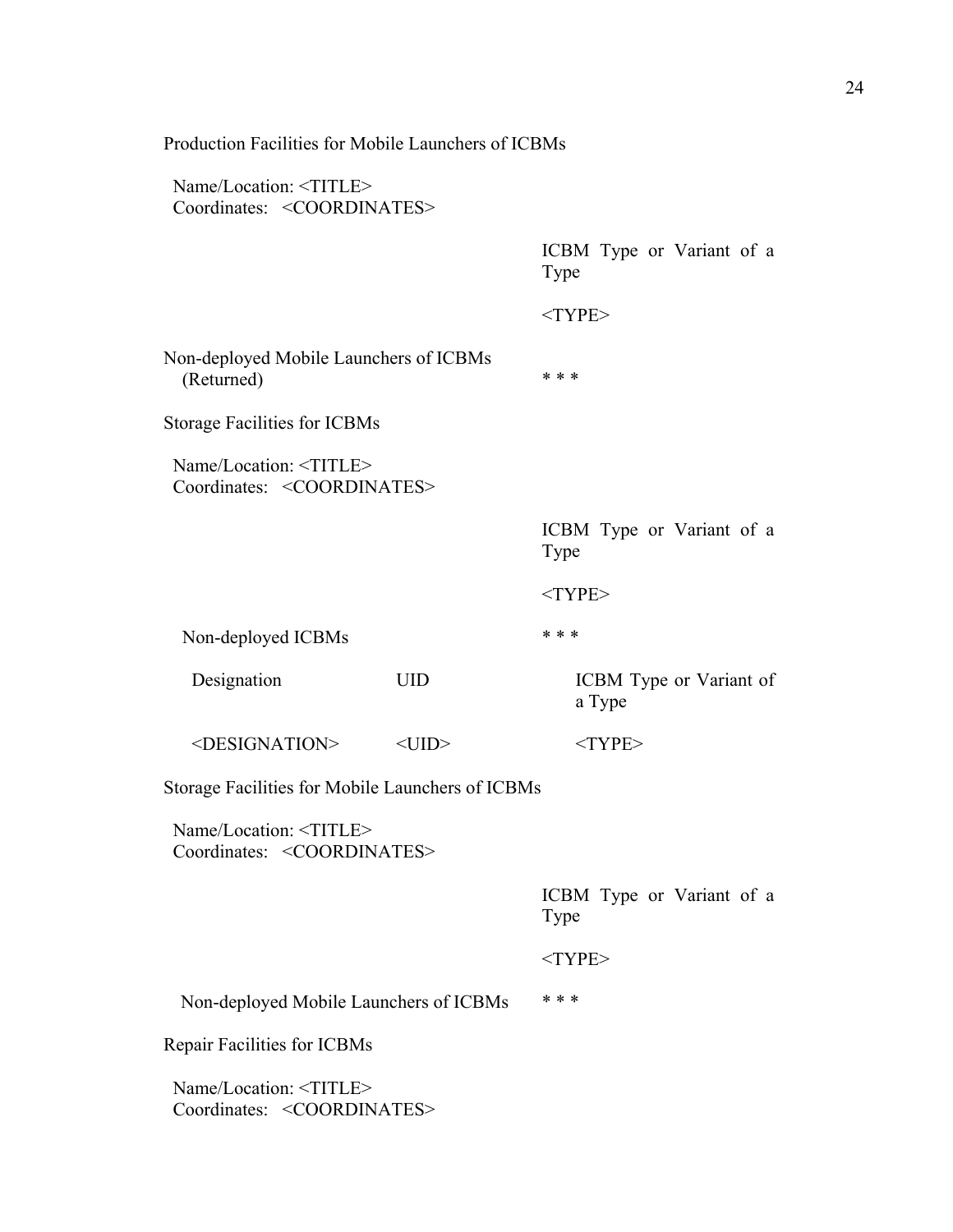|                                                                             |             | ICBM Type or Variant of a<br>Type |
|-----------------------------------------------------------------------------|-------------|-----------------------------------|
|                                                                             |             | $<$ TYPE>                         |
| Non-deployed ICBMs                                                          |             | * * *                             |
| Designation                                                                 | <b>UID</b>  | ICBM Type or Variant of<br>a Type |
| <designation></designation>                                                 | $<$ UID $>$ | $<$ TYPE>                         |
| Repair Facilities for Mobile Launchers of ICBMs                             |             |                                   |
| Name/Location: <title><br/>Coordinates: <coordinates></coordinates></title> |             |                                   |
|                                                                             |             | ICBM Type or Variant of a<br>Type |
|                                                                             |             | $<$ TYPE>                         |
| Non-deployed Mobile Launchers of ICBMs                                      |             | * * *                             |
| <b>Test Ranges</b>                                                          |             |                                   |
| Name/Location: <title><br/>Coordinates: <coordinates></coordinates></title> |             |                                   |
|                                                                             |             | ICBM Type or Variant of a<br>Type |
|                                                                             |             | $<$ TYPE>                         |
| Non-deployed ICBMs                                                          |             | * * *                             |
| Designation                                                                 | <b>UID</b>  | ICBM Type or Variant of<br>a Type |
| <designation></designation>                                                 | $<$ UID $>$ | $<$ TYPE>                         |
| <b>Test Launchers</b>                                                       |             | * * *                             |
| Mobile Launchers                                                            | <b>UID</b>  | ICBM Type or Variant of<br>a Type |
| <designation></designation>                                                 | $<$ UID $>$ | $<$ TYPE>                         |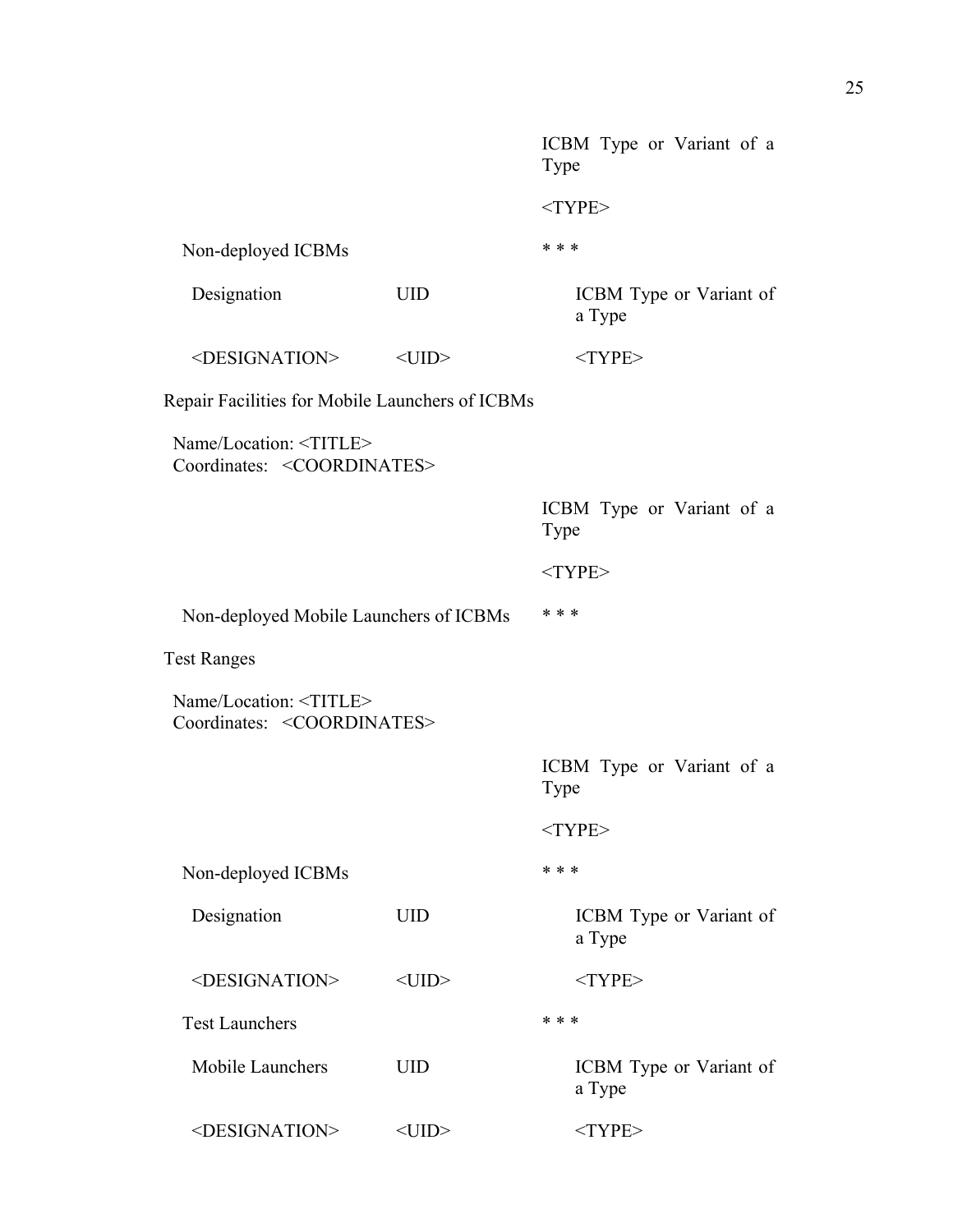| Silo Launchers                                                              | Coordinates                                                      | <b>UID</b>   | ICBM Type or<br>of<br>Variant<br>a<br>Type |
|-----------------------------------------------------------------------------|------------------------------------------------------------------|--------------|--------------------------------------------|
| <designation></designation>                                                 | $\langle COORDINATES> \langle JIID \rangle \langle TYPE \rangle$ |              |                                            |
| <b>Training Facilities</b>                                                  |                                                                  |              |                                            |
| Name/Location: <title><br/>Coordinates: <coordinates></coordinates></title> |                                                                  |              |                                            |
|                                                                             |                                                                  | Type         | ICBM Type or Variant of a                  |
|                                                                             |                                                                  | $<$ TYPE>    |                                            |
| Non-deployed Mobile Launchers of ICBMs                                      |                                                                  | * * *        |                                            |
| <b>Silo Training Launchers</b>                                              |                                                                  | * * *        |                                            |
| Silo Launchers                                                              | Coordinates                                                      | a Type       | ICBM Type or Variant of                    |
| <designation></designation>                                                 | <coordinates></coordinates>                                      | $<$ TYPE $>$ |                                            |
| <b>Conversion or Elimination Facilities for ICBMs</b>                       |                                                                  |              |                                            |
| Name/Location: <title><br/>Coordinates: <coordinates></coordinates></title> |                                                                  |              |                                            |
|                                                                             |                                                                  | Type         | ICBM Type or Variant of a                  |
|                                                                             |                                                                  | $<$ TYPE>    |                                            |
| Non-deployed ICBMs                                                          |                                                                  | * * *        |                                            |
| Designation                                                                 | <b>UID</b>                                                       | a Type       | ICBM Type or Variant of                    |
| <designation></designation>                                                 | $<$ UID $>$                                                      | $<$ TYPE>    |                                            |
| Conversion or Elimination Facilities for Mobile Launchers of ICBMs          |                                                                  |              |                                            |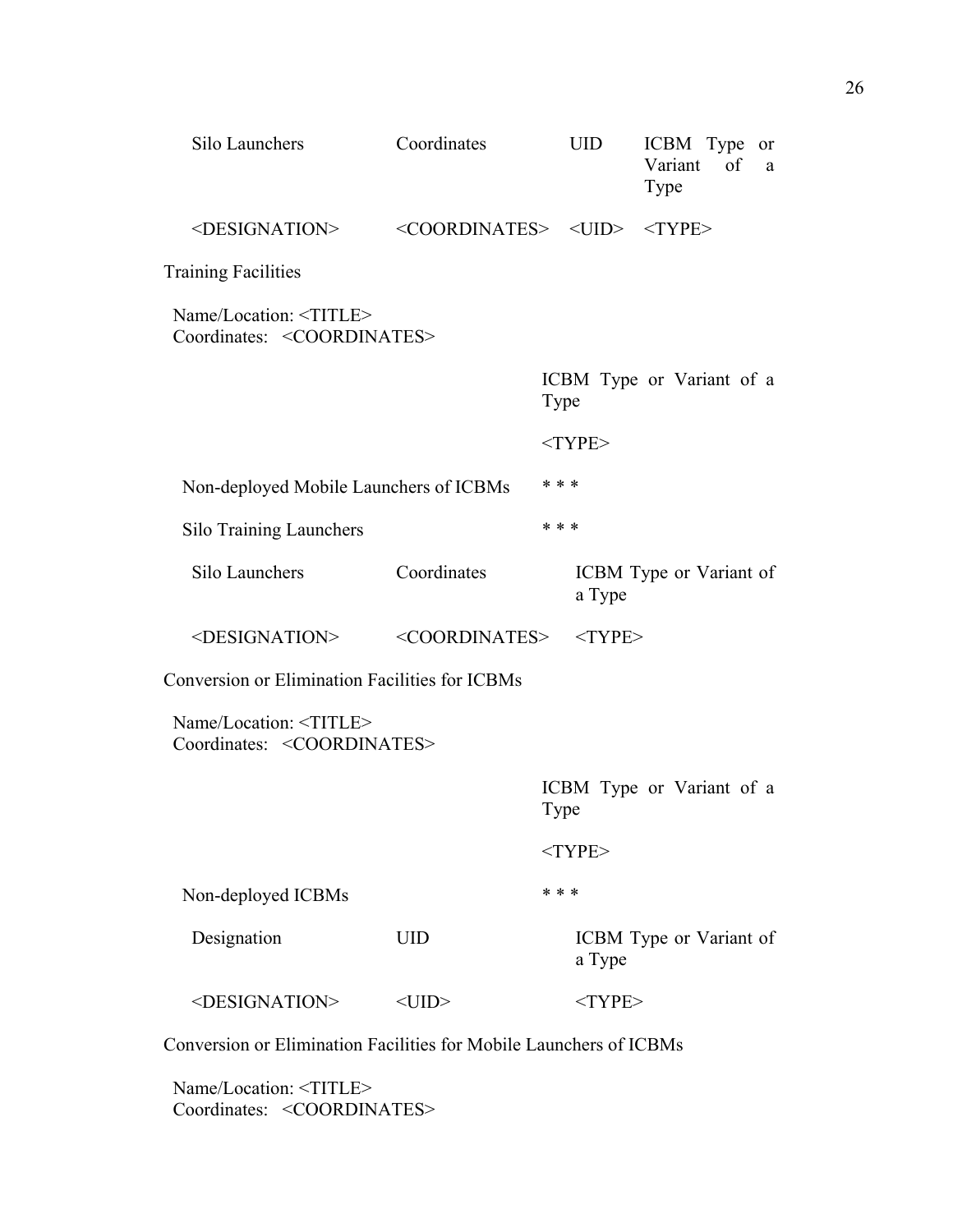ICBM Type or Variant of a Type  $<$ TYPE $>$ 

Non-deployed Mobile Launchers of ICBMs \*\*\*

Section IV. SLBMs, SLBM Launchers, and Warheads on Deployed SLBMs

For each Party, the numbers of deployed SLBMs, non-deployed SLBMs, deployed launchers of SLBMs, non-deployed launchers of SLBMs, warheads on deployed SLBMs, as well as data on facilities associated with SLBMs, are as follows:

1. United States of America

|                                                                             | Type      | SLBM Type or Variant of a |
|-----------------------------------------------------------------------------|-----------|---------------------------|
|                                                                             | $<$ TYPE> | Total                     |
| Deployed SLBMs                                                              | * * *     | * * *                     |
| Warheads on Deployed SLBMs                                                  | * * *     | * * *                     |
| Non-deployed SLBMs                                                          | * * *     | * * *                     |
| Deployed and Non-deployed Launchers of<br><b>SLBMs</b>                      | * * *     | * * *                     |
| Deployed Launchers of SLBMs                                                 | * * *     | * * *                     |
| Non-deployed Launchers of SLBMs                                             | * * *     | * * *                     |
| <b>Test Launchers</b>                                                       | * * *     | * * *                     |
| <b>Submarine Base</b>                                                       |           |                           |
| Name/Location: <title><br/>Coordinates: <coordinates></coordinates></title> |           |                           |
|                                                                             | Type      | SLBM Type or Variant of a |

<TYPE>

Deployed SLBMs \* \* \*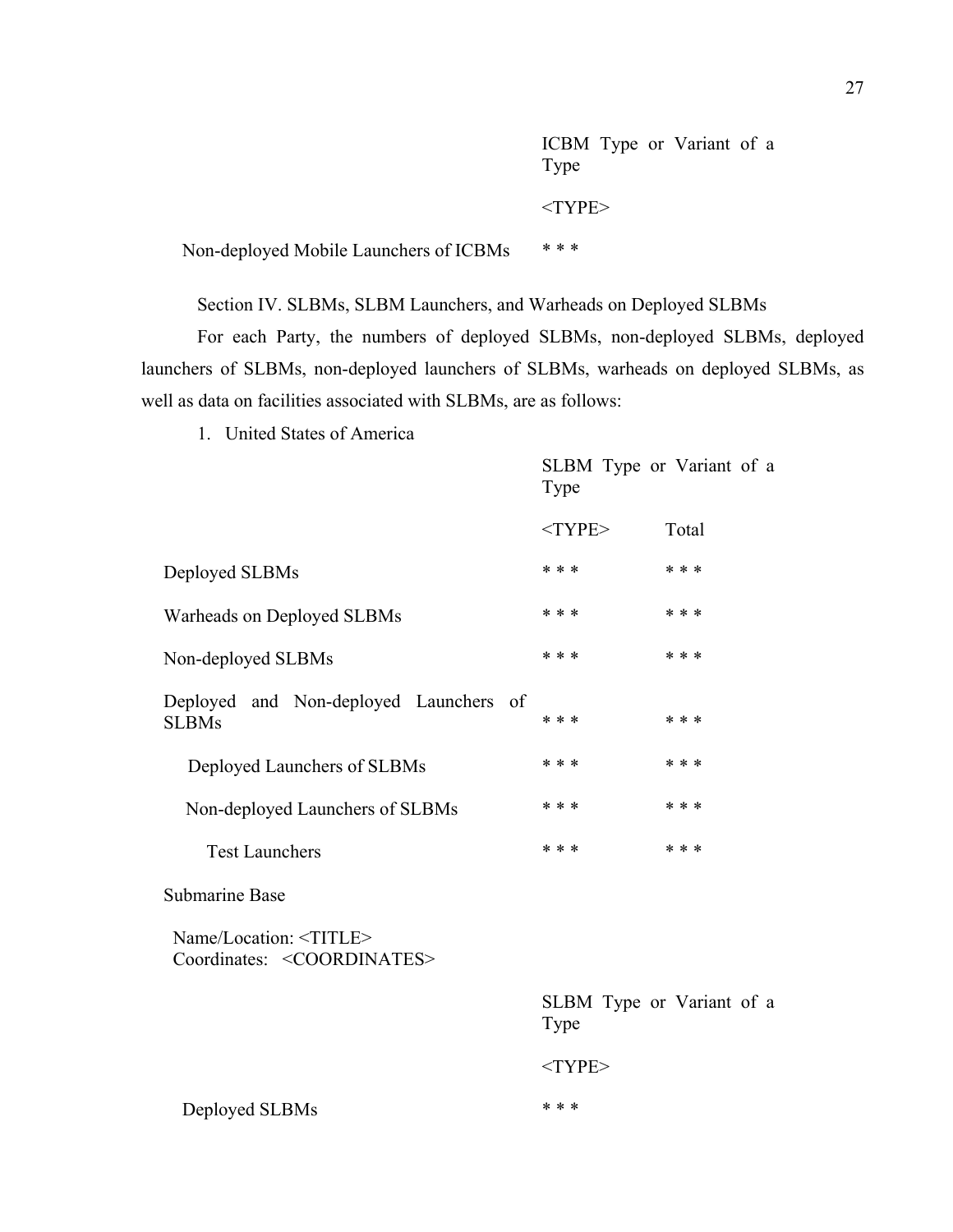| Warheads on Deployed SLBMs                                                  |                        | * * *                                    |  |
|-----------------------------------------------------------------------------|------------------------|------------------------------------------|--|
| Non-deployed SLBMs                                                          |                        | * * *                                    |  |
| Designation                                                                 | <b>UID</b>             | SLBM Type or Variant of<br>a Type        |  |
| <designation></designation>                                                 | $<$ UID $>$            | $<$ TYPE $>$                             |  |
| Deployed Launchers of SLBMs                                                 |                        | * * *                                    |  |
| Non-deployed Launchers of SLBMs                                             |                        | * * *                                    |  |
| Ballistic Missile Submarines Based at this Submarine Base                   | Launchers by SLBM Type | Number of Submarines/Aggregate Number of |  |
|                                                                             |                        | $<$ TYPE>                                |  |
| Submarine Type                                                              |                        |                                          |  |
| $<$ NAME $>$                                                                |                        | * * * / * * *                            |  |
| Submarine Name: <name></name>                                               |                        |                                          |  |
| Launchers                                                                   | <b>UID</b>             | SLBM Type or Variant of<br>a Type        |  |
| <designation></designation>                                                 | $<$ UID $>$            | $<$ TYPE>                                |  |
| <b>SLBM Loading Facilities</b>                                              |                        |                                          |  |
| Name/Location: <title><br/>Coordinates: <coordinates></coordinates></title> |                        |                                          |  |
|                                                                             |                        | SLBM Type or Variant of a<br>Type        |  |
|                                                                             |                        | $<$ TYPE>                                |  |
| Non-deployed SLBMs                                                          |                        | * * *                                    |  |
| Designation                                                                 | <b>UID</b>             | SLBM Type or Variant of<br>a Type        |  |
| <designation></designation>                                                 | $<$ UID $>$            | $<$ TYPE>                                |  |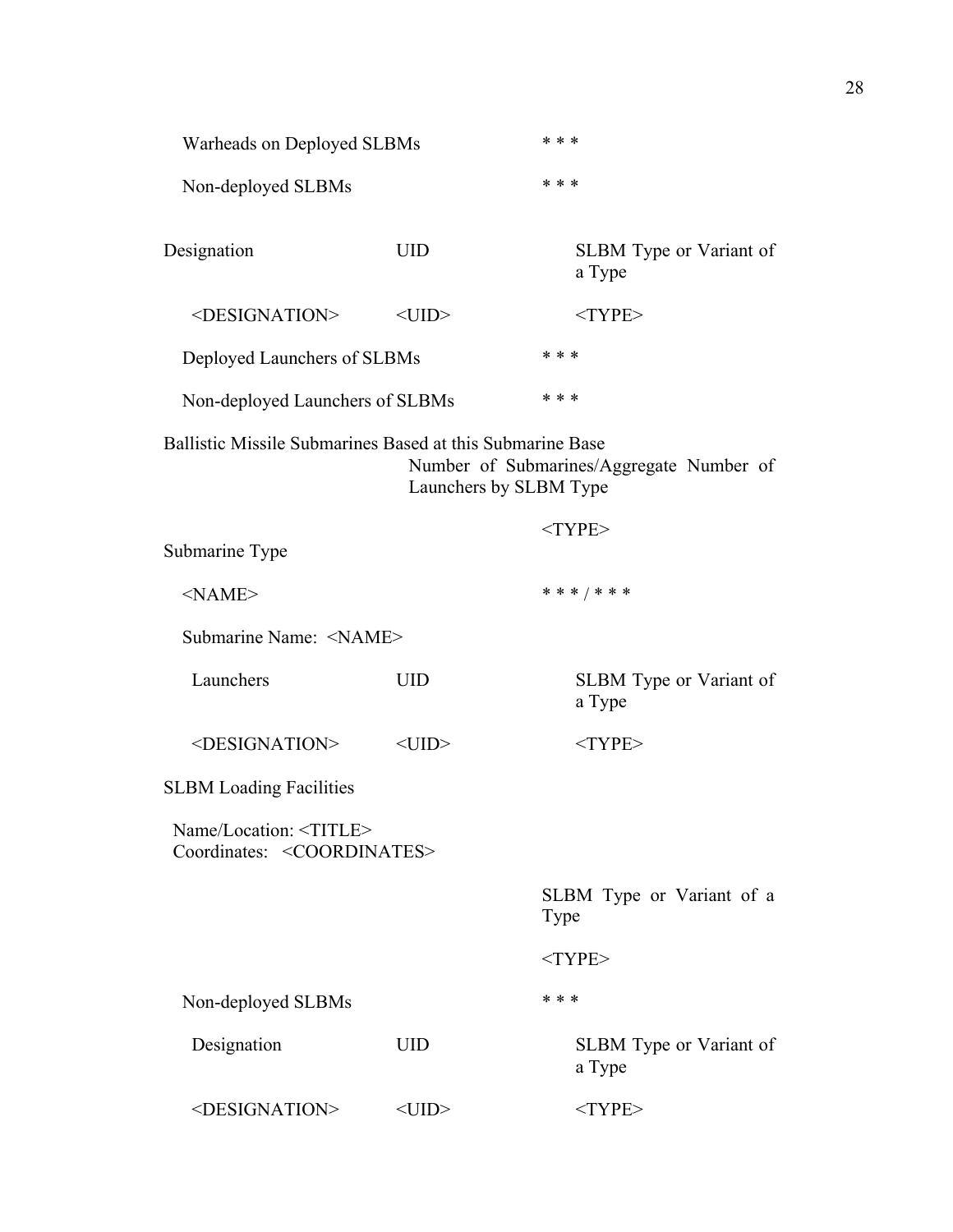| $Name/Location: \langle TITLE \rangle$ |                                          |
|----------------------------------------|------------------------------------------|
|                                        | Coordinates: <coordinates></coordinates> |

SLBM Type or Variant of a Type

<TYPE>

Non-deployed SLBMs \* \* \* \*

Designation UID SLBM Type or Variant of a Type <DESIGNATION> <UID> <TYPE>

Production Facilities for Ballistic Missile Submarines

 Name/Location: <TITLE> Coordinates: <COORDINATES>

> SLBM Type or Variant of a Type <TYPE>

Non-deployed Launchers of SLBMs \*\*\*

Storage Facilities for SLBMs

 Name/Location: <TITLE> Coordinates: <COORDINATES>

> SLBM Type or Variant of a Type

<TYPE>

Non-deployed SLBMs \* \* \* \*

Designation UID SLBM Type or Variant of a Type

<DESIGNATION> <UID> <TYPE>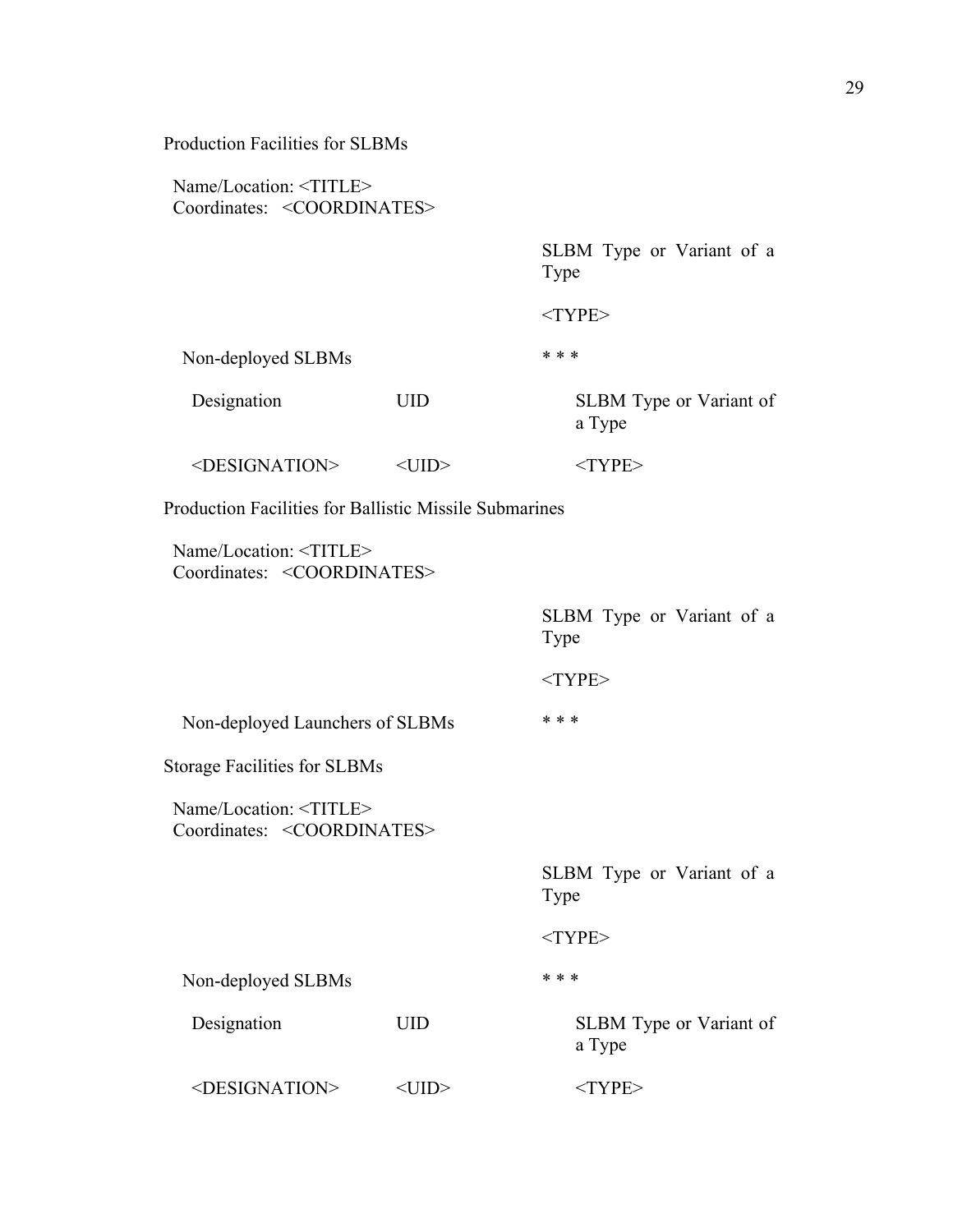## Name/Location: <TITLE> Coordinates: <COORDINATES>

SLBM Type or Variant of a Type

 $<$ TYPE $>$ 

| Non-deployed SLBMs                                                          |                             | * * * |             |                                      |
|-----------------------------------------------------------------------------|-----------------------------|-------|-------------|--------------------------------------|
| Designation                                                                 | <b>UID</b>                  |       | a Type      | SLBM Type or Variant of              |
| <designation></designation>                                                 | $<$ UID $>$                 |       | $<$ TYPE>   |                                      |
| <b>Test Ranges</b>                                                          |                             |       |             |                                      |
| Name/Location: <title><br/>Coordinates: <coordinates></coordinates></title> |                             |       |             |                                      |
|                                                                             |                             | Type  |             | SLBM Type or Variant of a            |
|                                                                             |                             |       | $<$ TYPE>   |                                      |
| Non-deployed SLBMs                                                          |                             | * * * |             |                                      |
| Designation                                                                 | <b>UID</b>                  |       | a Type      | SLBM Type or Variant of              |
| <designation></designation>                                                 | $<$ UID $>$                 |       | $<$ TYPE>   |                                      |
| <b>Test Launchers</b>                                                       |                             | * * * |             |                                      |
| Launchers                                                                   | Coordinates                 |       | <b>UID</b>  | SLBM Type or<br>Variant of a<br>Type |
| <designation></designation>                                                 | <coordinates></coordinates> |       | $<$ UID $>$ | $<$ TYPE $>$                         |

Conversion or Elimination Facilities for SLBMs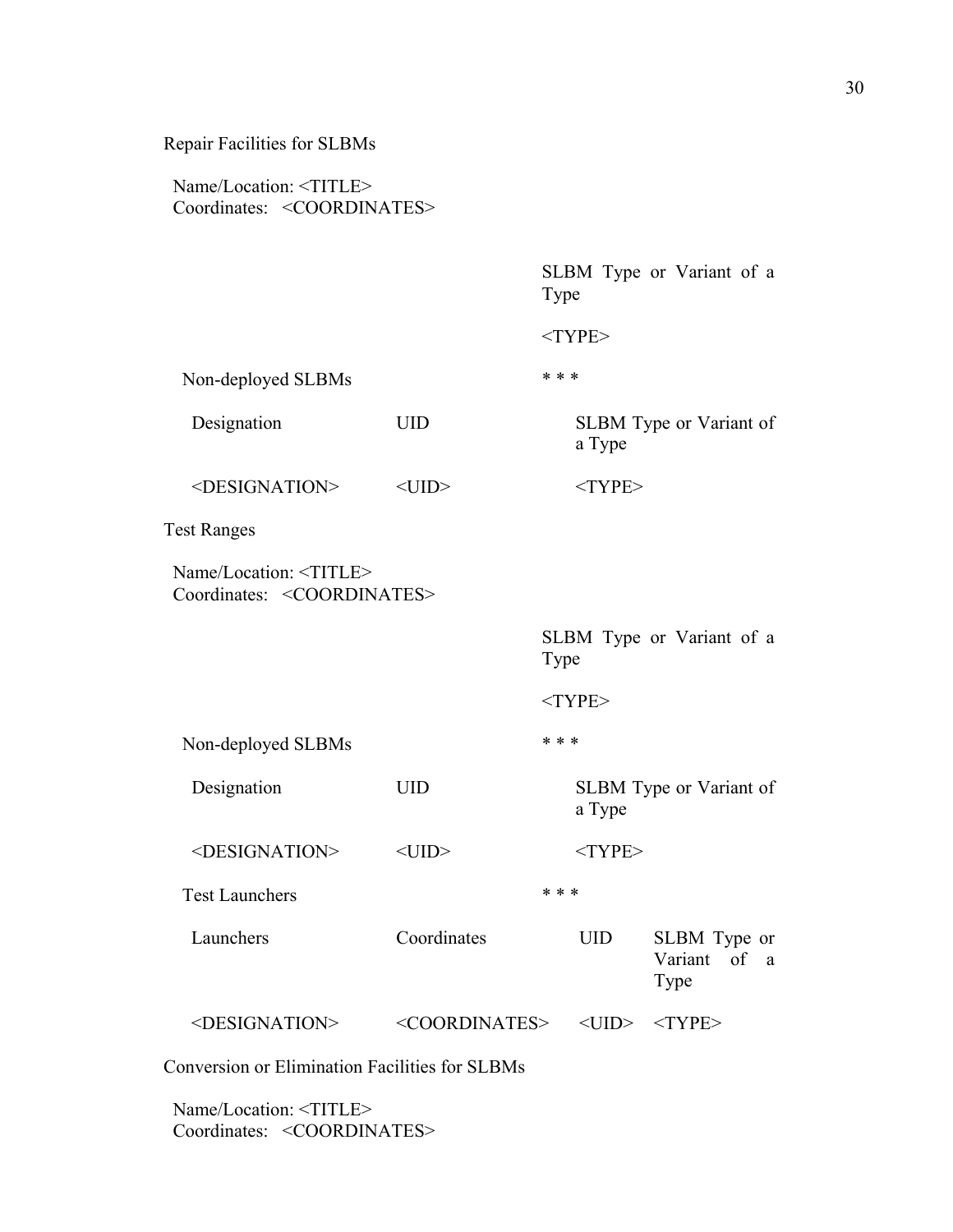SLBM Type or Variant of a Type <TYPE> Non-deployed SLBMs \* \* \* \* Designation UID SLBM Type or Variant of a Type <DESIGNATION> <UID> <TYPE> Conversion or Elimination Facilities for SLBM Launchers Name/Location: <TITLE> Coordinates: <COORDINATES> SLBM Type or Variant of a Type <TYPE> Non-deployed Launchers of SLBMs \*\*\* 2. Russian Federation SLBM Type or Variant of a Type <TYPE> Total Deployed SLBMs \* \* \* \* \* \* Warheads on Deployed SLBMs \*\*\* \* \* \* \* \* \* \* \* Non-deployed SLBMs \* \* \* \* \* \* Deployed and Non-deployed Launchers of  $SLBMs$  \*\*\* \* \*\* Deployed Launchers of SLBMs \*\*\* \* \* \* \* \* \* Non-deployed Launchers of SLBMs \*\*\* \* \* \* \* \* \* Test Launchers \* \* \* \* \* \*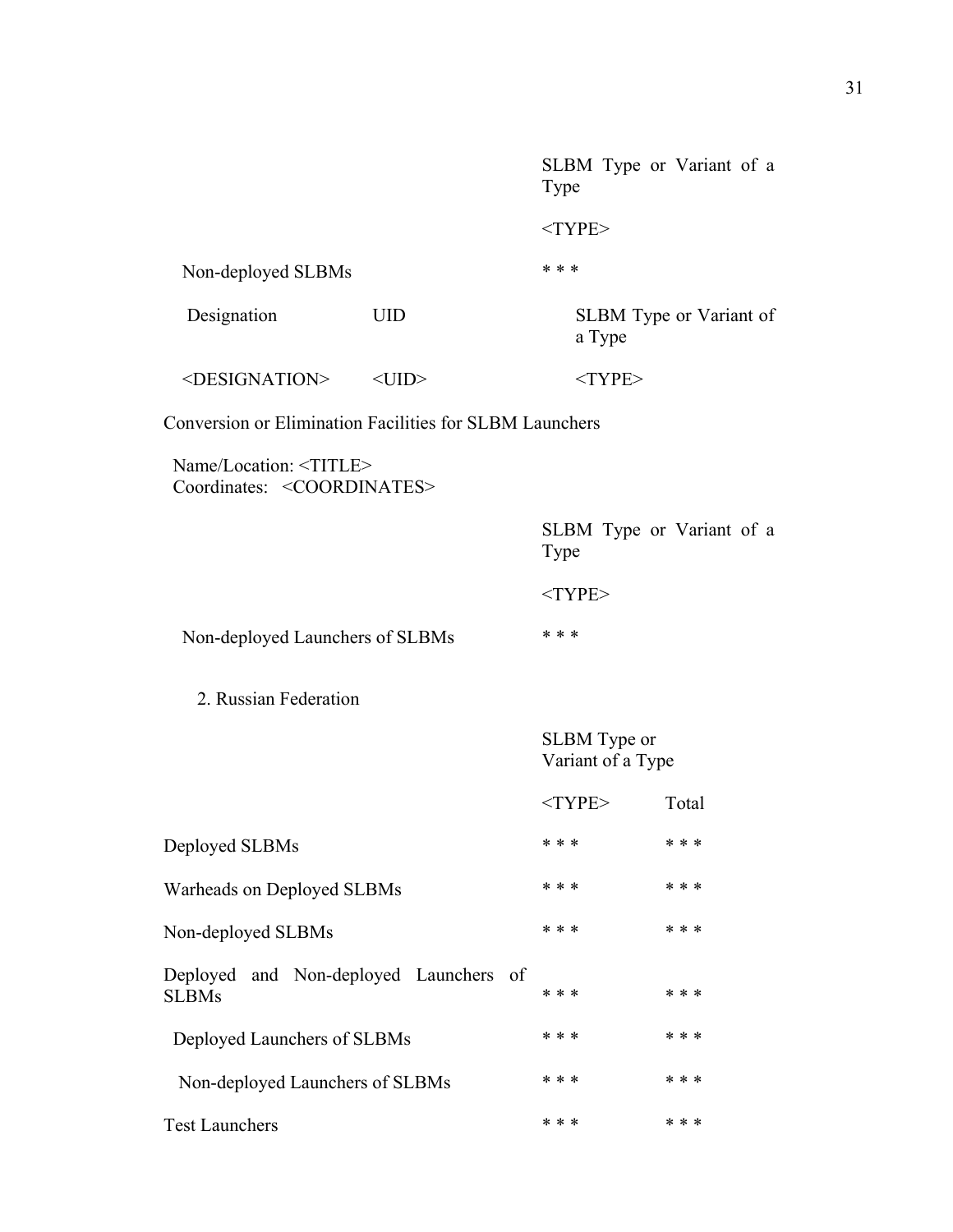### Submarine Base

| Name/Location: <title><br/>Coordinates: <coordinates></coordinates></title> |             |                                                   |
|-----------------------------------------------------------------------------|-------------|---------------------------------------------------|
|                                                                             |             | SLBM Type or Variant of a<br>Type<br>$<$ TYPE $>$ |
| Deployed SLBMs                                                              |             | * * *                                             |
| Warheads on Deployed SLBMs                                                  |             | * * *                                             |
| Non-deployed SLBMs                                                          |             | * * *                                             |
| Designation                                                                 | UID         | SLBM Type or Variant of<br>a Type                 |
| <designation></designation>                                                 | $<$ UID $>$ | $<$ TYPE $>$                                      |
| Deployed Launchers of SLBMs                                                 |             | * * *                                             |
| Non-deployed Launchers of SLBMs                                             |             | * * *                                             |

Ballistic Missile Submarines Based at this Submarine Base

Number of Submarines/Aggregate Number of Launchers by SLBM Type

| Submarine Type                                                  |             | $<$ TYPE $>$                             |
|-----------------------------------------------------------------|-------------|------------------------------------------|
| $<$ NAME $>$                                                    |             | * * * / * * *                            |
| Submarine Name: <name></name>                                   |             |                                          |
| Launchers                                                       | UID         | <b>SLBM</b> Type or Variant of<br>a Type |
| <designation></designation>                                     | <uid></uid> | $<$ TYPE $>$                             |
| <b>SLBM Loading Facilities</b>                                  |             |                                          |
| $\mathbf{v}$ and $\mathbf{v}$ are $\mathbf{v}$ and $\mathbf{v}$ |             |                                          |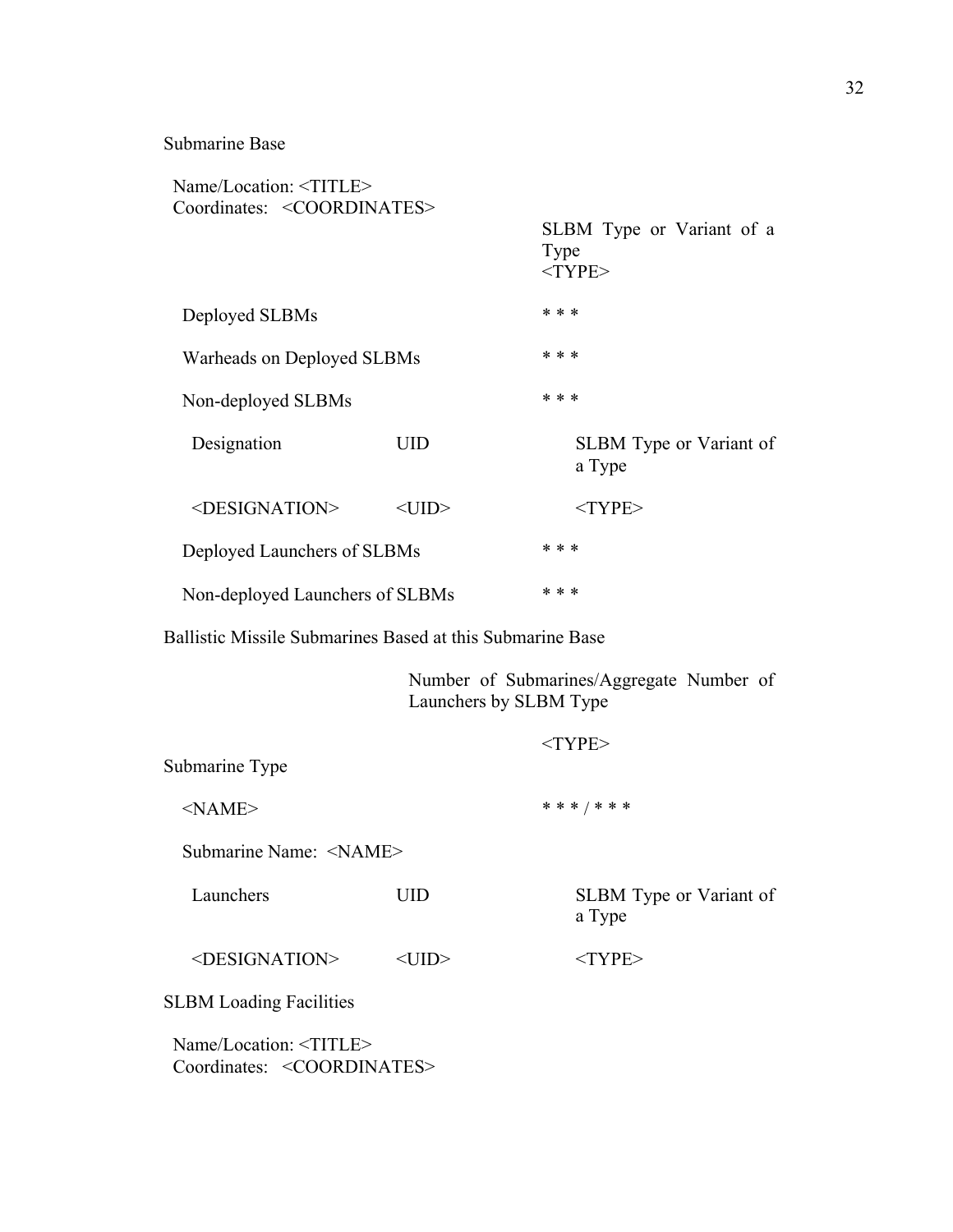|                                                                             |             | SLBM Type or Variant of a<br>Type |
|-----------------------------------------------------------------------------|-------------|-----------------------------------|
|                                                                             |             | $<$ TYPE>                         |
| Non-deployed SLBMs                                                          |             | * * *                             |
| Designation                                                                 | <b>UID</b>  | SLBM Type or Variant of<br>a Type |
| <designation></designation>                                                 | $<$ UID $>$ | $<$ TYPE>                         |
| <b>Production Facilities for SLBMs</b>                                      |             |                                   |
| Name/Location: <title><br/>Coordinates: <coordinates></coordinates></title> |             |                                   |
|                                                                             |             | SLBM Type or Variant of a<br>Type |
|                                                                             |             | $<$ TYPE>                         |
| Non-deployed SLBMs                                                          |             | * * *                             |
| Designation                                                                 | <b>UID</b>  | SLBM Type or Variant of<br>a Type |
| <designation></designation>                                                 | $<$ UID $>$ | $<$ TYPE>                         |
| Production Facilities for Ballistic Missile Submarines                      |             |                                   |
| Name/Location: <title><br/>Coordinates: <coordinates></coordinates></title> |             |                                   |
|                                                                             |             | SLBM Type or Variant of a<br>Type |
|                                                                             |             | $<$ TYPE>                         |
| Non-deployed Launchers of SLBMs                                             |             | * * *                             |
| <b>Storage Facilities for SLBMs</b>                                         |             |                                   |
| Name/Location: <title><br/>Coordinates: <coordinates></coordinates></title> |             |                                   |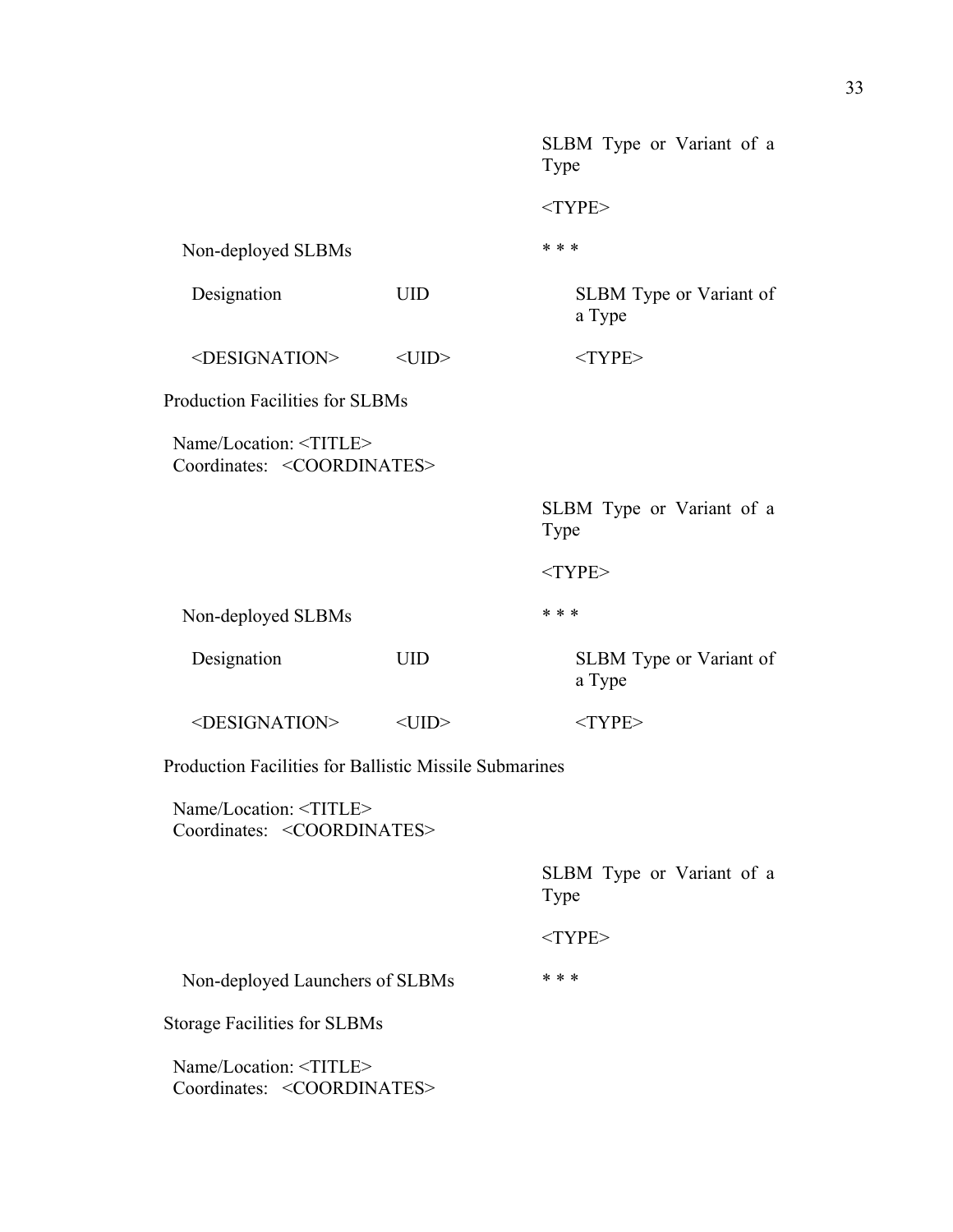|                                                                             |             | SLBM Type or Variant of a<br>Type |  |  |
|-----------------------------------------------------------------------------|-------------|-----------------------------------|--|--|
|                                                                             |             | $<$ TYPE>                         |  |  |
| Non-deployed SLBMs                                                          |             | * * *                             |  |  |
| Designation                                                                 | <b>UID</b>  | SLBM Type or Variant of<br>a Type |  |  |
| <designation></designation>                                                 | $<$ UID $>$ | $<$ TYPE>                         |  |  |
| Repair Facilities for SLBMs                                                 |             |                                   |  |  |
| Name/Location: <title><br/>Coordinates: <coordinates></coordinates></title> |             |                                   |  |  |
|                                                                             |             | SLBM Type or Variant of a<br>Type |  |  |
|                                                                             |             | $<$ TYPE>                         |  |  |
| Non-deployed SLBMs                                                          |             | * * *                             |  |  |
| Designation                                                                 | <b>UID</b>  | SLBM Type or Variant of<br>a Type |  |  |
| <designation></designation>                                                 | $<$ UID $>$ | $<$ TYPE>                         |  |  |
| <b>Test Ranges</b>                                                          |             |                                   |  |  |
| Name/Location: <title><br/>Coordinates: <coordinates></coordinates></title> |             |                                   |  |  |
|                                                                             |             | SLBM Type or Variant of a<br>Type |  |  |
|                                                                             |             | $<$ TYPE>                         |  |  |
| Non-deployed SLBMs                                                          |             | * * *                             |  |  |
| Designation                                                                 | <b>UID</b>  | SLBM Type or Variant of<br>a Type |  |  |
| <designation></designation>                                                 | $<$ UID $>$ | $<$ TYPE>                         |  |  |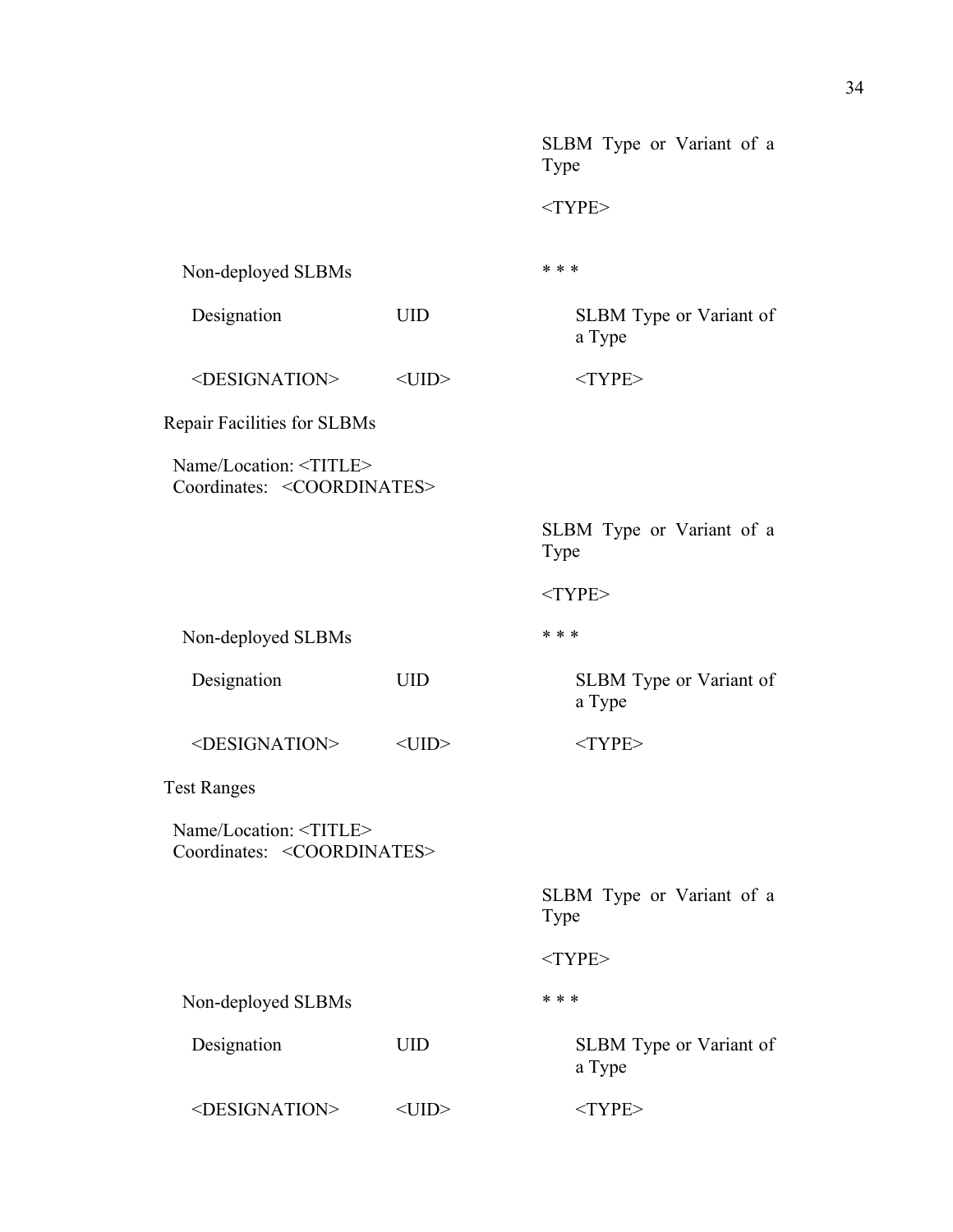| <b>Test Launchers</b>                                                       |                                                                 |                                   | * * *      |                                         |  |  |
|-----------------------------------------------------------------------------|-----------------------------------------------------------------|-----------------------------------|------------|-----------------------------------------|--|--|
| Launchers                                                                   | Coordinates                                                     |                                   | <b>UID</b> | SLBM Type or<br>Variant of<br>a<br>Type |  |  |
| <designation></designation>                                                 | $\langle COORDINATES> \langle UID \rangle \langle TYPE \rangle$ |                                   |            |                                         |  |  |
| <b>Conversion or Elimination Facilities for SLBMs</b>                       |                                                                 |                                   |            |                                         |  |  |
| Name/Location: <title><br/>Coordinates: <coordinates></coordinates></title> |                                                                 |                                   |            |                                         |  |  |
|                                                                             |                                                                 | SLBM Type or Variant of a<br>Type |            |                                         |  |  |
|                                                                             |                                                                 |                                   | $<$ TYPE>  |                                         |  |  |
| Non-deployed SLBMs                                                          |                                                                 | * * *                             |            |                                         |  |  |
| Designation                                                                 | <b>UID</b>                                                      |                                   | a Type     | SLBM Type or Variant of                 |  |  |
| <designation></designation>                                                 | $<$ UID $>$                                                     |                                   | $<$ TYPE>  |                                         |  |  |
| Conversion or Elimination Facilities for SLBM Launchers                     |                                                                 |                                   |            |                                         |  |  |
| Name/Location: <title><br/>Coordinates: <coordinates></coordinates></title> |                                                                 |                                   |            |                                         |  |  |
|                                                                             |                                                                 | Type                              |            | SLBM Type or Variant of a               |  |  |
|                                                                             |                                                                 |                                   | $<$ TYPE>  |                                         |  |  |
| Non-deployed Launchers of SLBMs                                             |                                                                 |                                   | * * *      |                                         |  |  |

Section V. Heavy Bombers and Nuclear Warheads Counted for Deployed Heavy Bombers

For each Party, the numbers of deployed heavy bombers, non-deployed heavy bombers, nuclear warheads counted for deployed heavy bombers, as well as data on facilities associated with heavy bombers, are as follows:

1. Russian Federation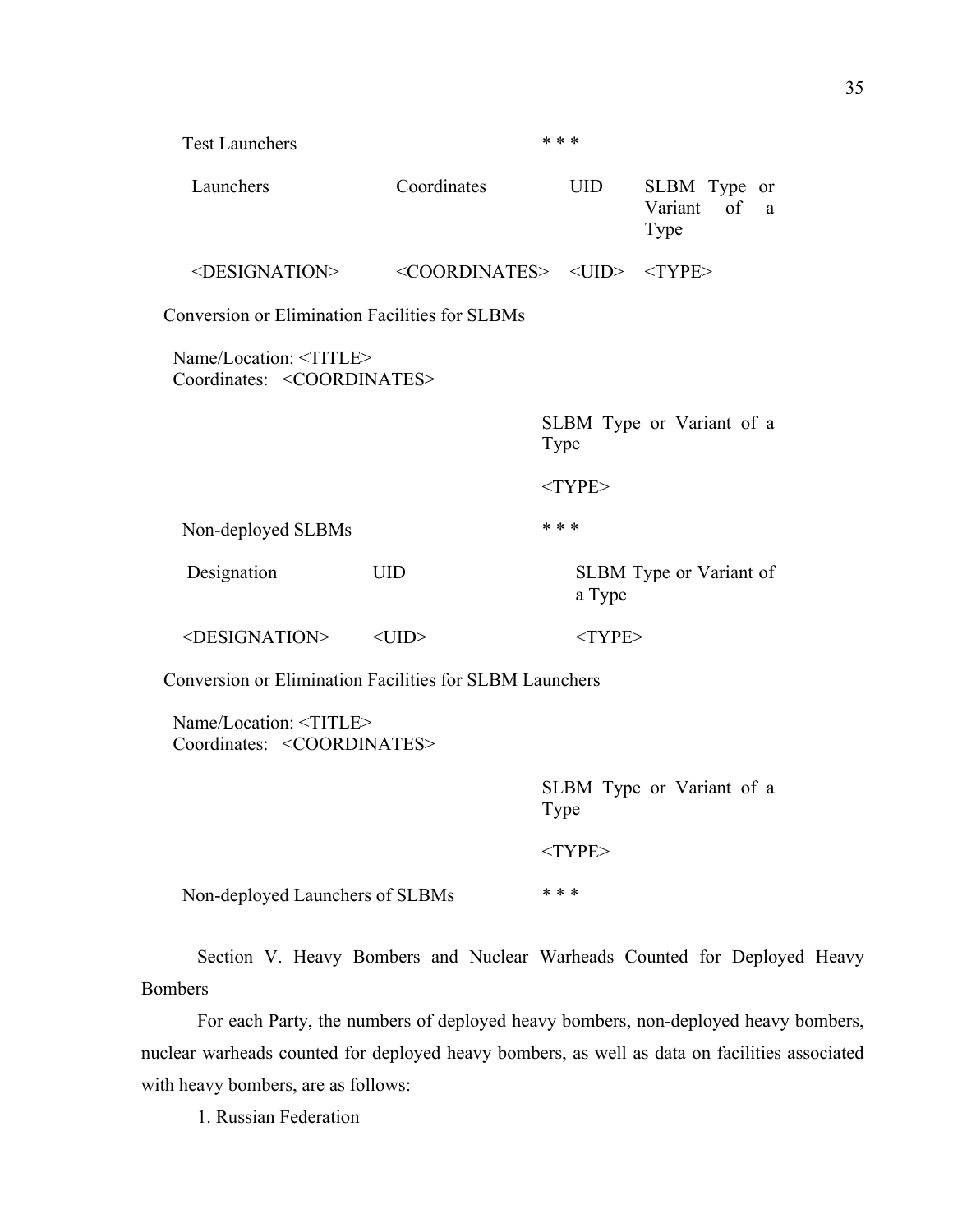|                                                                             |             | Heavy Bomber<br>Variant of a Type              | Type  | or |
|-----------------------------------------------------------------------------|-------------|------------------------------------------------|-------|----|
|                                                                             |             | $<$ TYPE>                                      | Total |    |
| Deployed Heavy Bombers                                                      |             | * * *                                          | * * * |    |
| Nuclear Warheads Counted for Deployed<br><b>Heavy Bombers</b>               |             | * * *                                          | * * * |    |
| Non-deployed Heavy Bombers                                                  |             | * * *                                          | * * * |    |
| <b>Test Heavy Bombers</b>                                                   |             | * * *                                          | * * * |    |
| Heavy Bombers Equipped for Non-nuclear<br>Armaments                         |             | * * *<br>* * *                                 |       |    |
| Air Base                                                                    |             |                                                |       |    |
| Name/Location: <title><br/>Coordinates: <coordinates></coordinates></title> |             |                                                |       |    |
|                                                                             |             | Heavy Bomber<br>Variant of a Type<br>$<$ TYPE> | Type  | or |
| Heavy Bombers Based at this Air Base                                        |             |                                                |       |    |
| Deployed Heavy Bombers                                                      |             | * * *                                          |       |    |
| Designation                                                                 | <b>UID</b>  | Heavy Bomber<br>Variant of a Type              | Type  | or |
| <designation></designation>                                                 | $<$ UID $>$ | $<$ TYPE>                                      |       |    |
| Non-deployed Heavy Bombers                                                  |             | * * *                                          |       |    |
| Designation                                                                 | <b>UID</b>  | Heavy<br>Bomber<br>Variant of a Type           | Type  | or |
| <designation></designation>                                                 | $<$ UID $>$ | $<$ TYPE>                                      |       |    |
|                                                                             |             |                                                |       |    |

 Heavy Bombers Equipped for Non-nuclear Armaments  $***$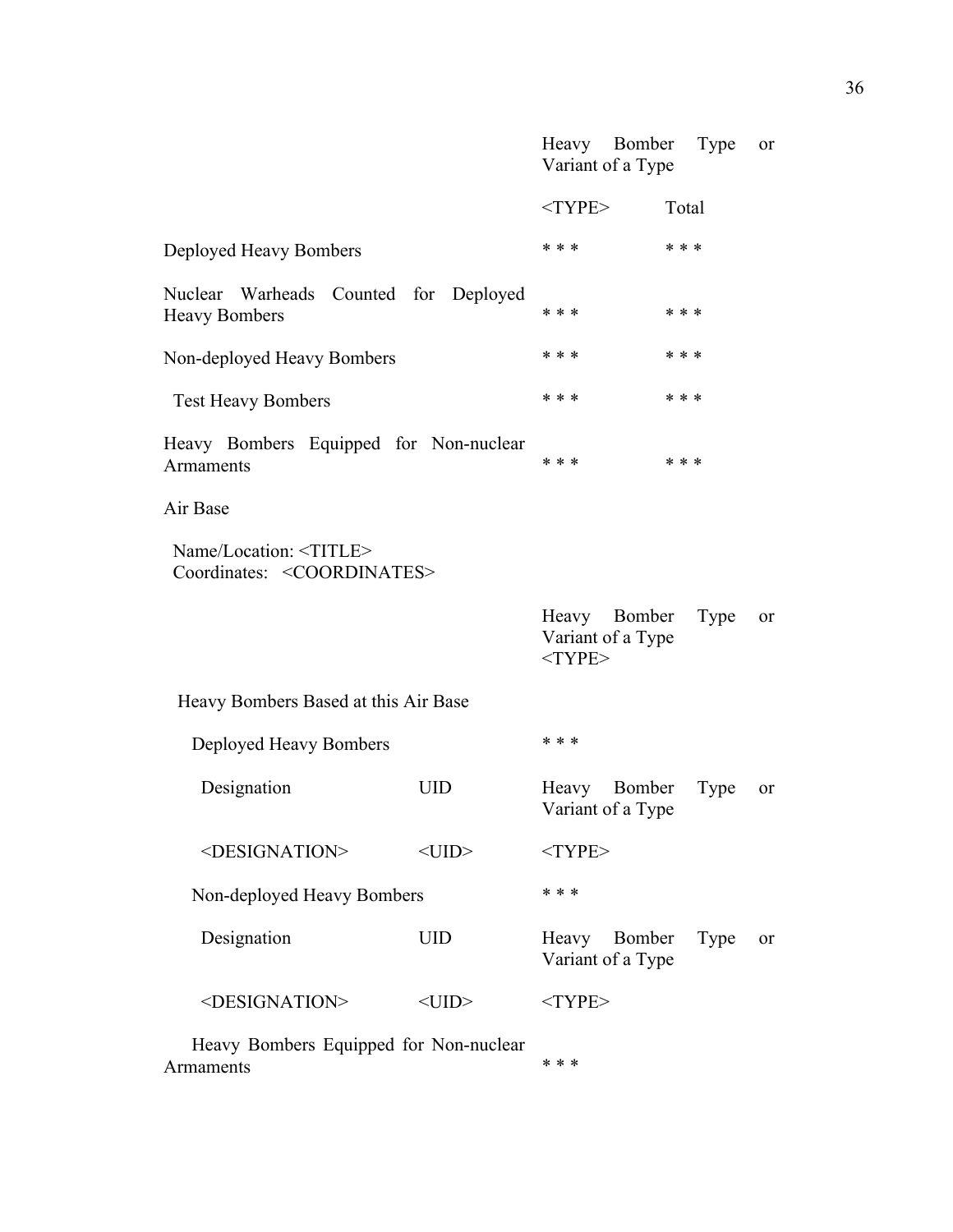| Designation                                                                 | <b>UID</b>  | Heavy Bomber<br>Variant of a Type | Type | <sub>or</sub> |
|-----------------------------------------------------------------------------|-------------|-----------------------------------|------|---------------|
| <designation></designation>                                                 | $<$ UID $>$ | $<$ TYPE>                         |      |               |
| Nuclear Warheads Counted for Deployed<br><b>Heavy Bombers</b>               |             | * * *                             |      |               |
| Heavy Bombers Located at this Air Base                                      |             |                                   |      |               |
| Deployed Heavy Bombers                                                      |             | * * *                             |      |               |
| Designation                                                                 | <b>UID</b>  | Heavy Bomber<br>Variant of a Type | Type | or            |
| <designation></designation>                                                 | $<$ UID $>$ | $<$ TYPE>                         |      |               |
| <b>Test Heavy Bombers</b>                                                   |             | * * *                             |      |               |
| Designation                                                                 | <b>UID</b>  | Heavy Bomber<br>Variant of a Type | Type | or            |
| <designation></designation>                                                 | $<$ UID $>$ | $<$ TYPE>                         |      |               |
| Heavy Bombers Equipped for Non-nuclear<br>Armaments                         |             | * * *                             |      |               |
| Designation                                                                 | <b>UID</b>  | Heavy Bomber<br>Variant of a Type | Type | or            |
| <designation></designation>                                                 | $<$ UID $>$ | $<$ TYPE>                         |      |               |
| Production Facilities for Heavy Bombers                                     |             |                                   |      |               |
| Name/Location: <title><br/>Coordinates: <coordinates></coordinates></title> |             |                                   |      |               |
|                                                                             |             | Heavy Bomber<br>Variant of a Type | Type | or            |
|                                                                             |             | $<$ TYPE>                         |      |               |
| Heavy Bombers Located at this Production Facility                           |             |                                   |      |               |
| Non-deployed Heavy Bombers                                                  |             | * * *                             |      |               |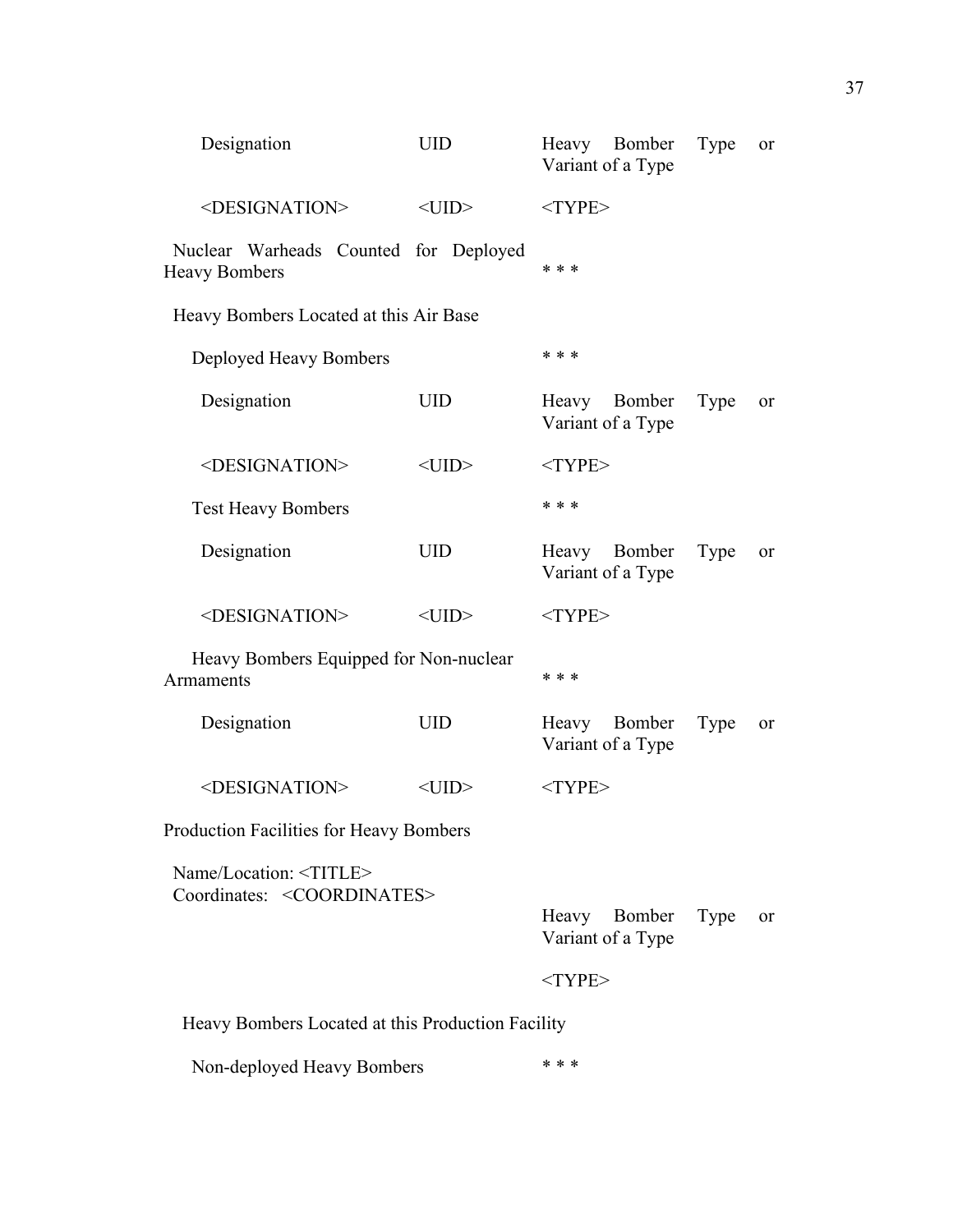| Designation                                                                 | <b>UID</b>  | Heavy Bomber<br>Variant of a Type    | Type | <sub>or</sub> |
|-----------------------------------------------------------------------------|-------------|--------------------------------------|------|---------------|
| <designation></designation>                                                 | $<$ UID $>$ | $<$ TYPE>                            |      |               |
| <b>Test Heavy Bombers</b>                                                   |             | * * *                                |      |               |
| Designation                                                                 | <b>UID</b>  | Heavy Bomber<br>Variant of a Type    | Type | or            |
| <designation></designation>                                                 | $<$ UID $>$ | $<$ TYPE>                            |      |               |
| Heavy Bombers Equipped for Non-nuclear<br>Armaments                         |             | * * *                                |      |               |
| Designation                                                                 | <b>UID</b>  | Heavy Bomber<br>Variant of a Type    | Type | or            |
| <designation></designation>                                                 | $<$ UID $>$ | $<$ TYPE>                            |      |               |
| <b>Storage Facilities for Heavy Bombers</b>                                 |             |                                      |      |               |
| Name/Location: <title><br/>Coordinates: <coordinates></coordinates></title> |             |                                      |      |               |
|                                                                             |             | Heavy Bomber<br>Variant of a Type    | Type | or            |
|                                                                             |             | $<$ TYPE>                            |      |               |
| Heavy Bombers Located at this Storage Facility                              |             |                                      |      |               |
| Deployed Heavy Bombers                                                      |             | * * *                                |      |               |
| Designation                                                                 | <b>UID</b>  | Bomber<br>Heavy<br>Variant of a Type | Type | <sub>or</sub> |
| <designation></designation>                                                 | $<$ UID $>$ | $<$ TYPE>                            |      |               |
| <b>Test Heavy Bombers</b>                                                   |             | * * *                                |      |               |
| Designation                                                                 | <b>UID</b>  | Heavy<br>Bomber<br>Variant of a Type | Type | <sub>or</sub> |
| <designation></designation>                                                 |             |                                      |      |               |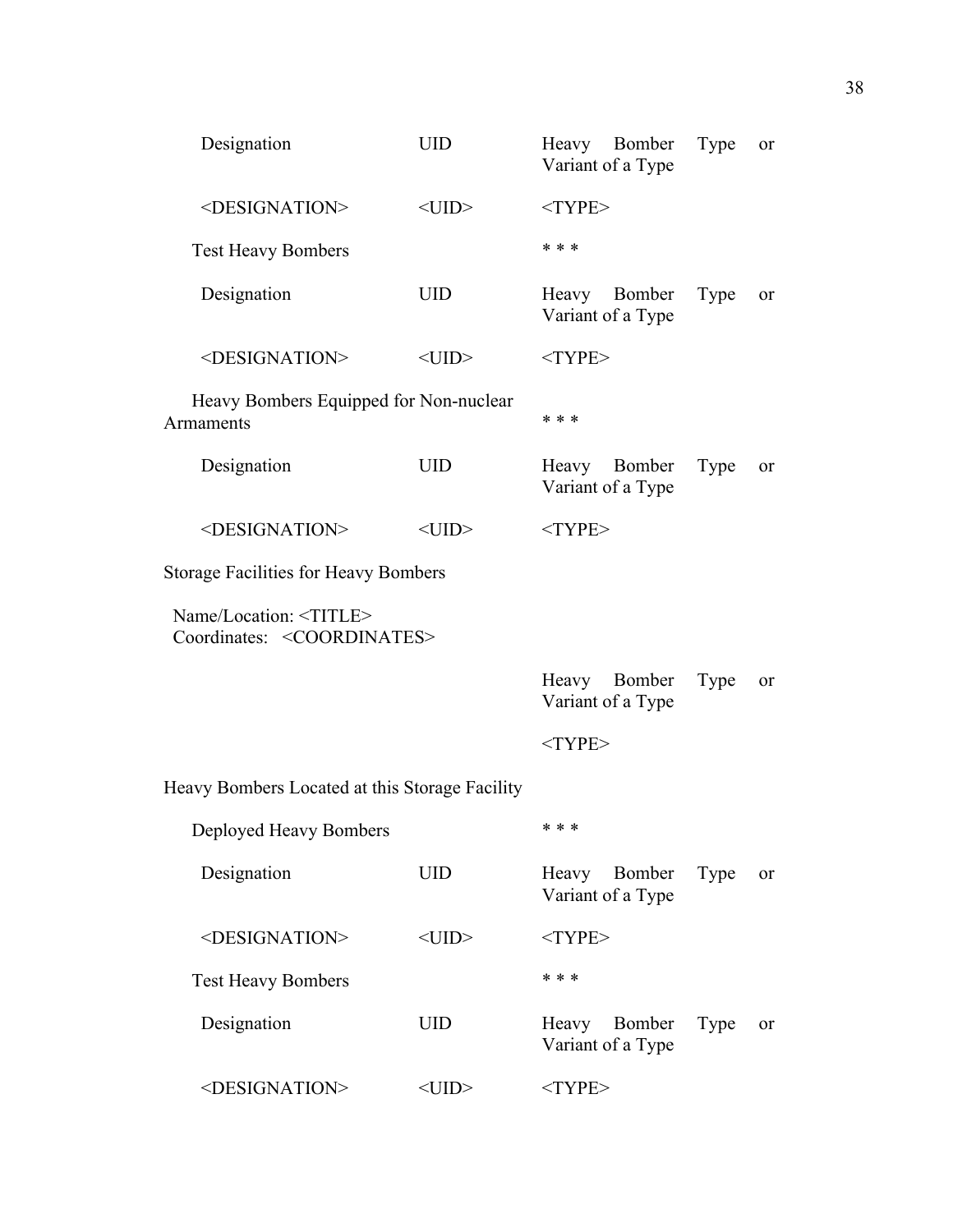| Heavy Bombers Equipped for Non-nuclear<br>Armaments                         |             | * * *                                |      |               |
|-----------------------------------------------------------------------------|-------------|--------------------------------------|------|---------------|
| Designation                                                                 | <b>UID</b>  | Heavy<br>Bomber<br>Variant of a Type | Type | <sub>or</sub> |
| <designation></designation>                                                 | $<$ UID $>$ | $<$ TYPE>                            |      |               |
| Repair Facilities for Heavy Bombers                                         |             |                                      |      |               |
| Name/Location: <title><br/>Coordinates: <coordinates></coordinates></title> |             |                                      |      |               |
|                                                                             |             | Heavy Bomber<br>Variant of a Type    | Type | <sub>or</sub> |
|                                                                             |             | $<$ TYPE>                            |      |               |
| Heavy Bombers Located at this Repair Facility                               |             |                                      |      |               |
| Non-deployed Heavy<br><b>Bombers</b>                                        |             | $* * *$                              |      |               |
| Designation                                                                 | <b>UID</b>  | Bomber<br>Heavy<br>Variant of a Type | Type | <sub>or</sub> |
| <designation></designation>                                                 | $<$ UID $>$ | $<$ TYPE>                            |      |               |
| <b>Test Heavy Bombers</b>                                                   |             | * * *                                |      |               |
| Designation                                                                 | <b>UID</b>  | Bomber<br>Heavy<br>Variant of a Type | Type | <sub>or</sub> |
| <designation></designation>                                                 | $<$ UID $>$ | $<$ TYPE>                            |      |               |
| Heavy Bombers Equipped for Non-nuclear<br>Armaments                         |             | * * *                                |      |               |
| Designation                                                                 | <b>UID</b>  | Bomber<br>Heavy<br>Variant of a Type | Type | or            |
| <designation></designation>                                                 | $<$ UID $>$ | $<$ TYPE>                            |      |               |
| Heavy Bomber Flight Test Centers                                            |             |                                      |      |               |
|                                                                             |             |                                      |      |               |

 Name/Location: <TITLE> Coordinates: <COORDINATES>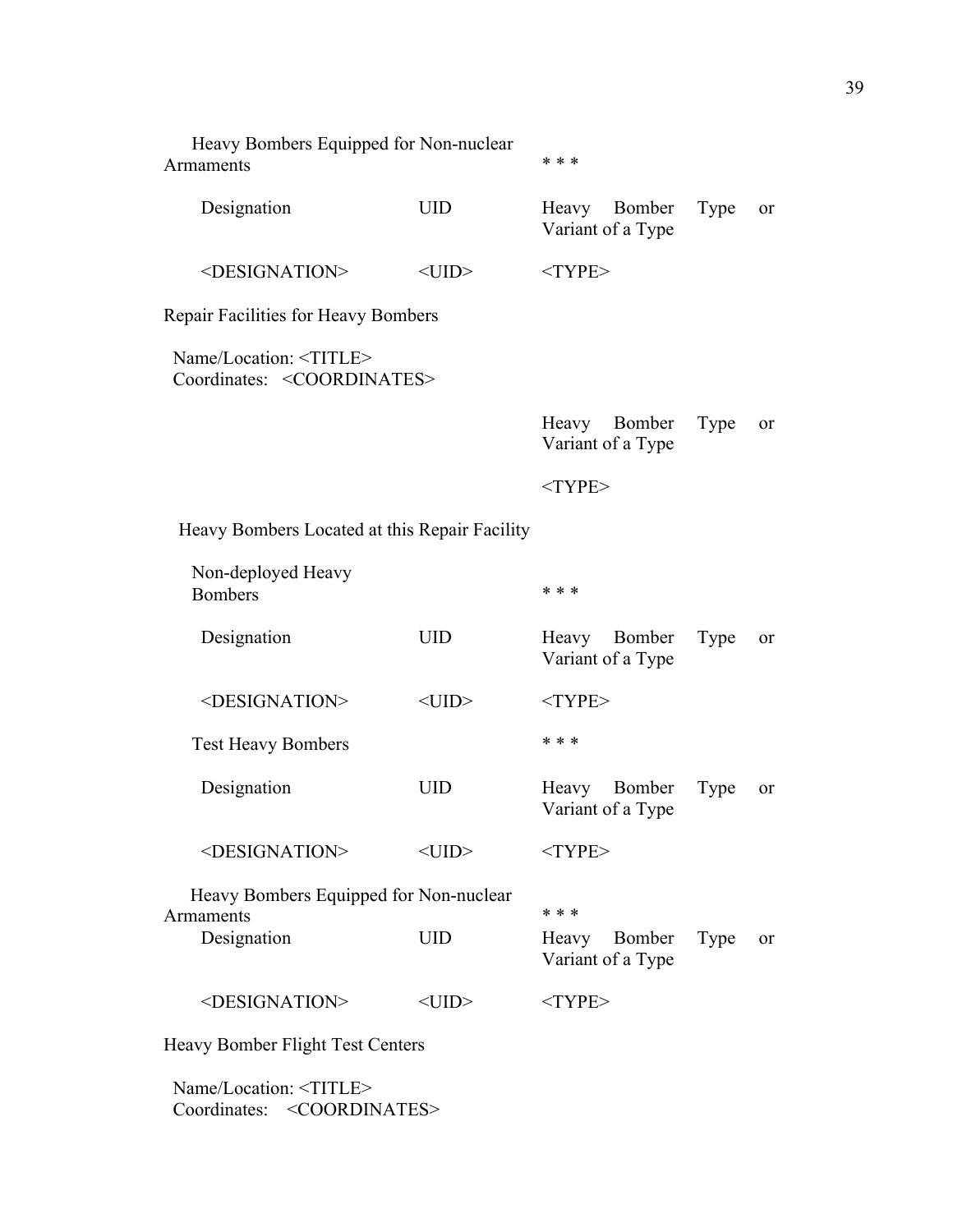|                                                     |             | Heavy Bomber<br>Variant of a Type | Type | or            |
|-----------------------------------------------------|-------------|-----------------------------------|------|---------------|
|                                                     |             | $<$ TYPE>                         |      |               |
| Heavy Bombers Based at this Flight Test Center      |             |                                   |      |               |
| <b>Test Heavy Bombers</b>                           |             | * * *                             |      |               |
| Designation                                         | <b>UID</b>  | Heavy Bomber<br>Variant of a Type | Type | or            |
| <designation></designation>                         | $<$ UID $>$ | $<$ TYPE>                         |      |               |
| Heavy Bombers Located at this Flight Test Center    |             |                                   |      |               |
| Deployed Heavy Bombers                              |             | * * *                             |      |               |
| Designation                                         | <b>UID</b>  | Heavy Bomber<br>Variant of a Type | Type | <sub>or</sub> |
| <designation></designation>                         | $<$ UID $>$ | $<$ TYPE>                         |      |               |
| <b>Test Heavy Bombers</b>                           |             | * * *                             |      |               |
| Designation                                         | <b>UID</b>  | Heavy Bomber<br>Variant of a Type | Type | <sub>or</sub> |
| <designation></designation>                         | $<$ UID $>$ | $<$ TYPE $>$                      |      |               |
| Heavy Bombers Equipped for Non-nuclear<br>Armaments |             | * * *                             |      |               |
| Designation                                         | UID         | Heavy Bomber<br>Variant of a Type | Type | or            |
| <designation></designation>                         | $<$ UID $>$ | $<$ TYPE>                         |      |               |

Conversion or Elimination Facilities for Heavy Bombers

 Name/Location: <TITLE> Coordinates: <COORDINATES>

> Heavy Bomber Type or Variant of a Type

 $<$  TYPE $>$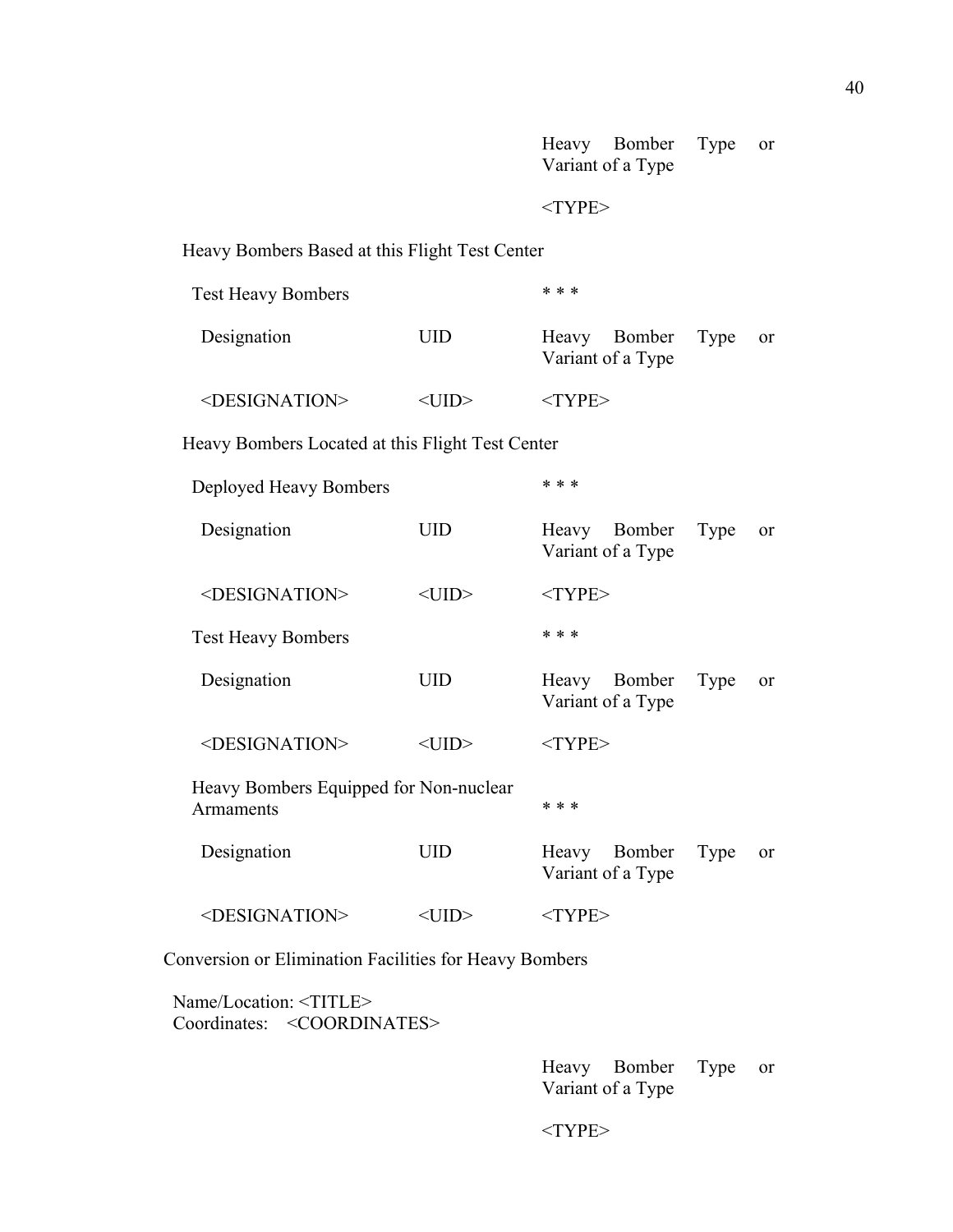Heavy Bombers Located at this Conversion or Elimination Facility

| Deployed Heavy Bombers                                        |             | * * *     |                                   |       |               |
|---------------------------------------------------------------|-------------|-----------|-----------------------------------|-------|---------------|
| Designation                                                   | <b>UID</b>  |           | Heavy Bomber<br>Variant of a Type | Type  | or            |
| <designation></designation>                                   | $<$ UID $>$ | $<$ TYPE> |                                   |       |               |
| <b>Test Heavy Bombers</b>                                     |             | * * *     |                                   |       |               |
| Designation                                                   | <b>UID</b>  |           | Heavy Bomber<br>Variant of a Type | Type  | or            |
| <designation></designation>                                   | $<$ UID $>$ | $<$ TYPE> |                                   |       |               |
| Heavy Bombers Equipped for Non-nuclear<br>Armaments           |             | * * *     |                                   |       |               |
| Designation                                                   | <b>UID</b>  | Heavy     | Bomber<br>Variant of a Type       | Type  | or            |
| <designation></designation>                                   | $<$ UID $>$ | $<$ TYPE> |                                   |       |               |
| 2. United States of America                                   |             |           |                                   |       |               |
|                                                               |             | Heavy     | Bomber<br>Variant of a Type       | Type  | <sub>or</sub> |
|                                                               |             | $<$ TYPE> |                                   | Total |               |
| Deployed Heavy Bombers                                        |             | * * *     | * * *                             |       |               |
| Nuclear Warheads Counted for Deployed<br><b>Heavy Bombers</b> |             | * * *     | * * *                             |       |               |
| Non-deployed Heavy Bombers                                    |             | * * *     | * * *                             |       |               |
| <b>Test Heavy Bombers</b>                                     |             | * * *     | * * *                             |       |               |
| Heavy Bombers Equipped for Non-nuclear<br>Armaments           |             | * * *     | * * *                             |       |               |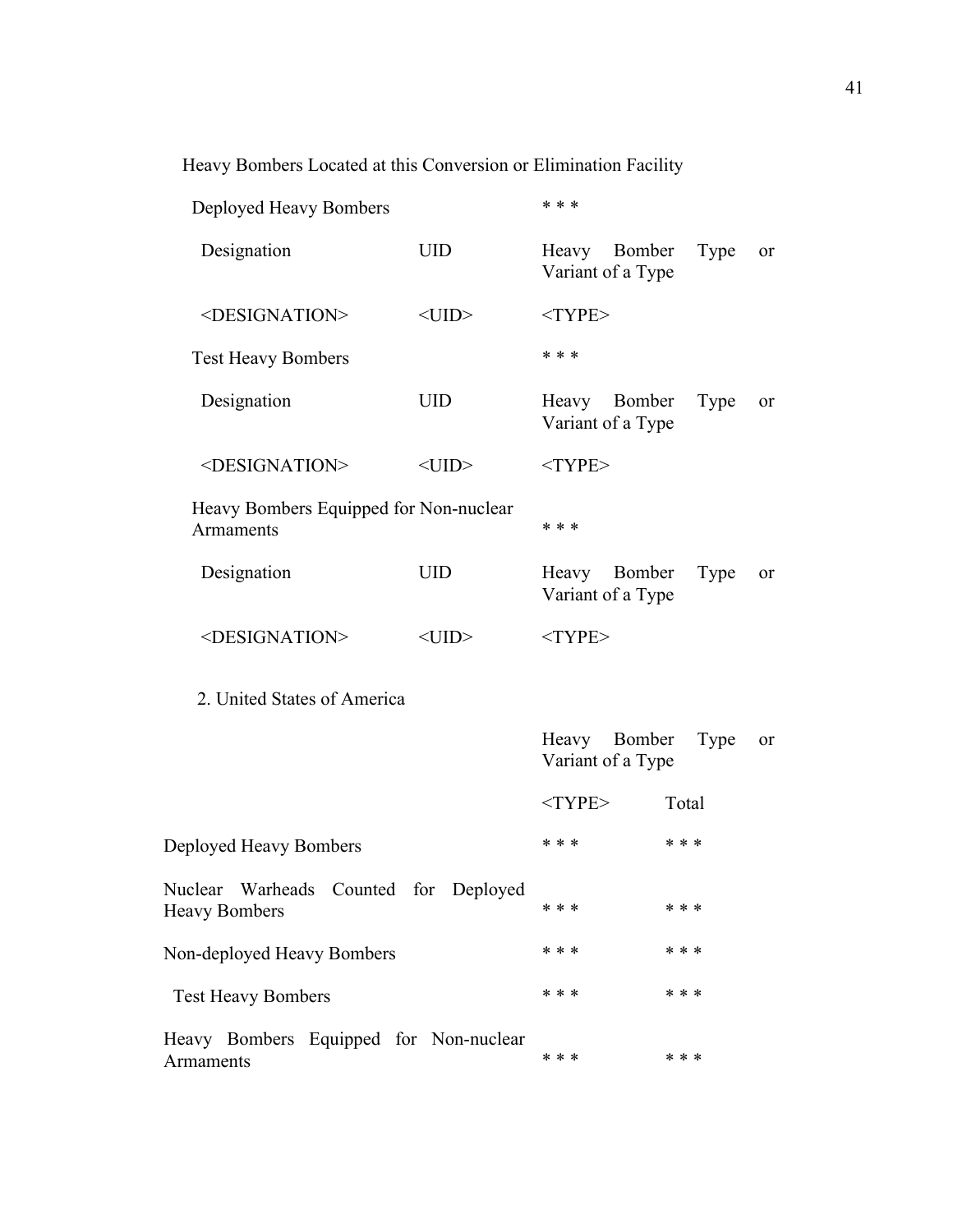## Air Base

| Name/Location: <title><br/>Coordinates: <coordinates></coordinates></title> |             |                                      |      |    |  |
|-----------------------------------------------------------------------------|-------------|--------------------------------------|------|----|--|
|                                                                             |             | Heavy Bomber<br>Variant of a Type    | Type | or |  |
|                                                                             |             | $<$ TYPE>                            |      |    |  |
| Heavy Bombers Based at this Air Base                                        |             |                                      |      |    |  |
| Deployed Heavy Bombers                                                      |             | * * *                                |      |    |  |
| Designation                                                                 | <b>UID</b>  | Heavy Bomber<br>Variant of a Type    | Type | or |  |
| <designation></designation>                                                 | $<$ UID $>$ | $<$ TYPE>                            |      |    |  |
| Non-deployed Heavy Bombers                                                  |             | * * *                                |      |    |  |
| Designation                                                                 | <b>UID</b>  | Heavy Bomber<br>Variant of a Type    | Type | or |  |
| <designation></designation>                                                 | $<$ UID $>$ | $<$ TYPE>                            |      |    |  |
| Heavy Bombers Equipped for Non-nuclear<br>Armaments                         |             | * * *                                |      |    |  |
| Designation                                                                 | <b>UID</b>  | Heavy Bomber<br>Variant of a Type    | Type | or |  |
| <designation></designation>                                                 | $<$ UID $>$ | $<$ TYPE>                            |      |    |  |
| Nuclear Warheads Counted<br>for Deployed Heavy Bombers                      |             | * * *                                |      |    |  |
| Heavy Bombers Located at this Air Base                                      |             |                                      |      |    |  |
| Deployed Heavy Bombers                                                      |             | * * *                                |      |    |  |
| Designation                                                                 | <b>UID</b>  | Bomber<br>Heavy<br>Variant of a Type | Type | or |  |
| <designation></designation>                                                 | $<$ UID $>$ | $<$ TYPE>                            |      |    |  |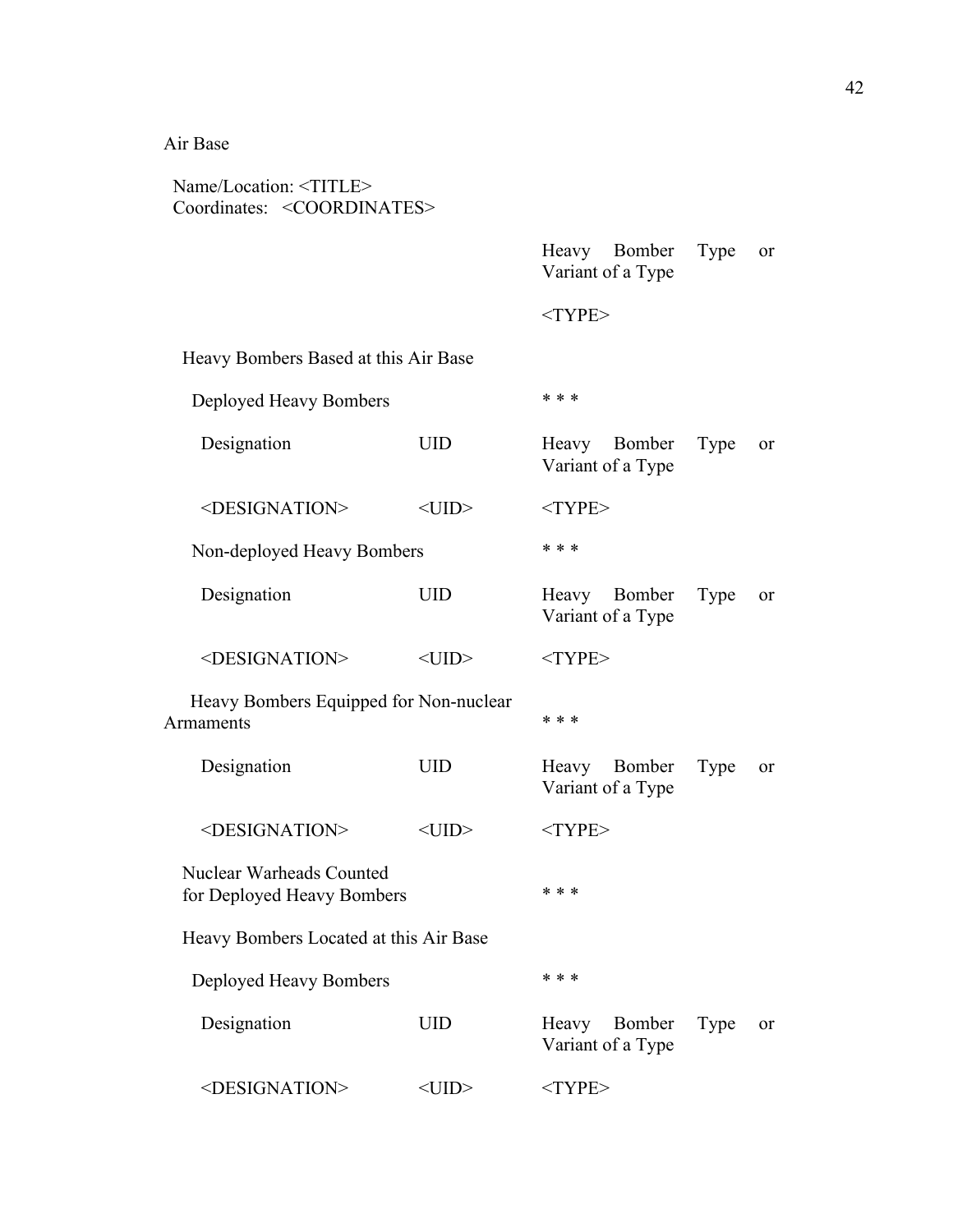| <b>Test Heavy Bombers</b>                                                   |                | * * *                                |             |               |
|-----------------------------------------------------------------------------|----------------|--------------------------------------|-------------|---------------|
| Designation                                                                 | <b>UID</b>     | Heavy Bomber<br>Variant of a Type    | <b>Type</b> | <sub>or</sub> |
| <designation></designation>                                                 | $<$ UID $>$    | $<$ TYPE>                            |             |               |
| Heavy Bombers Equipped for Non-nuclear<br>Armaments                         |                | * * *                                |             |               |
| Designation                                                                 | <b>UID</b>     | Heavy<br>Bomber<br>Variant of a Type | Type        | <sub>or</sub> |
| <designation></designation>                                                 | $<$ UID $>$    | $<$ TYPE $>$                         |             |               |
| <b>Production Facilities for Heavy Bombers</b>                              |                |                                      |             |               |
| Name/Location: <title><br/>Coordinates: <coordinates></coordinates></title> |                |                                      |             |               |
|                                                                             |                | Heavy Bomber<br>Variant of a Type    | Type        | or            |
| Heavy Bombers Located at this Production Facility                           |                | $<$ TYPE>                            |             |               |
| Non-deployed Heavy Bombers                                                  |                | * * *                                |             |               |
| Designation                                                                 | <b>UID</b>     | Heavy Bomber<br>Variant of a Type    | Type        | <sub>or</sub> |
| <designation></designation>                                                 | $\leq$ UID $>$ | $<$ TYPE>                            |             |               |
| <b>Test Heavy Bombers</b>                                                   |                | * * *                                |             |               |
| Designation                                                                 | <b>UID</b>     | Heavy Bomber<br>Variant of a Type    | Type        | or            |
| <designation></designation>                                                 | $<$ UID $>$    | $<$ TYPE>                            |             |               |
| Heavy Bombers Equipped for Non-nuclear<br>Armaments                         |                | * * *                                |             |               |
| Designation                                                                 | <b>UID</b>     | Heavy Bomber<br>Variant of a Type    | Type        | <sub>or</sub> |
| <designation></designation>                                                 | $<$ UID $>$    | $<$ TYPE>                            |             |               |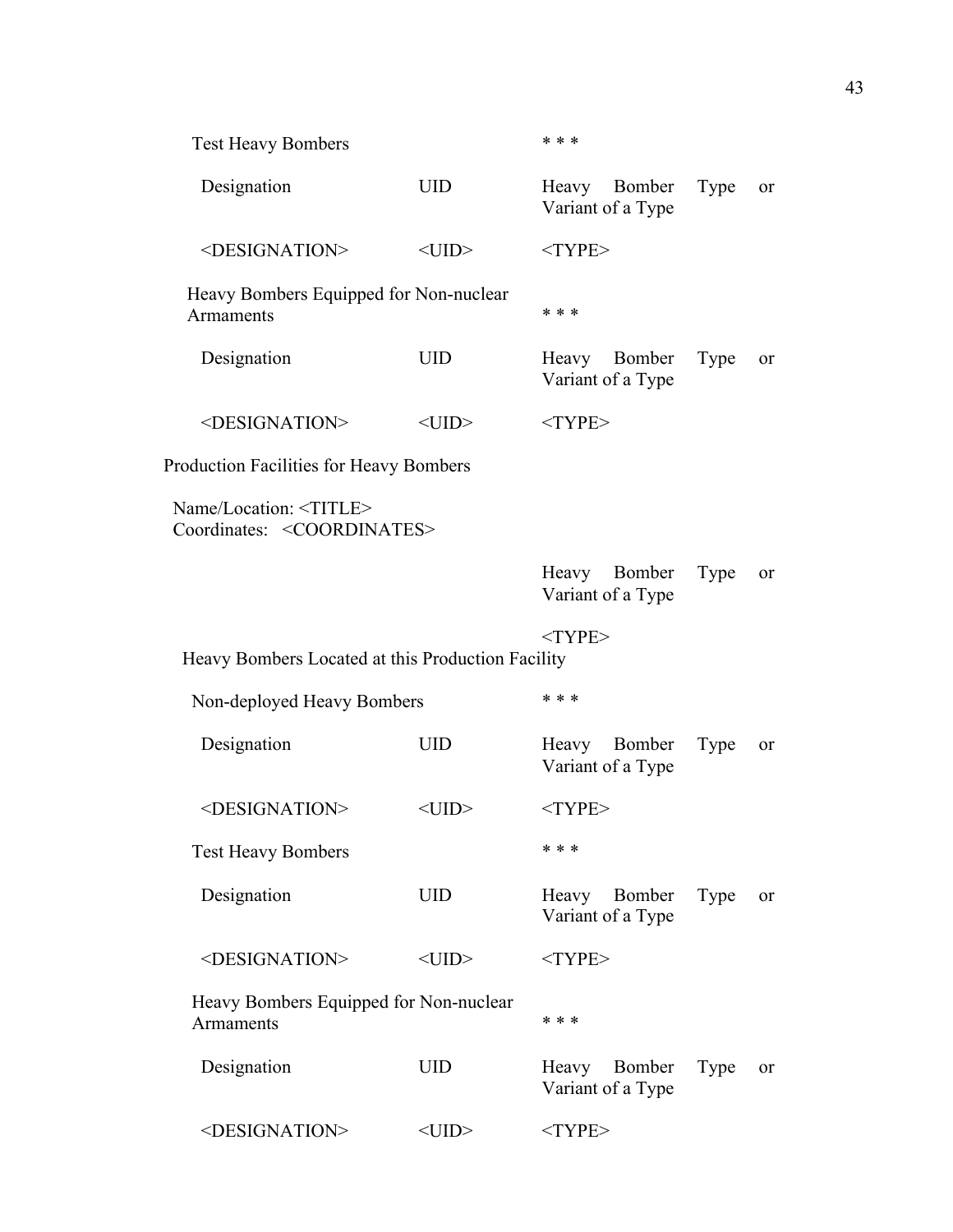Storage Facilities for Heavy Bombers

Name/Location: <TITLE> Coordinates: <COORDINATES>

|                | Heavy Bomber Type or |  |
|----------------|----------------------|--|
|                | Variant of a Type    |  |
|                |                      |  |
| $<$ TYPE $>$   |                      |  |
|                |                      |  |
| $\alpha$ ility |                      |  |

Heavy Bombers Located at this Storage Facility

Deployed Heavy Bombers \* \* \*

| Designation                                                                 | <b>UID</b>  | Heavy Bomber<br>Variant of a Type | Type | or            |
|-----------------------------------------------------------------------------|-------------|-----------------------------------|------|---------------|
| <designation></designation>                                                 | $<$ UID $>$ | $<$ TYPE>                         |      |               |
| <b>Test Heavy Bombers</b>                                                   |             | * * *                             |      |               |
| Designation                                                                 | <b>UID</b>  | Heavy Bomber<br>Variant of a Type | Type | or            |
| <designation></designation>                                                 | $<$ UID $>$ | $<$ TYPE>                         |      |               |
| Heavy Bombers Equipped for Non-nuclear<br>Armaments                         |             | * * *                             |      |               |
| Designation                                                                 | <b>UID</b>  | Heavy Bomber<br>Variant of a Type | Type | or            |
| <designation></designation>                                                 | $<$ UID $>$ | $<$ TYPE>                         |      |               |
| Repair Facilities for Heavy Bombers                                         |             |                                   |      |               |
| Name/Location: <title><br/>Coordinates: <coordinates></coordinates></title> |             |                                   |      |               |
|                                                                             |             | Heavy Bomber<br>Variant of a Type | Type | <sub>or</sub> |
|                                                                             |             | $<$ TYPE>                         |      |               |

Heavy Bombers Located at this Repair Facility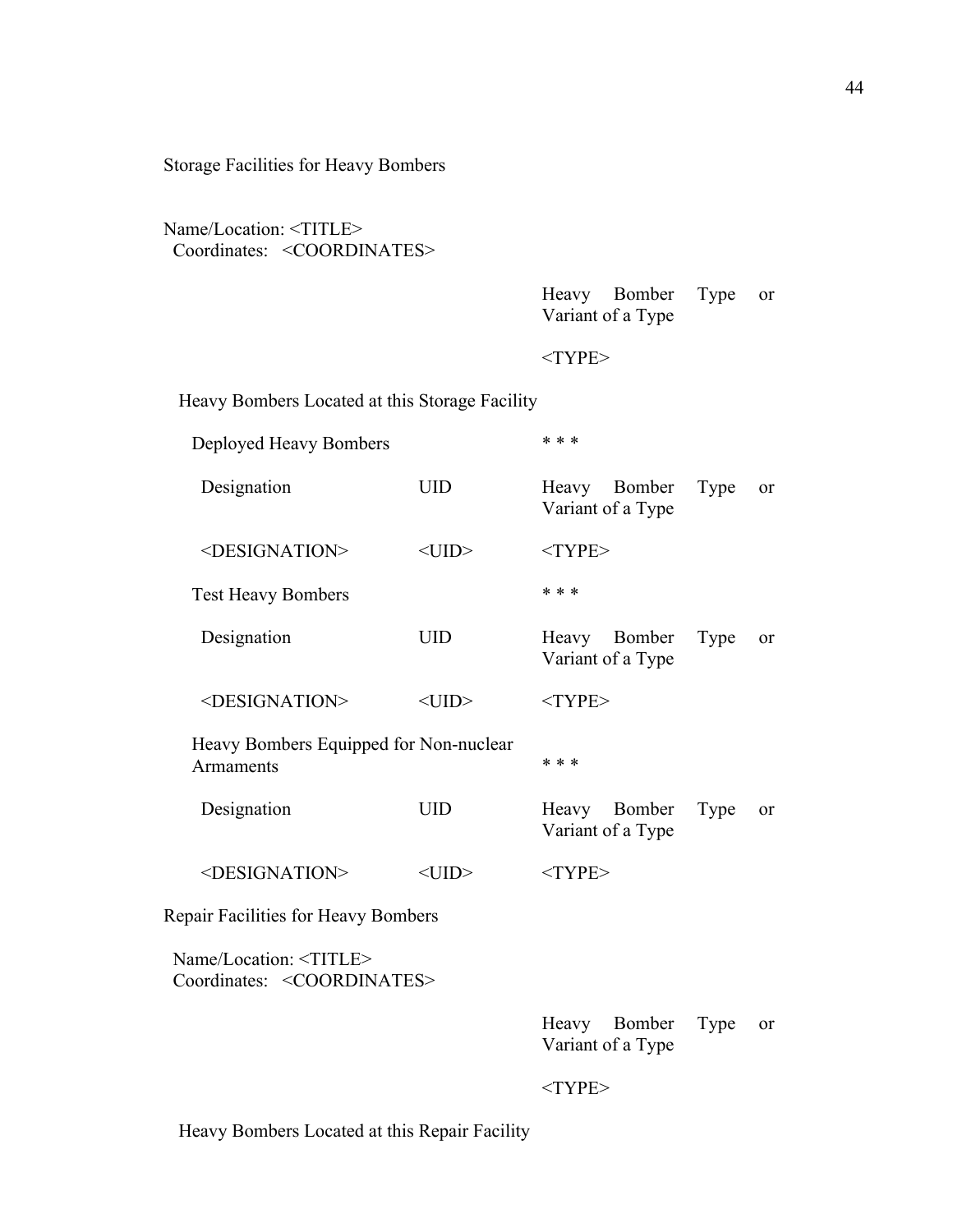| Non-deployed Heavy Bombers                                                  |             | * * *        |                                   |      |               |
|-----------------------------------------------------------------------------|-------------|--------------|-----------------------------------|------|---------------|
| Designation                                                                 | <b>UID</b>  | Heavy        | Bomber<br>Variant of a Type       | Type | <sub>or</sub> |
| <designation></designation>                                                 | $<$ UID $>$ | $<$ TYPE>    |                                   |      |               |
| <b>Test Heavy Bombers</b>                                                   |             | * * *        |                                   |      |               |
| Designation                                                                 | <b>UID</b>  | Heavy        | Bomber<br>Variant of a Type       | Type | <sub>or</sub> |
| <designation></designation>                                                 | $<$ UID $>$ | $<$ TYPE>    |                                   |      |               |
| Heavy Bombers Equipped for Non-nuclear<br>Armaments                         |             | * * *        |                                   |      |               |
| Designation                                                                 | <b>UID</b>  | Heavy        | Bomber<br>Variant of a Type       | Type | 0r            |
| <designation></designation>                                                 | $<$ UID $>$ | $<$ TYPE $>$ |                                   |      |               |
| <b>Heavy Bomber Flight Test Centers</b>                                     |             |              |                                   |      |               |
| Name/Location: <title><br/>Coordinates: <coordinates></coordinates></title> |             |              |                                   |      |               |
|                                                                             |             |              | Heavy Bomber<br>Variant of a Type | Type | or            |
|                                                                             |             | $<$ TYPE>    |                                   |      |               |
| Heavy Bombers Based at this Flight Test Center                              |             |              |                                   |      |               |
| <b>Test Heavy Bombers</b>                                                   |             | * * *        |                                   |      |               |
| Designation                                                                 | <b>UID</b>  | Heavy        | Bomber<br>Variant of a Type       | Type | or            |
| <designation></designation>                                                 | $<$ UID $>$ | $<$ TYPE>    |                                   |      |               |
| Heavy Bombers Located at this Flight Test Center                            |             |              |                                   |      |               |

Deployed Heavy Bombers \* \* \*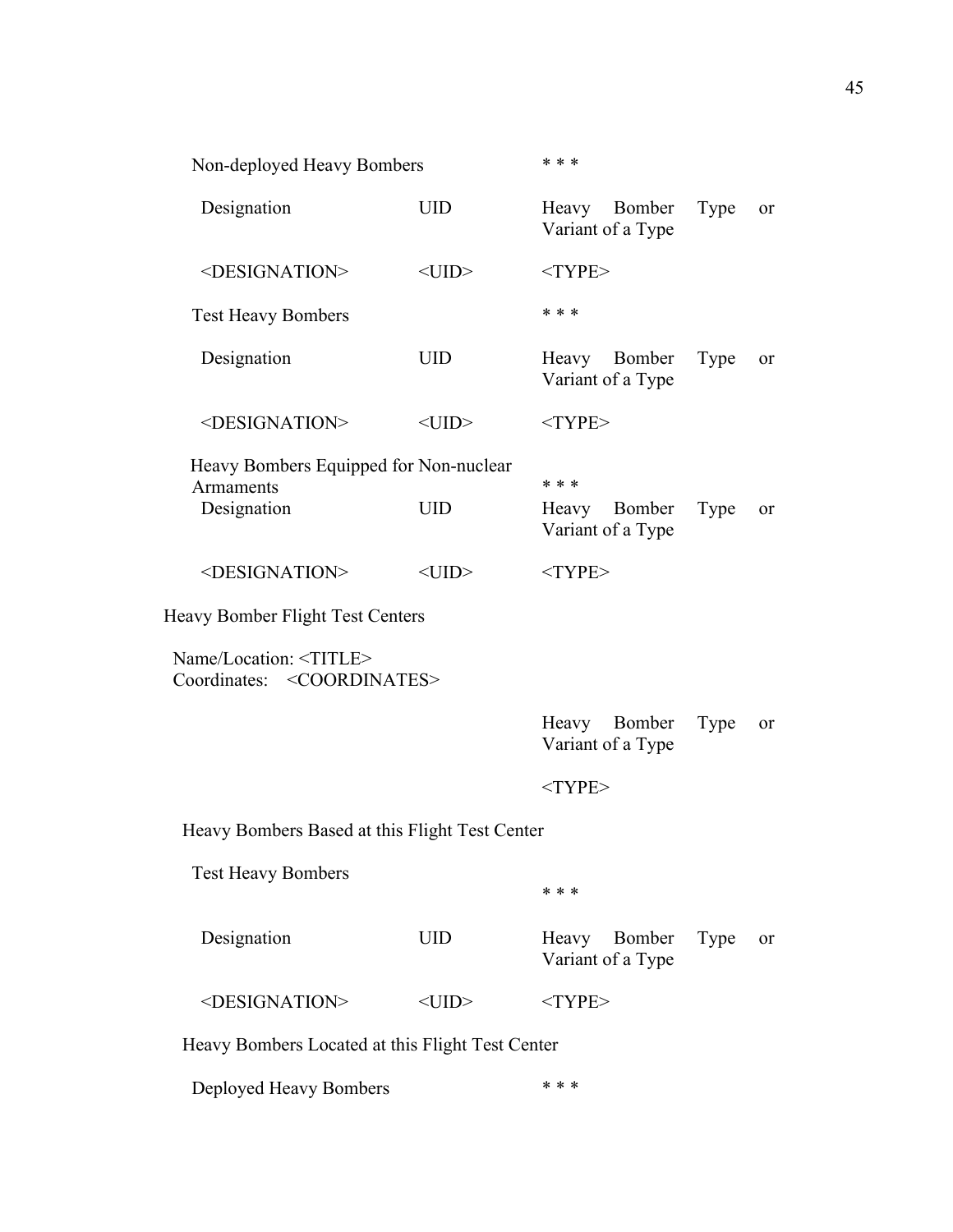| Designation                                                          | <b>UID</b>                                                       | Heavy Bomber<br>Variant of a Type | Type | 0r            |  |
|----------------------------------------------------------------------|------------------------------------------------------------------|-----------------------------------|------|---------------|--|
| <designation></designation>                                          | $<$ UID $>$                                                      | $<$ TYPE>                         |      |               |  |
| <b>Test Heavy Bombers</b>                                            |                                                                  | * * *                             |      |               |  |
| Designation                                                          | <b>UID</b>                                                       | Heavy Bomber<br>Variant of a Type | Type | <sub>or</sub> |  |
| <designation></designation>                                          | $<$ UID $>$                                                      | $<$ TYPE>                         |      |               |  |
| Heavy Bombers Equipped for Non-nuclear<br>Armaments                  |                                                                  | * * *                             |      |               |  |
| Designation                                                          | <b>UID</b>                                                       | Heavy Bomber<br>Variant of a Type | Type | <sub>or</sub> |  |
| <designation></designation>                                          | $<$ UID $>$                                                      | $<$ TYPE>                         |      |               |  |
| Conversion or Elimination Facilities for Heavy Bombers               |                                                                  |                                   |      |               |  |
| Name/Location: < TITLE ><br>Coordinates: <coordinates></coordinates> |                                                                  |                                   |      |               |  |
|                                                                      |                                                                  | Heavy Bomber<br>Variant of a Type | Type | <sub>or</sub> |  |
|                                                                      |                                                                  | $<$ TYPE>                         |      |               |  |
|                                                                      | Heavy Bombers Located at this Conversion or Elimination Facility |                                   |      |               |  |
| Deployed Heavy Bombers                                               |                                                                  | * * *                             |      |               |  |

| Designation                 | UID     | Bomber<br>Heavy<br>Type<br><sub>or</sub><br>Variant of a Type |
|-----------------------------|---------|---------------------------------------------------------------|
| <designation></designation> | <(   )> | $<$ TYPE $>$                                                  |
| <b>Test Heavy Bombers</b>   |         | * * *                                                         |
| Designation                 | UID     | Bomber<br>Heavy<br>Type<br><sub>or</sub><br>Variant of a Type |
| $\le$ DESIGNATION>          |         | / PF>                                                         |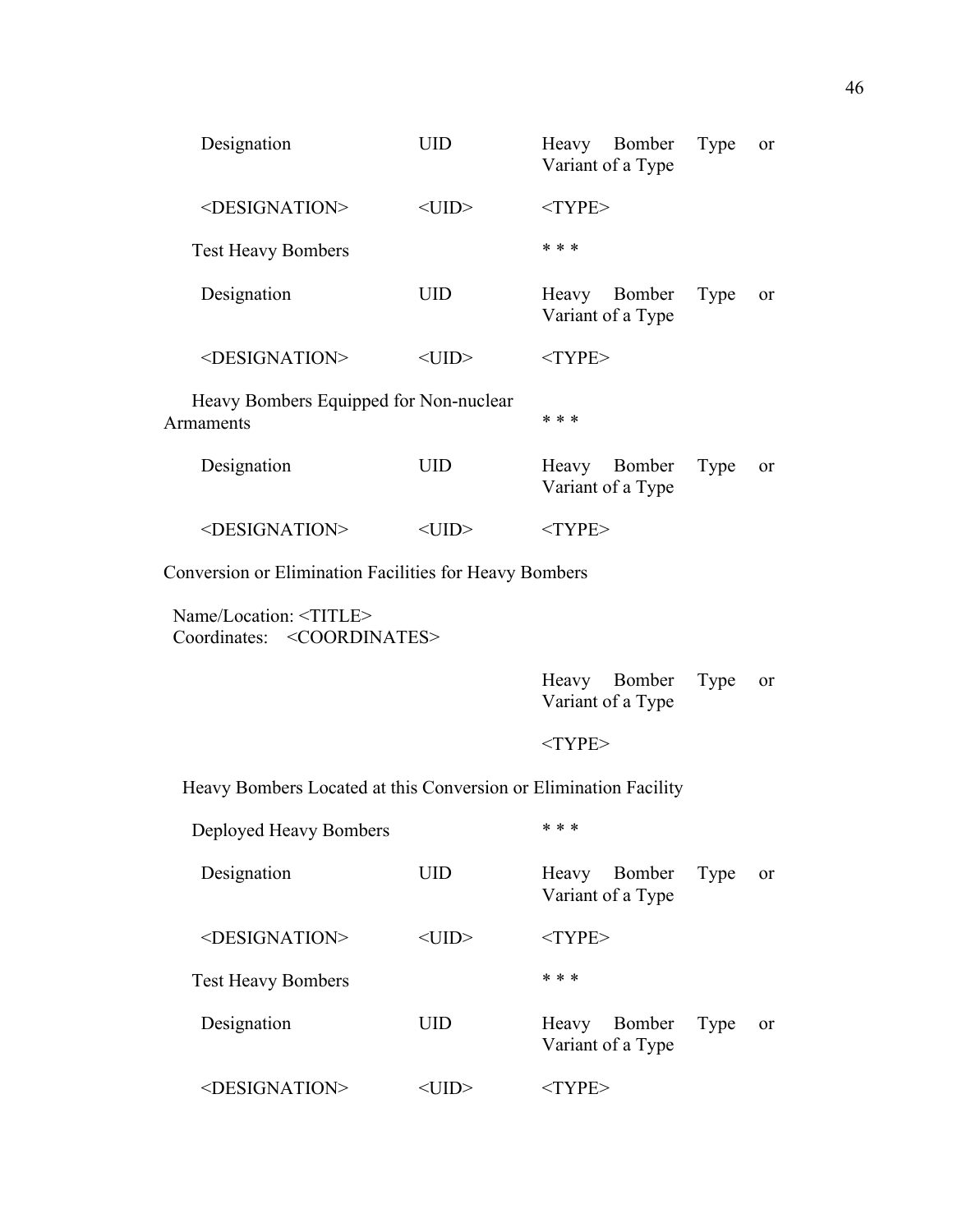Heavy Bombers Equipped for Non-nuclear Armaments \* \* \* \*

Designation UID Heavy Bomber Type or Variant of a Type <DESIGNATION> <UID> <TYPE>

Section VI. Space Launch Facilities

For each Party, the numbers of non-deployed ICBMs and non-deployed SLBMs, and non-deployed launchers of ICBMs and non-deployed launchers of SLBMs, at space launch facilities, and the data on space launch facilities, are as follows:

1. United States of America

|                                                                             |             |     | Total                             |
|-----------------------------------------------------------------------------|-------------|-----|-----------------------------------|
| Non-deployed ICBMs and SLBMs                                                |             |     | * * *                             |
| Non-deployed Launchers of ICBMs<br><b>SLBMs</b>                             |             | and | * * *                             |
| <b>Space Launch Facilities</b>                                              |             |     |                                   |
| Name/Location: <title><br/>Coordinates: <coordinates></coordinates></title> |             |     |                                   |
|                                                                             |             |     | Total                             |
| Non-deployed ICBMs                                                          |             |     | * * *                             |
| Designation                                                                 | <b>UID</b>  |     | ICBM Type or Variant of<br>a Type |
| <designation></designation>                                                 | $<$ UID $>$ |     | $<$ TYPE>                         |
| Non-deployed SLBMs                                                          |             |     | * * *                             |
| Designation                                                                 | <b>UID</b>  |     | SLBM Type or Variant of<br>a Type |
| <designation></designation>                                                 | $<$ UID $>$ |     | $<$ TYPE>                         |
| Non-deployed Launchers of ICBMs                                             |             |     | * * *                             |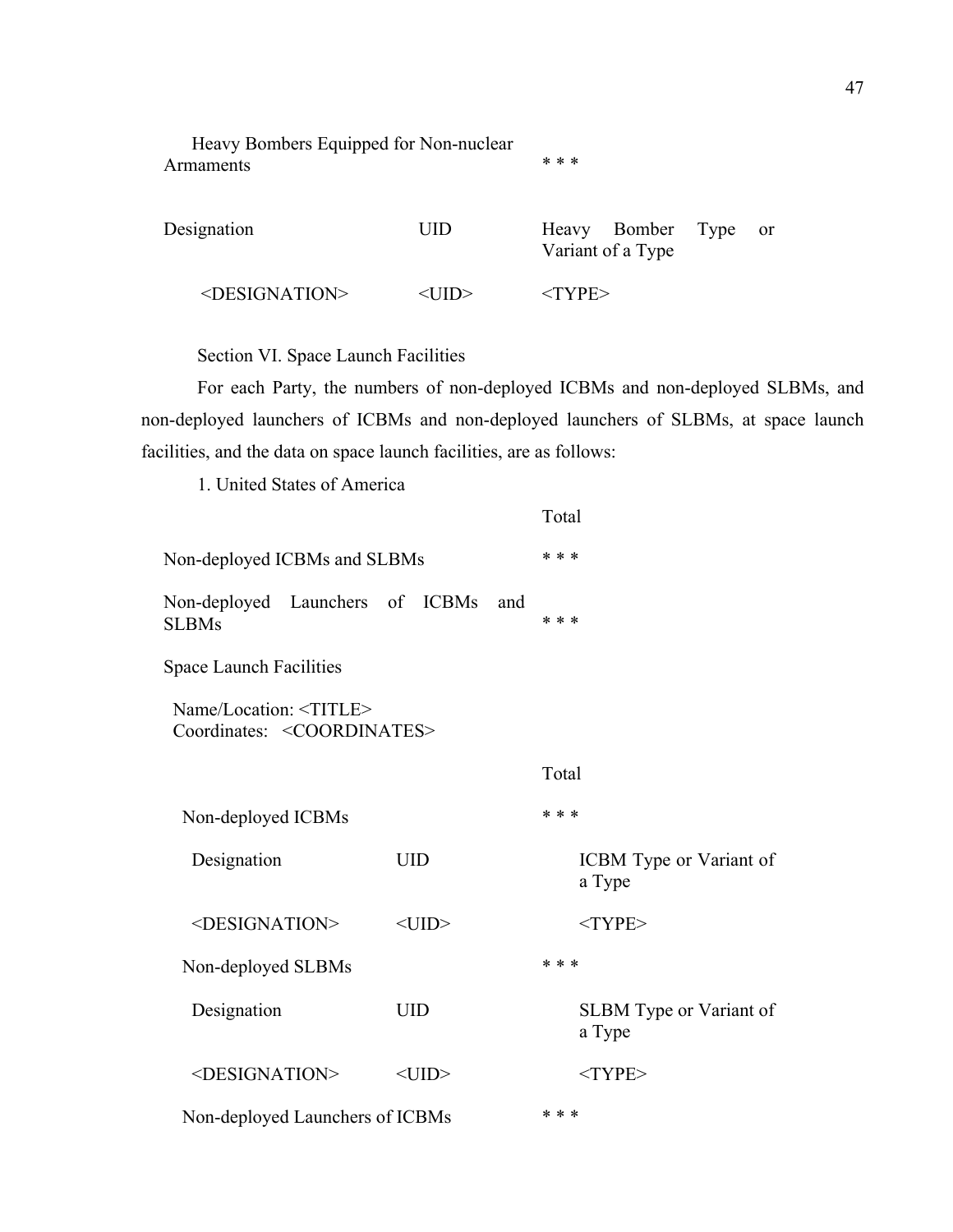| Non-deployed Launchers of SLBMs                                             |             | * * *                             |
|-----------------------------------------------------------------------------|-------------|-----------------------------------|
| 2. Russian Federation                                                       |             |                                   |
|                                                                             |             | Total                             |
| Non-deployed ICBMs and SLBMs                                                |             | * * *                             |
| Non-deployed Launchers of ICBMs<br><b>SLBMs</b>                             | and         | * * *                             |
| <b>Space Launch Facilities</b>                                              |             |                                   |
| Name/Location: <title><br/>Coordinates: <coordinates></coordinates></title> |             |                                   |
|                                                                             |             | Total                             |
| Non-deployed ICBMs                                                          |             | * * *                             |
| Designation                                                                 | <b>UID</b>  | ICBM Type or Variant of<br>a Type |
| <designation></designation>                                                 | $<$ UID $>$ | $<$ TYPE>                         |
| Non-deployed SLBMs                                                          |             | * * *                             |
| Designation                                                                 | <b>UID</b>  | SLBM Type or Variant of<br>a Type |
| <designation></designation>                                                 | $<$ UID $>$ | $<$ TYPE>                         |
| Non-deployed Launchers of ICBMs                                             |             | * * *                             |
| Non-deployed Launchers of SLBMs                                             |             | * * *                             |

Section VII. ICBM and SLBM Technical Data

Classification A: Assembled ICBMs or SLBMs in Launch Canisters Classification B: Assembled ICBMs or SLBMs Without Launch Canisters Classification C: ICBMs or SLBMs Maintained, Stored, and Transported in Stages

1. Russian Federation

(a) Intercontinental Ballistic Missiles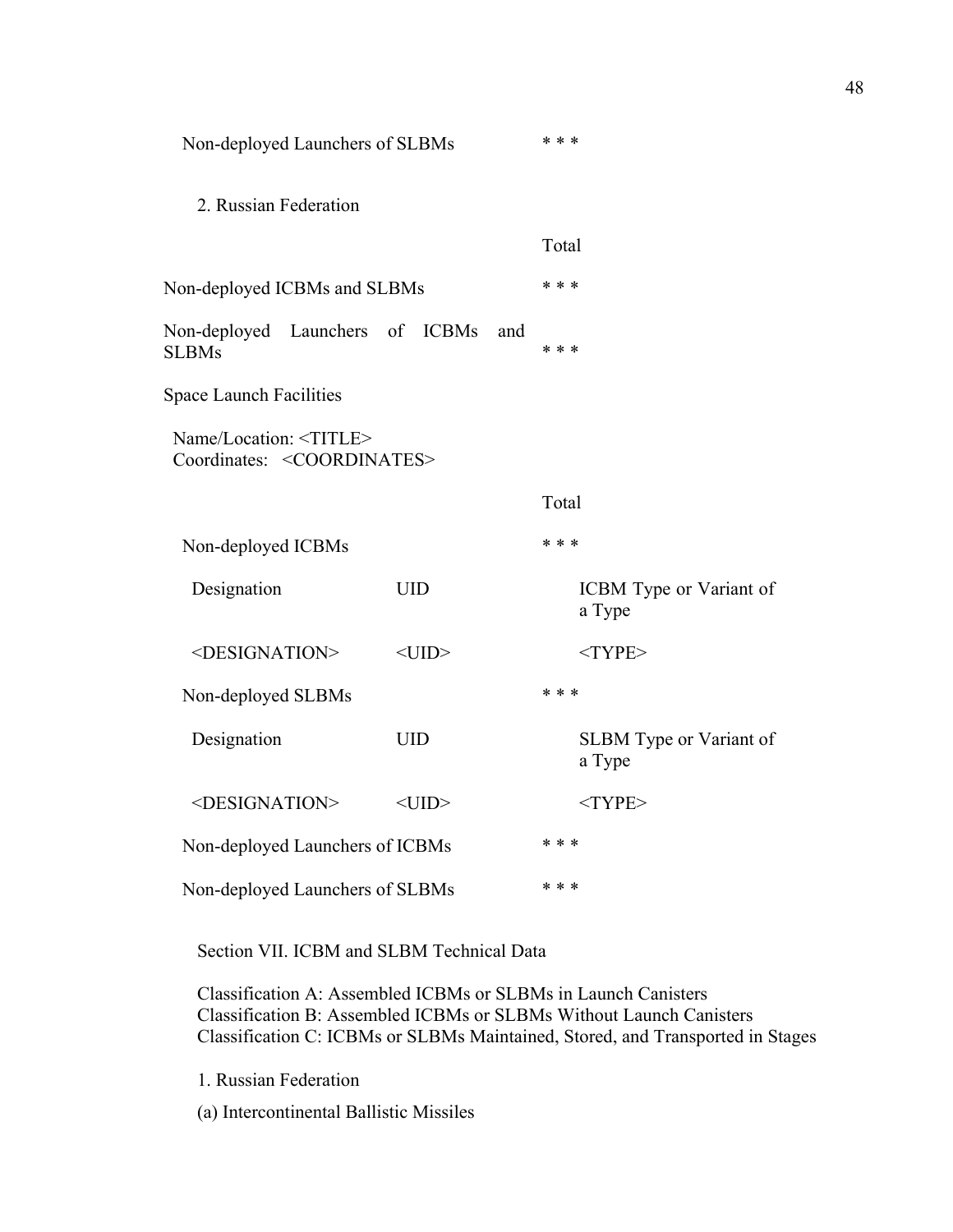ICBM Type or Variant of a Type

| Missile                                                                                                                  |       |
|--------------------------------------------------------------------------------------------------------------------------|-------|
| Classification                                                                                                           | * * * |
| Number of Stages                                                                                                         | * * * |
| Length of Assembled Missile Without Front<br>Section (m)                                                                 | * * * |
| Maximum Diameter of Missile Airframe<br>(Without Stabilizers, Raceways, Lug Guides,<br>or Other Protruding Elements) (m) | * * * |
| Total Length of a Missile as a Unit With<br>Launch Canister                                                              |       |
| With Front Section (m)                                                                                                   | * * * |
| Without Front Section (m)                                                                                                | * * * |
| Length of Launch Canister Body (m)                                                                                       | * * * |
| Diameter of Launch Canister Body (Without<br>Protruding Elements) (m)                                                    | * * * |
| Missile Stages                                                                                                           |       |
| <b>First Stage</b>                                                                                                       |       |
| Length $(m)$                                                                                                             | * * * |
| Length of First Stage Without Nozzle<br>Attached (m)                                                                     | * * * |
| Diameter (m)                                                                                                             | * * * |
| Type of Propellant (Liq/Sol)                                                                                             | * * * |
| <b>Second Stage</b>                                                                                                      |       |
| Diameter (m)                                                                                                             | * * * |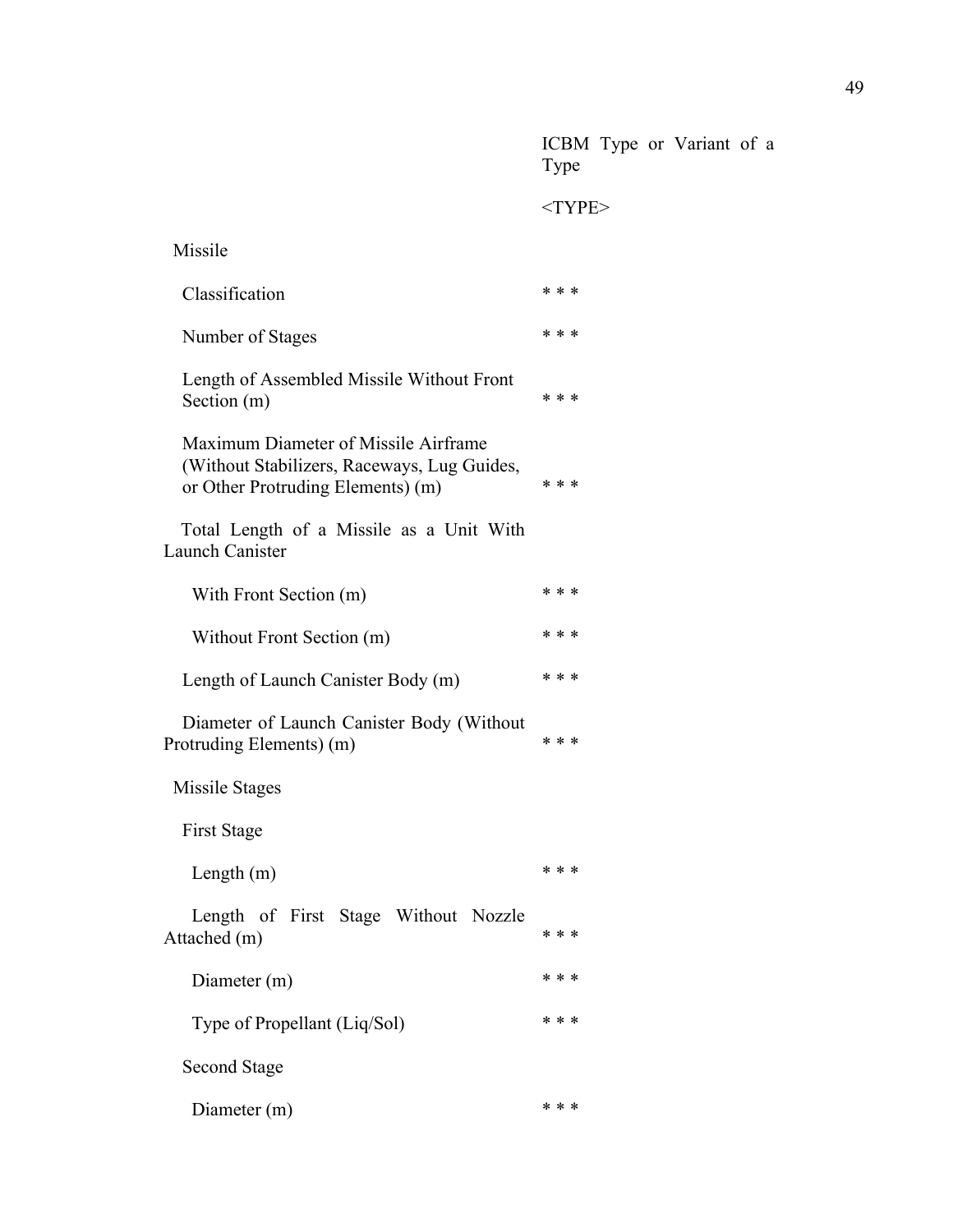Type of Propellant (Liq/Sol) \*\*\*\*

Third Stage

| Diameter (m)                                                                   | * * *                     |
|--------------------------------------------------------------------------------|---------------------------|
| Type of Propellant (Liq/Sol)                                                   | * * *                     |
| Size Criteria for Conducting Inspections                                       |                           |
| 97% of the Length of Launch Canister<br>Body (m)                               | * * *                     |
| 97% of the Diameter of Launch Canister                                         | * * *                     |
| Body (Without Protruding Elements) (m)<br>97% of the Length of First Stage (m) | * * *                     |
| 97% of the Diameter of First Stage (m)                                         | * * *                     |
| Mobile Launchers of ICBMs                                                      |                           |
|                                                                                | Type or Version of a Type |
|                                                                                | $<$ TYPE $>$              |
| Mobile Launcher of ICBMs (In Transport<br>Position, Without Missile)           |                           |
| Length $(m)$                                                                   | * * *                     |

| $\sim$ $\sim$ $\sim$ $\sim$ $\sim$       |       |
|------------------------------------------|-------|
| Height $(m)$                             | * * * |
| Width (m)                                | * * * |
| Size Criteria for Conducting Inspections |       |

97% of the Length  $(m)$  \* \* \* 97% of the Height (m)  $***$ 97% of the Width  $(m)$  \* \* \*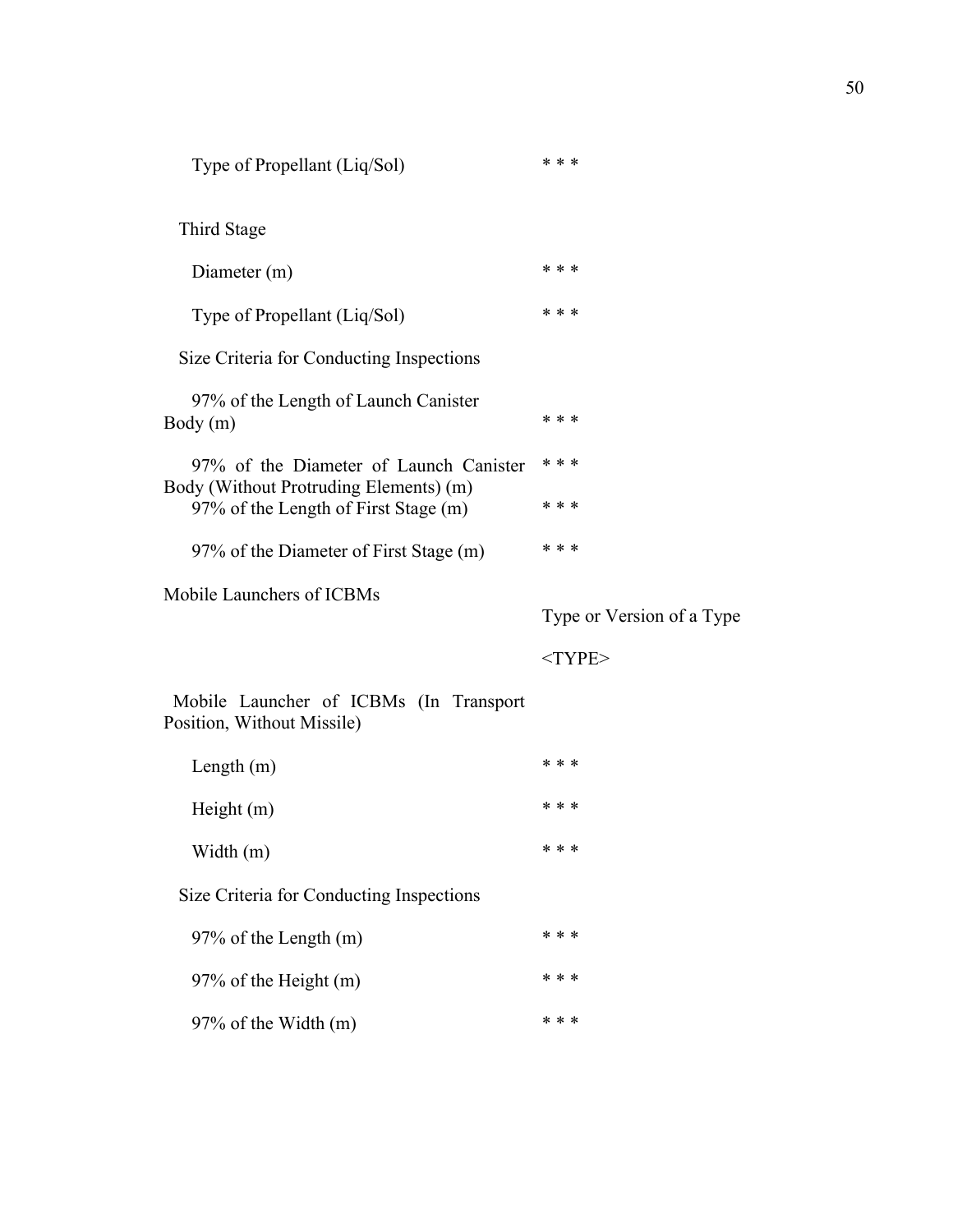External and Functional Differences Between Training Models of Missiles and ICBMs of Corresponding Types

For Training Models of <TYPE> Types of Missiles:

\* \* \*

(b) Submarine-Launched Ballistic Missiles

|                                                                                                                          | SLBM Type or Variant of a<br>Type |
|--------------------------------------------------------------------------------------------------------------------------|-----------------------------------|
|                                                                                                                          | $<$ TYPE>                         |
| Missile                                                                                                                  |                                   |
| Classification                                                                                                           | * * *                             |
| Number of Stages                                                                                                         | * * *                             |
| Length of Assembled Missile Without<br>Front Section (m)                                                                 | * * *                             |
| Maximum Diameter of Missile Airframe<br>(Without Stabilizers, Raceways, Lug Guides,<br>or Other Protruding Elements) (m) | * * *                             |
| Total Length of a Missile as a Unit With<br><b>Launch Canister</b>                                                       |                                   |
| With Front Section (m)                                                                                                   | * * *                             |
| Without Front Section (m)                                                                                                | * * *                             |
| Length of Launch Canister Body (m)                                                                                       | * * *                             |
| Diameter of Launch Canister Body<br>(Without Protruding Elements) (m)<br>Missile Stages                                  | * * *                             |
| <b>First Stage</b>                                                                                                       |                                   |
| Length $(m)$                                                                                                             | * * *                             |
| Length of First Stage Without Nozzle<br>Attached (m)                                                                     | * * *                             |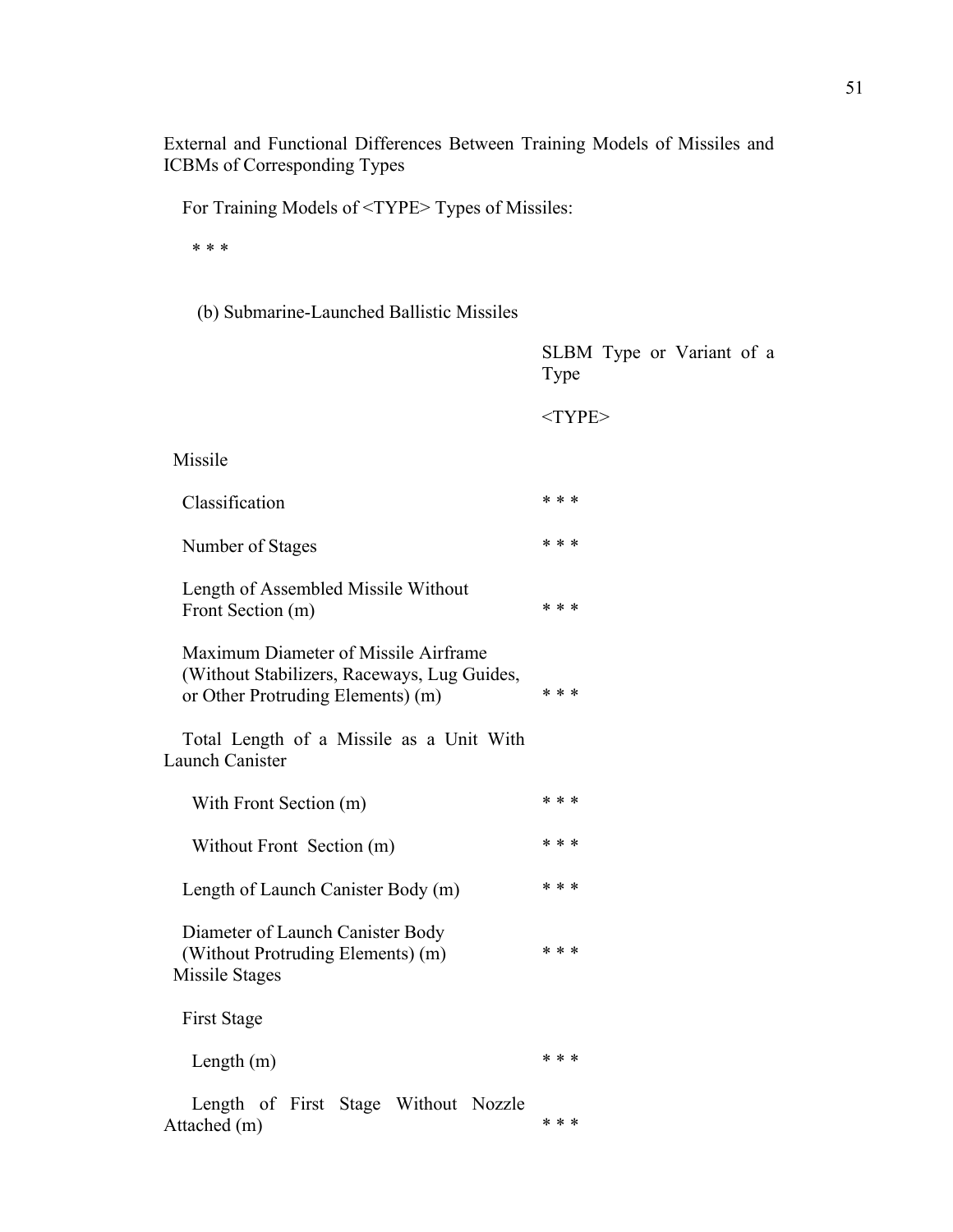| Diameter (m)                                                                    | * * * |  |
|---------------------------------------------------------------------------------|-------|--|
| Type of Propellant (Liq/Sol)                                                    | * * * |  |
| <b>Second Stage</b>                                                             |       |  |
| Diameter (m)                                                                    | * * * |  |
| Type of Propellant (Liq/Sol)                                                    | * * * |  |
| Third Stage                                                                     |       |  |
| Diameter (m)                                                                    | * * * |  |
| Type of Propellant (Liq/Sol)                                                    | * * * |  |
| Size Criteria for Conducting Inspections                                        |       |  |
| 97% of the Length of Launch Canister<br>Body (m)                                | * * * |  |
| 97% of the Diameter of Launch Canister<br>Body(Without Protruding Elements) (m) | * * * |  |
| 97% of the Length Of First Stage (m)                                            | * * * |  |
| 97% of the Diameter of First Stage (m)                                          | * * * |  |

External and Functional Differences Between Training Models of Missiles and SLBMs of Corresponding Types

For Training Models of <TYPE> Types of Missiles:

\* \* \*

2. United States of America

(a) Intercontinental Ballistic Missiles

ICBM Type or Variant of a Type

<TYPE>

Missile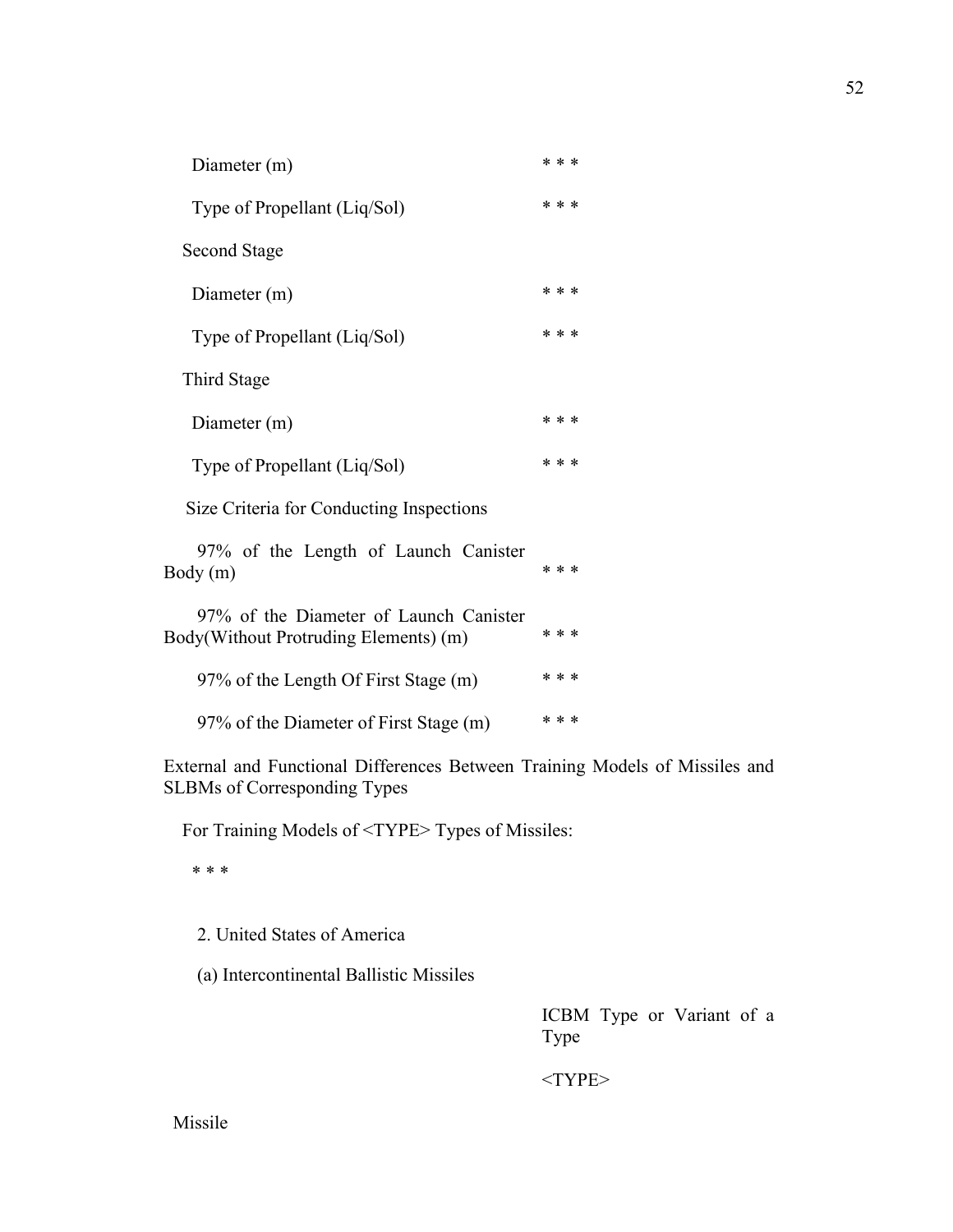| Classification                                                                                                           | * * * |
|--------------------------------------------------------------------------------------------------------------------------|-------|
| Number of Stages                                                                                                         | * * * |
| Length of Assembled Missile Without Front<br>Section (m)                                                                 | * * * |
| Maximum Diameter of Missile Airframe<br>(Without Stabilizers, Raceways, Lug Guides,<br>or Other Protruding Elements) (m) | * * * |
| Total Length of a Missile as a Unit With<br>Launch Canister                                                              |       |
| With Front Section (m)                                                                                                   | * * * |
| Without Front Section (m)                                                                                                | * * * |
| Length of Launch Canister Body (m)                                                                                       | * * * |
| Diameter of Launch Canister Body (Without<br>Protruding Elements) (m)                                                    | * * * |
| Missile Stages                                                                                                           |       |
| First Stage                                                                                                              |       |
| Length $(m)$                                                                                                             | * * * |
| Length of First Stage Without Nozzle<br>Attached (m)                                                                     | * * * |
| Diameter (m)                                                                                                             | * * * |
| Type of Propellant (Liq/Sol)                                                                                             | * * * |
| <b>Second Stage</b>                                                                                                      |       |
| Diameter (m)                                                                                                             | * * * |
| Type of Propellant (Liq/Sol)                                                                                             | * * * |
| Third Stage                                                                                                              |       |
| Diameter (m)                                                                                                             | * * * |
| Type of Propellant (Liq/Sol)                                                                                             | * * * |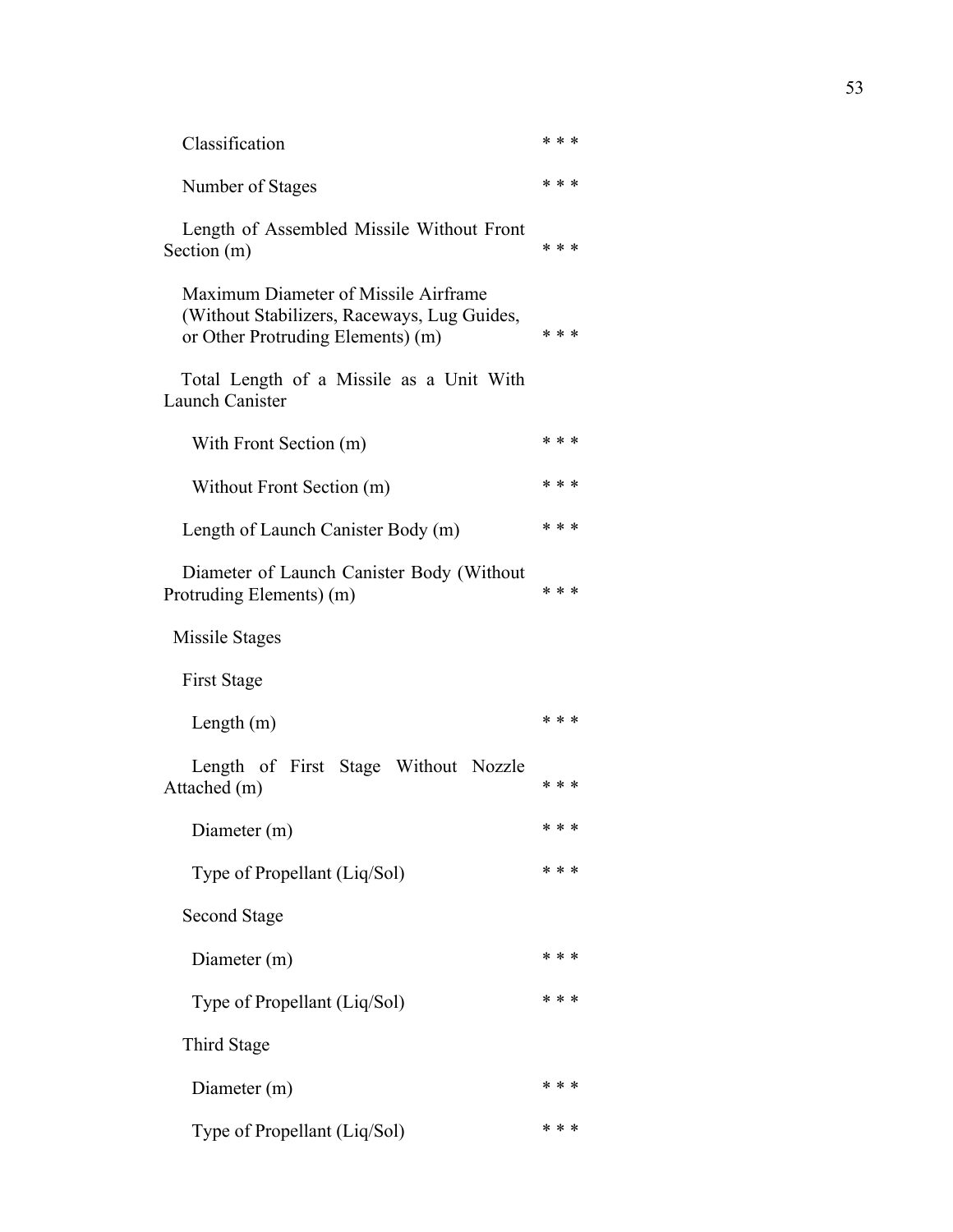Size Criteria for Conducting Inspections

| 97% of the Length of Launch Canister<br>Body(m)                                  | * * * |
|----------------------------------------------------------------------------------|-------|
| 97% of the Diameter of Launch Canister<br>Body (Without Protruding Elements) (m) | * * * |
| 97% of the Length of First Stage (m)                                             | * * * |
| 97% of the Diameter of First Stage (m)                                           | * * * |
| Mobile Launchers of ICBMs                                                        |       |

Type or Version of a Type

<TYPE>

 Mobile Launcher of ICBMs (In Transport Position, Without Missile)

| Length $(m)$                             | * * *      |
|------------------------------------------|------------|
| Height $(m)$                             | * * *      |
| Width $(m)$                              | * * *      |
| Size Criteria for Conducting Inspections |            |
| $07\%$ of the L enoth $(m)$              | $\ast\ast$ |

| $2170$ Of the Length (iii) |  |       |
|----------------------------|--|-------|
| $97\%$ of the Height (m)   |  | * * * |
| $97\%$ of the Width (m)    |  | * * * |

External and Functional Differences Between Training Models of Missiles and ICBMs of Corresponding Types

For Training Models of <TYPE> Types of Missiles:

\* \* \*

(b) Submarine-Launched Ballistic Missiles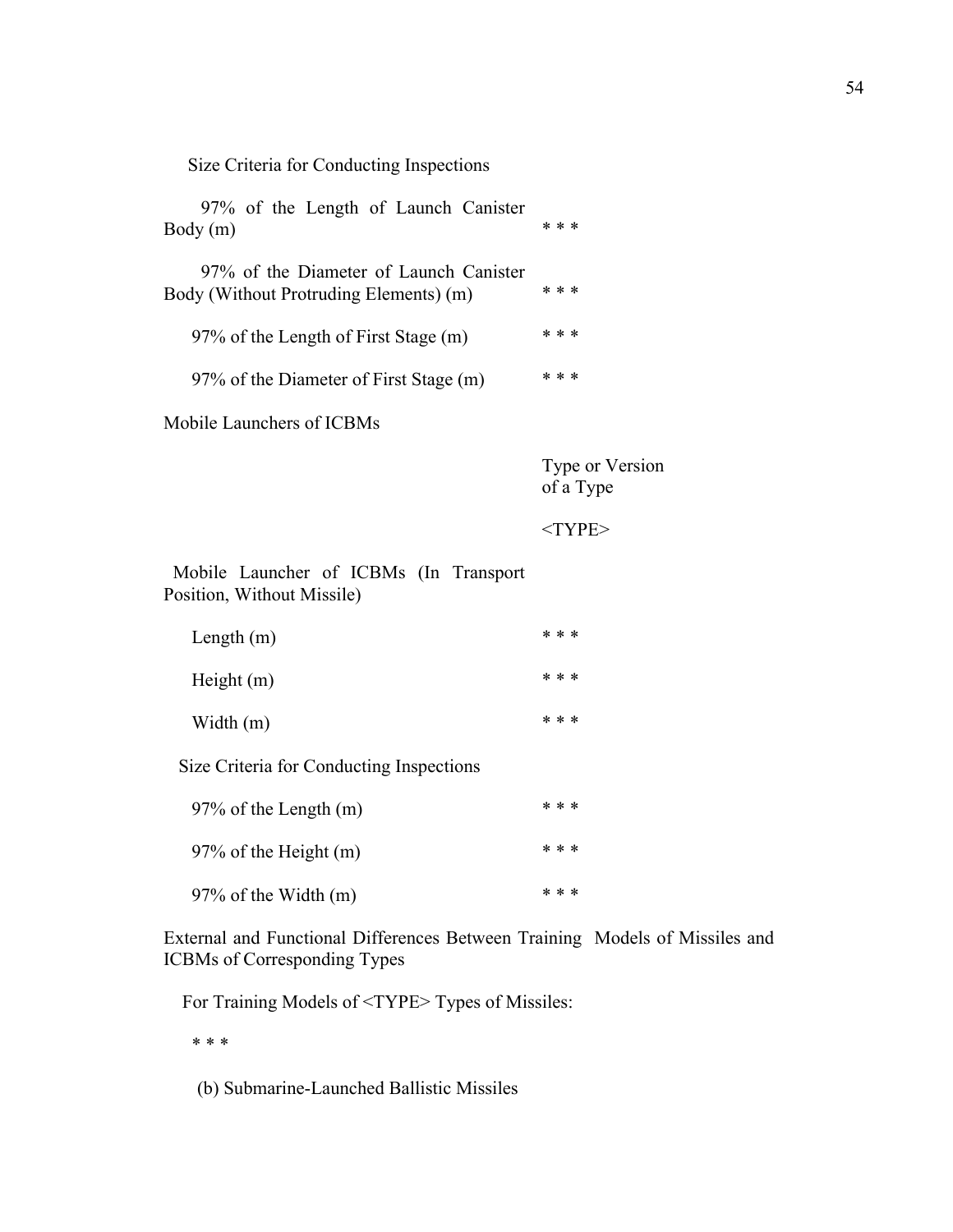SLBM Type or Variant of a Type

 $<$  TYPE $>$ 

| Missile                                                                                                                  |       |
|--------------------------------------------------------------------------------------------------------------------------|-------|
| Classification                                                                                                           | * * * |
| Number of Stages                                                                                                         | * * * |
| Length of Assembled Missile Without Front<br>Section (m)                                                                 | * * * |
| Maximum Diameter of Missile Airframe<br>(Without Stabilizers, Raceways, Lug Guides,<br>or Other Protruding Elements) (m) | * * * |
| Total Length of a Missile as a Unit With<br>Launch Canister                                                              |       |
| With Front Section (m)                                                                                                   | * * * |
| Without Front Section (m)                                                                                                | * * * |
| Length of Launch Canister Body (m)                                                                                       | * * * |
| Diameter of Launch Canister Body<br>(Without Protruding Elements) (m)                                                    | * * * |
| Missile Stages                                                                                                           |       |
| First Stage                                                                                                              |       |
| Length $(m)$                                                                                                             | * * * |
| Length of First Stage Without Nozzle<br>Attached (m)                                                                     | * * * |
| Diameter (m)                                                                                                             | * * * |
| Type of Propellant (Liq/Sol)                                                                                             | * * * |
| <b>Second Stage</b>                                                                                                      |       |
| Diameter (m)                                                                                                             | * * * |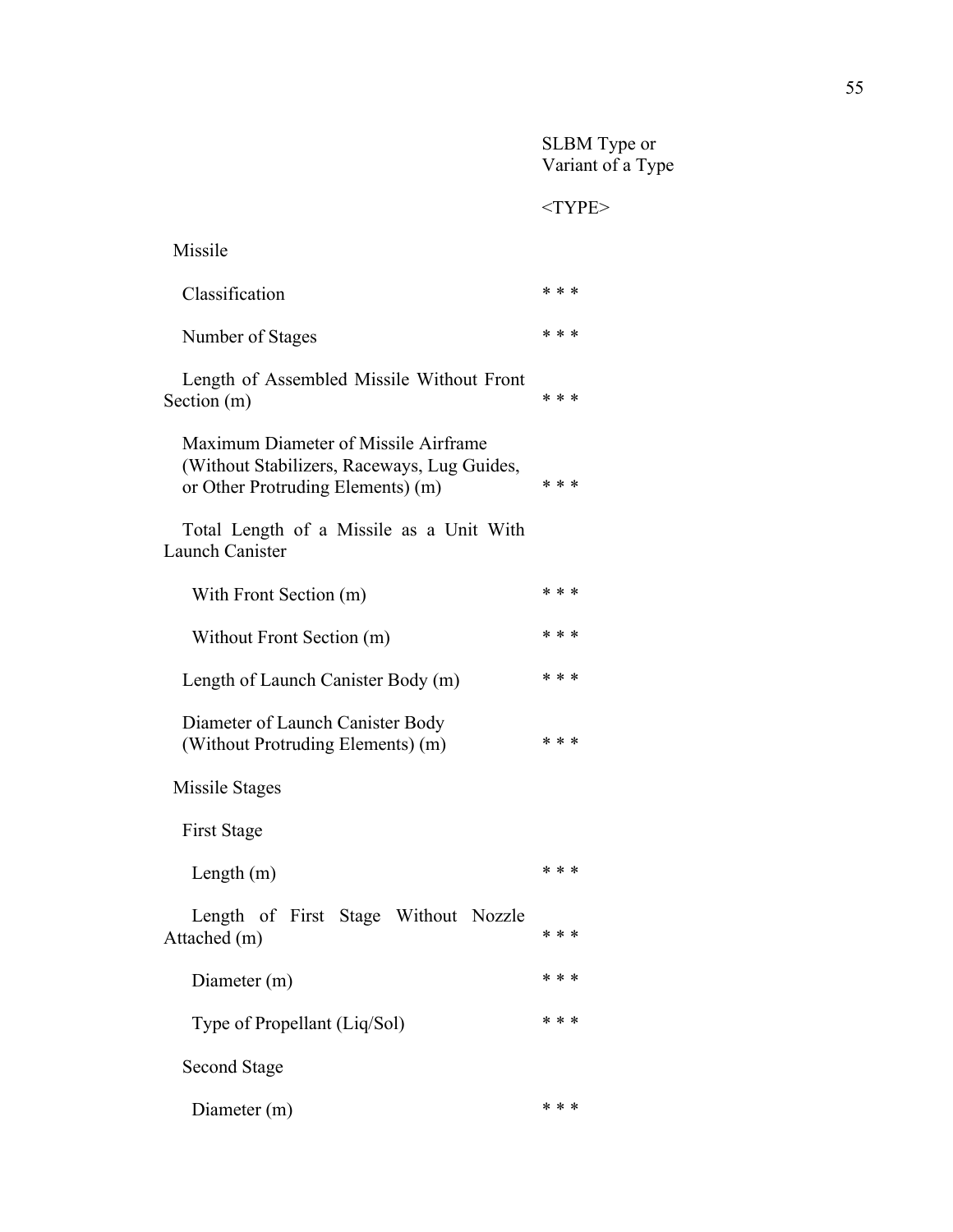| Type of Propellant (Liq/Sol)                                                     | * * * |  |
|----------------------------------------------------------------------------------|-------|--|
| Third Stage                                                                      |       |  |
| Diameter (m)                                                                     | * * * |  |
| Type of Propellant (Liq/Sol)                                                     | * * * |  |
| Size Criteria for Conducting Inspections                                         |       |  |
| 97% of the Length of Launch Canister<br>Body (m)                                 | * * * |  |
| 97% of the Diameter of Launch Canister<br>Body (Without Protruding Elements) (m) | * * * |  |
| 97% of the Length Of First Stage (m)                                             | * * * |  |
| 97% of the Diameter of First Stage (m)                                           | * * * |  |

External and Functional Differences Between Training Models of Missiles and SLBMs of Corresponding Types

For Training Models of <TYPE> Types of Missiles:

\* \* \*

Section VIII. Heavy Bomber Distinguishing Features

- 1. United States of America
- (a) Heavy Bombers Equipped for Nuclear Armaments
	- (i) For <TYPE> Heavy Bombers
		- (A) Externally Observable Distinguishing Features:

\* \* \*

(B) Distinguishing Features Under Wing/Fuselage:

\* \* \*

(C) Distinguishing Features of Weapons Bay:

\* \* \*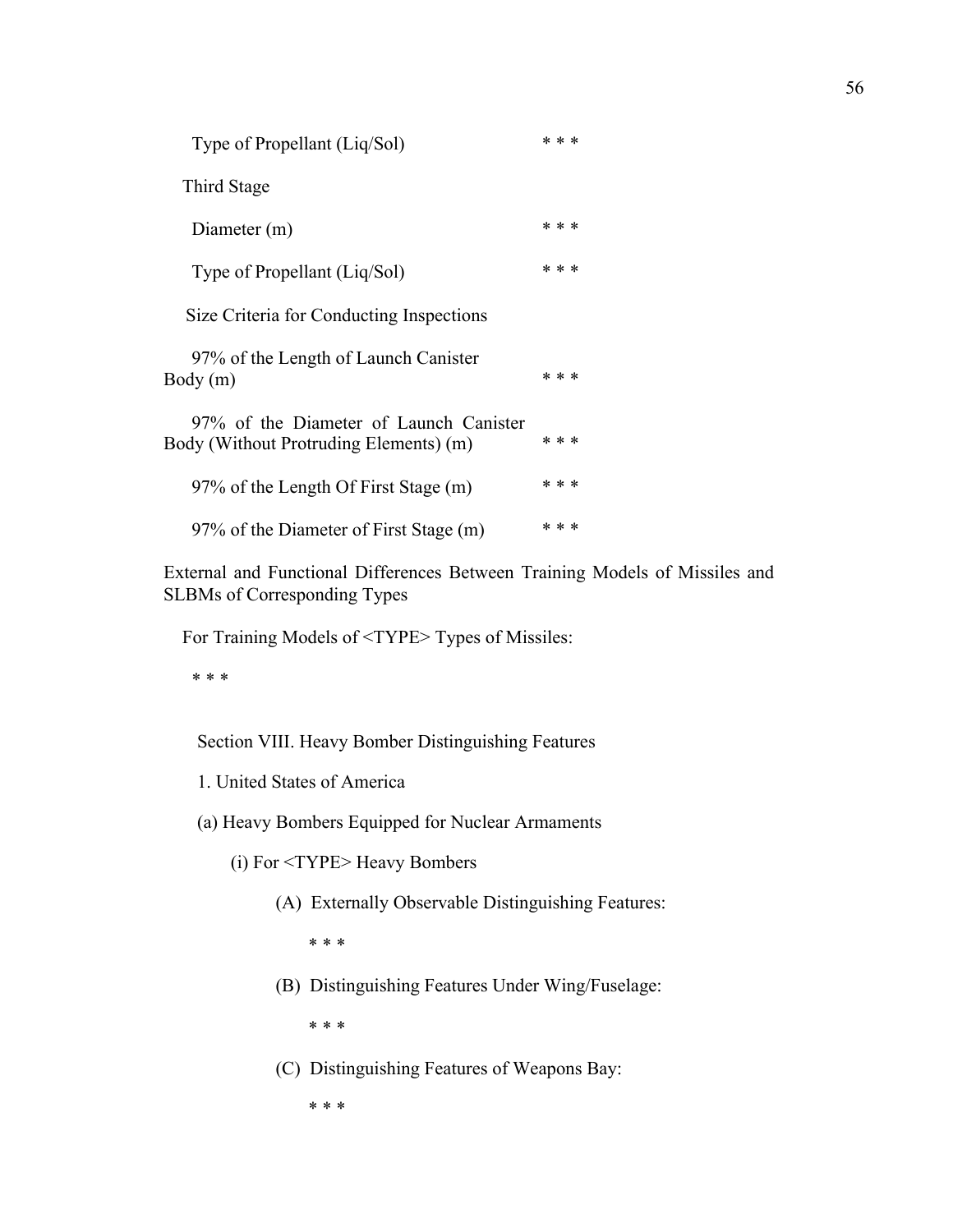(D) Technical Data for Recognition of Heavy Bombers:

\* \* \*

(b) Heavy Bombers Equipped for Non-nuclear Armaments<sup>1</sup>

Differences that make heavy bombers equipped for non-nuclear armaments distinguishable from heavy bombers of this type equipped for nuclear armaments:

(i) For <TYPE> Heavy Bombers

(A) Externally Observable Distinguishing Features:

\* \* \*

(B) Distinguishing Features Under Wing/Fuselage:

- \* \* \*
- (C) Distinguishing Features of Weapons Bay:

\* \* \*

2. Russian Federation

(a) Heavy Bombers Equipped for Nuclear Armaments

(i) For <TYPE> Heavy Bombers

(A) Externally Observable Distinguishing Features:  $* * *$ 

(B) Distinguishing Features Under Wing/Fuselage:

- \* \* \*
- (C) Distinguishing Features of Weapons Bay:
	- \* \* \*
- (D) Technical Data for Recognition of Heavy Bombers:
	- \* \* \*

(b) Heavy Bombers Equipped for Non-nuclear Armaments

Differences that make heavy bombers equipped for non-nuclear armaments distinguishable from heavy bombers of this type equipped for nuclear armaments:

(i) For <TYPE> Heavy Bombers

 $\frac{1}{1}$ <sup>1</sup> Distinguishing features of B-1B heavy bombers equipped for non-nuclear armaments shall be recorded in accordance with subparagraph 1(b) of this Section, based on the results of the exhibition conducted in accordance with the First Agreed Statement contained in Part Nine of this Protocol.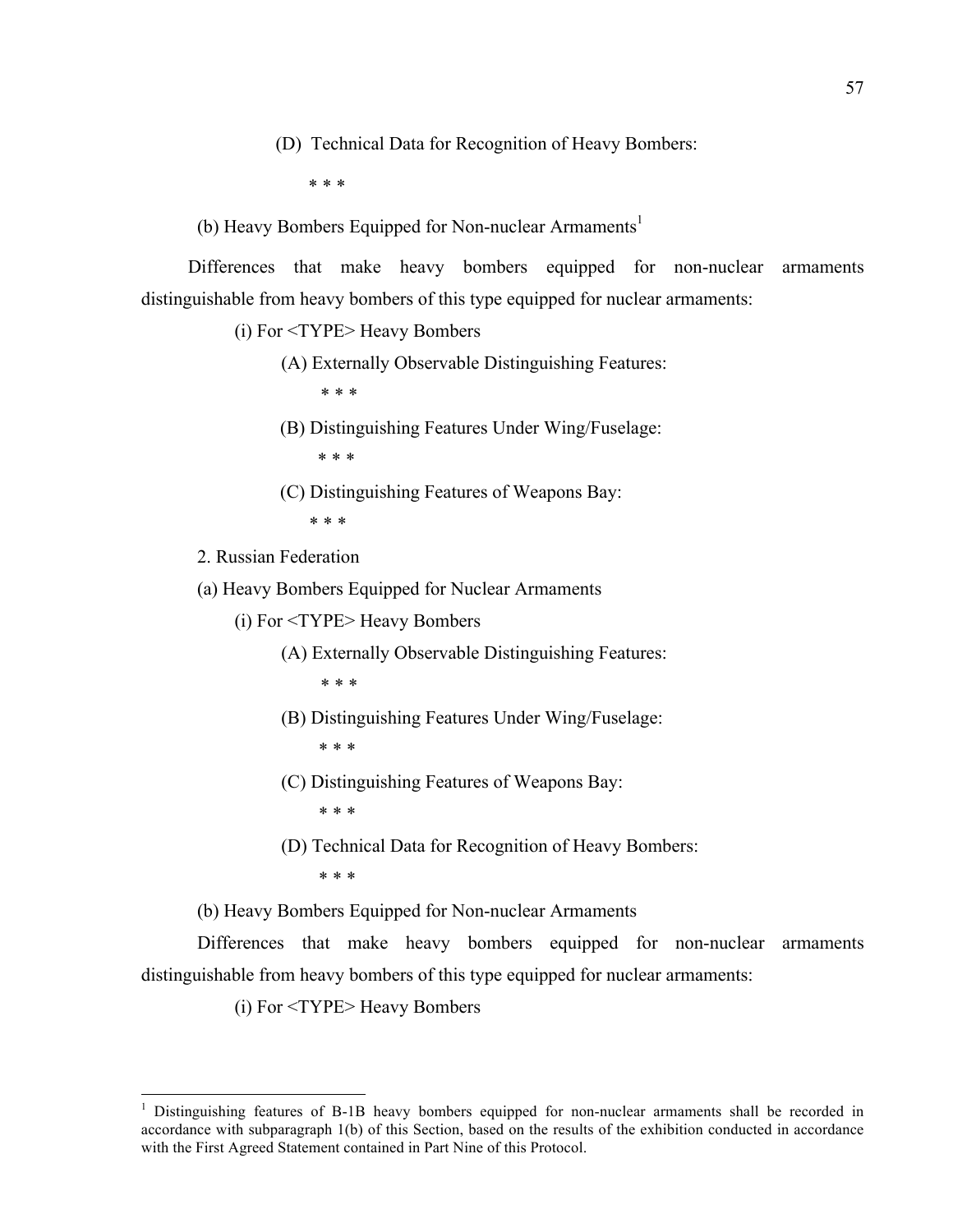(A) Externally Observable Distinguishing Features:

\* \* \*

- (B) Distinguishing Features Under Wing/ Fuselage: \* \* \*
- (C) Distinguishing Features of Weapons Bay: \* \* \*

Section IX. Other Data Required by the Treaty

1. Notwithstanding subparagraph 3(b) of Article IV of the Treaty, the first stage of an ICBM or SLBM may be located at the locations provided for in this paragraph where static testing or static firing is conducted. Such first stages of ICBMs or SLBMs shall continue to be declared for the facility at which such first stages of ICBMs and SLBMs were located prior to their movement to the locations provided for in this paragraph.

(a) Russian Federation

\* \* \*

(b) United States of America

\* \* \*

2. To each Party, ICBMs, SLBMs, submarines, heavy bombers, inspection airplanes, and, where applicable, variants referred to in the Treaty, are known as follows:

|                              | In the Russian<br>Federation | In the United States<br>of America |
|------------------------------|------------------------------|------------------------------------|
| ICBMs:                       | $<$ TYPE $>$                 | $<$ TYPE $>$                       |
| <b>SLBMs:</b>                | $<$ TYPE>                    | $<$ TYPE>                          |
| Submarines:                  | $<$ TYPE $>$                 | $<$ TYPE $>$                       |
| <b>Heavy Bombers:</b>        | $<$ TYPE>                    | $<$ TYPE>                          |
| <b>Inspection Airplanes:</b> | $<$ TYPE>                    | <type></type>                      |

3. For each Party, the inspection activity sites associated with points of entry are as follows:

(a) United States of America

(i) Inspection activity sites associated with point of entry <NAME>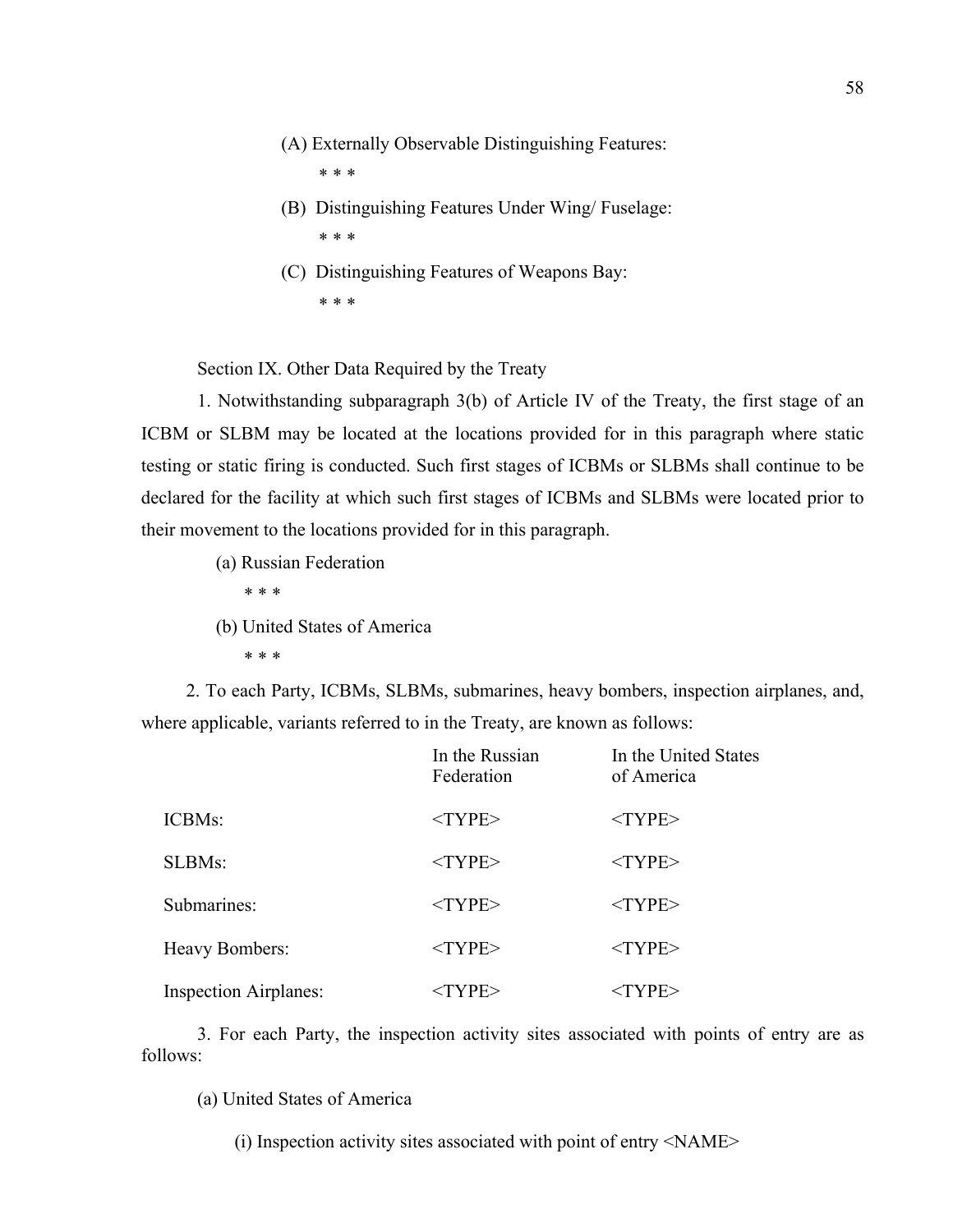(A) Facilities Associated with ICBMs

 ICBM Base for Silo Launchers of ICBMs Name/Location: <TITLE> Coordinates: <COORDINATES>

 ICBM Base for Mobile Launchers of ICBMs Name/Location: <TITLE> Coordinates: <COORDINATES>

 ICBM Loading Facilities Name/Location: <TITLE> Coordinates: <COORDINATES>

 Storage Facilities for ICBMs Name/Location: <TITLE> Coordinates: <COORDINATES>

 Storage Facilities for Mobile Launchers of ICBMs Name/Location: <TITLE> Coordinates: <COORDINATES>

 Repair Facilities for ICBMs Name/Location: <TITLE> Coordinates: <COORDINATES>

 Repair Facilities for Mobile Launchers of ICBMs Name/Location: <TITLE> Coordinates: <COORDINATES>

 Test Ranges Name/Location: <TITLE> Coordinates: <COORDINATES>

 Training Facilities Name/Location: <TITLE> Coordinates: <COORDINATES>

 Conversion or Elimination Facilities for ICBMs Name/Location: <TITLE> Coordinates: <COORDINATES>

 Conversion or Elimination Facilities for Mobile Launchers of ICBMs Name/Location: <TITLE> Coordinates: <COORDINATES>

(B) Facilities Associated with SLBMs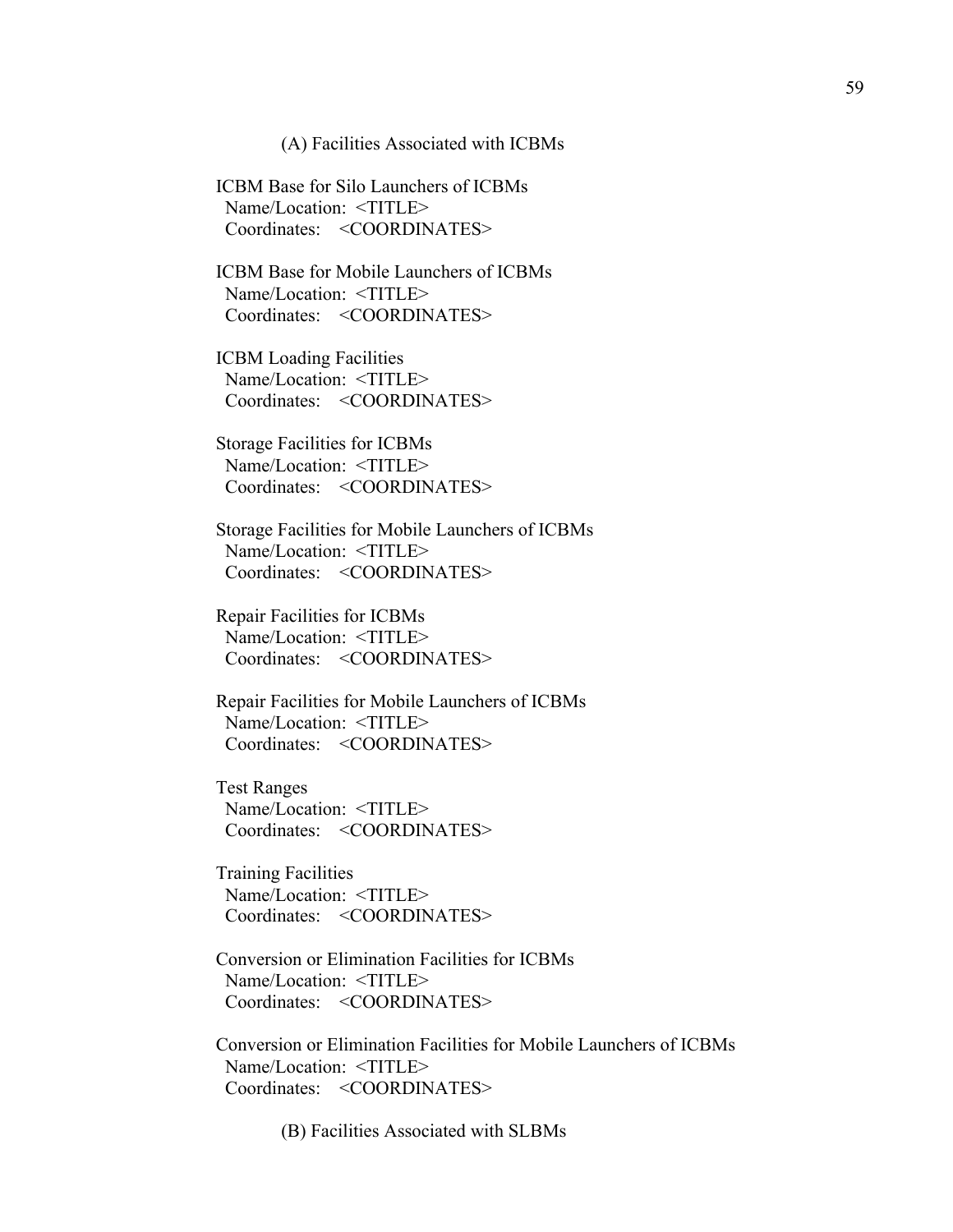Submarine Base Name/Location: <TITLE> Coordinates: <COORDINATES>

 SLBM Loading Facilities Name/Location: <TITLE> Coordinates: <COORDINATES>

 Storage Facilities for SLBMs Name/Location: <TITLE> Coordinates: <COORDINATES>

 Repair Facilities for SLBMs Name/Location: <TITLE> Coordinates: <COORDINATES>

 Test Ranges Name/Location: <TITLE> Coordinates: <COORDINATES>

 Conversion or Elimination Facilities for SLBMs Name/Location: <TITLE> Coordinates: <COORDINATES>

(C) Facilities Associated with Heavy Bombers

 Air Base Name/Location: <TITLE> Coordinates: <COORDINATES>

 Storage Facilities for Heavy Bombers Name/Location: <TITLE> Coordinates: <COORDINATES>

 Conversion or Elimination Facilities for Heavy Bombers Name/Location: <TITLE> Coordinates: <COORDINATES>

(b) Russian Federation

(i) Inspection activity sites associated with point of entry <NAME>

(A) Facilities Associated with ICBMs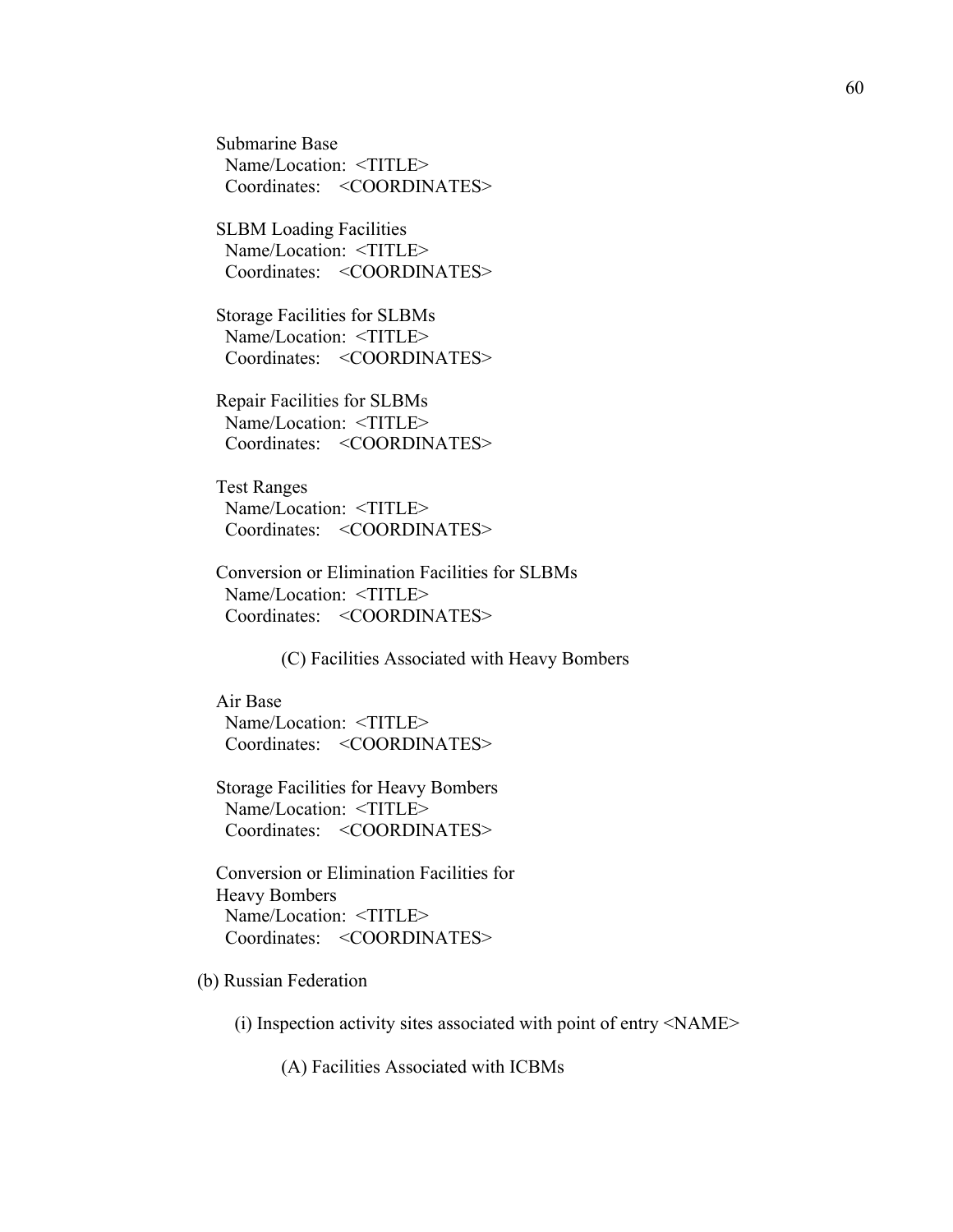ICBM Base for Silo Launchers of ICBMs Name/Location: <TITLE> Coordinates: <COORDINATES>

 ICBM Base for Mobile Launchers of ICBMs Name/Location: <TITLE> Coordinates: <COORDINATES>

 ICBM Loading Facilities Name/Location: <TITLE> Coordinates: <COORDINATES>

 Storage Facilities for ICBMs Name/Location: <TITLE> Coordinates: <COORDINATES>

 Storage Facilities for Mobile Launchers of ICBMS Name/Location: <TITLE> Coordinates: <COORDINATES>

 Repair Facilities for ICBMs Name/Location: <TITLE> Coordinates: <COORDINATES>

 Repair Facilities for Mobile Launchers of ICBMs Name/Location: <TITLE> Coordinates: <COORDINATES>

 Test Ranges Name/Location: <TITLE> Coordinates: <COORDINATES>

 Training Facilities Name/Location: <TITLE> Coordinates: <COORDINATES>

 Conversion or Elimination Facilities for ICBMs Name/Location: <TITLE> Coordinates: <COORDINATES>

 Conversion or Elimination Facilities for Mobile Launchers of ICBMs Name/Location: <TITLE> Coordinates: <COORDINATES>

(B) Facilities Associated with SLBMs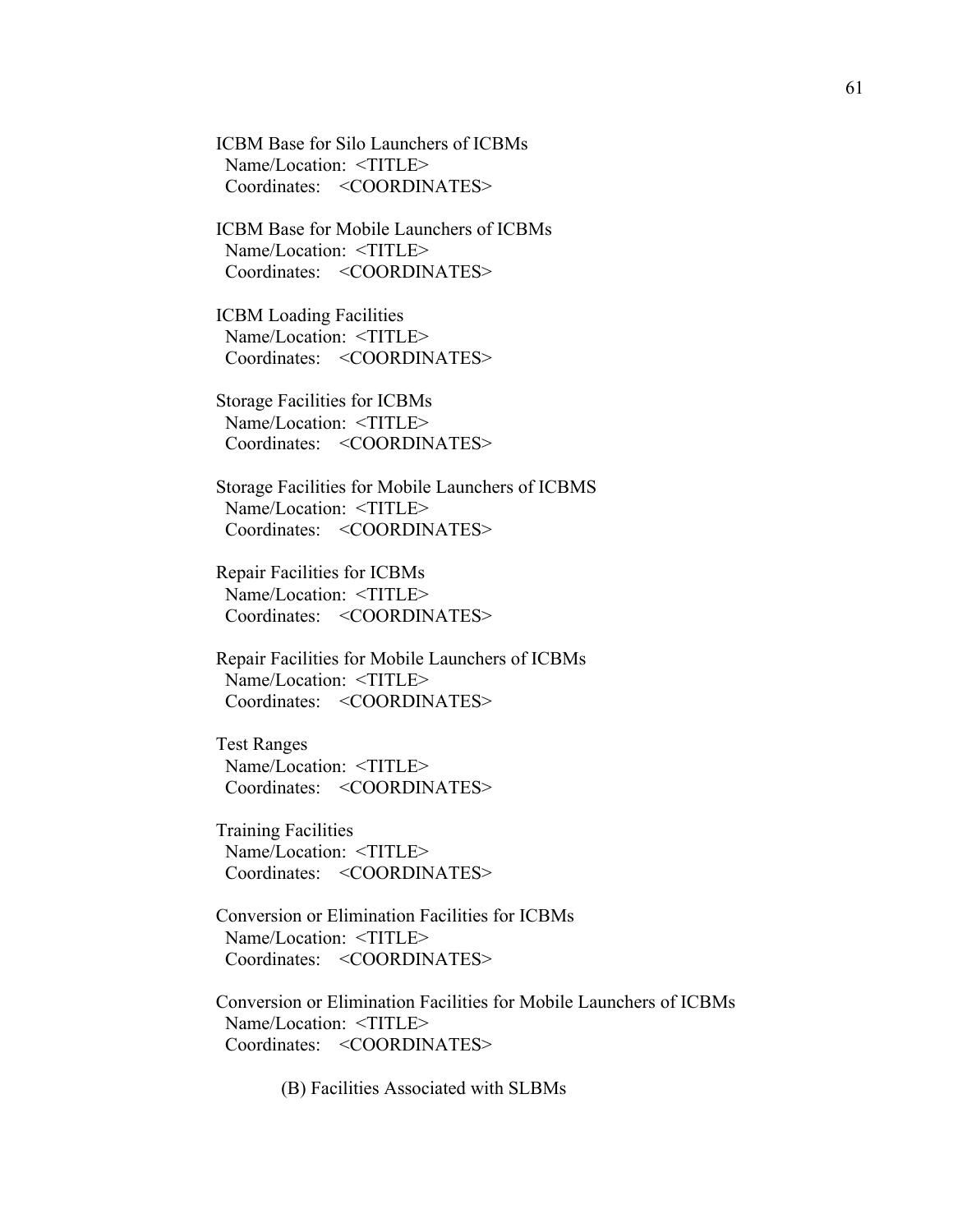Submarine Base Name/Location: <TITLE> Coordinates: <COORDINATES>

 SLBM Loading Facilities Name/Location: <TITLE> Coordinates: <COORDINATES>

 Storage Facilities for SLBMs Name/Location: <TITLE> Coordinates: <COORDINATES>

 Repair Facilities for SLBMs Name/Location: <TITLE> Coordinates: <COORDINATES>

 Test Ranges Name/Location: <TITLE> Coordinates: <COORDINATES>

 Conversion or Elimination Facilities for SLBMs Name/Location: <TITLE> Coordinates: <COORDINATES>

(C) Facilities Associated with Heavy Bombers

 Air Base Name/Location: <TITLE> Coordinates: <COORDINATES>

 Storage Facilities for Heavy Bombers Name/Location: <TITLE> Coordinates: <COORDINATES>

 Conversion or Elimination Facilities for Heavy Bombers Name/Location: <TITLE> Coordinates: <COORDINATES>

4. For each Party, the facilities not subject to inspection are as follows:

(a) Russian Federation

(i) Facilities Associated with ICBMs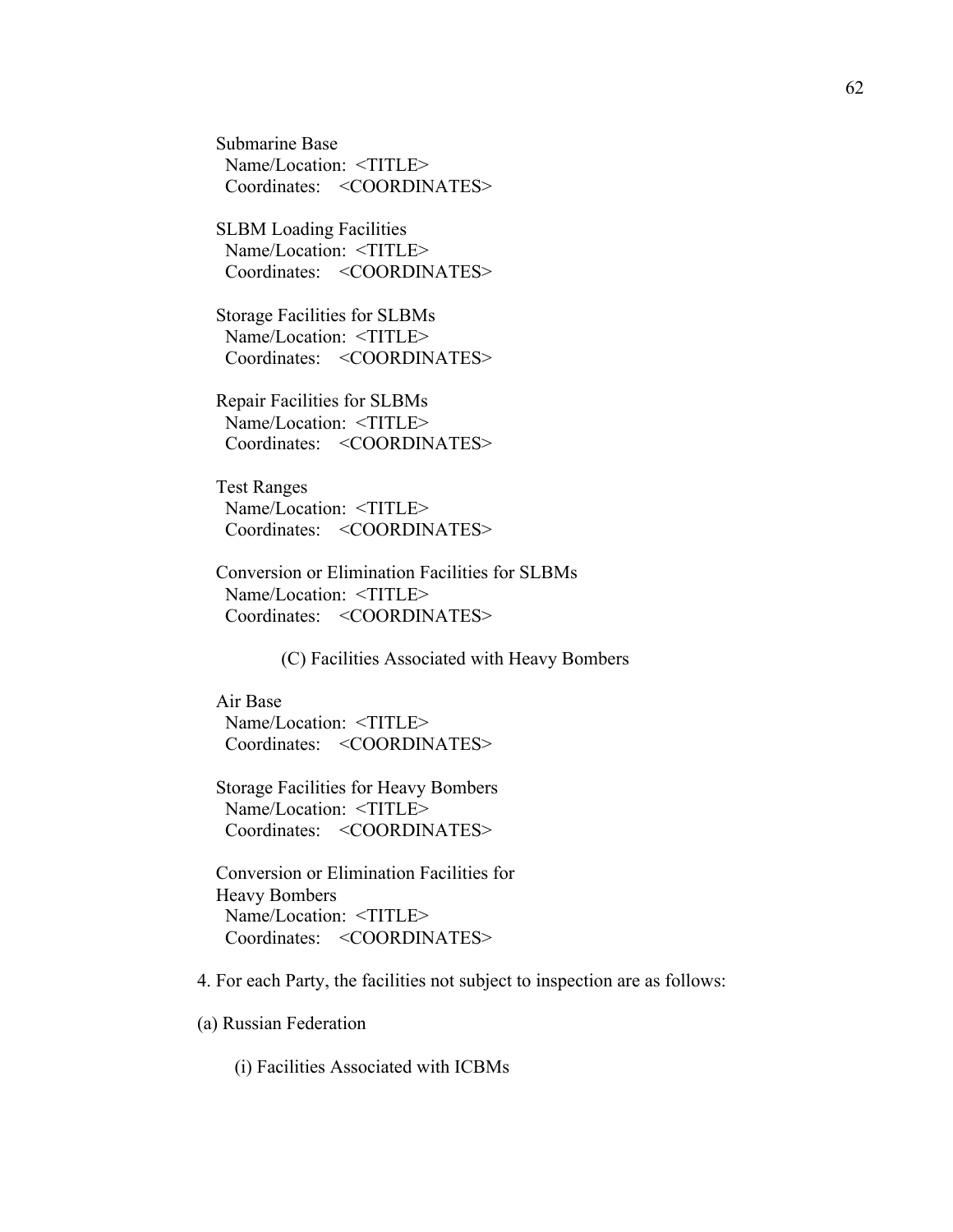Production Facilities for ICBMs Name/Location: <TITLE> Coordinates: <COORDINATES>

 Production Facilities for Mobile Launchers of ICBMs Name/Location: <TITLE> Coordinates: <COORDINATES>

(ii) Facilities Associated with SLBMs

 Production Facilities for SLBMs Name/Location: <TITLE> Coordinates: <COORDINATES>

 Production Facilities for Ballistic MissileSubmarines Name/Location: <TITLE> Coordinates: <COORDINATES>

 Conversion or Elimination Facilities for SLBM Launchers Name/Location: <TITLE> Coordinates: <COORDINATES>

(iii) Facilities Associated with Heavy Bombers

 Production Facilities for Heavy Bombers Name/Location: <TITLE> Coordinates: <COORDINATES>

 Repair Facilities for Heavy Bombers Name/Location: <TITLE> Coordinates: <COORDINATES>

 Heavy Bomber Flight Test Centers Name/Location: <TITLE> Coordinates: <COORDINATES>

(iv) Space Launch Facilities

 Space Launch Facilities Name/Location: <TITLE> Coordinates: <COORDINATES>

(b) United States of America

(i) Facilities Associated with ICBMs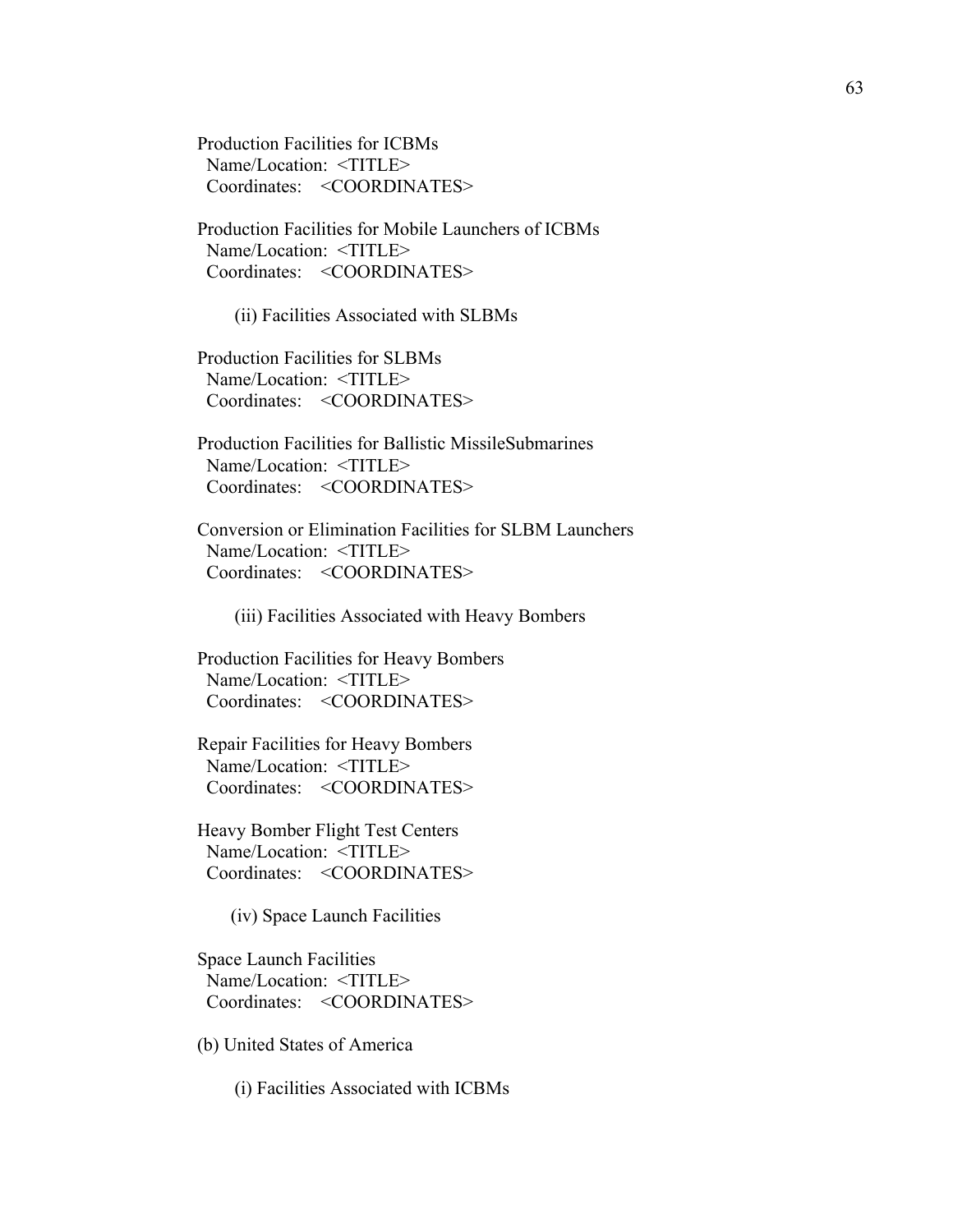Production Facilities for ICBMs Name/Location: <TITLE> Coordinates: <COORDINATES>

 Production Facilities for Mobile Launchers of ICBMs Name/Location: <TITLE> Coordinates: <COORDINATES> (ii) Facilities Associated with SLBMs

 Production Facilities for SLBMs Name/Location: <TITLE> Coordinates: <COORDINATES>

 Production Facilities for Ballistic Missile Submarines Name/Location: <TITLE> Coordinates: <COORDINATES>

 Conversion or Elimination Facilities for SLBM Launchers Name/Location: <TITLE> Coordinates: <COORDINATES>

(iii) Facilities Associated with Heavy Bombers

 Production Facilities for Heavy Bombers Name/Location: <TITLE> Coordinates: <COORDINATES>

 Repair Facilities for Heavy Bombers Name/Location: <TITLE> Coordinates: <COORDINATES>

 Heavy Bomber Flight Test Centers Name/Location: <TITLE> Coordinates: <COORDINATES>

(iv) Space Launch Facilities

 Space Launch Facilities Name/Location: <TITLE> Coordinates: <COORDINATES>

5. For each Party, the airports for the points of entry are as follows:

(a) United States of America

Point of Entry Airports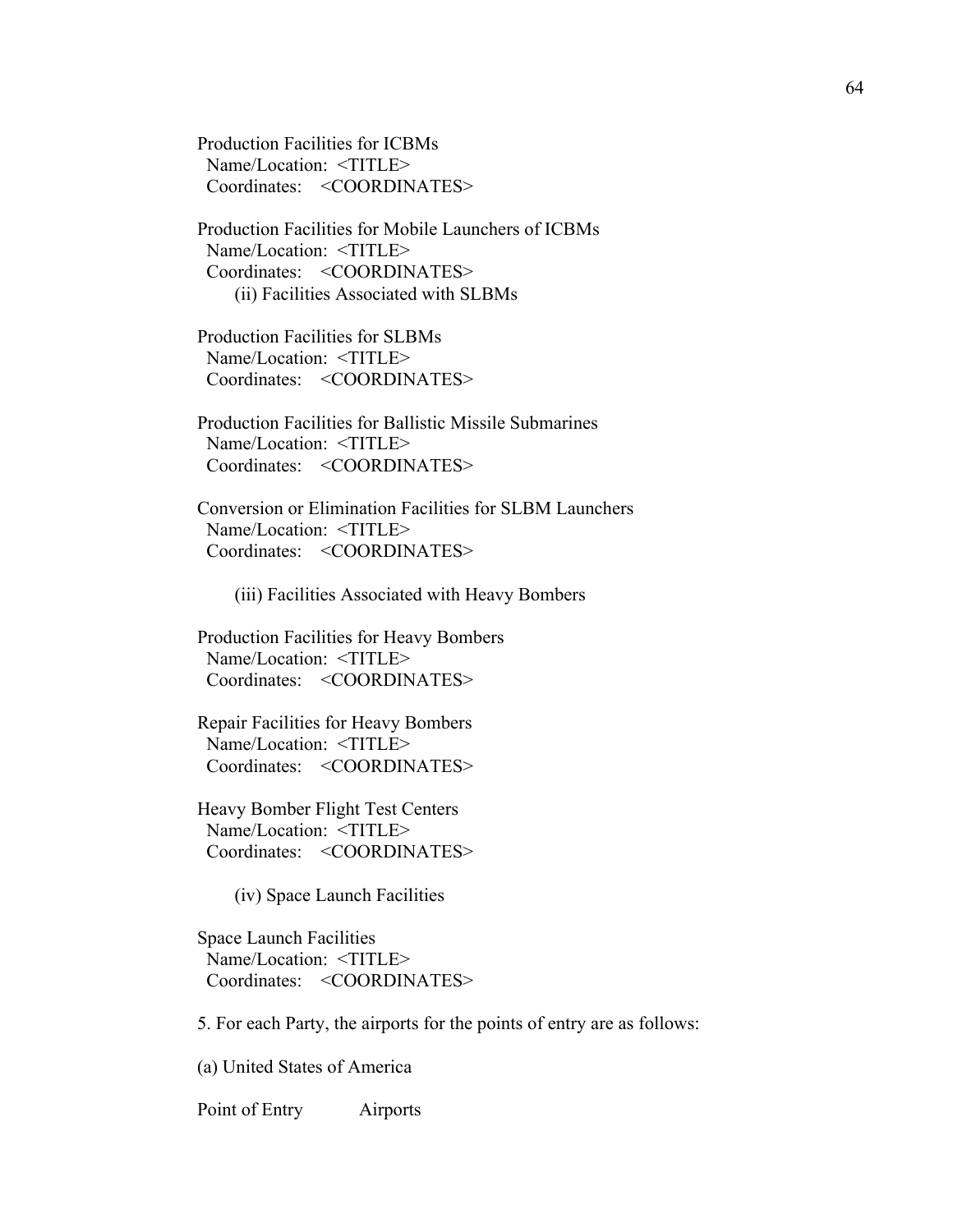(b) Russian Federation

Point of Entry Airports

6. For each Party, the routes for flights of inspection airplanes to points of entry are as follows:

(a) For flights of inspection airplanes of the Russian Federation to the United States of America:

| Route to Point | Route from Point |
|----------------|------------------|
| of Entry       | of Entry         |

From <COUNTRY NAME> to <POINT OF ENTRY NAME>:

 $(i)* **$  (i)\* \* \*

(b) For flights of inspection airplanes of the United States of America to the Russian Federation:

| Route to Point | Route from Point |
|----------------|------------------|
| of Entry       | of Entry         |

From <COUNTRY NAME> to <POINT OF ENTRY NAME>:

 $(i)* **$  (i)\* \* \*

7. For each Party, formerly declared facilities that, in accordance with Section VII of Part Three of this Protocol, are considered eliminated for the purposes of the Treaty and notification of elimination of which has been provided in accordance with Section II of Part Four of this Protocol, are as follows:

(a) United States of America

 Former Function of the Facility: <FACILITY TYPE> Name/Location: <TITLE> Coordinates: <COORDINATES>

(b) Russian Federation

 Former Function of the Facility: <FACILITY TYPE> Name/Location: <TITLE> Coordinates: <COORDINATES>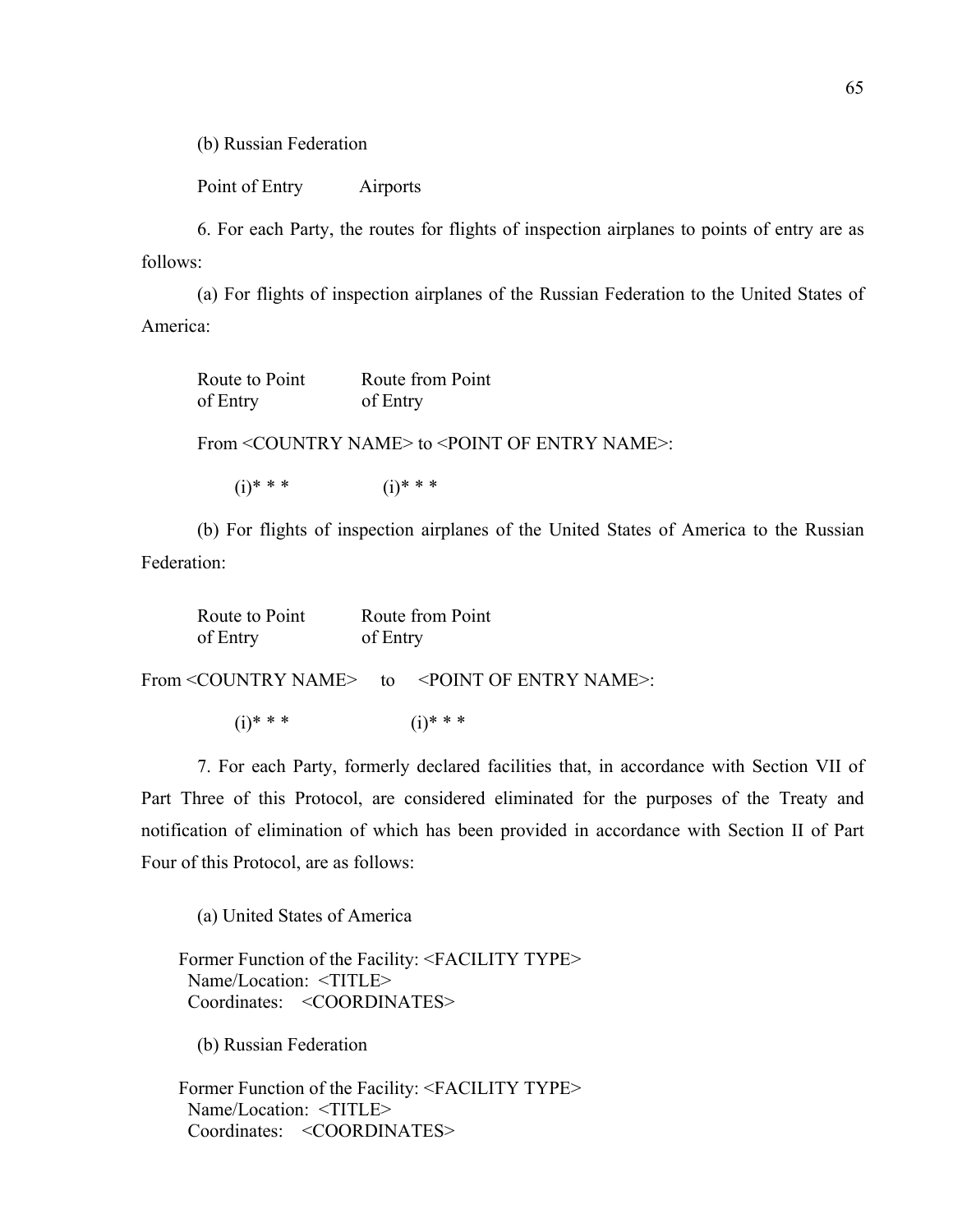8. For each Party, currently or formerly declared facilities, portions of which have been excluded, in accordance with the Annex on Inspection Activities to this Protocol, for the purposes of the Treaty from within the boundaries specified on the inspection site diagrams of such facilities, and notification of changes in the boundaries of which has been provided in accordance with Section VI of Part Four of this Protocol, are as follows:

(a) Russian Federation

 Function of the Facility that Incorporated Excluded Portions: <FACILITY TYPE>

 Name of the Facility that Incorporated Excluded Portions and, if Applicable, Subtitle/Location of the Facility: <TITLE> Coordinates: <COORDINATES>

 Date of Preparation of the Inspection Site Diagram of Excluded Portions of the Facility:  $<$ DATE $>$ 

 Reference to BCC Document on the Exclusion of Portions of a Facility: <BCC REFERENCE DOCUMENT>

(b) United States of America

 Function of the Facility that Incorporated Excluded Portions: <FACILITY TYPE>

 Name of the Facility that Incorporated Excluded Portions and, if Applicable, Subtitle/Location of the Facility: <TITLE> Coordinates: <COORDINATES>

 Date of Preparation of the Inspection Site Diagram of Excluded Portions of the Facility:  $<$ DATE $>$ 

 Reference to BCC Document on the Exclusion of Portions of a Facility:  $<$ BCC REFERENCE DOCUMENT $>$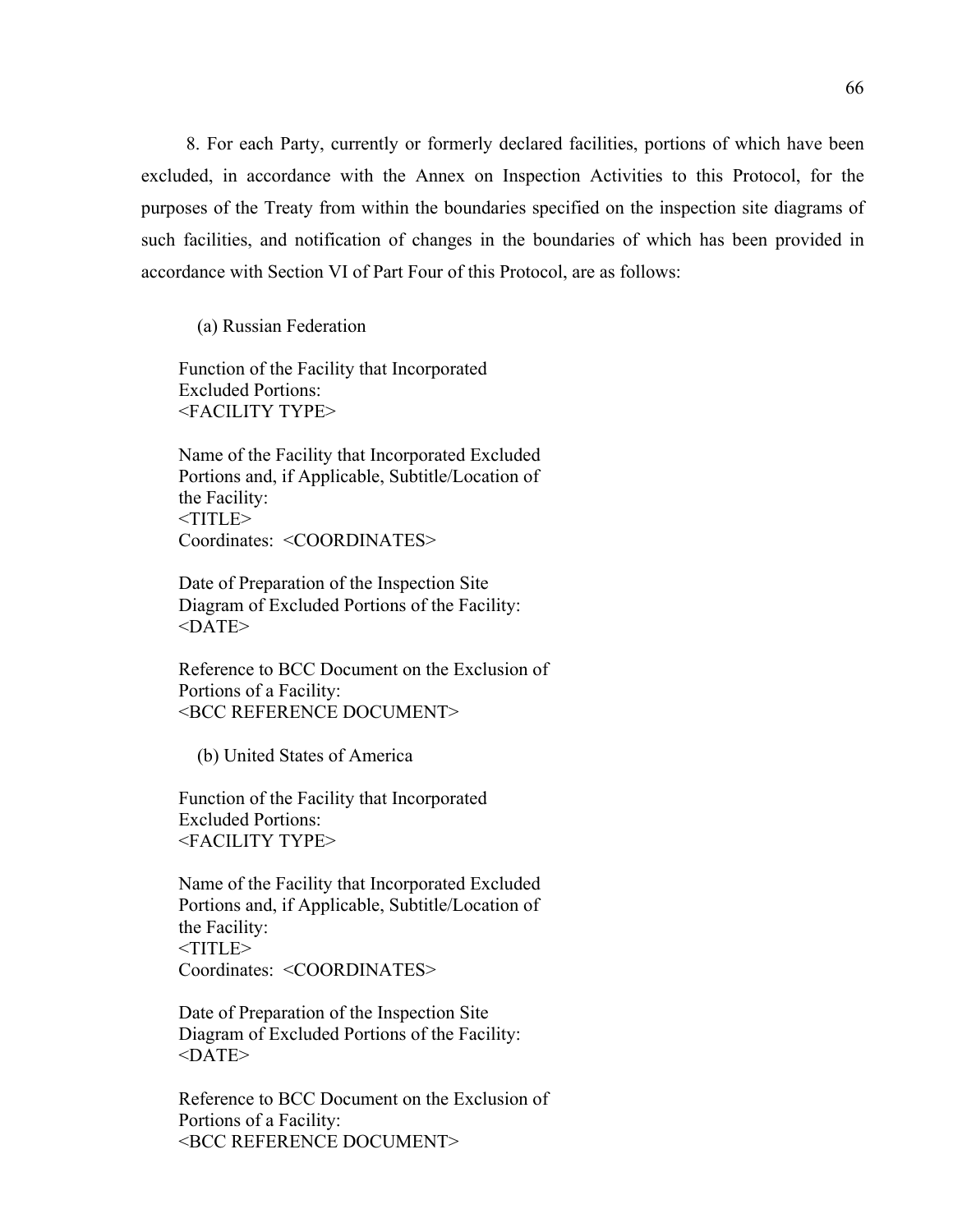## **Part Three - Conversion or Elimination Procedures**

## Section I. General Provisions

1. Conversion or elimination of strategic offensive arms subject to the Treaty shall be carried out *in situ* or at declared facilities.

2. Elimination of strategic offensive arms subject to the Treaty shall be carried out by rendering them inoperable, precluding their use for their original purpose. Upon completion of elimination, an eliminated strategic offensive arm shall cease to be subject to the Treaty.

3. If an ICBM launcher or SLBM launcher is converted to a launcher of ICBMs or a launcher of SLBMs of another type, it shall be considered to be a launcher of ICBMs or a launcher of SLBMs of the type to which it was converted. If an ICBM launcher, SLBM launcher, or heavy bomber is converted by rendering it incapable of employing ICBMs, SLBMs, or nuclear armaments, so that the other Party can confirm the results of the conversion, such a converted strategic offensive arm shall cease to be subject to the aggregate numbers provided for in Article II of the Treaty and may be used for purposes not inconsistent with the Treaty.

4. If one of the Parties decides to carry out a conversion or elimination of a type of strategic offensive arm subject to the Treaty using procedures that it developed in accordance with this Part, it shall notify the other Party of such procedures in accordance with Part Four of this Protocol. If, in the opinion of the other Party, the procedures developed by the Party carrying out the conversion or elimination are ambiguous or do not achieve the goals set forth in paragraph 2 or 3 of this Section, the Party carrying out the conversion or elimination shall conduct a demonstration, within the framework of the BCC, of the procedures that it developed. After the demonstration, such procedures shall be recorded within the framework of the BCC and may be used thereafter for conversion or elimination of that type of strategic offensive arm.

5. Upon completion of conversion of the first item of a type of strategic offensive arm subject to the Treaty, the Party carrying out the conversion shall conduct an exhibition in accordance with Article XI of the Treaty.

6. The results of conversion or elimination of strategic offensive arms and facilities subject to the Treaty may be confirmed in accordance with Articles X and XI of the Treaty.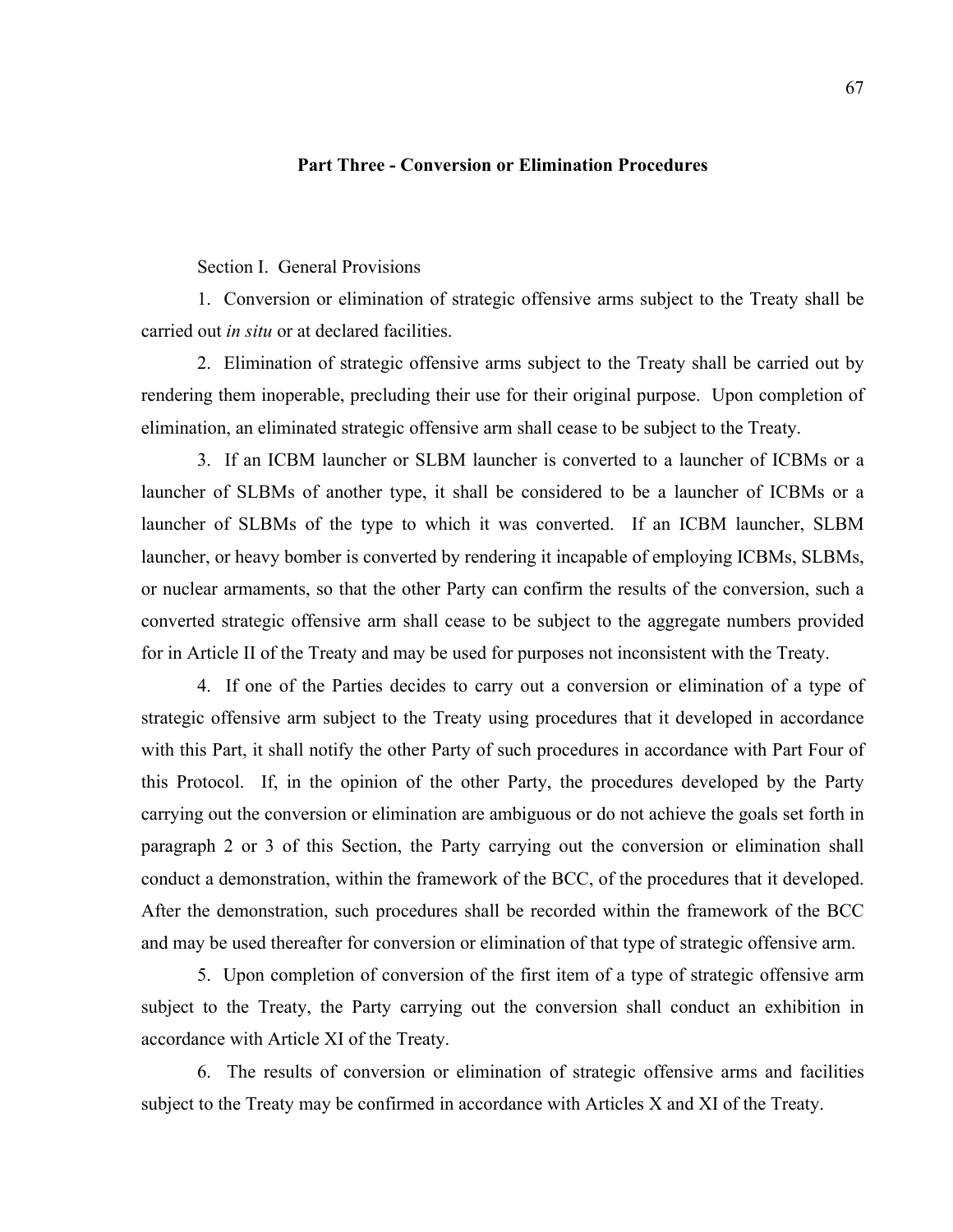Section II. Procedures for Elimination of ICBMs and SLBMs

1. Procedures for elimination of liquid-fueled ICBMs or liquid-fueled SLBMs shall be determined by the Party carrying out the elimination. Upon completion of the elimination procedures, notification thereof shall be provided.

2. The elimination of solid-fueled ICBMs and solid-fueled SLBMs shall be carried out using any of the procedures provided for in this paragraph:

(a) If the first stage is destroyed by explosion, notification thereof shall be provided.

 (b) If the fuel is removed by burning, the first stage rocket motor case shall have a hole, no less than one meter in diameter, cut or punched through the case along the lateral surface, or the first stage rocket motor case shall be cut into two parts of approximately equal size.

 (c) If the fuel is removed by washing, the first stage rocket motor case shall be crushed, flattened, or cut into two parts of approximately equal size.

3. Upon completion of the elimination procedure in accordance with subparagraph 2(b) or 2(c) of this Section and provision of notification thereof, the eliminated solid-fueled ICBMs and solid-fueled SLBMs shall remain visible to national technical means of verification for a 60-day period. The Party receiving such notification shall have the right, within a 30-day period beginning on the date of provision of notification, to conduct an inspection of the eliminated solid-fueled ICBMs and solid-fueled SLBMs. If a Party accumulates eliminated solid-fueled ICBMs and solid-fueled SLBMs, the specified eliminated solid-fueled ICBMs and solid-fueled SLBMs shall cease to be subject to the Treaty upon completion of the inspection or, if the inspection was not conducted, upon expiration of the 30-day period. Eliminated solidfueled ICBMs and solid-fueled SLBMs that have not been accumulated shall cease to be subject to the Treaty upon completion of the inspection or, if an inspection was not conducted, upon expiration of the 60-day period.

4. The elimination of launch canisters for ICBMs and SLBMs shall be carried out by separating the launch canister into two parts. Upon completion of the elimination procedure and provision of notification thereof, the parts of the launch canister for ICBMs and SLBMs shall remain visible to national technical means of verification at the declared facility for a 60-day period. Upon expiration of the 60-day period, the launch canister shall be considered to be eliminated.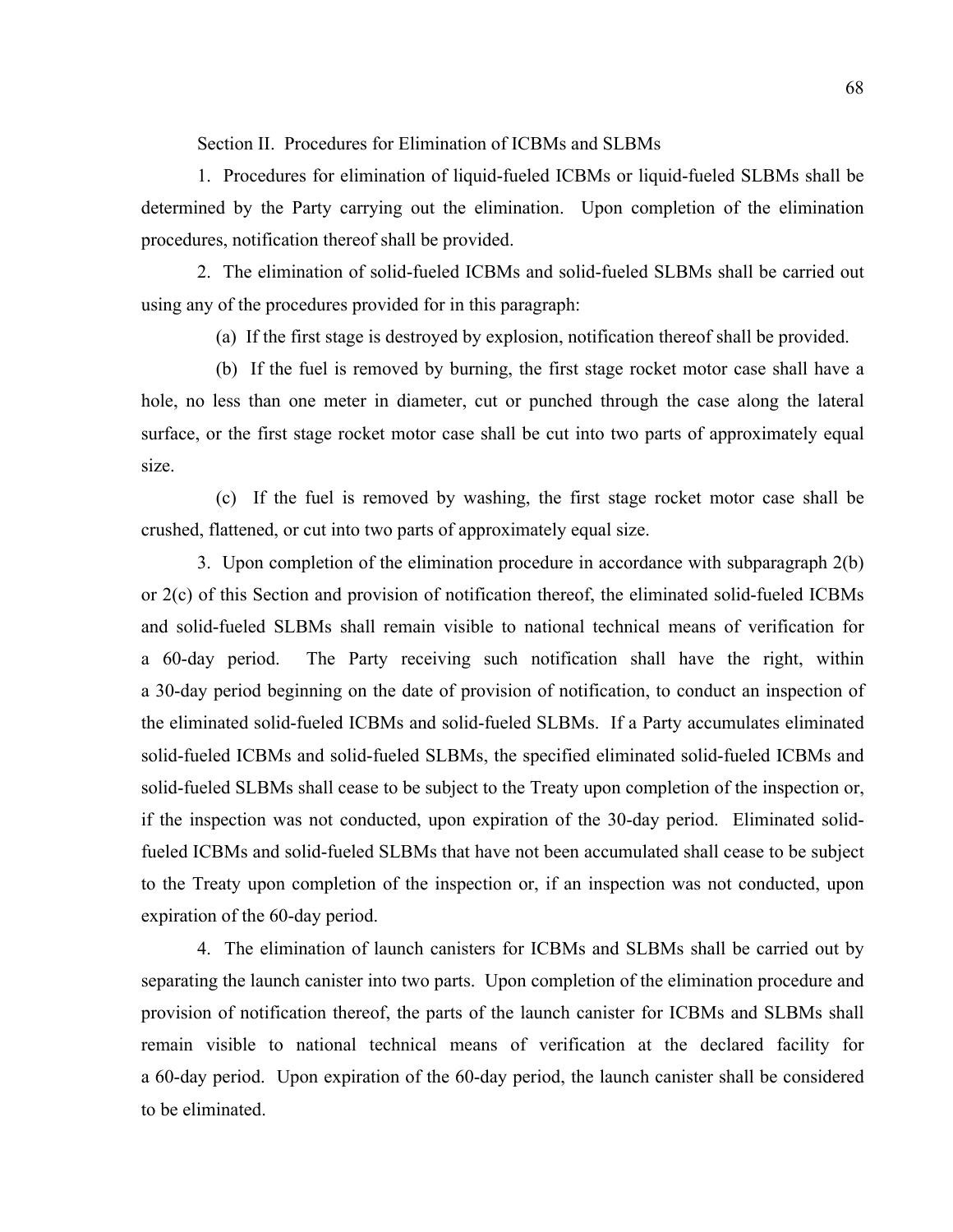5. Upon completion of the elimination process for launch canisters for ICBMs and SLBMs, the launch canisters may be used for purposes not inconsistent with the Treaty but shall not be transferred to a third party.

Section III. Procedures for Conversion or Elimination of ICBM Launchers

1. A silo launcher of ICBMs shall remain visible to national technical means of verification during the entire elimination process and for a 60-day period following provision of notification of the completion of the elimination process.

2. The elimination of silo launchers of ICBMs shall be carried out using any of the procedures provided for in this paragraph:

 (a) The silo door shall be removed, dismantled, or destroyed, and the silo headworks and the silo shall be destroyed by excavating them to a depth of no less than eight meters or by explosion to a depth of no less than six meters;

 (b) The silo door shall be removed, dismantled, or destroyed and the silo shall be completely filled with debris resulting from demolition of infrastructure, and with earth or gravel. The silo door shall not be reinstalled; or

(c) Other procedures that are developed by the Party carrying out the elimination.

3. Upon completion of the elimination procedures in accordance with paragraph 2 of this Section and provision of notification thereof, the area where the eliminated silo launcher of ICBMs was located may be graded after expiration of the 60-day period. The Party receiving such notification shall have the right, within a 30-day period beginning on the date of provision of notification, to conduct an inspection of the eliminated silo launcher of ICBMs. Upon expiration of the 60-day period following provision of such notification or upon completion of the inspection, the silo launcher of ICBMs shall cease to be subject to the Treaty.

4. The elimination of mobile launchers of ICBMs shall be carried out by cutting the erector-launcher mechanism, leveling supports, and mountings of the erector-launcher mechanism from the launcher chassis and by removing the missile launch support equipment, including external instrumentation compartments, from the launcher chassis.

5. If the chassis of the eliminated mobile launcher of ICBMs is used at a declared facility for purposes not inconsistent with the Treaty, the upper surfaces of the vehicle and of the items mounted on the chassis, visible to national technical means of verification, shall be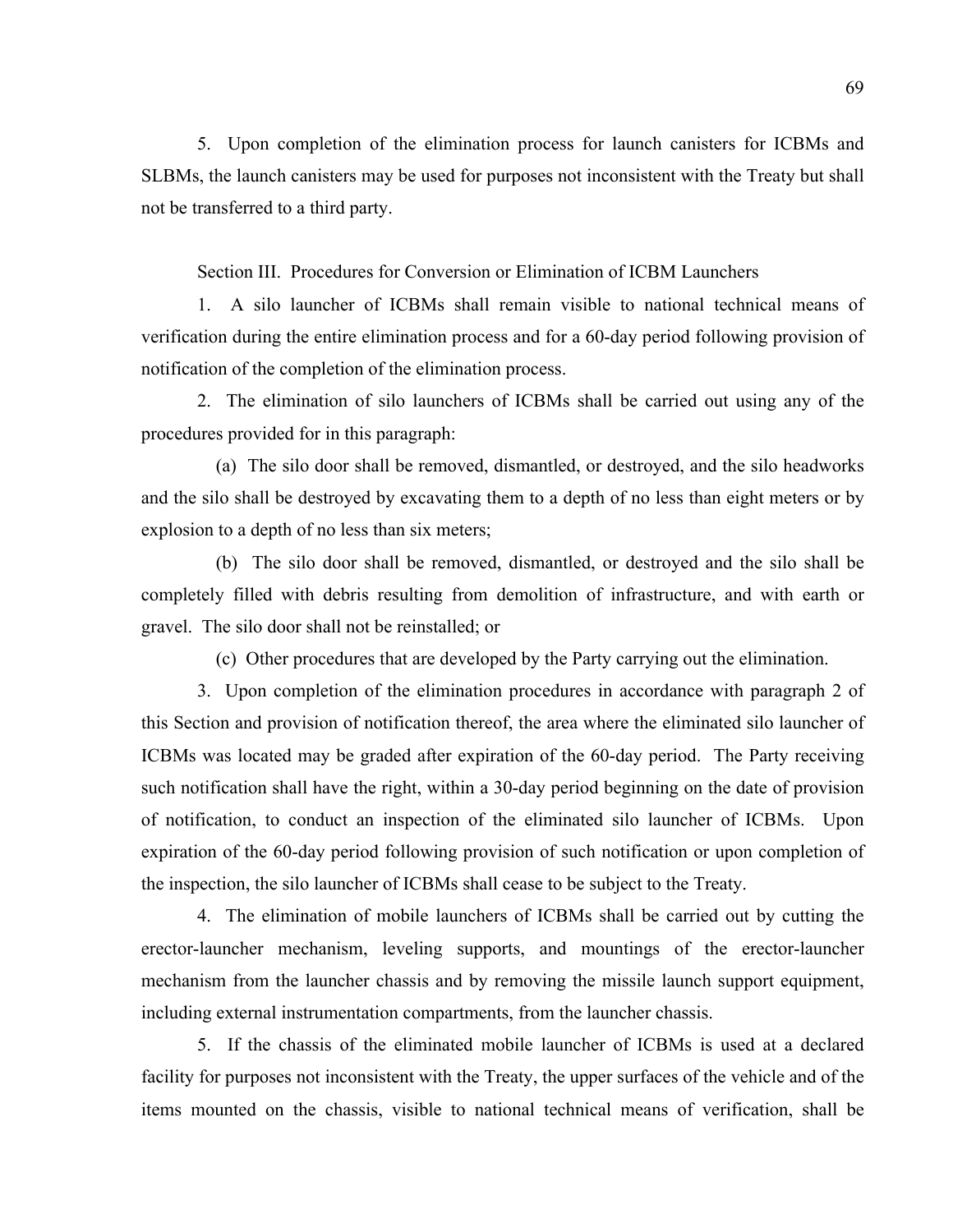painted so that they are distinguishable from the upper surfaces of a deployed mobile launcher of ICBMs.

6. Upon completion of the elimination procedure in accordance with paragraph 4 of this Section and provision of notification thereof, the eliminated mobile launcher of ICBMs shall remain visible to national technical means of verification for a 60-day period. The Party receiving such notification shall have the right, within a 30-day period beginning on the date of provision of notification, to conduct an inspection of the eliminated mobile launcher of ICBMs. If a Party accumulates eliminated mobile launchers of ICBMs, the specified launchers shall cease to be subject to the Treaty, with the exception of the provisions of paragraph 5 of this Section, upon completion of the inspection or, if an inspection was not conducted, upon expiration of the 30-day period. Eliminated mobile launchers of ICBMs that have not been accumulated shall cease to be subject to the Treaty, with the exception of the provisions of paragraph 5 of this Section, upon completion of the inspection or, if an inspection was not conducted, upon expiration of the 60-day period.

7. Upon completion of the elimination process for the mobile launcher of ICBMs, the vehicle may be used for purposes not inconsistent with the Treaty.

8. Conversion of an ICBM launcher to a launcher of ICBMs of another type shall be carried out using procedures developed by the Party carrying out the conversion. Upon completion of the conversion procedures and provision of notification thereof, the converted launcher of ICBMs shall be considered to be a launcher of ICBMs of the other type.

Section IV. Procedures for Conversion or Elimination of SLBM Launchers

1. The elimination of SLBM launchers shall be carried out by removing all missile launch tube hatches, their associated superstructure fairings, and, if applicable, gas generators.

2. Upon completion of the procedures provided for in paragraph 1 of this Section and provision of notification thereof, the SLBM launchers shall cease to be subject to the Treaty.

3. A submarine on which SLBM launchers have been eliminated in accordance with paragraph 1 of this Section shall remain visible to national technical means of verification for a 60-day period following provision of notification.

4. Upon expiration of the 60-day period provided for in paragraph 3 of this Section, scrapping of the submarine shall be carried out at the facility at which it is located, or the submarine may be moved for this purpose to another declared facility, notification of which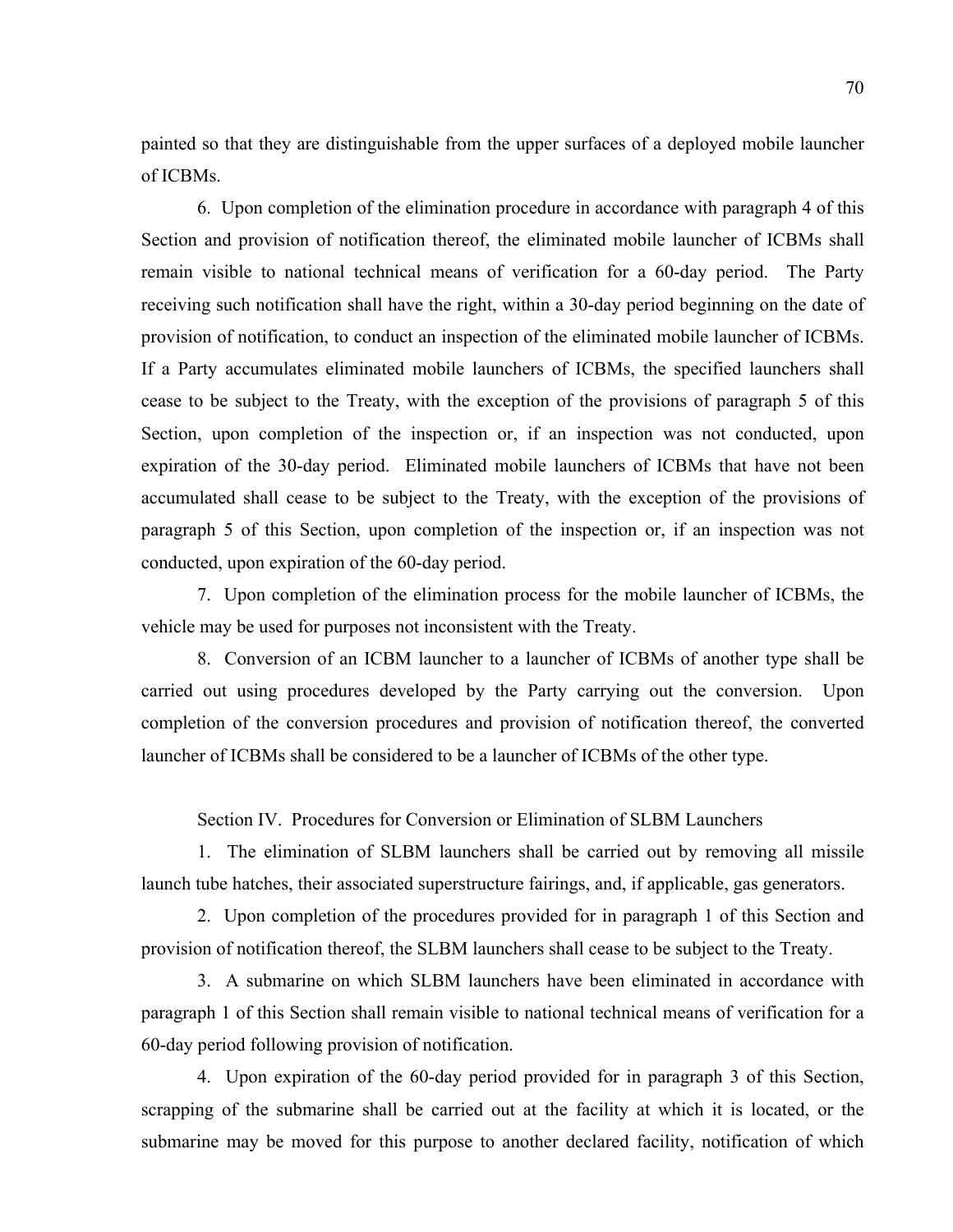shall be provided. After provision of notification of the completion of scrapping, the submarine shall cease to be subject to the Treaty.

5. Conversion of an SLBM launcher to a launcher of SLBMs of another type shall be carried out using procedures developed by the Party carrying out the conversion. Upon completion of the conversion procedures and provision of notification thereof, the converted launcher of SLBMs shall be considered to be a launcher of SLBMs of the other type.

6. Conversion of an SLBM launcher that precludes its use as an SLBM launcher shall be carried out using any of the procedures provided for in this paragraph:

 (a) The height or diameter of the launcher shall be reduced so that the launcher can no longer contain the smallest SLBM deployed by the Party carrying out the conversion;

 (b) Critical components required to launch an SLBM shall be removed. Such critical components may include, among other things, gas generators and launch-related subsystems; or

(c) Other procedures that are developed by the Party carrying out the conversion.

7. Upon completion of the conversion procedures in accordance with paragraph 6 of this Section and provision of notification thereof, the submarine shall be made available for viewing upon return to the submarine base. The Party receiving such notification shall have the right, within a 30-day period beginning on the date of provision of notification, to conduct an inspection of the converted launcher of SLBMs in order to confirm that the procedures provided for in paragraph 6 of this Section have been completed. The submarine shall remain at the submarine base until an inspection is completed, or, if an inspection was not conducted, until expiration of the 30-day period. Upon completion of the inspection, or, if an inspection was not conducted, upon expiration of the 30-day period, the SLBM launcher shall be considered to be converted.

Section V. Procedures for Conversion or Elimination of Heavy Bombers

1. The elimination of a heavy bomber shall be carried out by cutting a wing or tail section from the fuselage at locations obviously not assembly joints, or by cutting the fuselage into two parts at a location obviously not an assembly joint.

2. A heavy bomber shall remain visible to national technical means of verification during the entire elimination process and for a 60-day period following provision of notification of the completion of the elimination. Upon expiration of the 60-day period, the heavy bomber shall cease to be subject to the Treaty.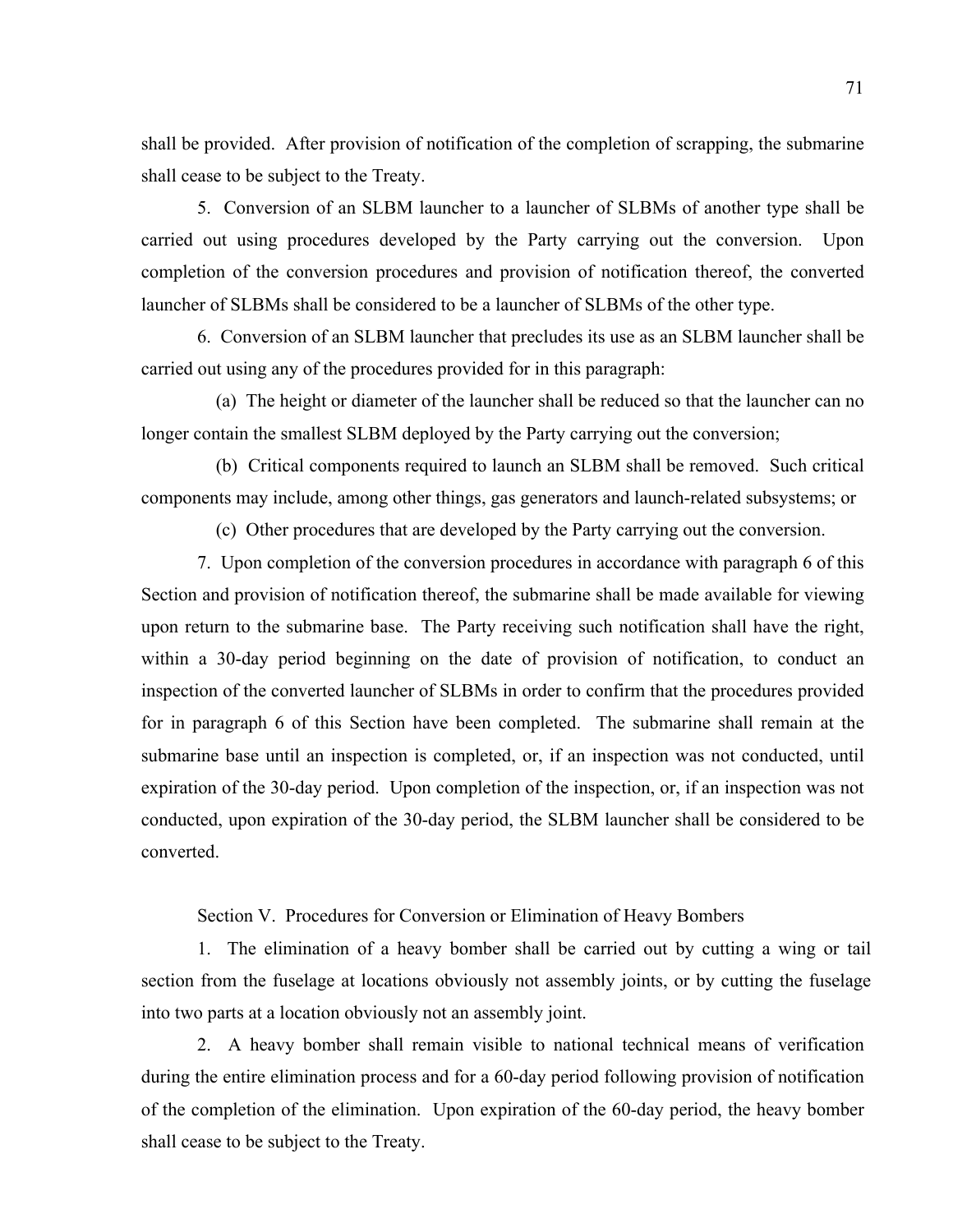3. The conversion process for a heavy bomber equipped for nuclear armaments to a heavy bomber equipped for non-nuclear armaments shall be carried out using any of the procedures provided for in this paragraph:

 (a) All weapons bays and all external attachments for pylons shall be modified so as to render them incapable of employing nuclear armaments;

 (b) All internal and external launcher assemblies shall be modified so as to render them incapable of employing nuclear armaments; or

(c) Other procedures that are developed by the Party carrying out the conversion.

4. Upon completion of the conversion procedures in accordance with paragraph 3 of this Section and provision of notification thereof, the converted heavy bomber shall not be flown but shall be moved directly to the viewing site at the facility at which the conversion was carried out. The Party receiving such notification shall have the right, within a 30-day period beginning on the date of provision of notification, to conduct an inspection of the converted heavy bomber in order to confirm that the procedures provided for in paragraph 3 of this Section have been completed. The converted heavy bomber shall remain at the viewing site at the facility at which the conversion was carried out until an inspection is completed, or, if an inspection was not conducted, until expiration of the 30-day period. Upon completion of the inspection, or, if an inspection was not conducted, upon expiration of the 30-day period, the heavy bomber shall be considered to be converted.

Section VI. Other Means for Removal from Accountability

1. A strategic offensive arm shall cease to be subject to the Treaty if:

 (a) A strategic offensive arm is lost as a result of an accident or is disabled beyond repair;

(b) A strategic offensive arm is placed on static display;

(c) A heavy bomber is converted for use as a ground trainer; or

(d) An ICBM or SLBM is eliminated by launch, static testing, or static firing.

2. Prior to the placement of a strategic offensive arm on static display or prior to the use of a heavy bomber as a ground trainer, such a strategic offensive arm shall be rendered inoperable.

3. An ICBM or SLBM shall cease to be subject to the Treaty on the date of the launch, static testing, or static firing as specified in the notification.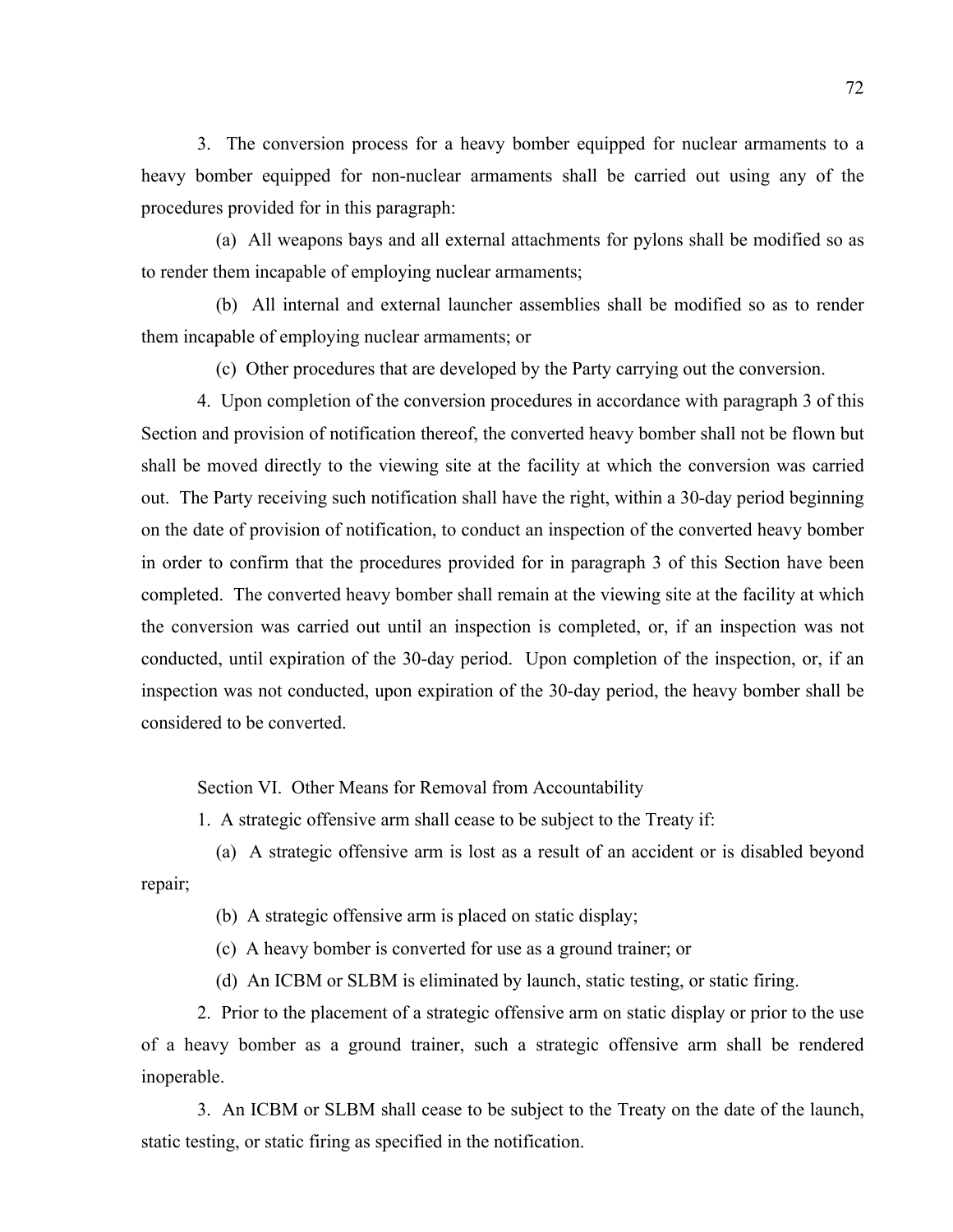Section VII. Procedures for Elimination of Facilities

1. The elimination of declared facilities shall be subject to verification by national technical means of verification and shall be carried out by removal or elimination of all strategic offensive arms specified for such a facility, as well as training models of missiles, training launchers, fixed structures for mobile launchers of ICBMs, launch-associated vehicles, and driver training vehicles.

2. The elimination process for fixed structures for mobile launchers of ICBMs shall be carried out by dismantling and removing the superstructure of the fixed structure from the facility. No structure or covering, permanent or temporary, shall be reinstalled or built over the remaining foundation.

3. The declared facility shall be considered to be eliminated following completion of the procedures provided for in paragraphs 1 and 2 of this Section and provision of notification thereof.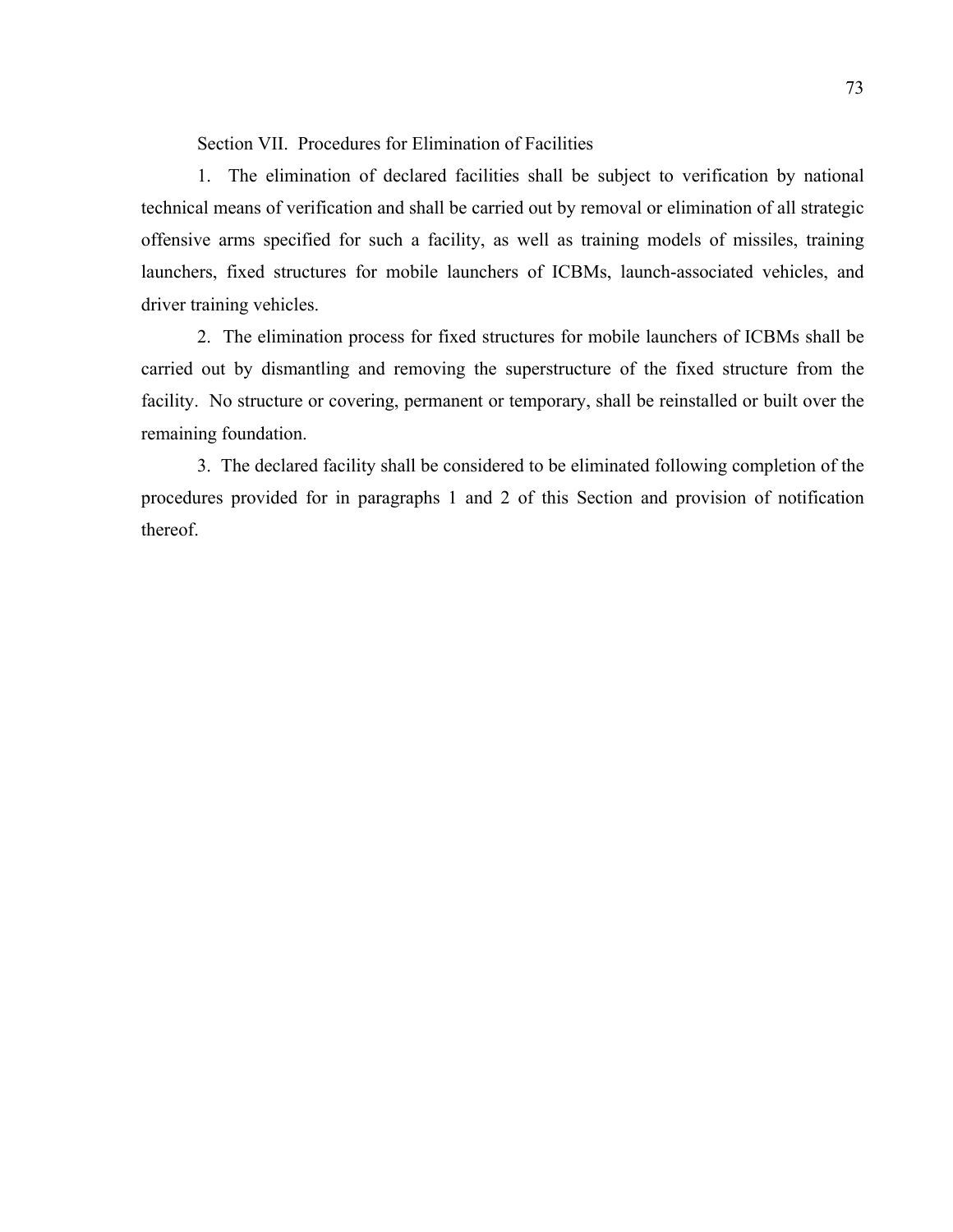### **Part Four – Notifications**

### Section I. General Provisions

1. The Parties shall provide notifications provided for in Article VII of the Treaty in accordance with the provisions of this Part and of the Annex on Notifications to this Protocol.

2. The time and date in a notification shall be expressed in Greenwich Mean Time. The date of provision of notification shall be the date of receipt of the notification. The notification shall become effective either on the date it was received or on the date of the occurrence of the event specified in the notification.

Section II. Notifications Concerning Data Pertaining to Strategic Offensive Arms

1. Notification, to be provided no later than 45 days after entry into force of the Treaty, providing data current as of the date of entry into force of the Treaty for each category of data contained in Part Two of this Protocol.

2. Notification, to be provided no later than 30 days after the expiration of each sixmonth period following the entry into force of the Treaty, providing updated data for each category of data contained in Part Two of this Protocol. The first of these six-month periods shall begin the first day of the calendar month following the month in which the Treaty enters into force.

3. Notification, to be provided no later than five days after it occurs, of each change in data for each category of data contained in Part Two of this Protocol, unless the notification of such change in data has been provided in accordance with other provisions of this Part. Notification of each change in data on warheads shall be provided only in accordance with paragraph 2 of this Section. The changes in data of which notifications are provided shall include, among other things:

 (a) The loss of an item as the result of an accident, disablement of an item beyond repair, placement of an item on static display, conversion of a heavy bomber for use as a ground trainer, launch of an ICBM or SLBM, static testing, or static firing.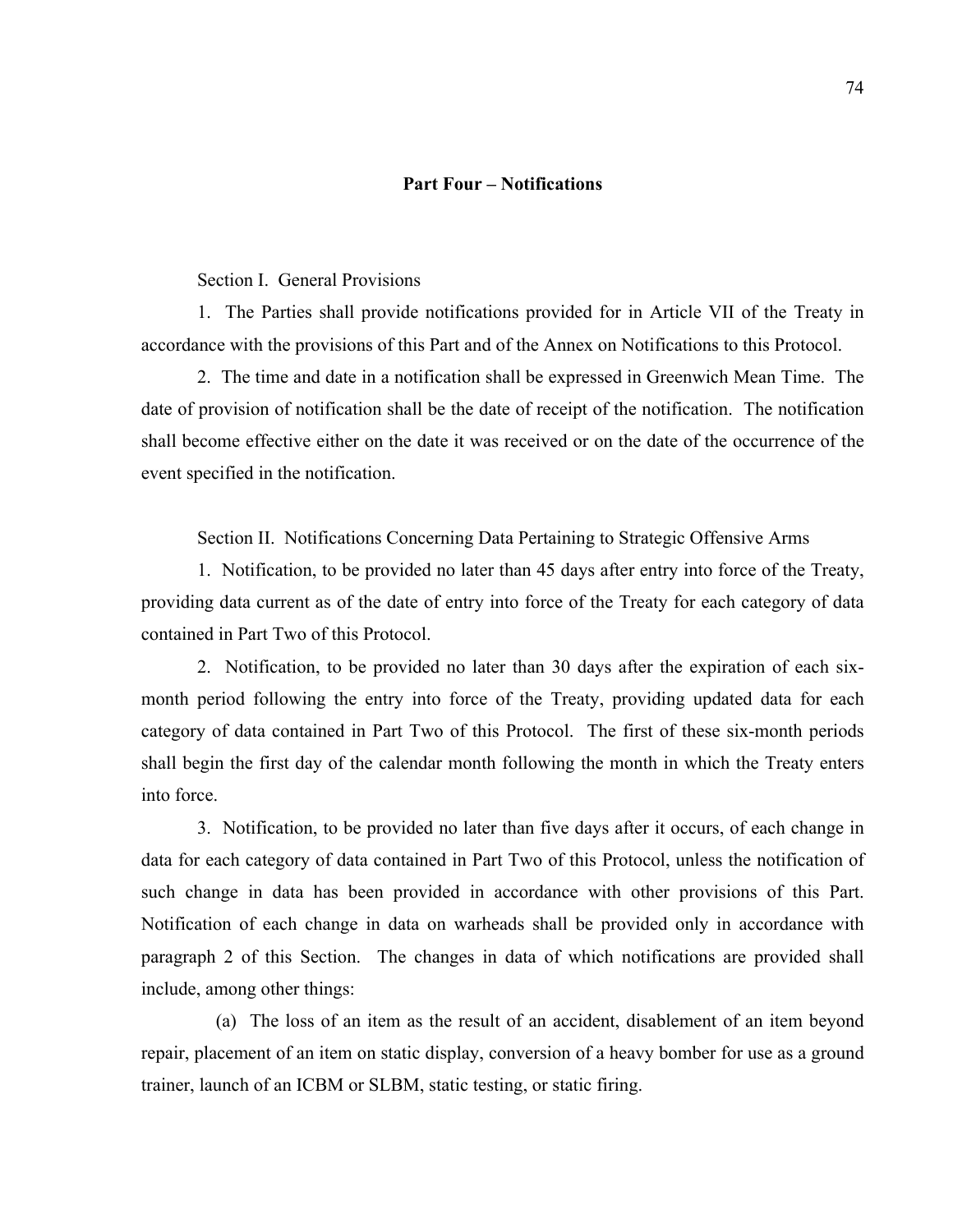(b) The emergence of new facilities, new types, variants of ICBMs and SLBMs, and new versions of mobile launchers of ICBMs.

 (c) Elimination of an ICBM, ICBM launcher, SLBM, SLBM launcher, heavy bomber, or declared facility.

(d) A change of category of an existing facility.

 (e) A change of category of an item from deployed to non-deployed or from nondeployed to deployed.

4. Notification, to be provided no later than five days after the arrival at a declared facility, of the first prototype ICBM or prototype SLBM of a new type.

5. Notification, to be provided no later than 30 days after the twentieth launch of a prototype ICBM or prototype SLBM of a type or no less than 30 days in advance of the deployment of the first ICBM or SLBM of the same type, that the prototype ICBM or prototype SLBM shall be considered to be an ICBM or SLBM of a new type.

6. Notification, to be provided no later than five days after the decision has been made, of the cessation of development of a prototype ICBM or prototype SLBM of a new type.

7. Notification, to be provided no later than five days after it has been completed, of the transfer of SLBMs to or from a third State in accordance with an existing pattern of cooperation.

8. Notification concerning a new kind of strategic offensive arm.

Section III. Notifications Concerning Movement of Strategic Offensive Arms

1. Notification, to be provided no less than 48 hours in advance of the exit of solidfueled ICBMs and solid-fueled SLBMs from production facilities, specified in accordance with Part Two of this Protocol.

2. Notification, to be provided no later than five days after the completion of the movement of ICBMs to or from a test range located outside a Party's national territory, which a Party has used for conducting launches of ICBMs between December 5, 1994 and December 4, 2009.

3. Notification, to be provided no later than 24 hours after the visit of a heavy bomber of one of the Parties that is of a type subject to the Treaty has exceeded 24 hours in duration, of the visit of such a heavy bomber to a specific location inside its national territory or to a geographic region outside its national territory.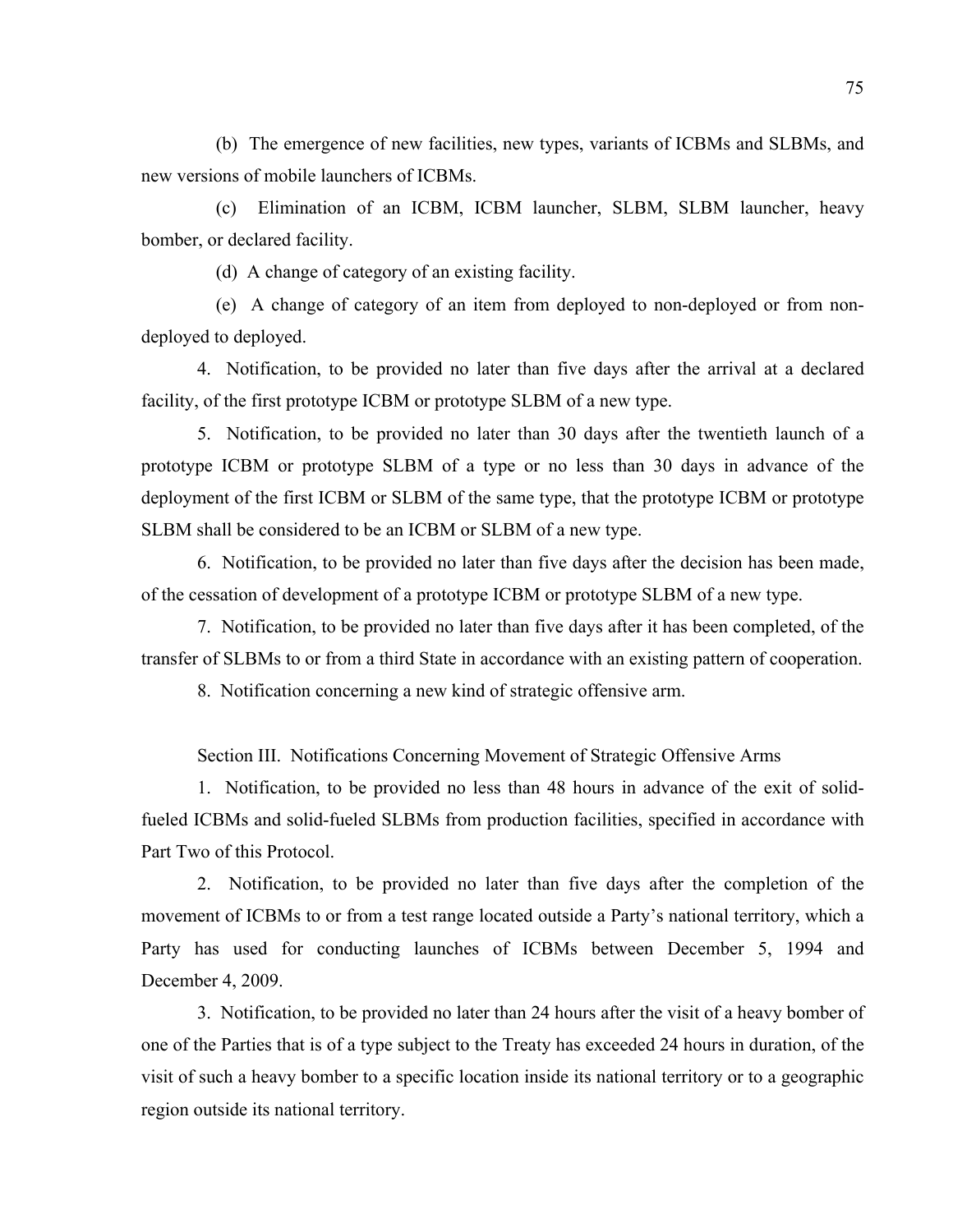4. Notification, to be provided no later than 48 hours after departure, of the conclusion of the visit of a heavy bomber of a type subject to the Treaty, notification of which has been provided in accordance with paragraph 3 of this Section.

5. Notification, to be provided no less than 14 days in advance of the beginning of a major strategic exercise involving heavy bombers, of the beginning of such an exercise. Such notification shall be provided in accordance with the Agreement Between the Government of the Union of Soviet Socialist Republics and the Government of the United States of America on Reciprocal Advance Notification of Major Strategic Exercises of September 23, 1989.

6. Notification, to be provided no later than 48 hours after the completion of a major strategic exercise involving heavy bombers, of the completion of such an exercise.

Section IV. Notifications Concerning Launches of ICBMs or SLBMs, and the Exchange of Telemetric Information

1. Notification, to be provided no less than 24 hours in advance of any launch of an ICBM or SLBM. Such notification shall be provided in accordance with the Agreement Between the Union of Soviet Socialist Republics and the United States of America on Notifications of Launches of Intercontinental Ballistic Missiles and Submarine-Launched Ballistic Missiles of May 31, 1988.

2. Notification, to be provided no later than 180 days after the receipt of the recording media and interpretive data, concerning the incomplete or insufficient quality of the recording media provided, the telemetric information recorded on it, or the interpretive data.

3. Notification, to be provided no later than 60 days after receipt of the notification provided for in paragraph 2 of this Section, containing an explanation concerning the incomplete or insufficient quality of the recording media provided, the telemetric information recorded on it, or the interpretive data.

4. Notification, to be provided no less than 30 days in advance of the demonstration, of the proposed date and place for the demonstration of the recording media and/or appropriate playback equipment.

5. Notification containing a request to acquire playback equipment for telemetric information, or its spare parts, or the response to such a request. The response to such a request shall be provided no later than 30 days after receipt of the request.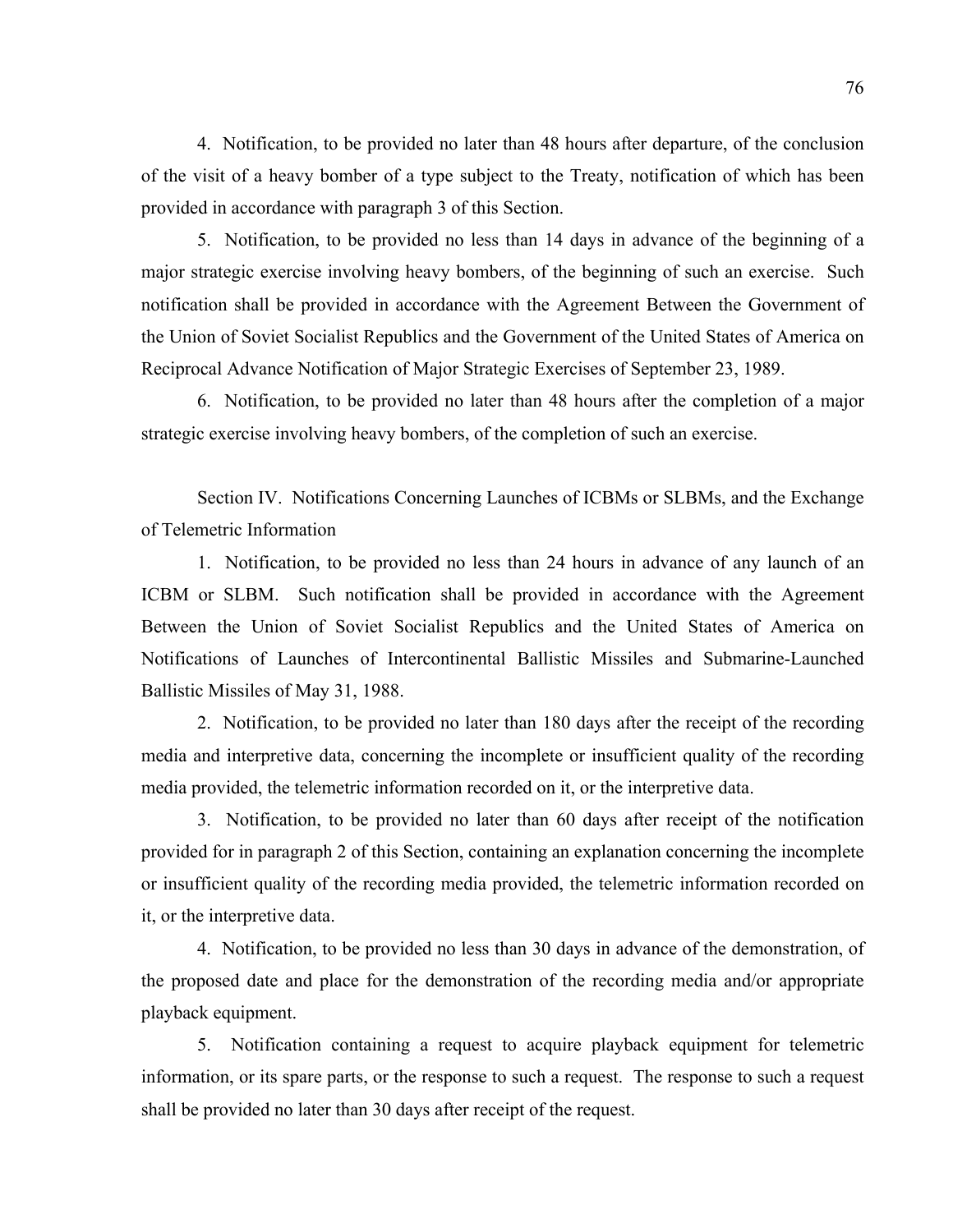6. Notification containing a request for maintenance or for training in the operation and maintenance of the telemetry playback equipment, or the response to such a request. The response to such a request shall be provided no later than 45 days after the receipt of the request.

Section V. Notifications Concerning Conversion or Elimination

1. For conversion or elimination of ICBMs and SLBMs, launch canisters for ICBMs and SLBMs, ICBM launchers and SLBM launchers, heavy bombers, and facilities:

 (a) Notification, to be provided no less than 30 days in advance of the initiation of conversion or elimination, of the intent to carry out a conversion or elimination.

 (b) Notification, to be provided no later than five days after the initiation of a conversion or elimination, of the initiation of a conversion or elimination.

 (c) Notification, to be provided no later than five days after the completion of conversion or elimination procedures, of the completion of conversion or elimination procedures.

2. Notification, to be provided no later than 20 days after the beginning of each calendar year, of the number and types of strategic offensive arms scheduled for conversion or elimination during the year.

Section VI. Notifications Concerning Inspection Activities

1. Notification, to be provided no later than 30 days after entry into force of the Treaty, for the period until the end of the current calendar year and thereafter no less than 30 days prior to the beginning of each following calendar year, for the period until the end of that calendar year, of the standing diplomatic clearance number for inspection airplanes.

2. Notification, to be provided by the inspecting Party no less than six hours in advance of the planned time of departure of an inspection airplane from the last airfield prior to its entry into the airspace of the inspected Party, containing the flight plan for such an airplane.

3. Notification, to be provided by the inspected Party no less than three hours in advance of the planned time of departure of an inspection airplane from the last airfield prior to its entry into the airspace of the inspected Party, of a flight plan approval for such an airplane.

4. Notification, to be provided by a Party no less than 30 days prior to the implementation of a change, of the change to flight routes for inspection airplanes to or from a point of entry established on the territory of that Party.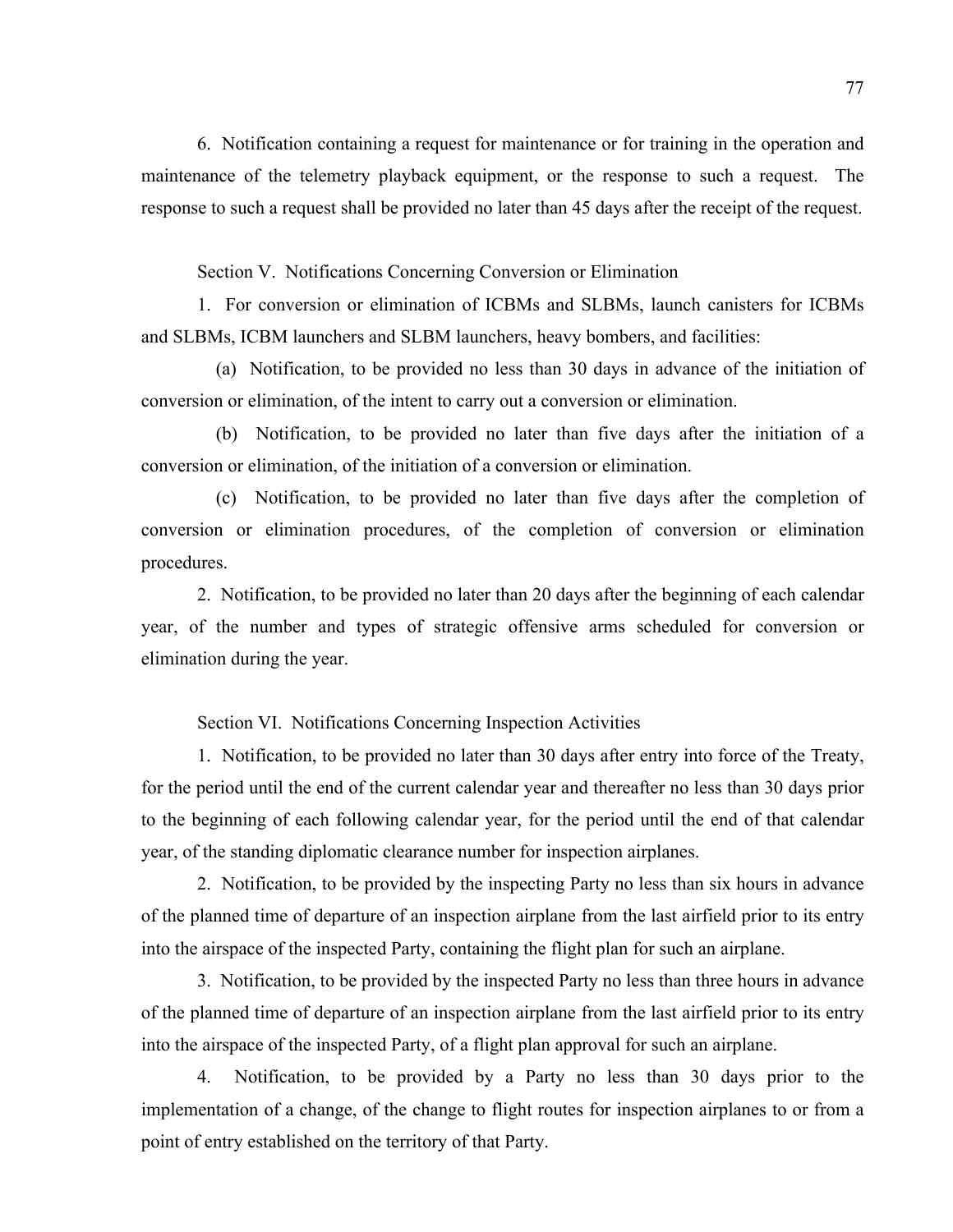5. Notification, to be provided no later than 25 days after entry into force of the Treaty, containing the initial lists of inspectors and aircrew members.

6. Notification, to be provided no more than once in each 45-day period, of amendments to the lists of inspectors and aircrew members.

7. Notification, to be provided no later than 30 days after receipt of the notifications provided for in paragraphs 5 and 6 of this Section, of agreement with or objection to each inspector or aircrew member proposed for inclusion on the lists, as well as, in the case of objection to an inspector or aircrew member already on the lists, of such objection.

8. Notification, to be provided simultaneously with the notification provided for in paragraph 2 of Section II of this Part, containing the agreed lists of inspectors and aircrew members.

9. Notification, to be provided only during normal working days no less than 32 hours in advance of the estimated time of arrival of the inspection team at the point of entry, of an intention to conduct an inspection.

10. Notification, to be provided by the inspected Party no later than 30 days after entry into force of the Treaty, of the determination of agreed geographic coordinates of reference points used at the point of entry. Thereafter, the inspected Party shall provide supplementary notifications on each change to these reference points.

11. Notification of changes to the site diagrams of facilities and coastlines and waters diagrams.

12. Notification, to be provided no less than 30 days in advance of the planned date of an exhibition, of the intent to conduct an exhibition.

13. Notification, to be provided no less than 72 hours in advance of the planned date of an exhibition, of the intent to take part in an exhibition.

14. Notifications, to be provided by the inspection team leader, in writing, to a member of the in-country escort during inspections:

 (a) Notification of the designation of the type of inspection and of the inspection site, to be provided at the point of entry no later than four hours after arrival of the inspection team at the point of entry or its return to the point of entry after the previous inspection. In the event that the inspection team intends to conduct a sequential inspection without returning to the point of entry, such notification shall be provided prior to the completion of the post-inspection procedures of the previous inspection.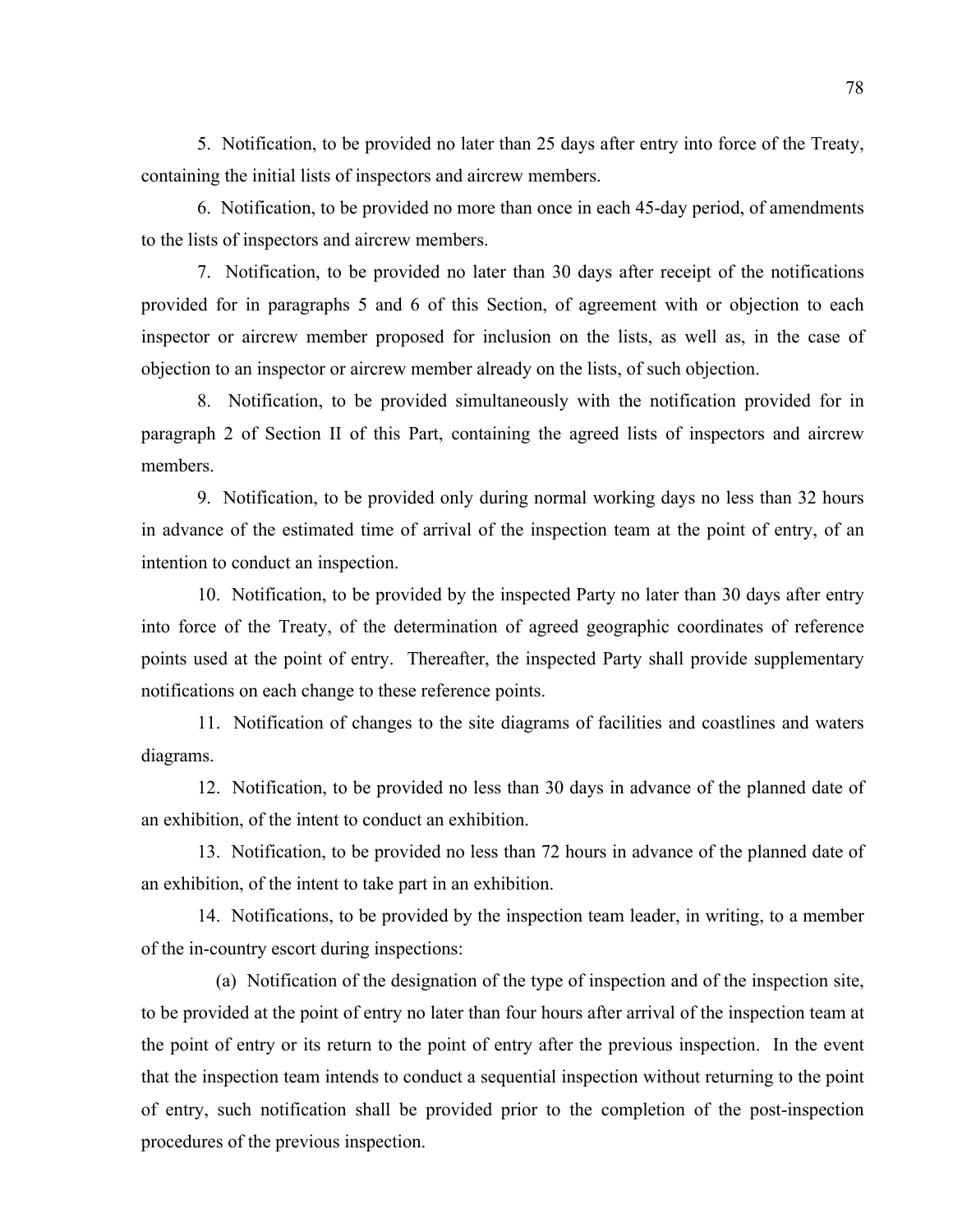(b) Notification, to be provided simultaneously with the notification of the designation of the type of inspection and of the inspection site, of the intent to conduct a sequential inspection.

 (c) Notification, to be provided at the point of entry or at the inspection site in the event of the cancellation of an inspection, of such cancellation.

 (d) Notification, to be provided at the inspection site after completion of preinspection procedures, of the designation of an item intended for inspection.

Section VII. Notifications Concerning Activities of the BCC and Additional Messages

1. Notification, to be provided in accordance with Part Six of this Protocol, containing a request to convene a session of the BCC.

2. Notification, to be provided in accordance with Part Six of this Protocol, containing a response to a request to convene a session of the BCC.

3. Notifications containing other messages relating to the activities of the BCC.

- 4. Notification containing a request for clarification of a notification.
- 5. Notification containing clarification, correction, or modification of a notification.
- 6. Notification of an additional message with respect to the Treaty.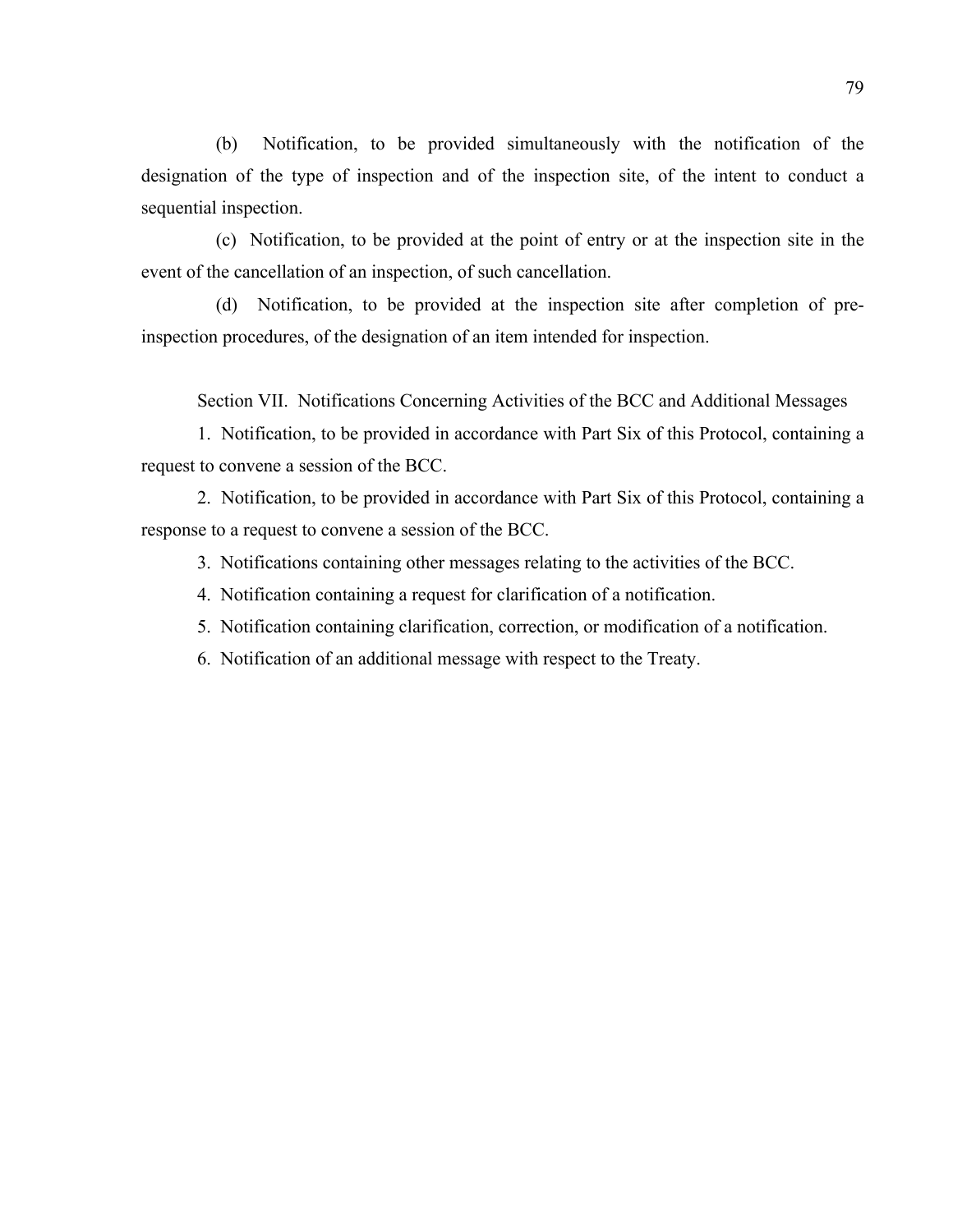#### **Part Five – Inspection Activities**

Section I. General Provisions

1. For the purposes of helping to ensure verification of compliance with the provisions of the Treaty, each Party shall facilitate the conduct of inspection activities by the other Party in accordance with the provisions of this Part.

2. Each Party shall have the right to begin inspection activities 60 days after entry into force of the Treaty and to conduct them thereafter.

3. Each Party shall provide to the other Party notifications relating to inspection activities in accordance with Part Four of this Protocol.

4. Each Party shall have the right to conduct no more than one inspection on the territory of the inspected Party at any one time.

5. In exceptional cases, and for purposes not inconsistent with the Treaty, the inspected Party may temporarily exempt from inspection activities appropriate facilities subject to Type One or Type Two inspections and appropriate facilities at which exhibitions are to be conducted. Notification thereof shall be provided through diplomatic channels along with an explanation of the reason for such exemption from inspection activities.

Section II. Legal Status of Inspectors and Aircrew Members

1. Inspection activities shall be conducted by inspectors. Inspectors shall be transported to and from the territory of the inspected Party by inspection airplanes, commercial flights, and Open Skies airplanes.

2. The list of inspectors shall not contain at any one time more than 300 individuals. The number of individuals on the list of aircrew members shall be determined at the discretion of each Party, based on the premise that the number of aircrew members for each inspection airplane shall not exceed ten. Inspectors and aircrew members shall be citizens of the inspecting Party.

3. Each Party shall have the right to amend the lists of its inspectors and aircrew members no more than once in each 45-day period. With each amendment, the number of inspectors whose names are entered in the list of inspectors shall not exceed 30, and the number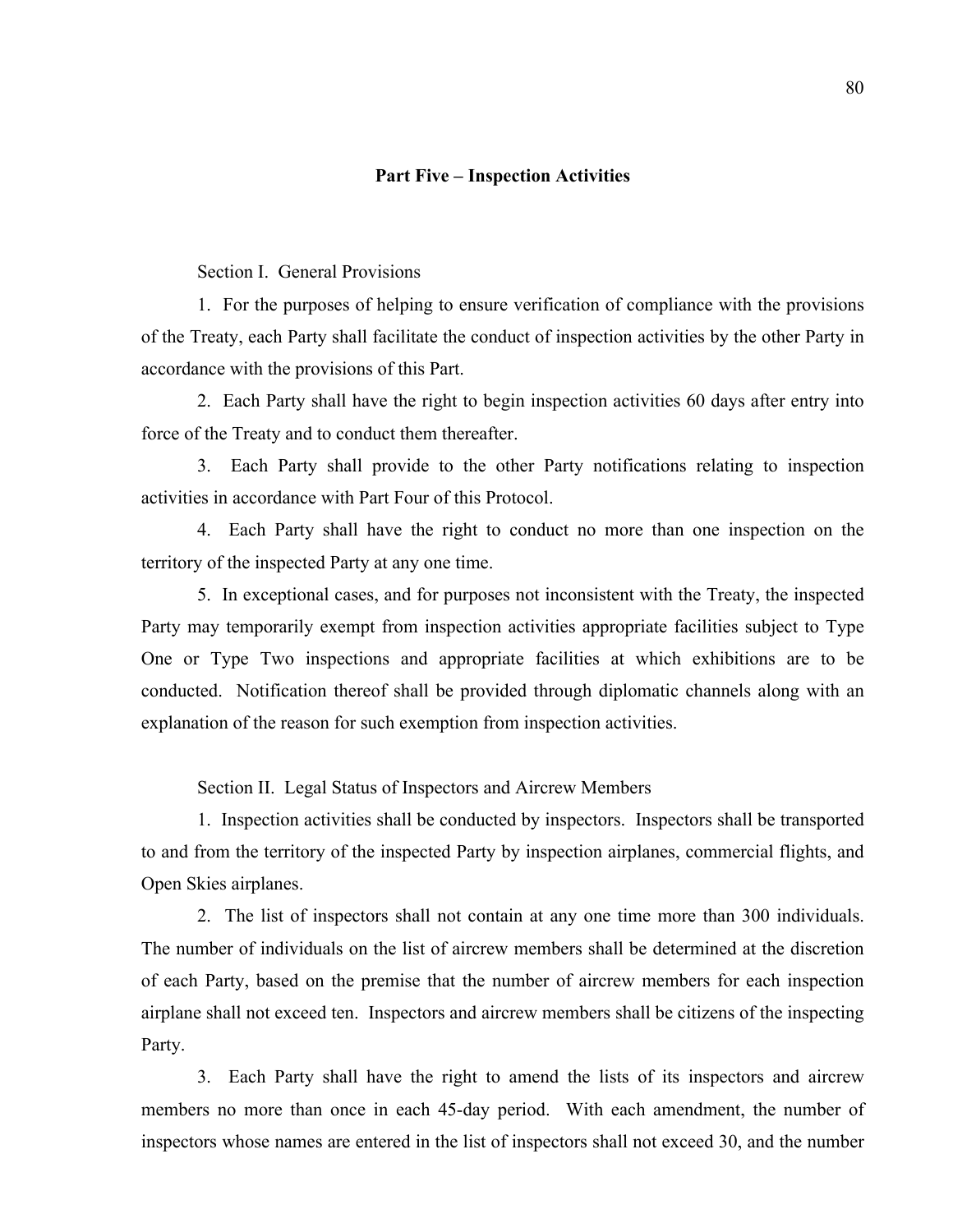of aircrew members whose names are entered in the list of aircrew members shall not exceed 25. The Party receiving notification of an amendment to lists of inspectors or aircrew members shall provide notification in accordance with Part Four of this Protocol to the other Party of its agreement with, or objection to, the designation of each such inspector or aircrew member.

4. For each proposed inspector and aircrew member, the lists shall contain first name, patronymic or middle name, and last name; day, month, and year of birth; place of birth (city, oblast or state, and country); and passport number, if available.

5. The initial exchange of lists of inspectors and aircrew members shall take place no later than 25 days after entry into force of the Treaty. No later than 30 days after the initial exchange of lists or after receipt of a notification of amendments to the lists of inspectors and aircrew members, the Party receiving such lists or proposed amendments thereto shall provide visas and, where necessary, such other documents to each individual to whom it has agreed, as may be required to ensure that each inspector or aircrew member may enter, remain in, and leave the territory of that Party throughout the in-country period. The inspected Party shall ensure that such visas and appropriate documents shall be valid for a period of no less than 24 months, and the inspecting Party shall ensure that individuals receiving such visas and appropriate documents use them only for the purpose of conducting inspection activities in accordance with this Part.

6. An individual included on the list of inspectors may be objected to only if that individual is under indictment for a criminal offense on the territory of the inspected Party, if that individual has been convicted in a criminal prosecution or expelled by the Party reviewing the list, or if that individual has been previously deleted from the list at the request of the inspected Party for having violated the conditions governing inspection activities as provided for in this Part. An individual included on the list of aircrew members may be objected to if that individual is found unacceptable by the Party reviewing the list. The Party making an objection to such individual shall so notify the other Party in accordance with Part Four of this Protocol. Individuals who are objected to shall be deleted from the lists.

7. In order to exercise their functions effectively, for the purposes of implementing the Treaty and not for their personal benefit, the inspectors and aircrew members shall be accorded the following privileges and immunities for the entire time the inspectors or aircrew members are within the territory of the other Party: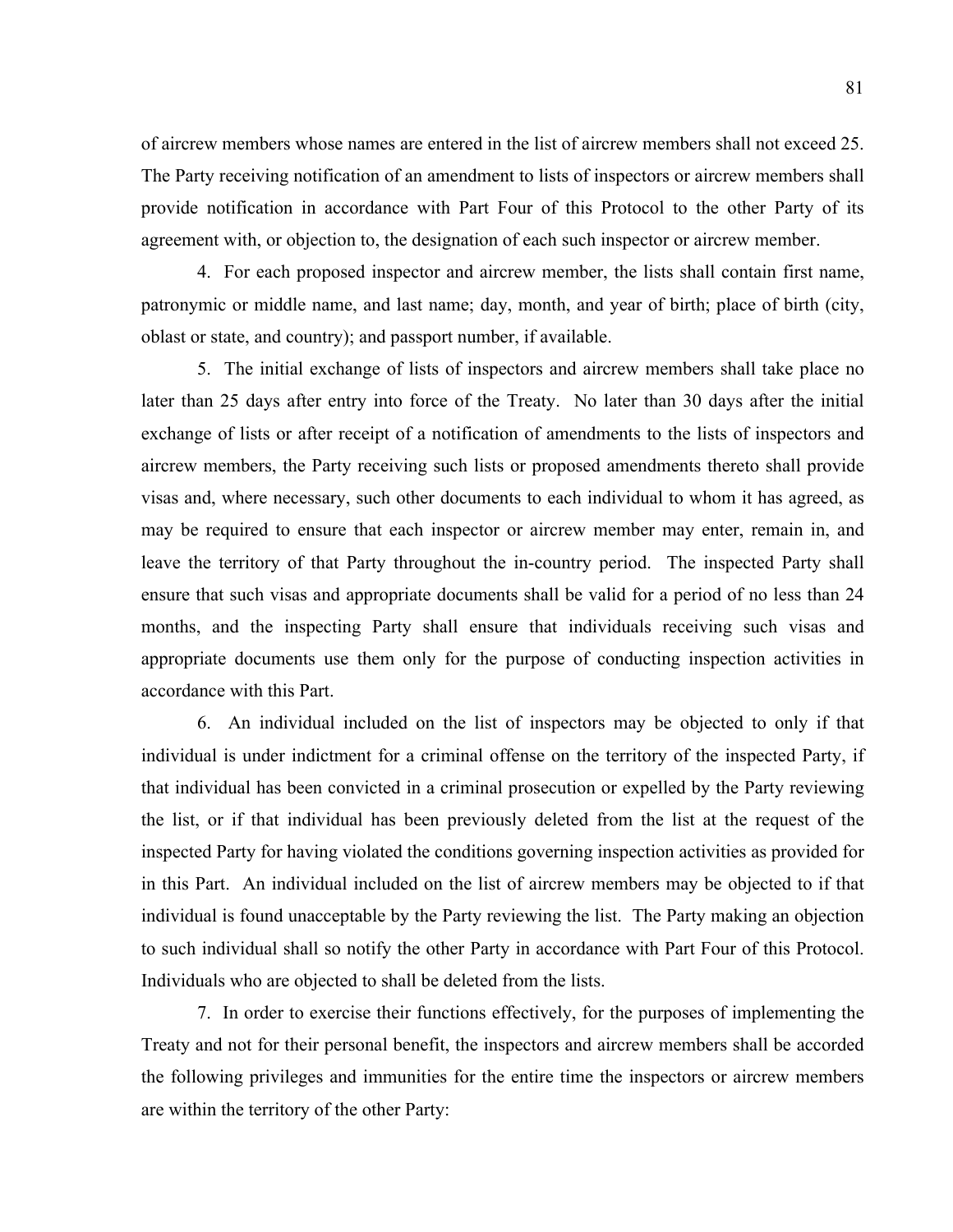(a) Such personnel shall be accorded the inviolability enjoyed by diplomatic agents in accordance with Article 29 of the Vienna Convention on Diplomatic Relations of April 18, 1961, and the immunities accorded to diplomatic agents in accordance with paragraphs 1, 2, and 3 of Article 31 of that Convention.

 (b) The papers and correspondence of such personnel shall enjoy the inviolability accorded to the papers and correspondence of diplomatic agents in accordance with Article 30 of the Vienna Convention on Diplomatic Relations of April 18, 1961.

 (c) Inspection airplanes transporting inspection teams to and from the points of entry shall be inviolable.

 (d) Inspectors and aircrew members shall have the right to bring into the territory of the inspected Party, without payment of any customs duties and related taxes and charges, articles for their personal use, provided, however, that they shall not be permitted to bring into the territory of the inspected Party any articles, the import or export of which is prohibited by law or controlled by quarantine regulations of the inspected Party.

 (e) If the inspected Party considers that there has been an abuse of privileges and immunities provided for in this paragraph, consultations shall be held between the Parties to determine whether such an abuse has occurred. If it is determined that such an abuse has occurred, the inspecting Party shall take necessary measures to prevent a repetition of such an abuse.

 (f) During their stay in the territory of the inspected Party, without prejudice to the privileges and immunities provided for in this paragraph, inspectors and aircrew members shall be obliged to respect the laws and regulations of the inspected Party, shall be obliged not to interfere in its internal affairs, and shall not engage in any professional or commercial activity for personal profit on the territory of the inspected Party.

8. Upon completion of their official functions on the territory of the inspected Party, with respect to acts performed by inspectors and aircrew members in the exercise of their official functions, the immunity of such personnel shall continue to subsist to the extent that immunity continues to subsist with respect to persons enjoying privileges and immunities in accordance with paragraph 2 of Article 39 of the Vienna Convention on Diplomatic Relations of April 18, 1961.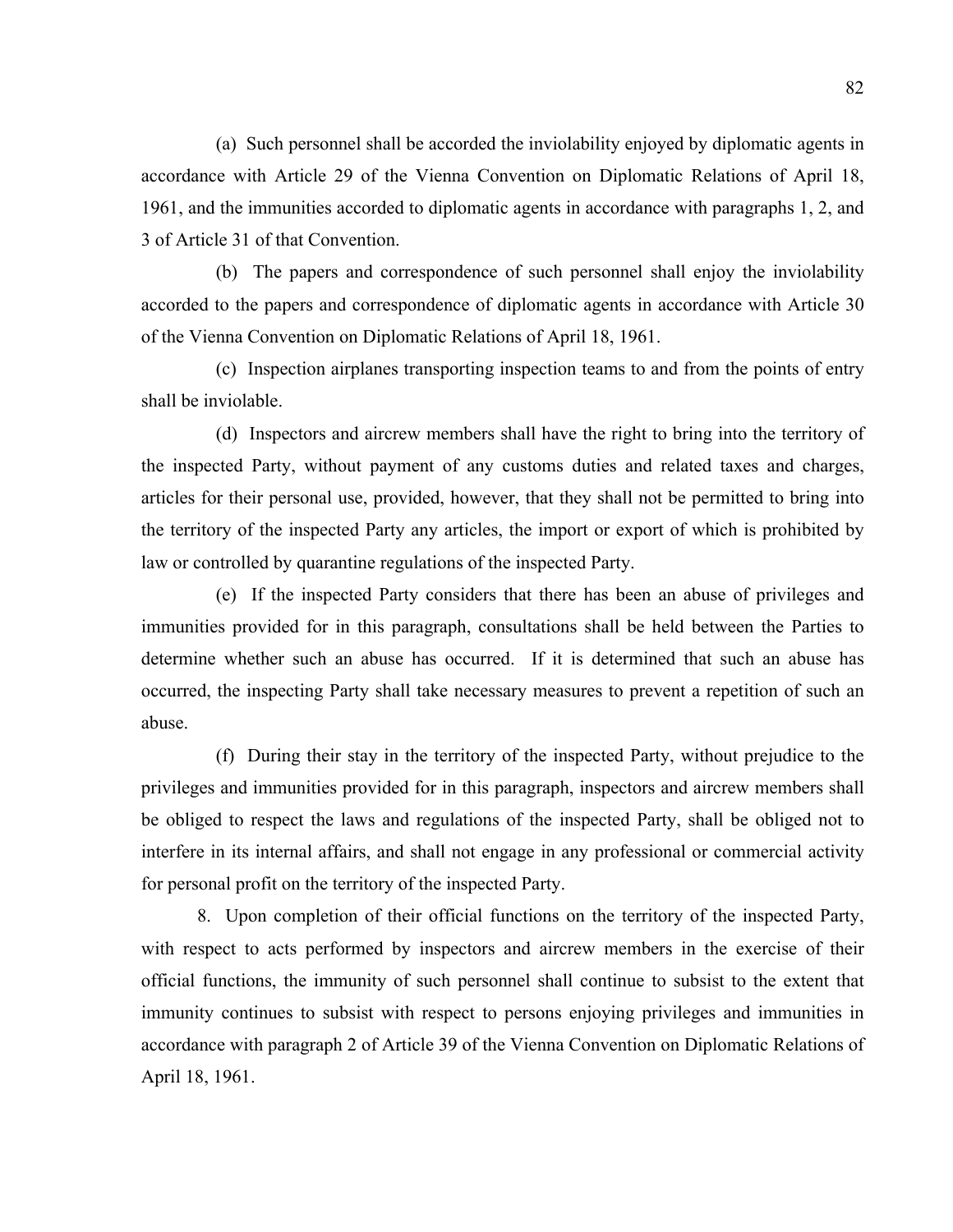Section III. Arrangements for Air Transportation

1. Each Party shall establish on its territory two points of entry. The points of entry, airports associated with them, and their associated inspection activity sites shall be provided in accordance with Part Two of this Protocol.

2. The inspecting Party shall have the right to use agreed types of inspection airplanes for the transportation of inspectors to the points of entry on the territory of the inspected Party. Such airplanes may, at the same time that they are transporting inspectors, carry equipment intended for inspection activities. The inspecting Party shall provide the relevant notification of each flight of an inspection airplane transporting inspectors.

3. The inspecting Party shall have the right to use airplanes making regularly scheduled commercial flights to transport inspectors to those points of entry that are served by such airplanes. The provisions of this Part shall not apply to airplanes making regularly scheduled commercial flights that are used for the transportation of inspectors to points of entry, and to their aircrews.

4. Each Party may use Open Skies airplanes making observation flights over the territory of the inspected Party for the transportation of inspectors to and/or from the points of entry so long as the inspecting Party complies with the provisions provided for in paragraph 19 of Section V of this Part.

5. The routes for flights of inspection airplanes to and from the points of entry shall be provided in accordance with Part Two of this Protocol. Flight plans shall be filed in accordance with Part Four of this Protocol.

6. The inspected Party shall provide parking, security protection, fueling, air navigation, airport facility, ground technical and commercial services, as well as additional services as requested, for inspection airplanes of the inspecting Party at the point of entry. The cost of parking, security protection, fueling, air navigation, airport facility, ground technical and commercial services as well as additional services as requested, for each such airplane, shall be borne by the inspecting Party.

Section IV. Activities Beginning Upon Arrival at the Point of Entry

1. The inspection team and aircrew members shall arrive at the point of entry on the territory of the inspected Party that is associated with the inspection activity site. Upon arrival at the point of entry, the in-country escort shall meet the inspection team and aircrew members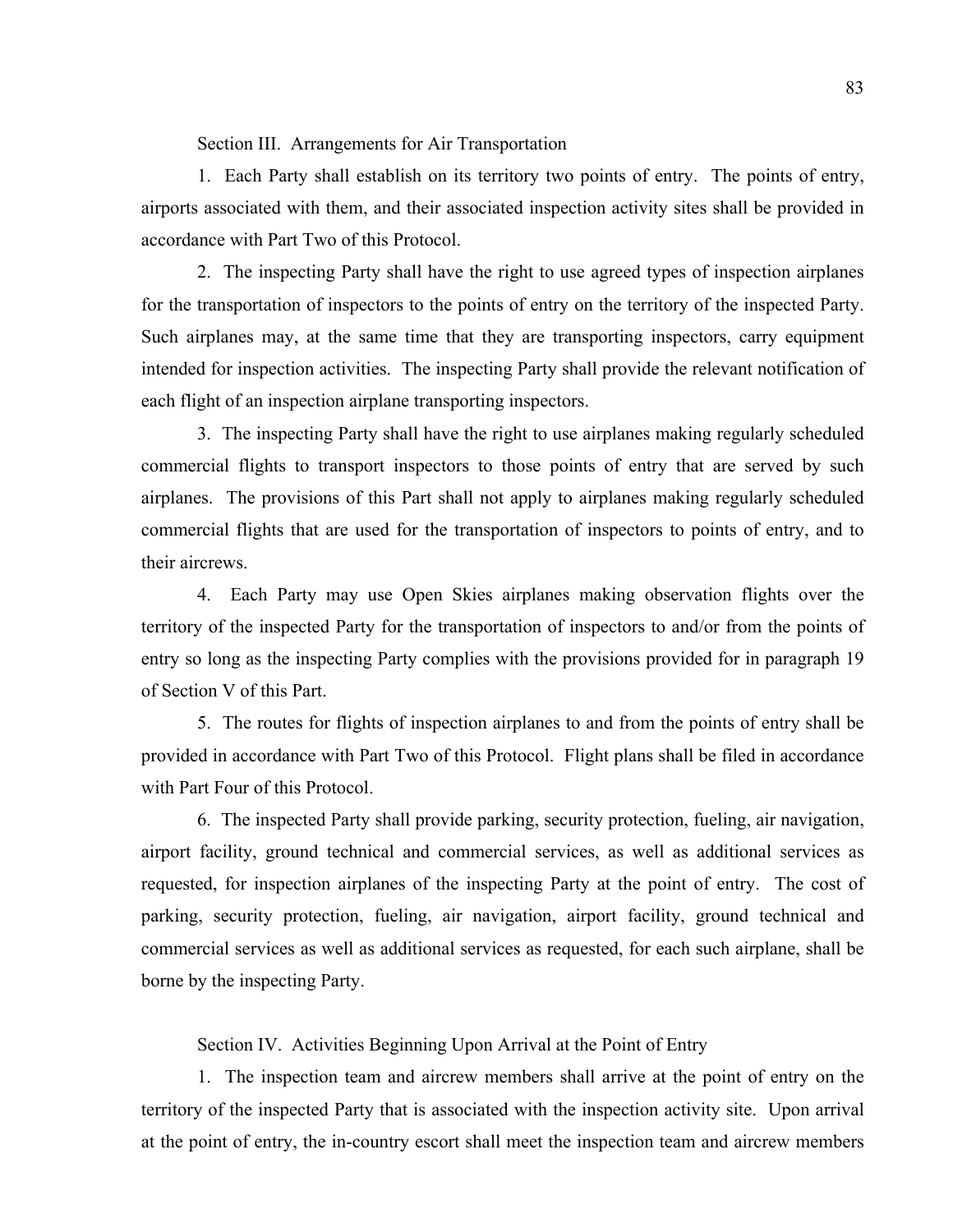and shall expedite their entry and the entry of their baggage and equipment intended for use during inspection activities, which shall be exempt from all customs duties and related taxes and charges. The in-country escort shall accompany the inspection team and assist it in exercising its functions during the entire period it is in the territory of the inspected Party. Storage of equipment and supplies at each point of entry shall be within a secure structure or room.

2. As soon as an airplane lands, diplomatic officials from the embassy or consulate of the inspecting Party shall also meet the inspection team and aircrew members. Diplomatic officials may accompany inspectors only during their stay at the point of entry, but may accompany the aircrew members during the entire period they are in the territory of the inspected Party.

3. An inspector shall be considered to have assumed the duties of an inspector upon arrival at the point of entry on the territory of the inspected Party and shall be considered to have ceased performing those duties after departure from the territory of the inspected Party through the point of entry.

4. Equipment that the inspecting Party brings into the country shall be subject to examination each time it is brought into the country. Such equipment shall be examined by the in-country escort, in the presence of inspectors. The purpose of such examination shall be to ascertain to the satisfaction of each Party that the equipment cannot perform functions unconnected with the requirements of inspection activities. The examination of the equipment shall be completed prior to the departure of the inspection team from the point of entry to the inspection activity site. The list of inspection equipment and the procedures for its examination and use are specified in the Annex on Inspection Activities to this Protocol.

5. At the point of entry, the inspection team leader shall, at or before the time for the designation of the inspection site specified in the notification provided in accordance with Part Four of this Protocol, designate, in writing, to the inspected Party through the in-country escort, the type of inspection and the inspection site.

6. For Type One inspections:

 (a) A member of the in-country escort shall inform the inspection team leader no later than two hours after designation of the inspection site, prior to the departure of the inspection team to the inspection site, of the number of deployed ICBMs or deployed SLBMs located at the designated base at the time pre-inspection restrictions were implemented, or deployed heavy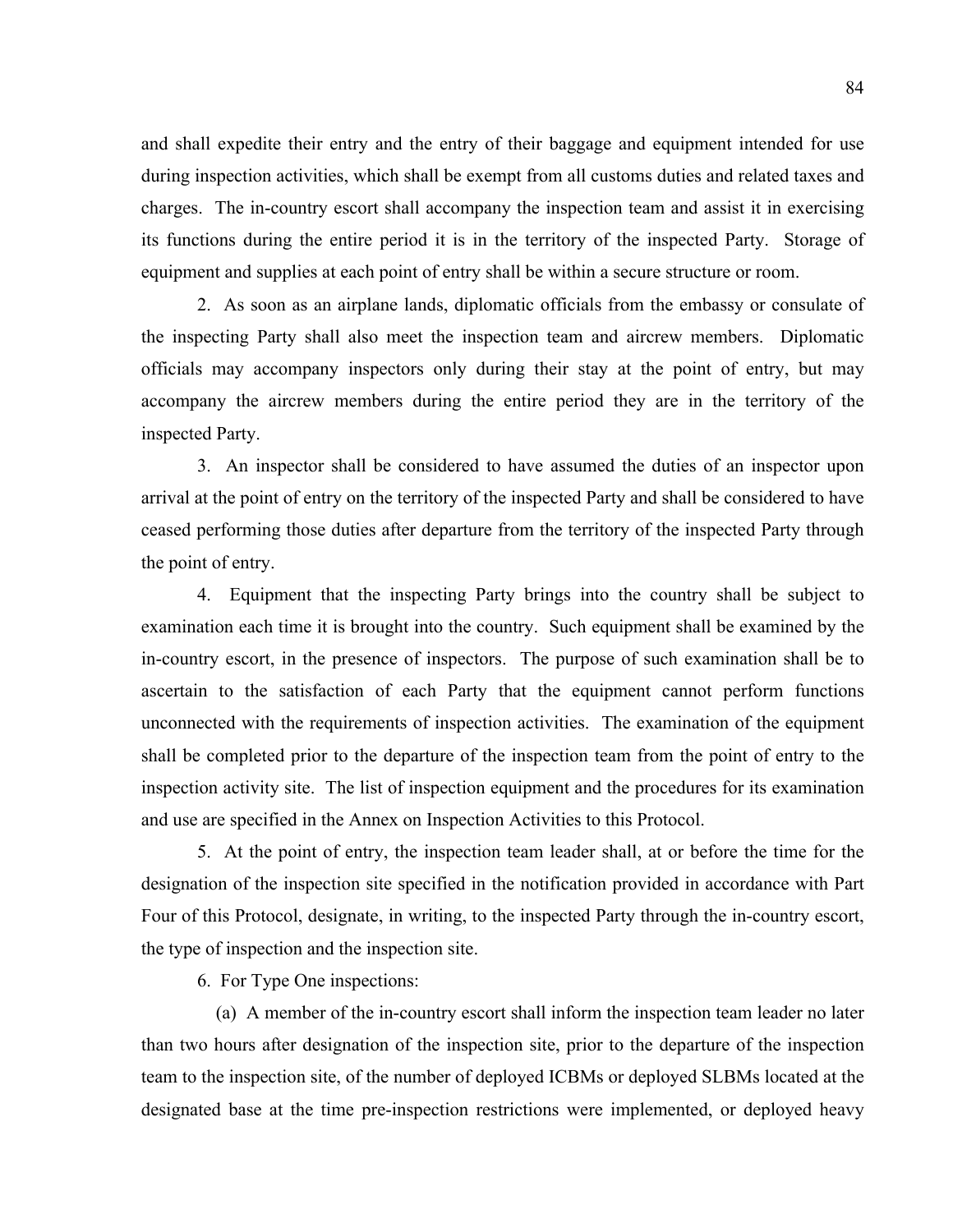bombers that are based at the designated base and those temporarily located at such a base at the time pre-inspection restrictions were implemented.

 (b) If at the designated base, less than 50 percent of the deployed ICBMs based at the ICBM base are present, less than 30 percent of deployed SLBMs contained in SLBM launchers installed on ballistic missile submarines based at the submarine base are present, or less than 70 percent of the deployed heavy bombers based at the air base are present, no later than one hour after the information contained in subparagraph (a) of this paragraph has been provided, the inspection team leader shall have the right to:

 (i) Inform a member of the in-country escort that the inspection of the designated base shall take place; or

(ii) Designate another inspection site associated with the same point of entry; or

 (iii) Decline to conduct the inspection and leave the territory of the inspected Party. In this event, the number of such inspections to which the inspecting Party is entitled shall not be reduced.

 (c) For sequential inspections, the procedures provided for in subparagraphs (a) and (b) of this paragraph shall be carried out at the location at which the inspection team leader designates the subsequent inspection site.

7. The activities of inspection teams on the territory of the inspected Party may be covered by the mass media only at the point of entry. The inspected Party shall determine the appropriate procedures.

Section V. General Rules for the Conduct of Inspection Activities

1. Inspectors shall discharge their functions in accordance with this Part.

2. The inspected Party shall provide meals, lodging, work space, transportation, and, as necessary, medical and other urgent services for the inspectors and aircrew members of the inspecting Party throughout the in-country period. Costs of all such services shall be borne by the inspected Party.

3. The inspecting Party shall ensure that its inspectors not publicly disclose information obtained during inspection activities except with the express consent of the inspecting Party. Such consent shall be granted only with the express consent of the inspected Party. The inspecting Party shall ensure that its inspectors remain bound by this obligation even after termination of their activities as inspectors.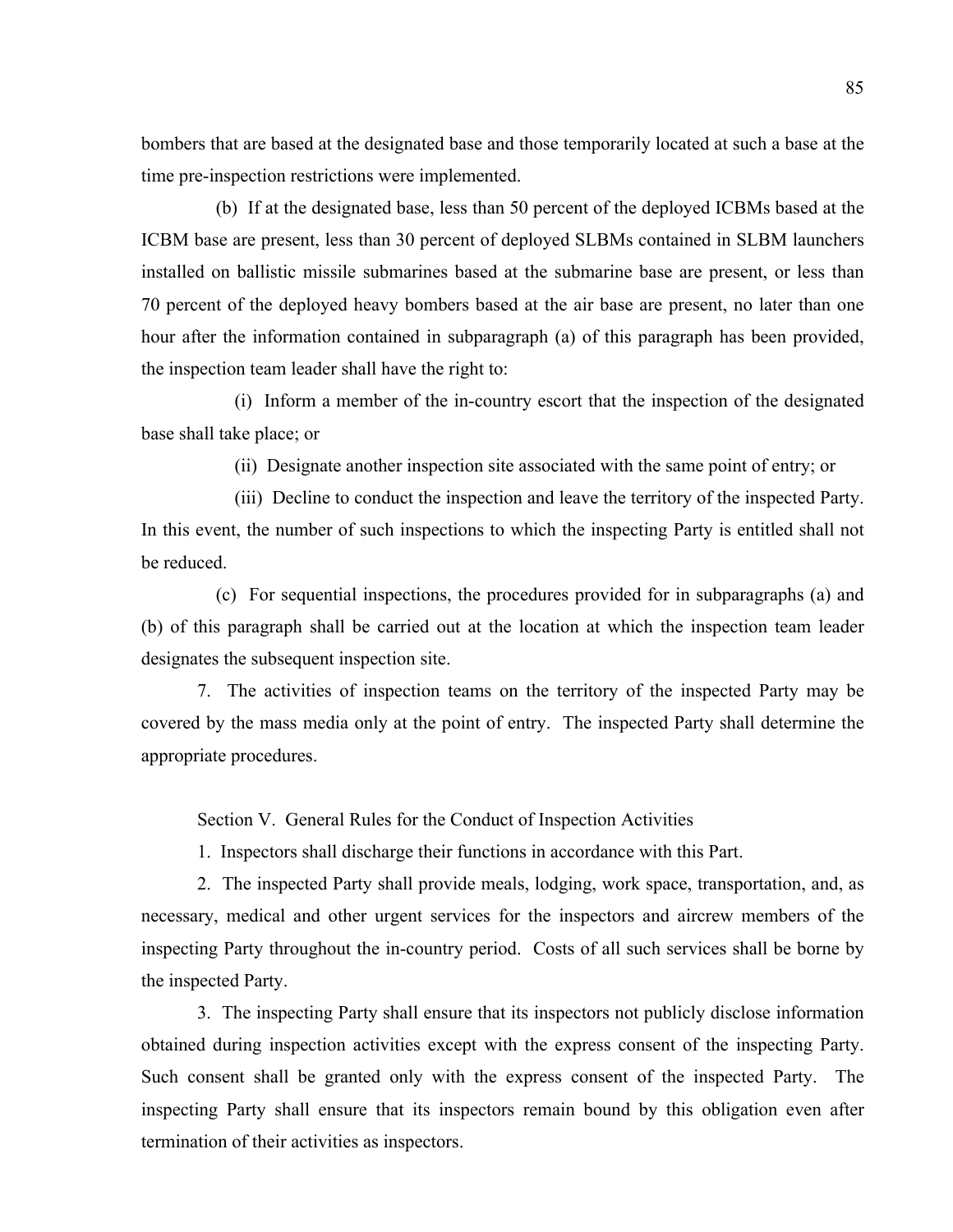4. The boundaries of the inspection sites shall be the boundaries depicted on the inspection site diagrams that are exchanged by the Parties in accordance with Part Two of this Protocol.

5. In discharging their functions, inspectors shall communicate with personnel of the inspected Party only through the in-country escort. Except as provided for in this Protocol, inspectors shall not interfere with activities being conducted at the inspected facility and shall not hamper or delay the operation of a facility. Inspectors shall take no actions affecting the safe operation of a facility. Inspectors shall observe safety regulations established at the inspection activity site. The in-country escort shall provide safety briefings. The inspected Party shall provide, as necessary, individual protective gear.

6. At the inspection activity site, representatives of the inspected facility shall be included among the in-country escort. The inspected Party shall ensure that a member of the incountry escort at the facility is continuously available to inspectors either in person or by telephone. Throughout the in-country period, the inspected Party shall ensure that the inspectors can be in communication with the embassy of the inspecting Party located on the territory of the inspected Party using telephonic communications provided by the inspected Party. The inspected Party shall also provide means of communication between inspection team subgroups at the inspection activity site. All such means of communication shall be under the control of the inspected Party.

 The in-country escort shall ensure necessary lighting for inspectors at the inspection activity site to carry out the procedures provided for in this Protocol.

7. The inspected Party shall transport the inspection team, as well as its equipment and documents, from the point of entry to the inspection site no later than 24 hours after the time of the designation of the inspection site specified in the notification provided in accordance with Part Four of this Protocol.

8. During inspection activities, inspectors shall have the right to use any of the equipment in accordance with the Annex on Inspection Activities to this Protocol for specific kinds of inspection activities, except for cameras, which shall be used only by the inspected Party at the request of the inspecting Party.

9. During inspection activities, inspectors shall have the right to view and make linear measurements of items located at the inspection activity site in order to confirm the accuracy of the declared technical data provided in accordance with Part Two of this Protocol. Such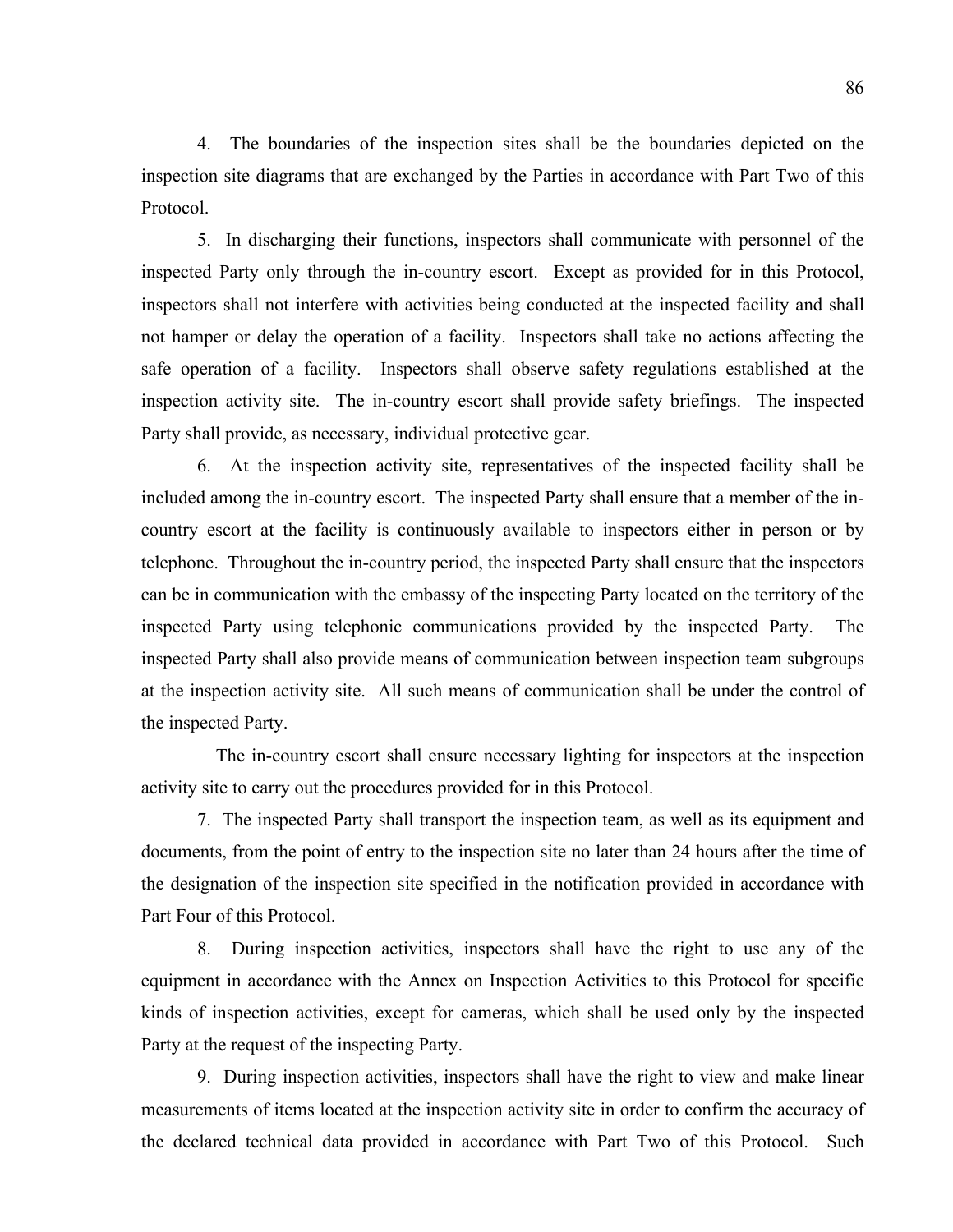measurements shall be recorded during inspection activities and shall be certified by the signatures of an inspector and a member of the in-country escort immediately after they are taken. Such certified data shall be included in the inspection activity report.

10. For the purposes of this Protocol, an item of inspection, about which technical data has been provided in accordance with Part Two of this Protocol, is understood to mean:

 (a) For inspections of heavy bombers at air bases, storage facilities for heavy bombers, and conversion or elimination facilities for heavy bombers within the boundaries depicted on the inspection site diagram, a heavy bomber of the inspected Party.

 (b) For inspections at facilities other than those specified in subparagraph (a) of this paragraph, an ICBM or SLBM, a first stage of an ICBM or SLBM maintained, stored, and transported in stages, or a mobile launcher of ICBMs of the inspected Party.

11. For each Party, the size criteria used during inspections shall be provided in accordance with Part Two of this Protocol.

12. During an inspection, inspectors shall have the right to request clarification through the in-country escort. The in-country escort shall provide clarifications that may be useful in resolving questions and ambiguities. In the event questions and ambiguities relating to an object or building located within the inspection site are not resolved, the inspected Party shall photograph such object or such building at the request of the inspecting Party.

13. An inspection team conducting inspection activities shall include no more than ten inspectors. Upon arrival at the inspection activity site, the inspection team leader shall have the right to establish subgroups consisting of no fewer than two inspectors each.

14. Pre-inspection procedures, including safety briefings and the provision of information relating to the conduct of the inspection activities and the inspection activity site, shall begin upon arrival of the inspection team at the inspection activity site and shall be completed within one hour, after which the inspection activities shall begin immediately.

15. Upon completion of pre-inspection procedures, no object, container, or vehicle large enough to be or contain an item of inspection shall leave the inspection site until inspected by the inspection team or released by the inspection team if it does not intend to inspect such object, container, or vehicle. Such inspections shall be conducted so as not to hamper or delay the operation of the facility.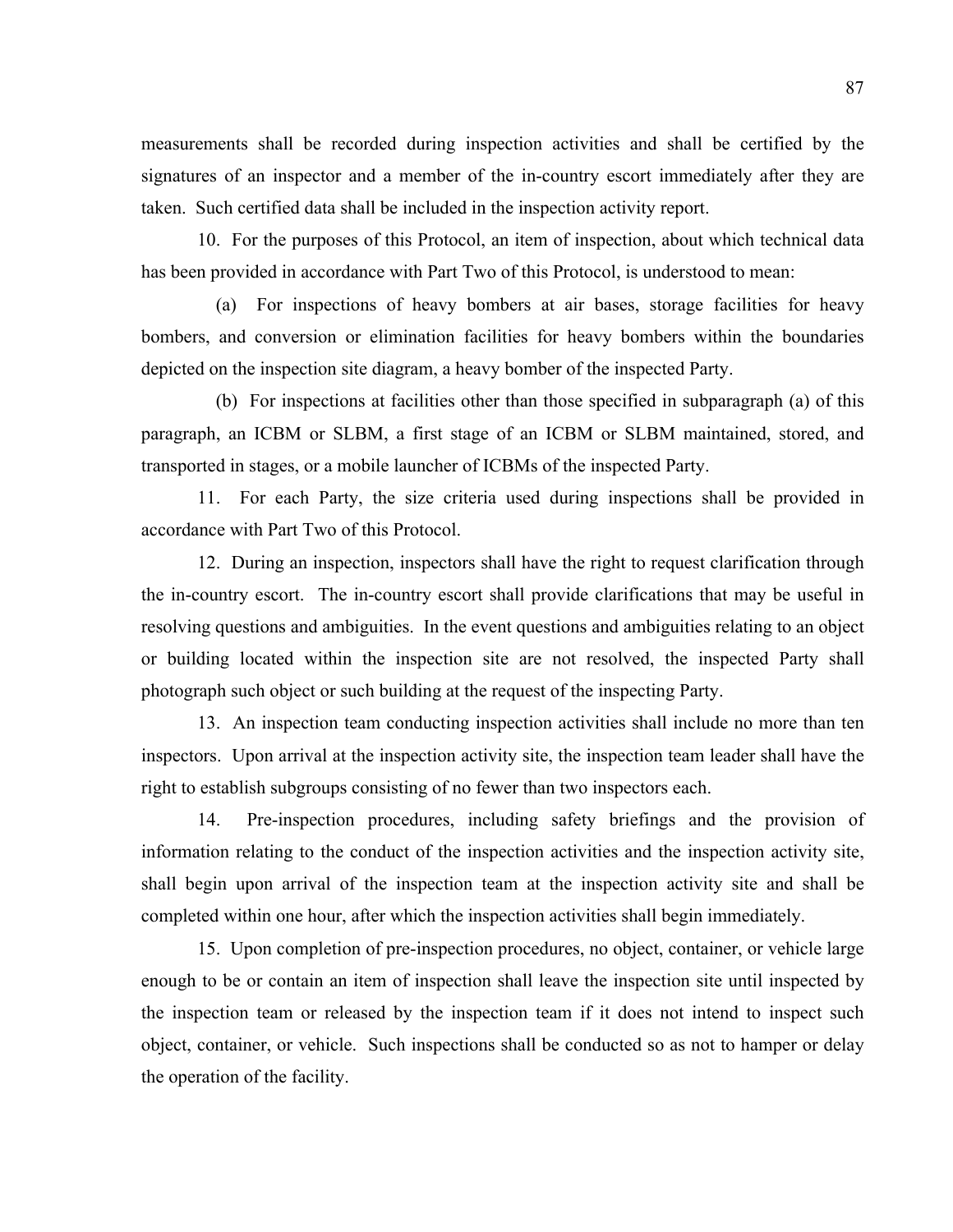16. Periods of inspection activities shall be as follows:

 (a) For Type One inspections at ICBM bases and submarine bases, the period of inspection activities for the inspection of reentry vehicles emplaced on deployed ICBMs or deployed SLBMs shall not exceed the period of time necessary to achieve the purpose of the inspection and shall terminate upon completion of the inspection procedures. The period of inspection activities for the inspection of non-deployed ICBMs, non-deployed SLBMs, and non-deployed launchers of ICBMs at such bases shall not exceed 24 hours after the completion of the inspection of reentry vehicles emplaced on deployed ICBMs or deployed SLBMs.

 (b) For Type One inspections at air bases, the period of inspection activities shall not exceed 30 hours.

 (c) For Type Two inspections, except for inspections provided for in subparagraph (d) of this paragraph, the period of inspection activities shall not exceed 24 hours.

 (d) For Type Two inspections in order to confirm that solid-fueled ICBMs, solid-fueled SLBMs, silo launchers of ICBMs, or mobile launchers of ICBMs have been eliminated, or to confirm that SLBM launchers or heavy bombers have been converted, the period of inspection activities shall not exceed 12 hours.

 (e) For exhibitions, the period of inspection activities shall not exceed the period of time necessary to achieve the purpose of the exhibition.

 For inspections, except for Type Two inspections in order to confirm that solid-fueled ICBMs, solid-fueled SLBMs, or mobile launchers of ICBMs have been eliminated, the period of inspection activities may be extended, by agreement with the in-country escort, by no more than eight hours.

17. Post-inspection procedures, which include completing the inspection activity report, shall begin when the period of inspection activities expires and shall be completed as agreed by the Parties.

18. The inspection team shall have the right to conduct sequential inspections. The inspection team that conducted an inspection at a facility shall not have the right to designate the same facility for conducting a sequential inspection. The procedures for conducting sequential inspections are set forth in the Annex on Inspection Activities to this Protocol.

19. The inspection team shall depart from the territory of the inspected Party no later than 24 hours after its return to the point of entry, unless otherwise agreed.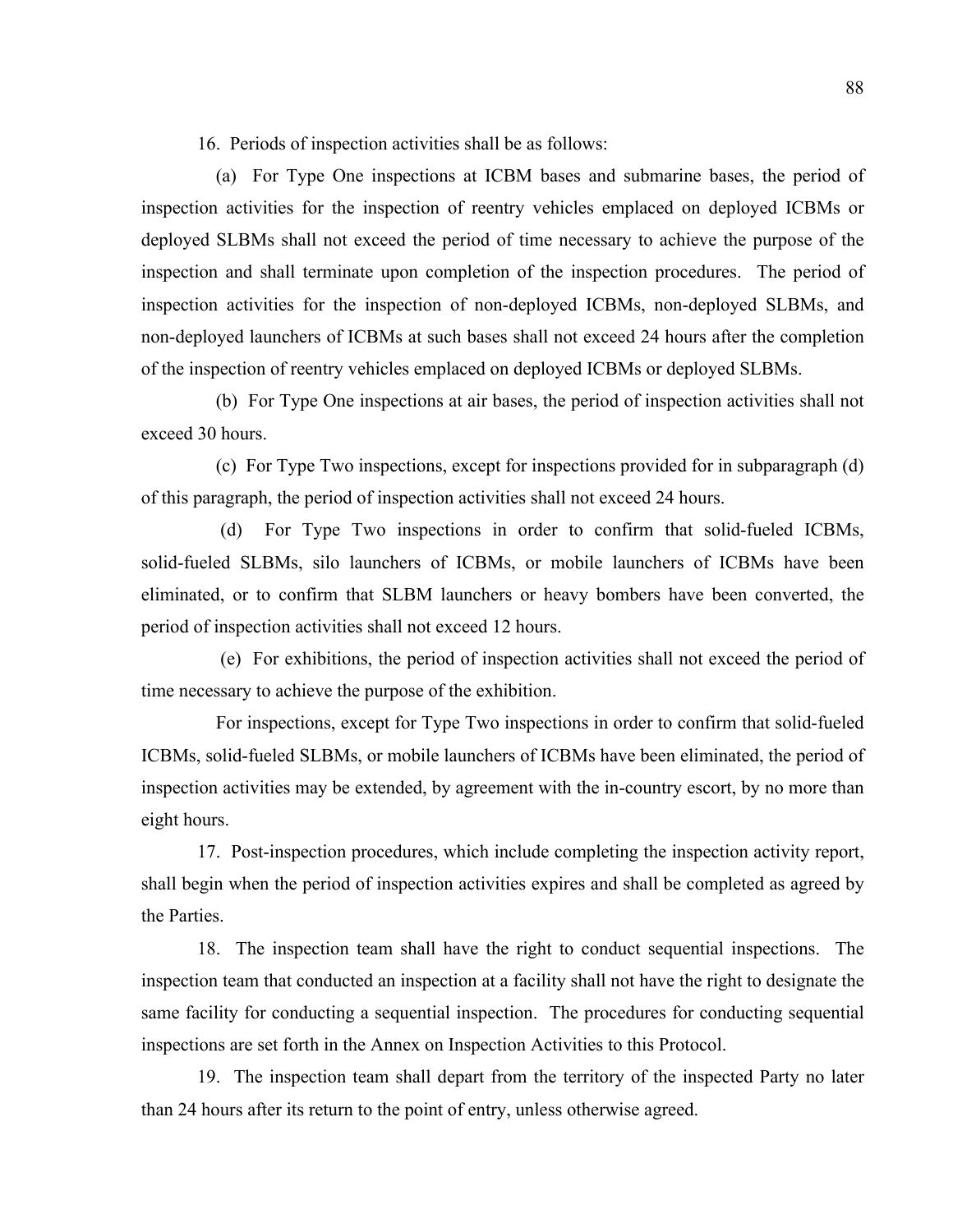Section VI. Inspections of ICBMs and SLBMs Including the Warheads on Them, Deployed Heavy Bombers Including the Nuclear Armaments Located on Them, and Deployed and Non-deployed Launchers of ICBMs and Launchers of SLBMs, Conducted in Accordance with Paragraph 2 of Article XI of the Treaty (Type One Inspections)

1. Each Party shall have the right to conduct Type One inspections at the facilities, and for the purposes, listed in this paragraph:

 (a) At ICBM bases, submarine bases, and air bases, in order to confirm the accuracy of the declared data, specified for such bases, on the number and types of deployed ICBMs, deployed SLBMs, or deployed heavy bombers, deployed and non-deployed launchers of ICBMs or launchers of SLBMs, non-deployed ICBMs or non-deployed SLBMs, on the number of warheads on deployed ICBMs or deployed SLBMs, or on the number of nuclear armaments located on deployed heavy bombers.

 (b) At submarine bases, in order to confirm, as provided for in Part Nine of this Protocol, that converted launchers of SLBMs have not been reconverted and remain incapable of launching SLBMs.

 (c) At air bases, in order to confirm, as provided for in Part Nine of this Protocol, that the heavy bombers converted for non-nuclear armaments have not been reconverted and remain incapable of employing nuclear armaments.

2. Each Party shall have the right to conduct a total of no more than ten Type One inspections each year, with no more than two facilities being inspected twice each year. Neither Party shall have the right to conduct a Type One inspection simultaneously with other kinds of inspection activities at the same facility.

3. No later than one hour after the time for the designation of the inspection site specified in the notification provided earlier with respect to such an inspection in accordance with Part Four of this Protocol, the inspected Party shall implement the pre-inspection restrictions specified in the Annex on Inspection Activities to this Protocol at the ICBM base or submarine base, including the waters identified on the coastlines and waters diagram, or at the air base.

4. Inspections at ICBM bases, submarine bases, and air bases shall be conducted in order to confirm:

 (a) The accuracy of the declared data on the number and types of deployed and nondeployed launchers of ICBMs located at the ICBM base, or on the number and types of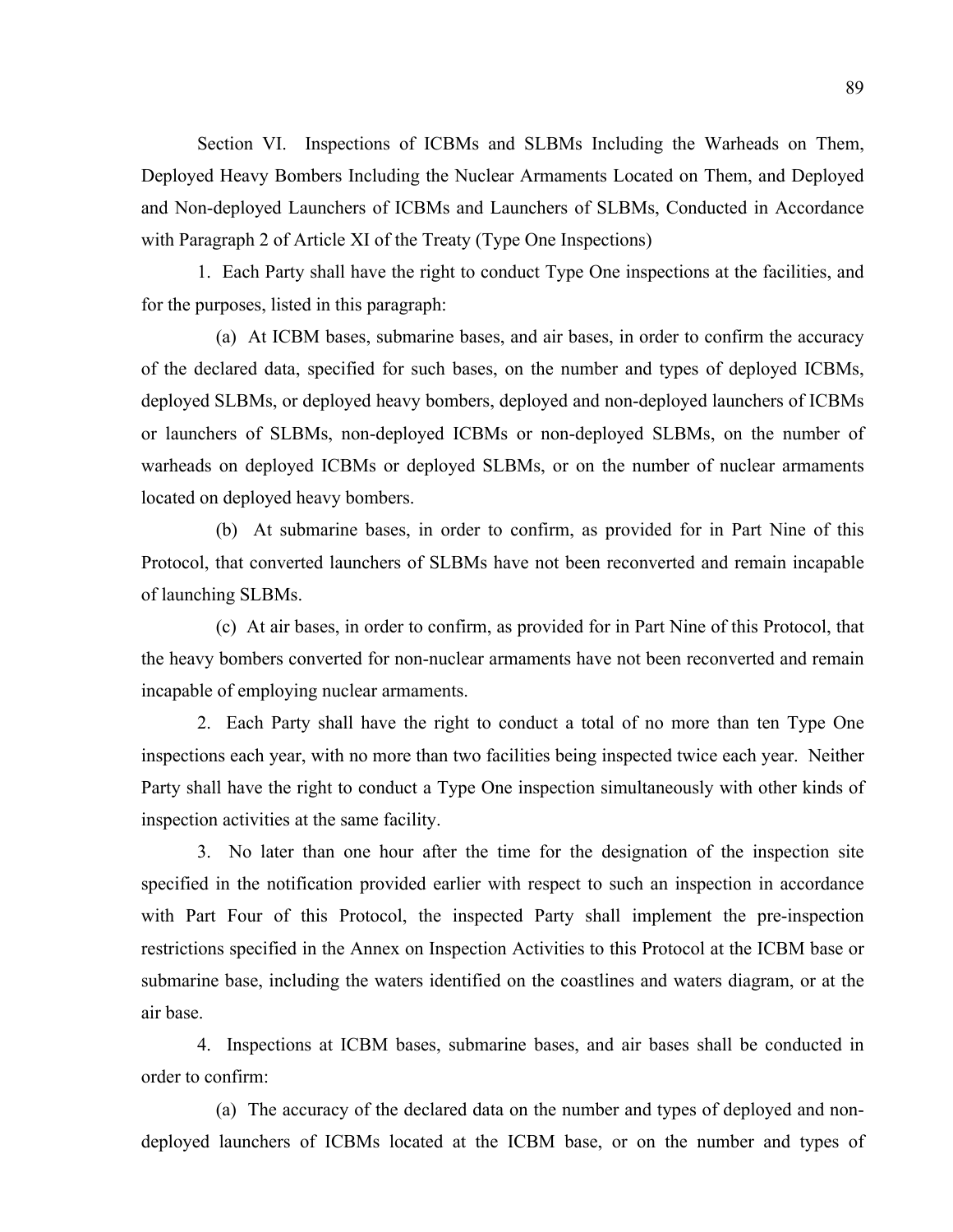deployed and non-deployed launchers of SLBMs located at the submarine base, at the time pre-inspection restrictions were implemented.

 (b) The accuracy of the declared data on the number and types of deployed and non-deployed ICBMs located at the ICBM base, or on the number and types of deployed and non-deployed SLBMs located at the submarine base, or on the number and types of deployed heavy bombers located at the air base, at the time pre-inspection restrictions were implemented.

 (c) The actual number of reentry vehicles emplaced on a designated deployed ICBM or emplaced on a designated deployed SLBM, or the number of nuclear armaments located on designated deployed heavy bombers.

5. Upon arrival of the inspection team at the inspection site, a member of the in-country escort shall provide to the inspection team leader, in writing, information on:

(a) For ICBM bases:

 (i) The aggregate number of warheads on deployed ICBMs based at the ICBM base;

(ii) The number of deployed ICBMs of each type, based at the ICBM base;

 (iii) The number of deployed launchers of ICBMs of each type located at the ICBM base at the time pre-inspection restrictions were implemented;

(iv) The number of reentry vehicles emplaced on each deployed ICBM;

 (v) The number of non-deployed launchers of ICBMs of each type located at the ICBM base at the time pre-inspection restrictions were implemented; and

 (vi) The number of non-deployed ICBMs of each type, first stages of ICBMs of each type, and fixed structures for mobile launchers of ICBMs located at the ICBM base at the time pre-inspection restrictions were implemented.

 In addition, a member of the in-country escort shall provide the inspection team leader with one copy of the simplified site diagram of the ICBM base, one copy of the inspection site diagram of the maintenance facility and, if applicable, one copy of the inspection site diagram of each basing area. The location of each of the declared items located at the ICBM base at the time pre-inspection restrictions were implemented shall be depicted on the site diagrams of facilities. For an ICBM base for mobile launchers of ICBMs, such information shall be provided only for those items located in basing areas and at the maintenance facility.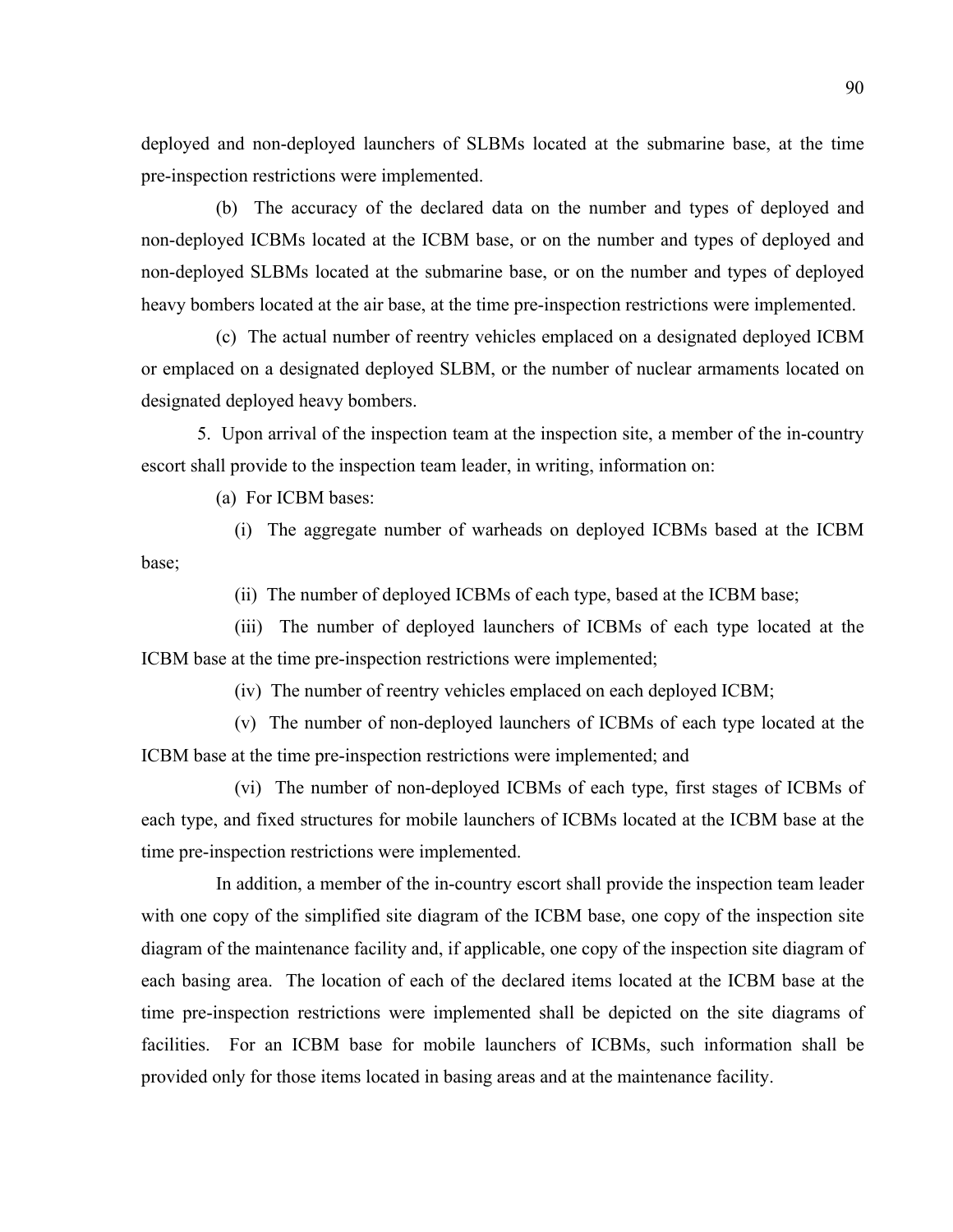(b) For submarine bases:

 (i) The aggregate number of warheads on deployed SLBMs contained in SLBM launchers installed on ballistic missile submarines based at the submarine base;

 (ii) The number of ballistic missile submarines of each type based at the submarine base and the number of deployed SLBMs of each type;

 (iii) The number of ballistic missile submarines of each type that contain deployed launchers of SLBMs and the number of deployed launchers of SLBMs of each type located at the submarine base at the time pre-inspection restrictions were implemented;

(iv) The number of reentry vehicles emplaced on each deployed SLBM;

 (v) The number of ballistic missile submarines of each type based at the submarine base that contain non-deployed launchers of SLBMs and the number of non-deployed launchers of SLBMs of each type;

 (vi) The number of ballistic missile submarines of each type that contain nondeployed launchers of SLBMs and the number of non-deployed launchers of SLBMs of each type located at the submarine base at the time pre-inspection restrictions were implemented; and

 (vii) The number of non-deployed SLBMs of each type and first stages of SLBMs of each type located at the submarine base at the time pre-inspection restrictions were implemented.

 In addition, a member of the in-country escort shall provide the inspection team leader with one copy of the coastlines and waters diagram of the submarine base, one copy of the simplified site diagram of the submarine base, and one copy of the inspection site diagram of the location at which non-deployed SLBMs are stored. The location of each of the declared items located at the submarine base at the time pre-inspection restrictions were implemented shall be depicted on the coastlines and waters diagram of the submarine base and the inspection site diagram of the location at which non-deployed SLBMs are stored.

(c) For air bases:

 (i) The aggregate number of nuclear warheads counted for deployed heavy bombers based at the air base;

(ii) The number of deployed heavy bombers of each type based at the air base;

 (iii) The specific location inside the national territory of the inspected Party of each deployed heavy bomber based at the air base that was absent from that base at the time preinspection restrictions were implemented;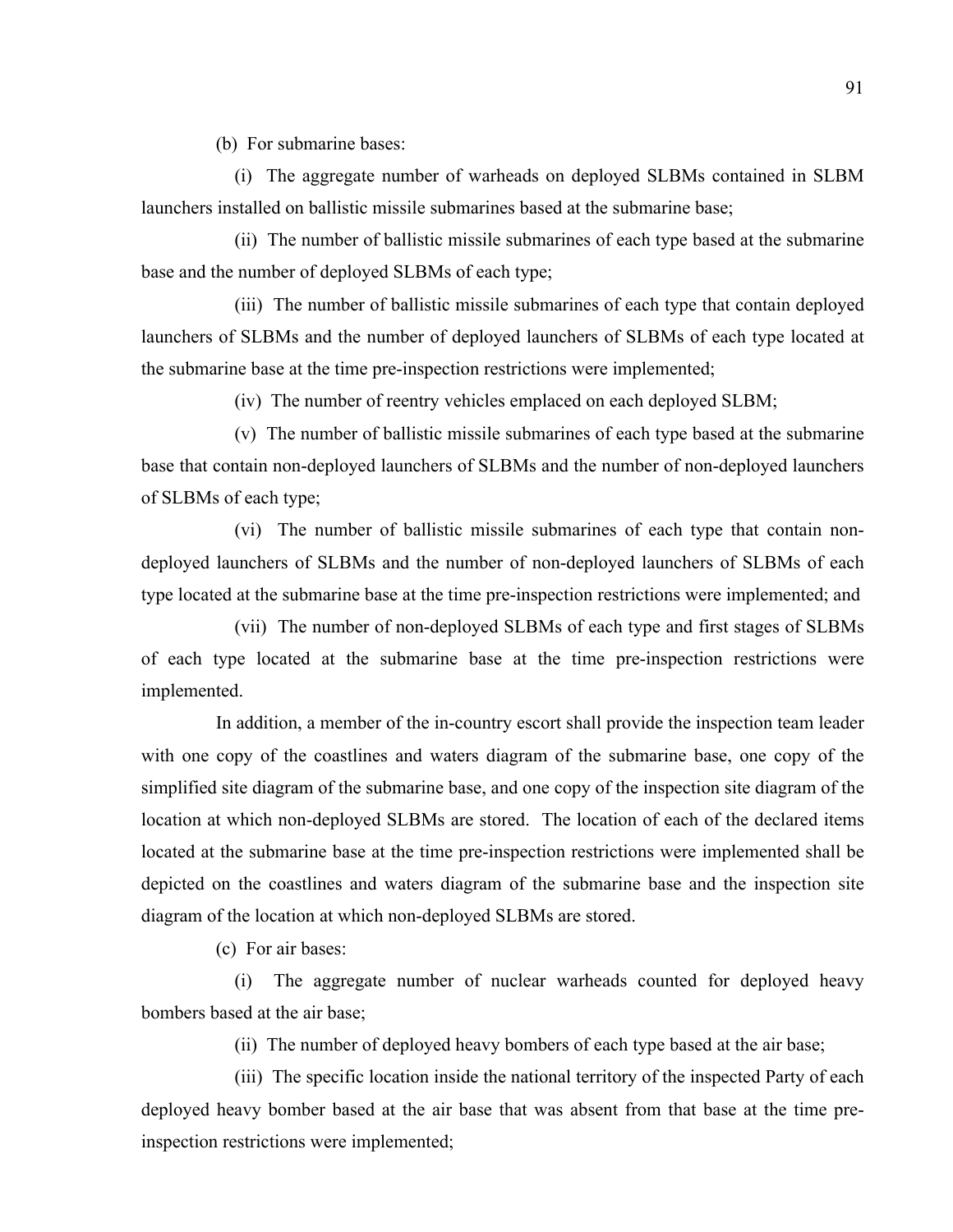(iv) The specific geographic region outside the national territory of the inspected Party where each deployed heavy bomber based at the air base that was absent from that base at the time pre-inspection restrictions were implemented is located;

 (v) The number and types of deployed heavy bombers, test heavy bombers, and heavy bombers equipped for non-nuclear armaments located at the air base at the time preinspection restrictions were implemented; and

 (vi) The number of nuclear armaments located on each deployed heavy bomber located at the air base at the time pre-inspection restrictions were implemented.

 In addition, a member of the in-country escort shall provide the inspection team leader with one copy of the inspection site diagram of the air base. The location of each of the declared heavy bombers located at the air base at the time pre-inspection restrictions were implemented shall be depicted on the inspection site diagram of the air base.

 (d) The number and types of items specified for an ICBM base, submarine base, or air base that were absent from the inspection site at the time of the arrival of the inspection team and the reason for the absence of each such item.

 (e) In addition, for submarine bases and air bases a member of the in-country escort shall provide to the inspection team leader, in writing, the information as provided for in Part Nine of this Protocol.

6. Upon completion of pre-inspection procedures, the inspection team leader shall designate for inspection, in writing, to a member of the in-country escort, using the geographic coordinates or pre-arranged designators or the site diagrams of facilities or coastlines and waters diagrams provided during pre-inspection procedures:

 (a) For ICBM bases, one deployed launcher of ICBMs containing the deployed ICBM intended for inspection. The designated ICBM may be declared as containing reentry vehicles or as not containing reentry vehicles and thereafter shall be subject to inspection in order to confirm the declared number of reentry vehicles emplaced on it.

 In addition, the inspection team leader shall have the right to designate for inspection one non-deployed launcher of ICBMs.

 For an ICBM base for mobile launchers of ICBMs, the inspection team leader shall have the right to designate for inspection one fixed structure for mobile launchers of ICBMs, located in one of the basing areas that has been declared not to contain a deployed mobile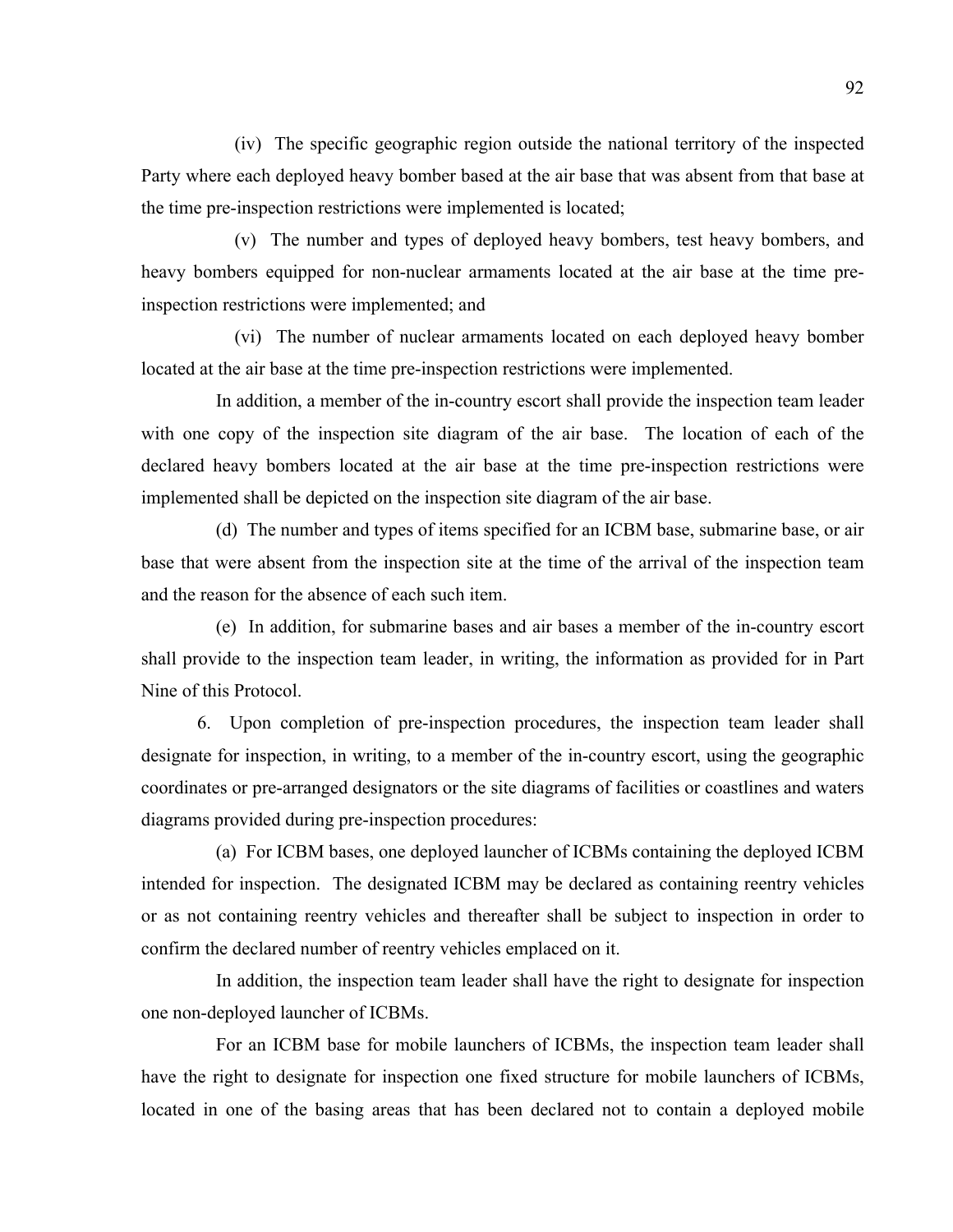launcher of ICBMs, if such fixed structures for mobile launchers of ICBMs not containing mobile launchers of ICBMs are located at that base.

 Mobile launchers of ICBMs located at a maintenance facility may not be designated for inspection to confirm the declared number of reentry vehicles emplaced on deployed ICBMs contained on such mobile launchers of ICBMs.

 (b) For submarine bases, one deployed launcher of SLBMs containing the deployed SLBM intended for inspection. The designated SLBM may be declared as containing reentry vehicles or as not containing reentry vehicles and thereafter shall be subject to inspection in order to confirm the declared number of reentry vehicles emplaced on it.

 In addition, the inspection team leader shall have the right to designate for inspection one non-deployed launcher of SLBMs.

 SLBM launchers installed on a submarine located in dry dock may not be designated for inspection and shall not be subject to inspection.

(c) For air bases, no more than three deployed heavy bombers.

 Test heavy bombers may not be designated for inspection and shall not be subject to inspection.

 (d) In addition, for submarine bases and air bases, the inspection team leader shall have the right to designate for inspection other items as provided for in Part Nine of this Protocol.

7. The inspected Party shall transport the inspection team to an ICBM launcher, SLBM launcher, fixed structure for mobile launchers of ICBMs, or deployed heavy bombers designated for inspection or to other items designated for inspection in accordance with Part Nine of this Protocol, without undue delay and within the following periods of time:

 (a) To a silo launcher of ICBMs, no later than 12 hours after completion of pre-inspection procedures;

 (b) To an SLBM launcher or converted launcher of SLBMs, no later than three hours after completion of pre-inspection procedures;

 (c) To a mobile launcher of ICBMs or a fixed structure for mobile launchers of ICBMs, no later than five hours after completion of pre-inspection procedures; and

 (d) To deployed heavy bombers or heavy bombers converted to heavy bombers equipped for non-nuclear armaments, no later than three hours after completion of pre-inspection procedures.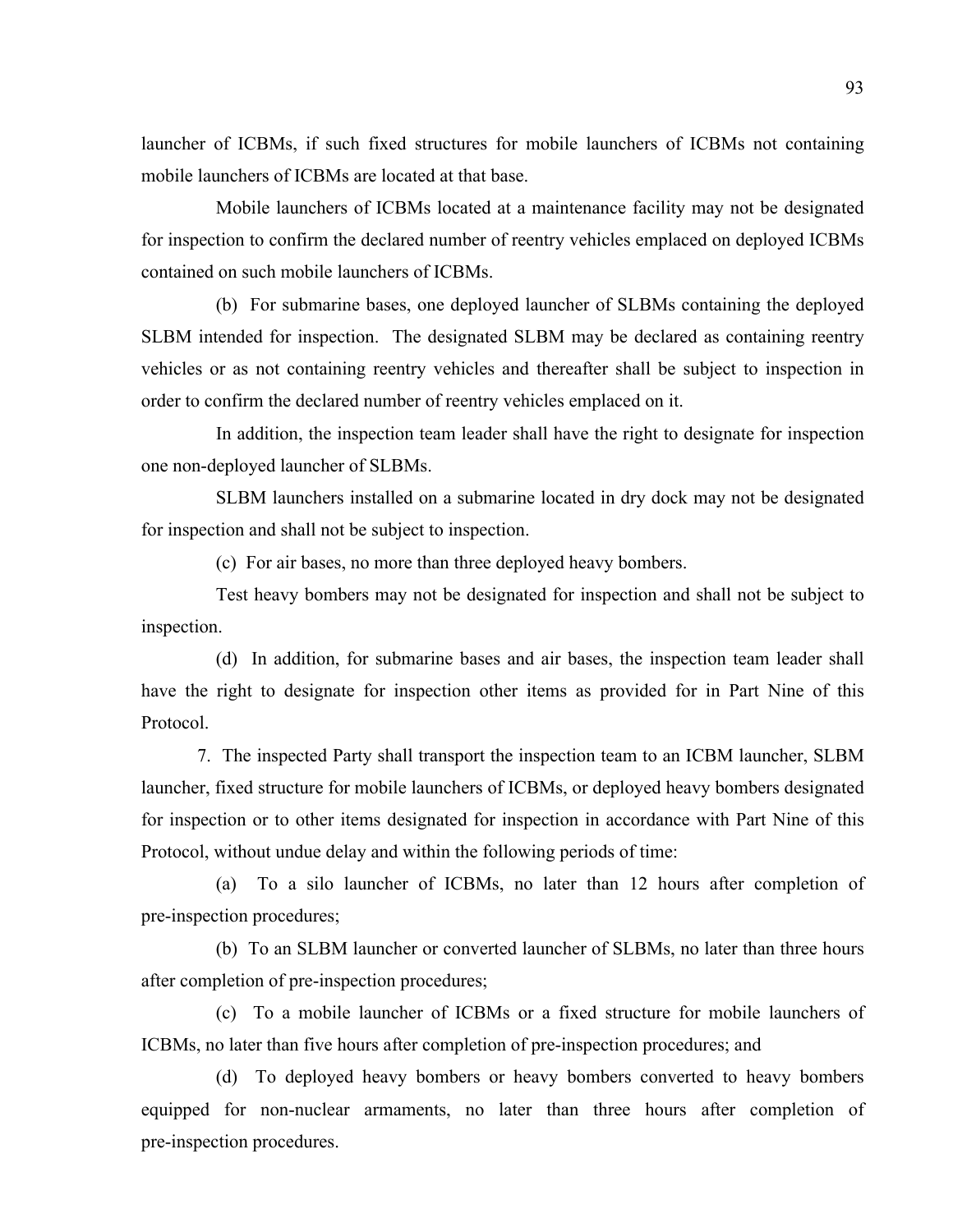8. Inspectors shall have the right to read the unique identifiers on all designated deployed ICBMs or designated deployed SLBMs, non-deployed ICBMs, non-deployed SLBMs, and designated heavy bombers that are located at the inspection site, in accordance with the procedures provided for in the Annex on Inspection Activities to this Protocol.

9. The inspection team shall have the right to confirm that ICBMs or SLBMs declared to be training models of missiles are training models of missiles based on differences as provided for in Part Two of this Protocol, unless such items are contained in silo training launchers.

10. For ICBM bases, the inspection team shall have the right to inspect:

 (a) The designated deployed launcher of ICBMs in order to confirm the number of reentry vehicles emplaced on the deployed ICBM contained on or in the launcher, as provided for in the Annex on Inspection Activities to this Protocol.

 (b) If applicable, the designated non-deployed launcher of ICBMs or designated fixed structure for mobile launchers of ICBMs declared not to contain a mobile launcher of ICBMs, as provided for in the Annex on Inspection Activities to this Protocol.

 (c) The maintenance facility in order to confirm the accuracy of the declared data on the number and types of items specified during pre-inspection procedures, as provided for in the Annex on Inspection Activities to this Protocol.

11. For submarine bases, the inspection team shall have the right to inspect:

 (a) The designated deployed launcher of SLBMs in order to confirm the number of reentry vehicles emplaced on the deployed SLBM contained in the launcher, as provided for in the Annex on Inspection Activities to this Protocol.

 (b) If applicable, the designated non-deployed launcher of SLBMs, as provided for in the Annex on Inspection Activities to this Protocol.

 (c) The designated converted launchers of SLBMs, as provided for in Part Nine of the Protocol and in the Annex on Inspection Activities to this Protocol.

 (d) The inspection site within the boundaries depicted on the inspection site diagram in order to confirm the accuracy of the declared data on the number and types of items specified during pre-inspection procedures, as provided for in the Annex on Inspection Activities to this Protocol.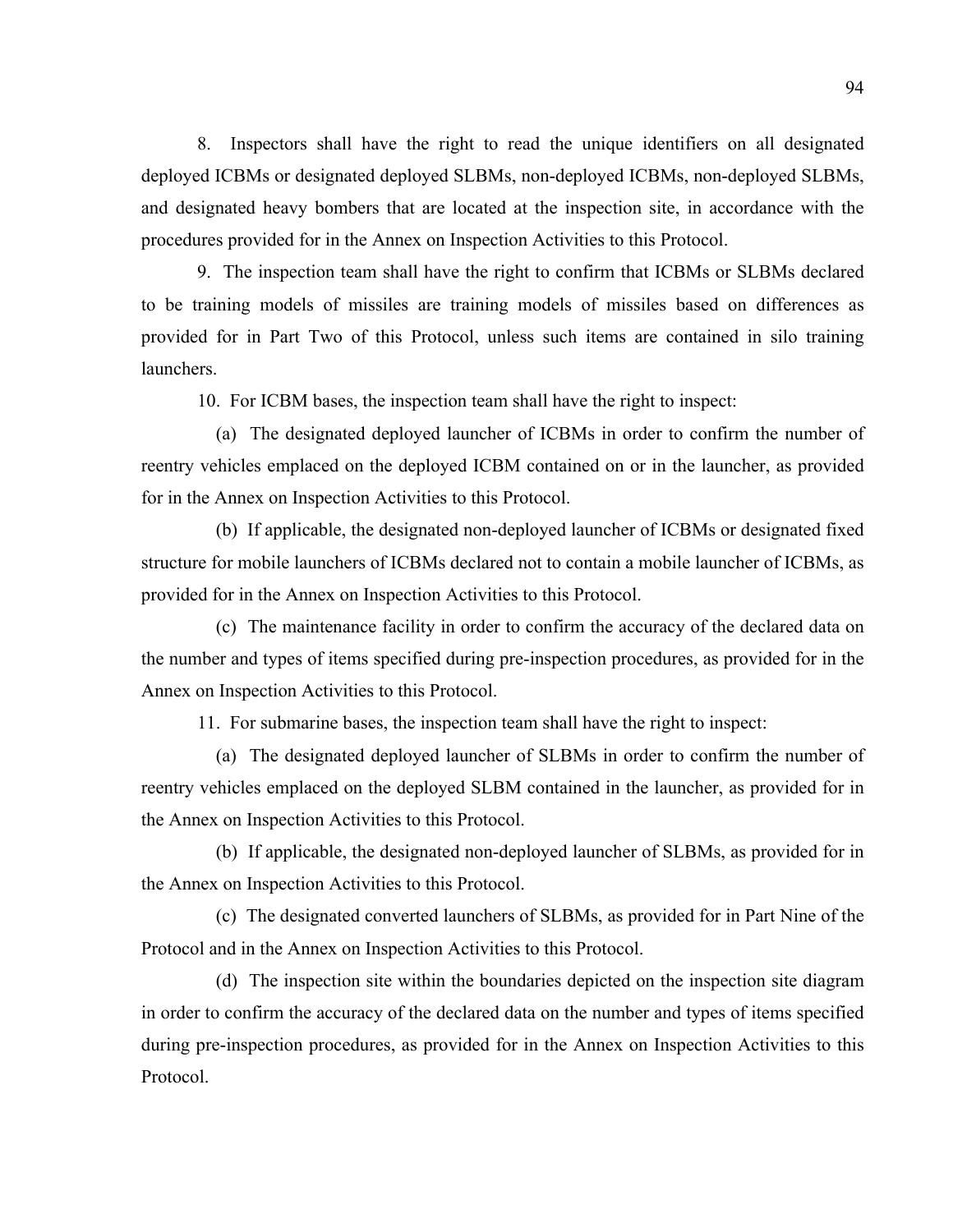12. For air bases, the inspection team shall have the right to inspect:

 (a) The designated deployed heavy bombers in order to confirm the number of nuclear armaments located on them, as provided for in the Annex on Inspection Activities to this Protocol.

 (b) The designated heavy bombers equipped for non-nuclear armaments, as provided for in Part Nine of this Protocol and in the Annex on Inspection Activities to this Protocol.

 (c) Structures within the boundaries depicted on the inspection site diagram of the air base declared not to contain a heavy bomber in order to confirm that such structures do not contain a heavy bomber.

13. If an inspection team conducting an inspection of a designated launcher of ICBMs or launcher of SLBMs declared not to contain a deployed ICBM or deployed SLBM, or a fixed structure for mobile launchers of ICBMs declared not to contain a deployed mobile launcher of ICBMs, discovers that such a launcher or such a fixed structure for mobile launchers of ICBMs contains a deployed ICBM or a deployed SLBM, the inspection team shall have the right to inspect the discovered ICBM or SLBM in order to determine the number of reentry vehicles emplaced on such a deployed ICBM or deployed SLBM in addition to any other designated launchers, and to record the results of such an inspection in the inspection activity report.

 If an inspection team conducting an inspection of a designated deployed heavy bomber declared not to contain nuclear armaments discovers that such a heavy bomber contains nuclear armaments, the inspection team shall have the right to inspect such a deployed heavy bomber in order to determine the number of nuclear armaments located on such a heavy bomber, as provided for in the Annex on Inspection Activities to this Protocol, and to record the results of such an inspection in the inspection activity report.

14. For a deployed ICBM or deployed SLBM that was designated for the inspection of reentry vehicles, before the front section is viewed, the inspected Party may cover reentry vehicles and other equipment, including the mounting platform, with individual covers, in such a manner that the covers shall not hamper inspectors in ascertaining that the front section contains the number of reentry vehicles equal to the number of reentry vehicles declared for the deployed ICBM or deployed SLBM. Inspectors shall have the right to view such covers prior to their placement on the reentry vehicles. The inspection team shall conduct an inspection of reentry vehicles emplaced on a deployed ICBM or deployed SLBM as provided for in the Annex on Inspection Activities to this Protocol.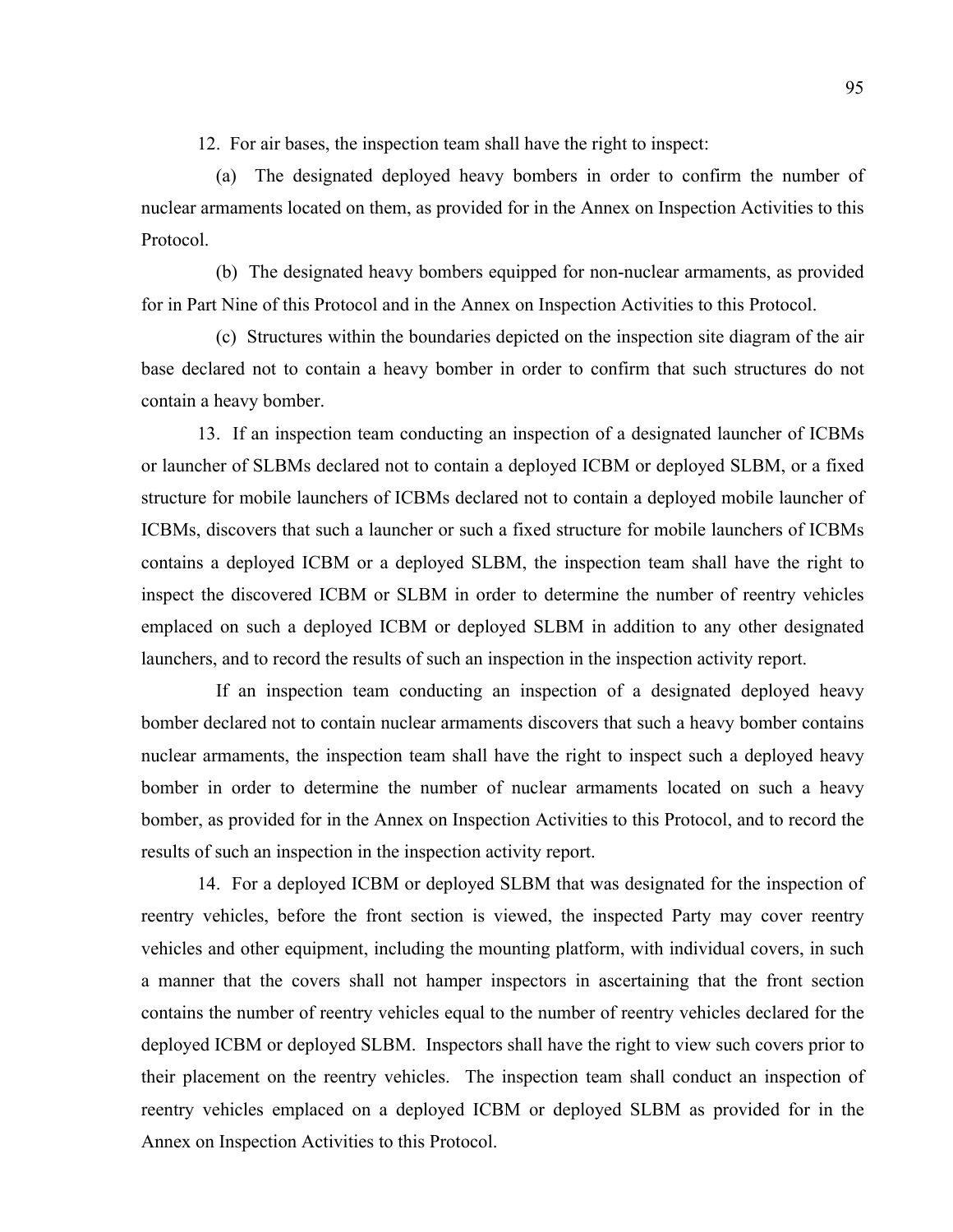15. The time of completion of the procedures for the inspection of reentry vehicles for all designated launchers of ICBMs or launchers of SLBMs shall be agreed upon by the inspection team leader and a member of the in-country escort and shall be recorded in the inspection activity report.

16. Upon completion of the procedures provided for in this Section, the inspected Party shall transport the inspection team to the location designated by the inspected Party to conduct post-inspection procedures.

Section VII. Inspections of Non-deployed Strategic Offensive Arms, Converted or Eliminated Strategic Offensive Arms, Deployed Heavy Bombers at Storage Facilities for Heavy Bombers, and Formerly Declared Facilities, Conducted in Accordance with Paragraph 3 of Article XI of the Treaty (Type Two Inspections)

1. Each Party shall have the right to conduct Type Two inspections at the facilities, and for the purposes, listed in this paragraph:

 (a) At ICBM loading facilities; SLBM loading facilities; storage facilities for ICBMs, SLBMs, and mobile launchers of ICBMs; repair facilities for ICBMs, SLBMs, and mobile launchers of ICBMs; test ranges; and training facilities, in order to confirm the accuracy of declared technical characteristics and declared data, specified for such facilities, on the number and types of non-deployed ICBMs and non-deployed SLBMs, first stages of ICBMs and SLBMs, and non-deployed launchers of ICBMs.

 (b) At formerly declared facilities, which are provided for in Part Two of this Protocol and were subject to inspection prior to their elimination, in order to confirm that such facilities are not being used for purposes inconsistent with the Treaty. If heavy bombers converted for non-nuclear armaments are based at formerly declared facilities, inspections shall be conducted in accordance with Part Nine of this Protocol in order to confirm that such heavy bombers remain incapable of employing nuclear armaments.

 (c) At ICBM bases for silo launchers of ICBMs, in order to confirm that silo launchers of ICBMs have been eliminated in accordance with Part Three of this Protocol. During such inspections, no other items and no other portions of such ICBM bases shall be subject to inspection.

 (d) At submarine bases, in order to confirm that SLBM launchers installed on ballistic missile submarines have been converted in accordance with Part Three of this Protocol. During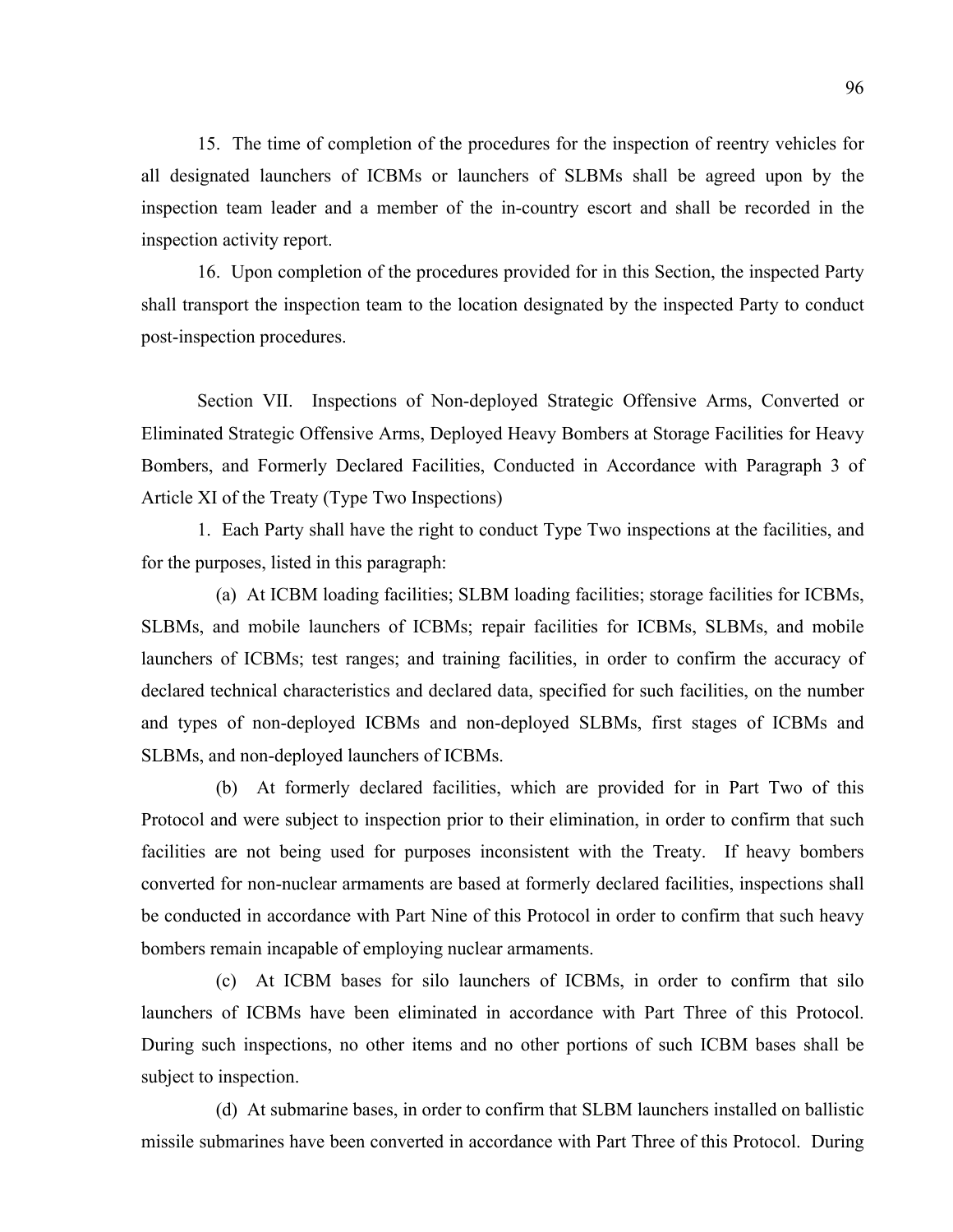such inspections, no other items and no other portions of such submarine bases shall be subject to inspection.

 (e) At conversion or elimination facilities for ICBMs, SLBMS, or mobile launchers of ICBMs, in order to confirm that solid-fueled ICBMs, solid-fueled SLBMs, or mobile launchers of ICBMs have been eliminated in accordance with Part Three of this Protocol.

 (f) At conversion or elimination facilities for heavy bombers, in order to confirm that heavy bombers equipped for nuclear armaments have been converted in accordance with Part Three of this Protocol.

 (g) At storage facilities for heavy bombers, in order to confirm the accuracy of declared data, specified for such facilities, on the number and types of deployed and non-deployed heavy bombers and on the number of nuclear armaments located on such heavy bombers, in accordance with Part Nine of this Protocol.

2. Except as provided for in Part Nine of this Protocol, each Party shall have the right to conduct a total of no more than eight Type Two inspections each year, with no more than two such inspections being conducted each year at the same facility.

3. No later than one hour after the time for the designation of the inspection site specified in the notification provided earlier with respect to such an inspection in accordance with Part Four of this Protocol, the inspected Party shall implement, at the designated inspection site, the pre-inspection restrictions specified in the Annex on Inspection Activities to this Protocol, which shall remain in effect until the pre-inspection procedures are completed.

4. Type Two inspections in order to confirm that solid-fueled ICBMs, solid-fueled SLBMs, or mobile launchers of ICBMs have been eliminated shall be conducted after receiving notification in accordance with Part Four of this Protocol from the Party carrying out the elimination of such items:

 (a) During the period of time specified in the corresponding notification, when eliminated solid-fueled missiles or eliminated mobile launchers of ICBMs are accumulated at a conversion or elimination facility in a quantity defined in this paragraph; or

 (b) At any other period of time, not coinciding with the accumulation specified in subparagraph (a) of this paragraph. In such a case, eliminated solid-fueled missiles or eliminated mobile launchers of ICBMs are not accumulated. Only those eliminated solid-fueled missiles or eliminated mobile launchers of ICBMs located at the conversion or elimination facility at that time shall be subject to inspection.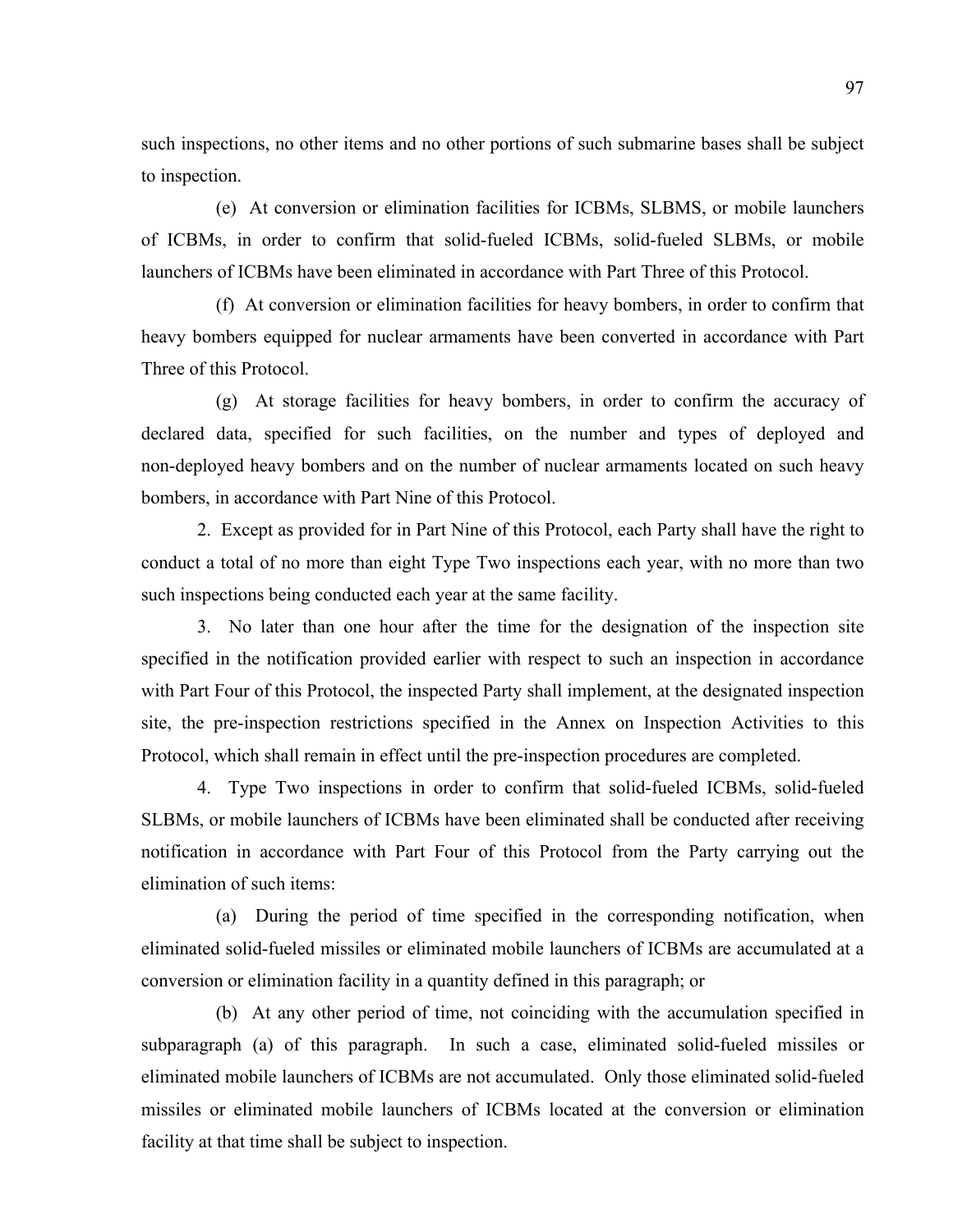A Party carrying out an elimination of solid-fueled ICBMs, solid-fueled SLBMs, or mobile launchers of ICBMs shall conduct, within a calendar year, two accumulations of eliminated solid-fueled missiles and two accumulations of eliminated mobile launchers of ICBMs at the appropriate conversion or elimination facility. These accumulations shall be conducted in such a manner that no less than 50 percent of the total number of missiles and no less than 50 percent of the total number of mobile launchers of ICBMs scheduled for elimination during a calendar year will be made available for inspection during the two inspections conducted during the period of time specified in subparagraph (a) of this paragraph at each appropriate facility. Each such accumulation shall contain approximately 25 percent of the total number of solid-fueled ICBMs or solid-fueled SLBMs, or approximately 25 percent of the total number of mobile launchers of ICBMs, scheduled for elimination during the corresponding calendar year.

 The Party conducting the accumulation of eliminated solid-fueled ICBMs, solid-fueled SLBMs, or eliminated mobile launchers of ICBMs shall provide a notification, in accordance with Part Four of this Protocol, of the beginning of such an accumulation.

 The Party conducting such an accumulation shall also inform the other Party, in a notification provided in accordance with Part Four of this Protocol, of the date of completion of the accumulation process, the number of eliminated solid-fueled ICBMs or solid-fueled SLBMs, or the number of eliminated mobile launchers of ICBMs, as well as the unique identifiers of the eliminated solid-fueled ICBMs or solid-fueled SLBMs.

5. Upon arrival of the inspection team at the inspection site, a member of the in-country escort shall provide the inspection team leader, in writing, information on the number, and, as applicable, on the type, category, variant, and version of:

 (a) For facilities specified in subparagraphs 1(a) and 1(b) of this Section, nondeployed ICBMs, non-deployed SLBMs, first stages of ICBMs and SLBMs, test launchers, training launchers, and non-deployed launchers of ICBMs located at that inspection site at the time pre-inspection restrictions were implemented. At the same time, a member of the incountry escort shall provide the inspection team leader with one copy of the simplified site diagram of the facility, if applicable, and one copy of the inspection site diagram. The inspection site diagram shall be annotated to depict, if applicable, the location, within the boundaries of the inspection site, of such items and the structures or vehicles in which they are located. If any of the items specified in accordance with Part Two of this Protocol for an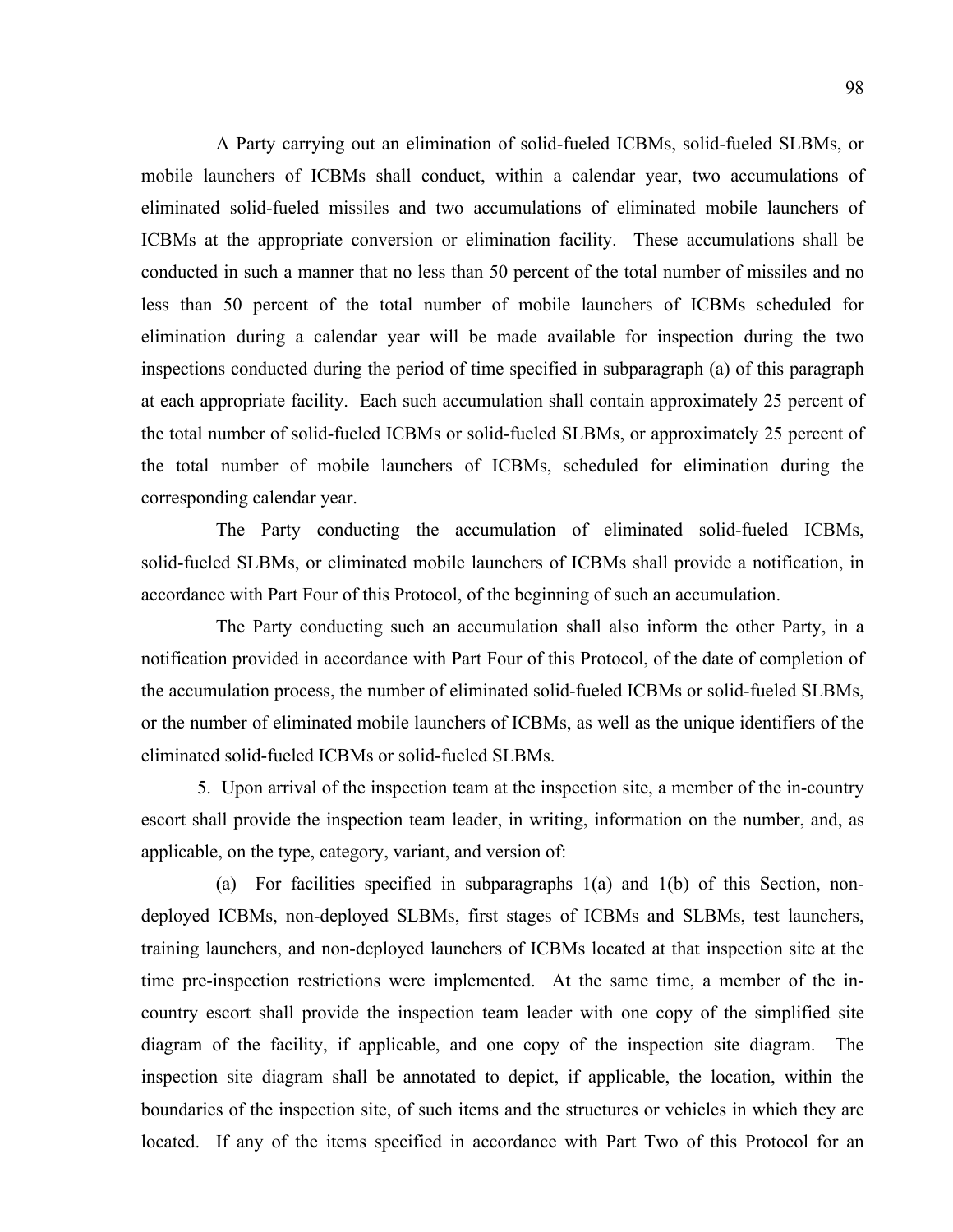inspection site are absent from the inspection site at the time of the arrival of the inspection team at the inspection site, a member of the in-country escort shall inform the inspection team leader of the type and, if applicable, variant, and the reason for the absence of each such item.

 (b) For facilities specified in subparagraph 1(c) of this Section, eliminated silo launchers of ICBMs that are subject to inspection. At the same time, a member of the incountry escort shall provide the inspection team leader with one copy of the simplified site diagram of the ICBM base, annotated to depict the location of each such silo launcher of ICBMs.

 (c) For facilities specified in subparagraph 1(d) of this Section, converted launchers of SLBMs that are subject to inspection. At the same time, a member of the in-country escort shall provide the inspection team leader with one copy of the coastlines and waters diagram, annotated to depict the location of the ballistic missile submarines on which such converted launchers of SLBMs are installed.

 (d) For facilities specified in subparagraph 1(e) of this Section, eliminated solidfueled ICBMs, solid-fueled SLBMs, or eliminated mobile launchers of ICBMs that are subject to inspection. At the same time, a member of the in-country escort shall provide the inspection team leader with one copy of the inspection site diagram, annotated to depict the location of such eliminated items and the structures or vehicles in which they are located.

 (e) For facilities specified in subparagraph 1(f) of this Section, converted heavy bombers that are subject to inspection. At the same time, a member of the in-country escort shall provide the inspection team leader with one copy of the inspection site diagram, annotated to depict the location of such converted heavy bombers and the structures in which they are located.

 (f) For facilities specified in subparagraph 1(g) of this Section, heavy bombers located at the inspection site at the time pre-inspection restrictions were implemented.

6. The inspection team shall have the right to inspect, in accordance with procedures provided for in the Annex on Inspection Activities to this Protocol:

 (a) For ICBM loading facilities, SLBM loading facilities, storage facilities for ICBMs, SLBMs, and mobile launchers of ICBMs; repair facilities for ICBMs, SLBMs, and mobile launchers of ICBMs; test ranges; training facilities; and formerly declared facilities other than formerly declared facilities at which heavy bombers converted for non-nuclear armaments are based, the inspection site within the boundaries of the inspection site, including structures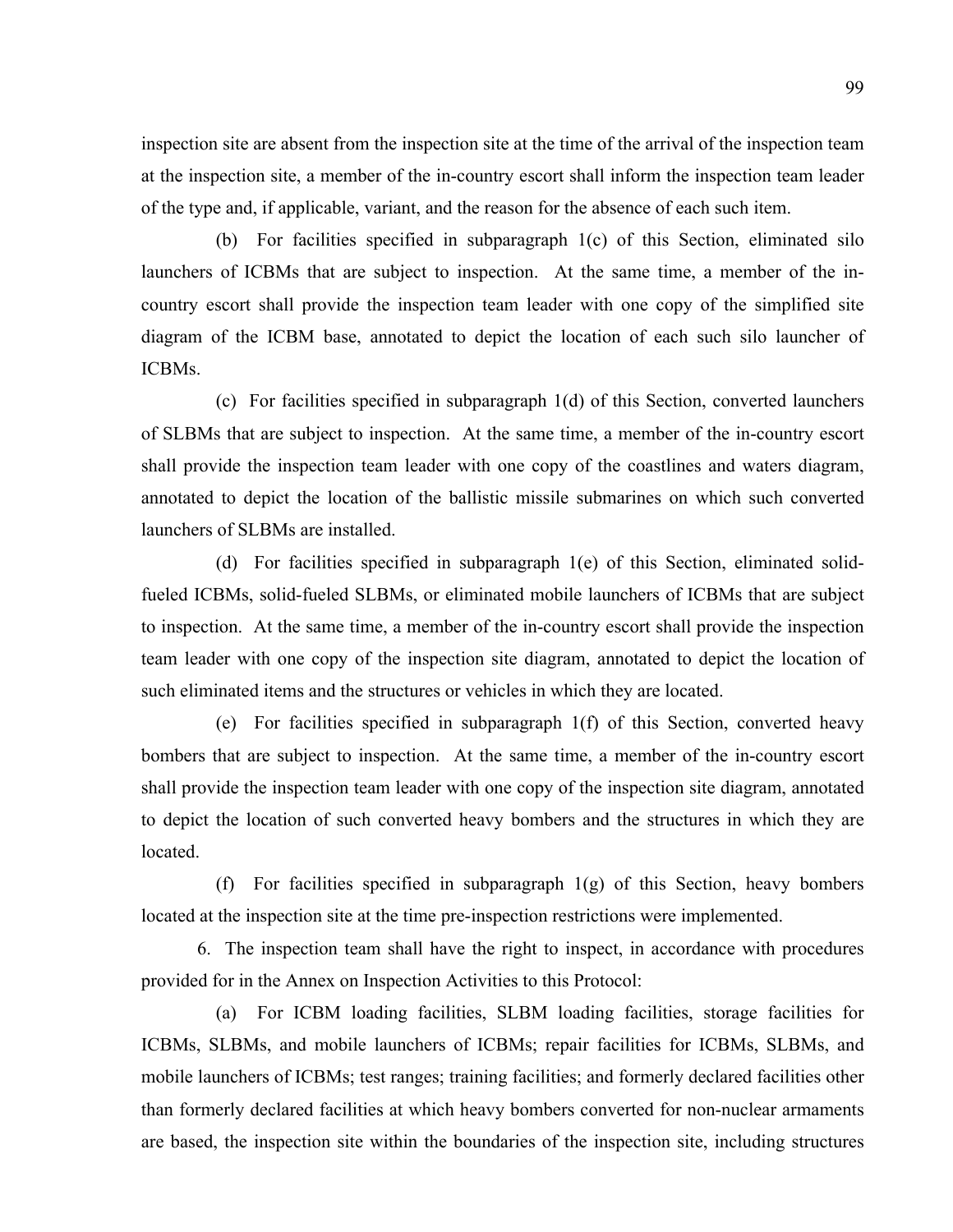large enough to contain an item of inspection. For test ranges the same procedures shall apply, with the following exceptions:

 (i) In carrying out the procedures provided for in the Annex on Inspection Activities to this Protocol, the inspected Party shall not be required to remove non-deployed ICBMs or non-deployed SLBMs from test launchers or soft-site launchers. Such non-deployed ICBMs or non-deployed SLBMs shall not be subject to measurement.

 (ii) For silo test launchers of ICBMs, regardless of where they are depicted on the simplified site diagram of the test range, the inspection team shall have the right to inspect, at its choice, no more than one silo test launcher of ICBMs that the inspected Party declares not to contain an ICBM or a training model of a missile. Inspection of such a silo launcher of ICBMs shall be conducted in accordance with the procedures provided for in the Annex on Inspection Activities to this Protocol in order to confirm that it does not contain an ICBM.

 (b) For formerly declared facilities at which heavy bombers converted for nonnuclear armaments are based, designated converted heavy bombers, in accordance with Part Nine of this Protocol.

 (c) For ICBM bases for silo launchers of ICBMs, eliminated silo launchers of ICBMs, in order to confirm that such silo launchers of ICBMs have been eliminated in accordance with Part Three of this Protocol, and the number of such eliminated silo launchers of ICBMs declared during pre-inspection procedures.

 (d) For submarine bases, converted launchers of SLBMs, in order to confirm that such SLBM launchers have been converted in accordance with Part Three of this Protocol, and the number of such converted launchers of SLBMs declared during pre-inspection procedures.

 (e) For conversion or elimination facilities for ICBMs, SLBMs, or mobile launchers of ICBMs, eliminated solid-fueled ICBMs, eliminated solid-fueled SLBMs, or eliminated mobile launchers of ICBMs, in order to confirm that such items have been eliminated in accordance with Part Three of this Protocol, and the number of such eliminated items declared during pre-inspection procedures.

 (f) For conversion or elimination facilities for heavy bombers, heavy bombers converted for non-nuclear armaments, in order to confirm that such heavy bombers have been converted in accordance with Part Three of this Protocol, and the number of such converted heavy bombers declared during pre-inspection procedures.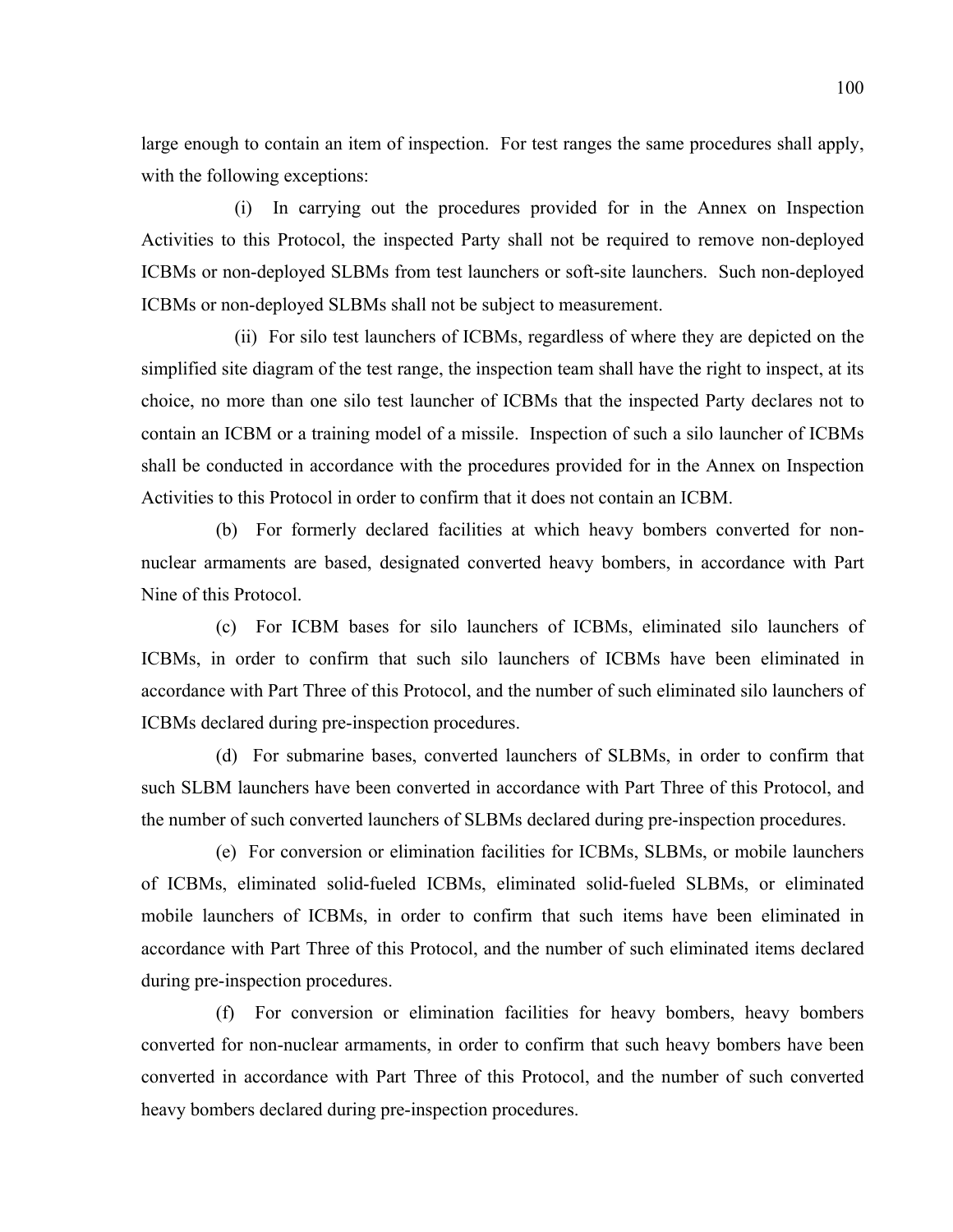(g) For storage facilities for heavy bombers, all deployed heavy bombers, in accordance with Part Nine of this Protocol.

7. Inspectors shall have the right to read the unique identifiers on all non-deployed ICBMs, non-deployed SLBMs, eliminated solid-fueled ICBMs, eliminated solid-fueled SLBMs, as well as on all heavy bombers, located at the inspection site, except for ICBMs or SLBMs contained in test launchers and in soft-site launchers of ICBMs and SLBMs.

8. The inspection team shall have the right to confirm that all launch canisters located within the boundaries of the inspection site declared to be empty are, in fact, empty.

9. Notwithstanding other provisions of this Protocol, silo training launchers of ICBMs and test heavy bombers shall not be subject to inspection.

10. The inspection team shall have the right to confirm that ICBMs or SLBMs declared to be training models of missiles are training models of missiles based on differences as provided for in Part Two of this Protocol, unless such items are contained in test launchers or in silo training launchers.

## Section VIII. Exhibitions

1. Exhibitions shall be conducted at the invitation of the Party conducting the exhibition, separately from inspections, at the locations and in the periods of time chosen by the Party conducting the exhibition, and in accordance with the Annex on Inspection Activities to this Protocol.

2. Each Party shall conduct exhibitions, and shall have the right to take part in exhibitions conducted by the other Party, in order to demonstrate the distinguishing features and to confirm technical characteristics of each new type, variant, or version of an ICBM, SLBM, heavy bomber equipped for nuclear armaments, and, as provided for in Part Two of this Protocol, an ICBM launcher, in the periods of time specified in corresponding notifications. If a Party declares a type, variant, or version of a strategic offensive arm prior to or at the time of entry into force of the Treaty for which no exhibition had been previously conducted in connection with fulfilling the requirements of the START Treaty, that Party shall conduct an exhibition. Such an exhibition shall be conducted no later than the date on which inspection activities begin, as provided for in Section I of this Part.

3. Each Party shall conduct exhibitions, and shall have the right to take part in exhibitions conducted by the other Party, in order to demonstrate the results of the conversion of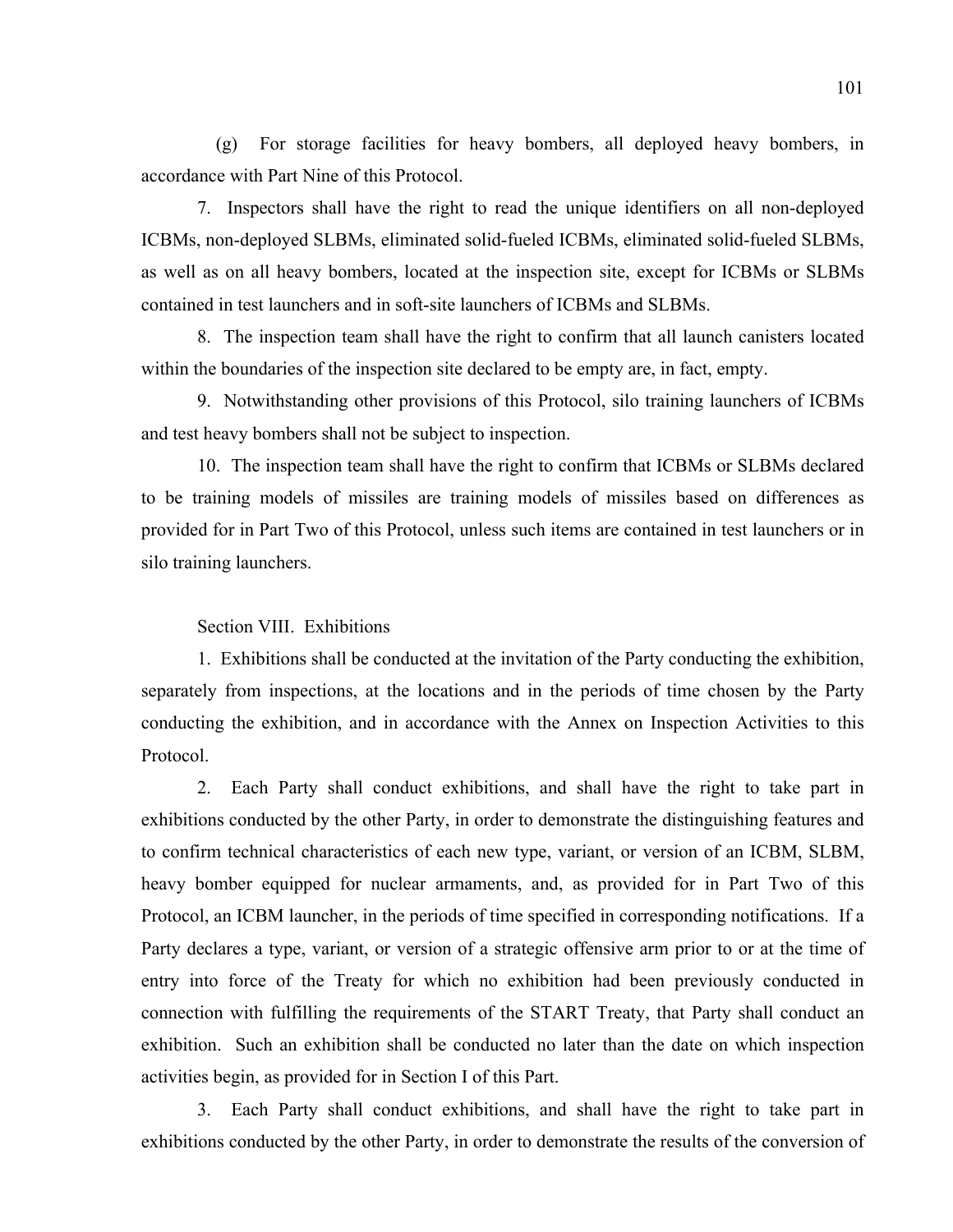the first item of a type of ICBM launcher, SLBM launcher, or heavy bomber equipped for nuclear armaments that was converted using conversion procedures in accordance with Part Three of this Protocol in the periods of time specified in corresponding notifications.

4. Each Party shall conduct exhibitions, and shall have the right to take part in exhibitions conducted by the other Party, as provided for in Part Nine of this Protocol.

# Section IX. Cancellation of Inspection Activities

1. An inspection activity shall be cancelled if, due to circumstances brought about by *force majeure*, it cannot be conducted. If an inspection is cancelled due to circumstances brought about by *force majeure*, the number of inspections to which the inspecting Party is entitled shall not be reduced. For exhibitions cancelled due to circumstances brought about by *force majeure*, the Parties shall agree on the new periods of time for conducting such exhibitions.

2. In the case of a delay, including a delay due to circumstances brought about by *force majeure*, that prevents an inspection team from arriving at the inspection site during the time specified in paragraph 7 of Section V of this Part, the inspection team leader may cancel or conduct the inspection. If an inspection is canceled for that reason, the number of inspections to which the inspecting Party is entitled shall not be reduced.

3. At the inspection site, if the time to transport an inspection team or subgroup exceeds the corresponding time specified in paragraph 7 of Section VI of this Part, the inspection team leader may cancel or conduct the inspection. If an inspection is canceled for that reason, the number of inspections to which the inspecting Party is entitled shall not be reduced.

4. If, due to circumstances brought about by *force majeure*, it is necessary to remove items subject to pre-inspection restrictions from the inspection site, the inspection team leader may cancel or conduct the inspection. If an inspection is canceled for that reason, the number of inspections to which the inspecting Party is entitled shall not be reduced.

5. If the inspected Party interrupts the inspection for reasons of personnel security or equipment safety, the inspection team leader may cancel or conduct the inspection. If an inspection is canceled for such reasons, the number of inspections to which the inspecting Party is entitled shall not be reduced.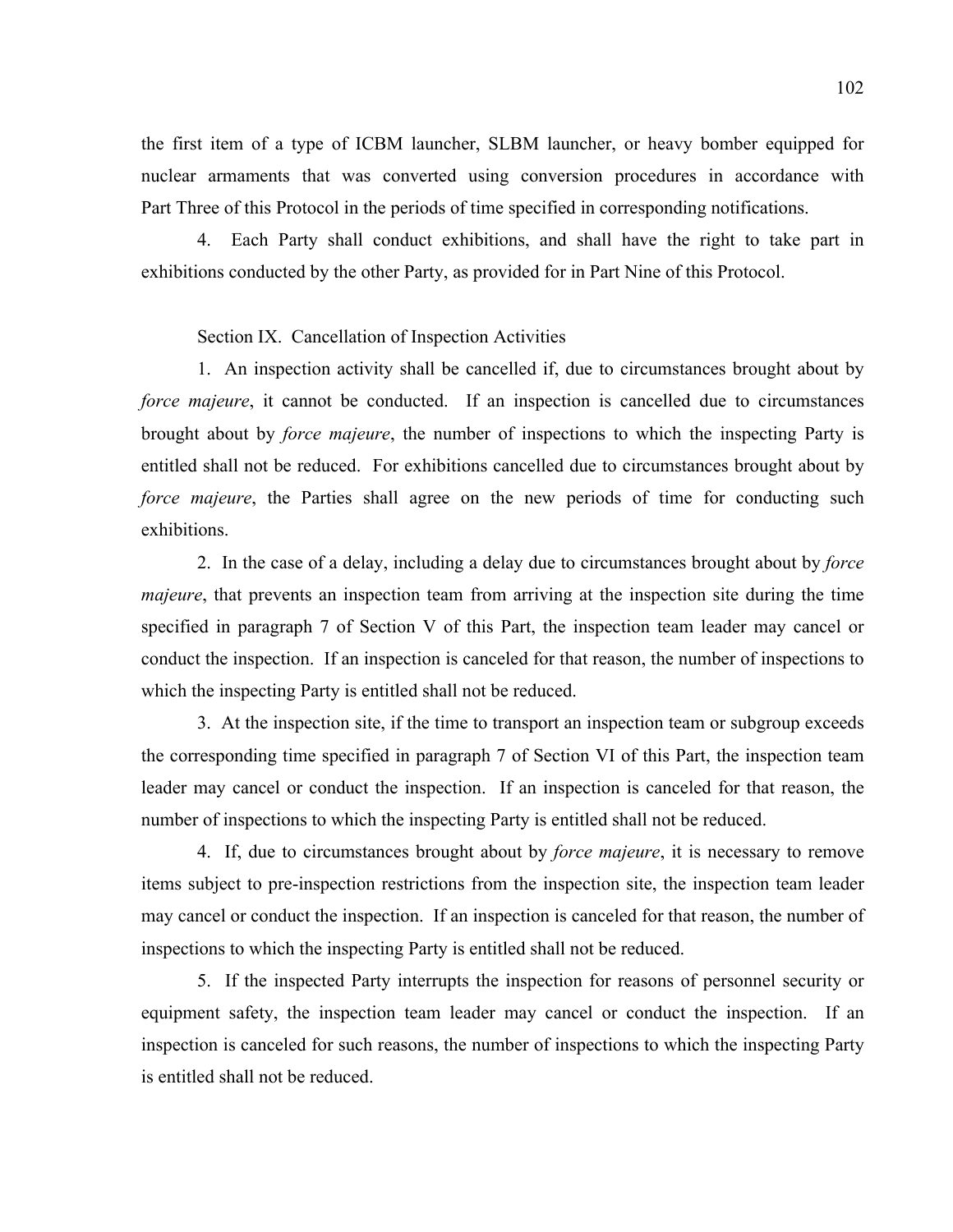Section X. Inspection Activity Reports

1. During post-inspection procedures, the inspection team leader shall provide the incountry escort with an inspection activity report in written form, in two originals, each in the Russian and English languages.

2. The report shall contain factual information. It shall indicate the kind of inspection activities conducted, the inspection activity site, the type and number of strategic offensive arms subject to the Treaty that were declared during the pre-inspection procedures and that were observed during the period of inspection activities, and all measurements recorded during the period of inspection activities.

3. Site diagrams of facilities, coastlines and waters diagrams, and information provided, in writing, to the inspection team leader during pre-inspection procedures, as well as photographs taken during the period of inspection activities, shall be an integral part of the inspection activity report. The report shall be signed by the inspection team leader and by a member of the in-country escort. The inspecting Party shall have the right to include in the report ambiguities or comments. The inspected Party shall have the right to include clarifications in the report. Each Party shall retain one original of the report.

4. The Parties shall, when possible, clarify ambiguities regarding factual information contained in the inspection activity report. Relevant clarifications shall be recorded in the report.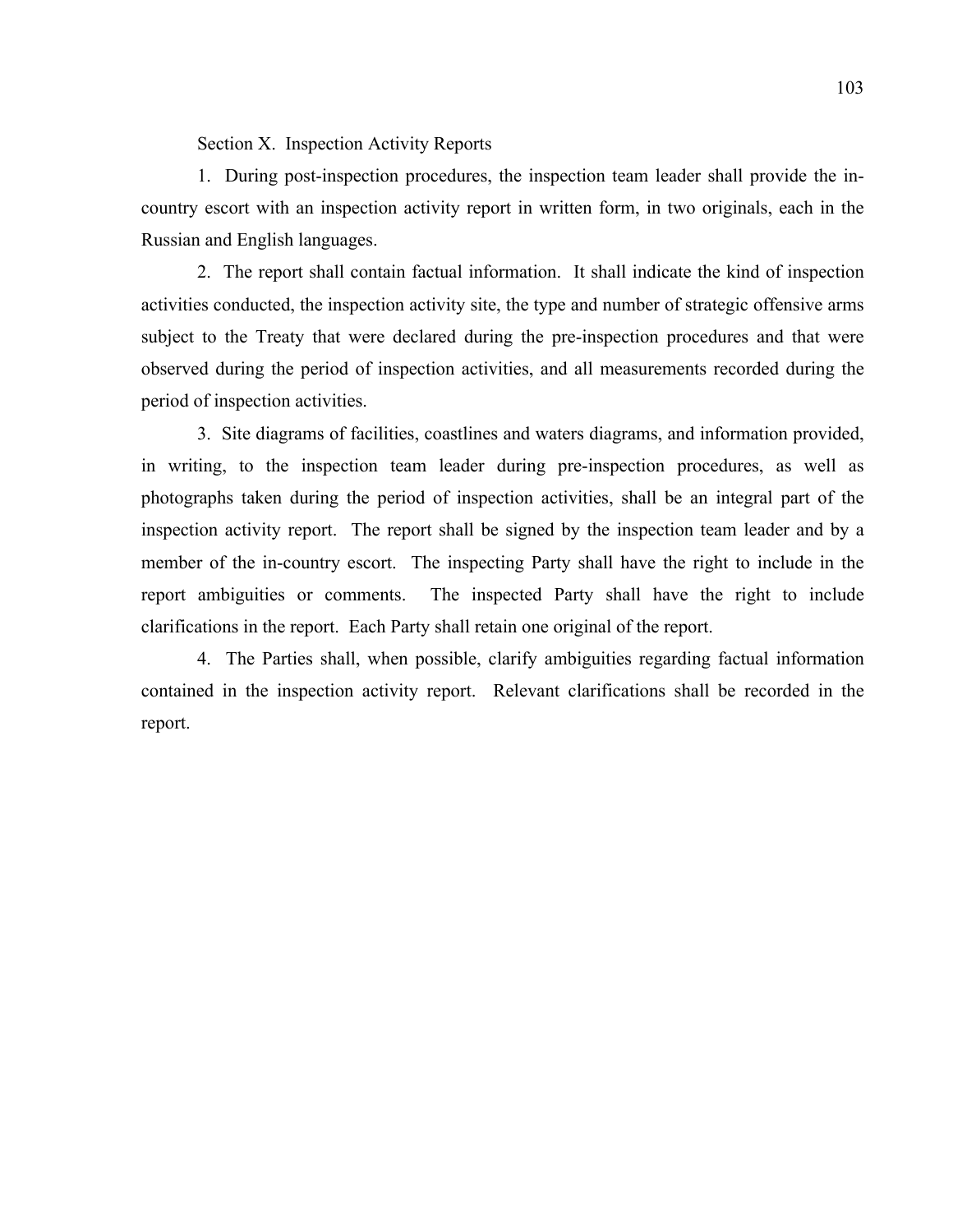## **Part Six - Bilateral Consultative Commission**

Section I. Authority of the Bilateral Consultative Commission (BCC)

 To promote the implementation of the provisions of the Treaty, the Parties within the framework of the BCC shall:

 (a) Resolve questions relating to compliance with the obligations assumed by the **Parties** 

 (b) Agree upon such additional measures as may be necessary to improve the viability and effectiveness of the Treaty.

 (c) Discuss the unique features of missiles and their launchers, other than ICBMs and ICBM launchers, or SLBMs and SLBM launchers, referred to in paragraph 3 of Article V of the Treaty, that distinguish such missiles and their launchers from ICBMs and ICBM launchers, or SLBMs and SLBM launchers.

 (d) Resolve questions related to the applicability of provisions of the Treaty to a new kind of strategic offensive arm.

(e) Discuss other issues raised by either Party.

## Section II. Composition

1. Each Party shall communicate to the other Party through diplomatic channels the names of its designated Commissioner and Deputy Commissioner to the BCC.

2. Each Party shall have the right to be represented at a session of the BCC by its Commissioner and Deputy Commissioner as well as by their alternates, members, advisors, and experts. A session of the BCC may be convened without the participation of the Commissioner and Deputy Commissioner. In such a case, any other individual provided for in this paragraph may be the head representative of the Party to a session of the BCC.

3. The BCC shall have the right to constitute working groups consisting of any of the individuals provided for in paragraph 2 of this Section for the consideration of specific questions raised in the BCC.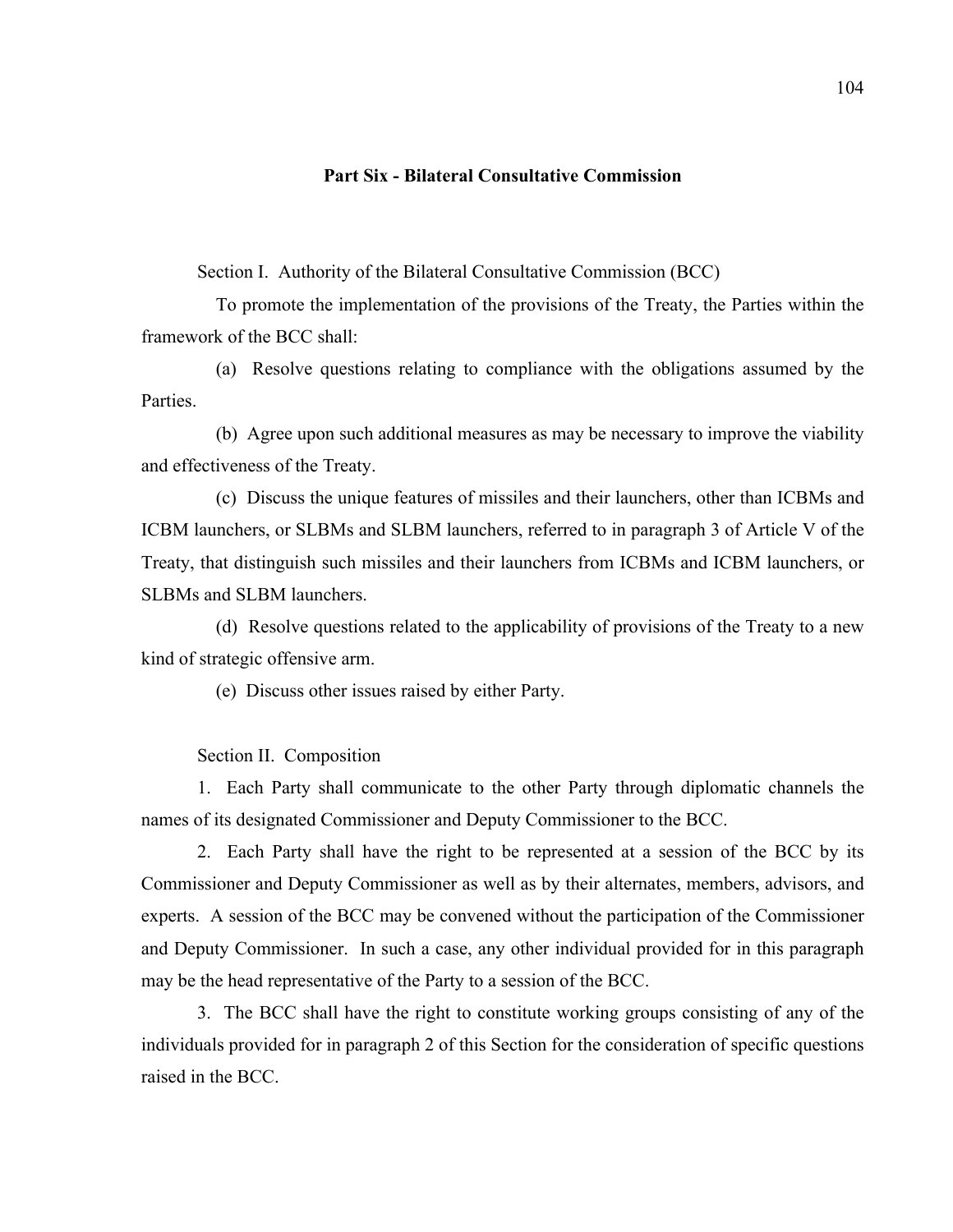Section III. Convening a Session

1. A session of the BCC shall be convened at the request of either Party. No later than 15 days after receiving such a request, the requested Party shall submit a response. Requests and responses shall include the following:

(a) The questions that the Party intends to raise.

 (b) The name of the Commissioner, Deputy Commissioner, or the head representative of the Party.

 (c) The proposed, accepted or alternate date and location for the convening of the session.

 Each Party may also submit additional questions to the other Party prior to the convening of the session.

 No fewer than two sessions of the BCC shall be convened each year, unless otherwise agreed.

2. A session of the BCC shall be convened not later than 45 days after the date proposed in the request provided for in paragraph 1 of this Section.

3. A session of the BCC shall be convened in Geneva, Switzerland, and shall remain in session for no more than 15 days, unless otherwise agreed.

4. The Commissioners of the Parties may communicate with each other during the intersessional period in order to clarify any unclear situations or to resolve questions.

Section IV. Agenda

1. The agenda for a session of the BCC shall consist of those questions that the Parties have specified in the communications provided to each other in accordance with paragraph 1 of Section III of this Part.

2. Each Party shall have the right to raise in the BCC questions that arise during a session of the BCC, provided, however, that consideration of such questions during the current session requires agreement of the Parties. In case of such agreement, the Parties shall allow sufficient time prior to consideration of such questions for preparation and for any changes in the composition of their delegations.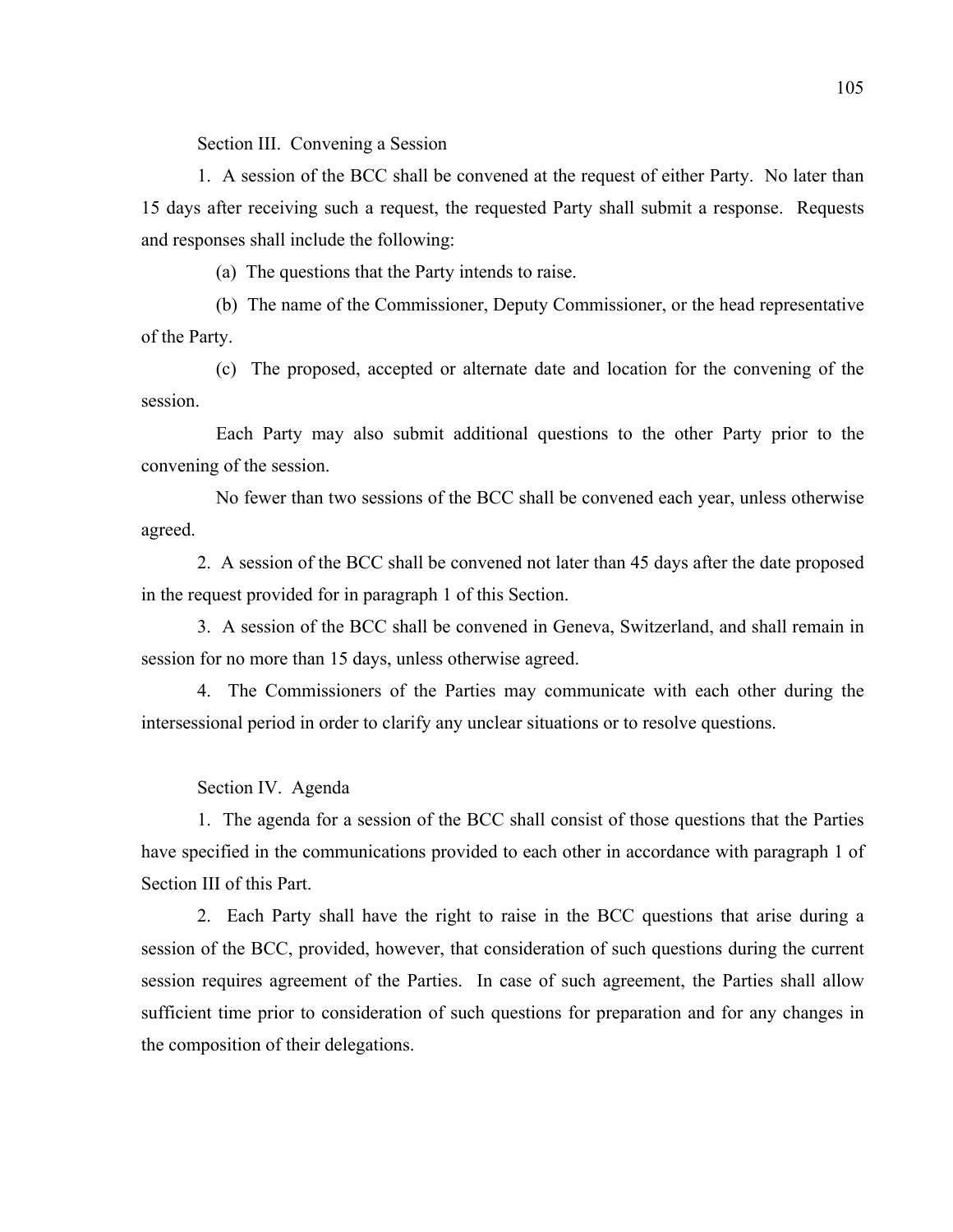Section V. Work of the BCC

 The work of the BCC shall be confidential, except as otherwise agreed by the BCC. The BCC may record agreements reached or the results of its work in an appropriate document, which shall be done in two originals, each in the Russian and English languages, both texts being equally authentic. Such documents shall not be confidential, except as otherwise agreed by the BCC.

Section VI. Costs

Each Party shall bear the cost of its participation in the work of the BCC.

Section VII. Communications

 Communications in accordance with this Part shall be provided through diplomatic channels or through the Nuclear Risk Reduction Centers of the Parties.

Section VIII. Additional Procedures

 The Parties shall have the right to agree upon additional procedures governing the operation of the BCC.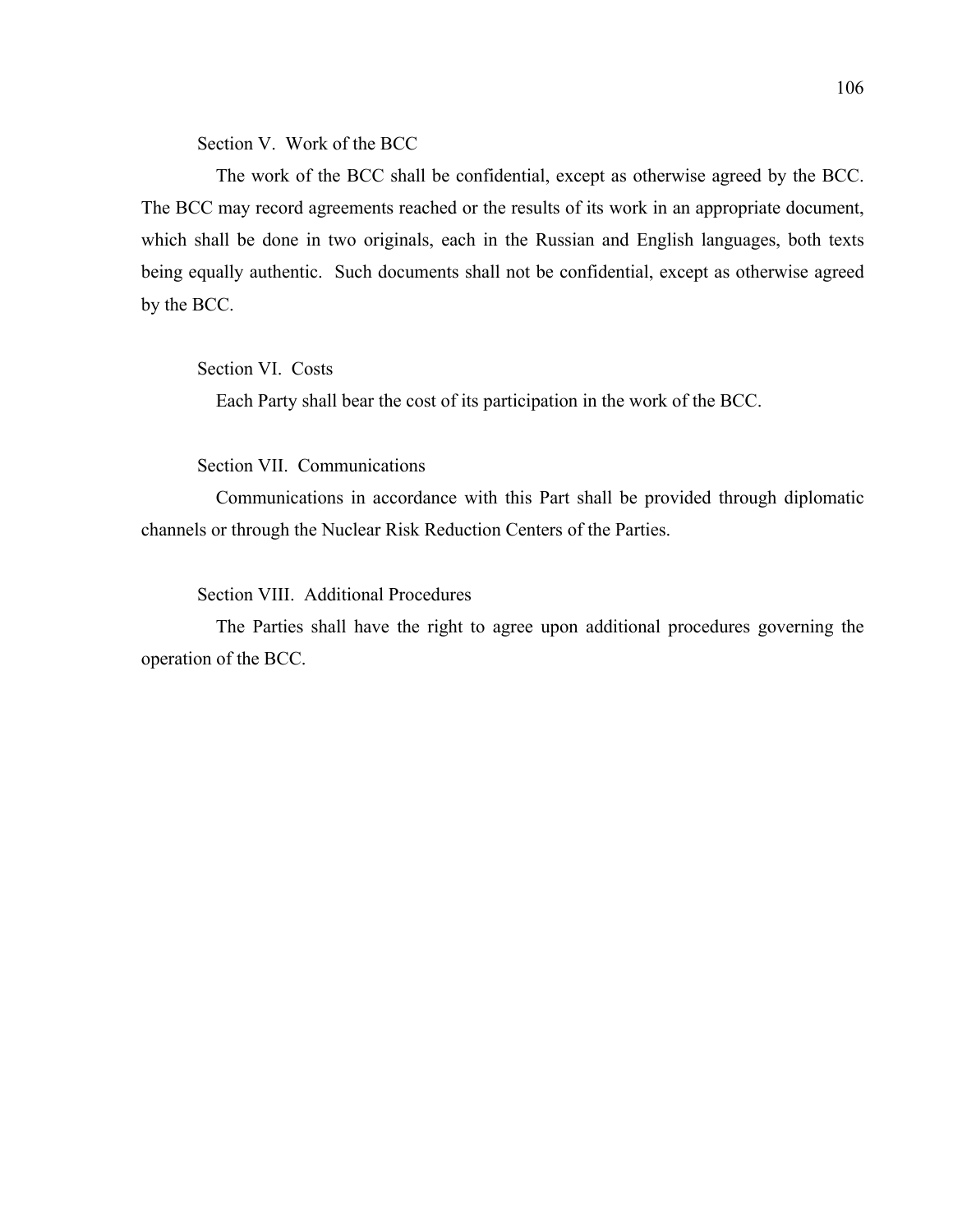# **Part Seven - Telemetric Information**

1. The Parties shall exchange telemetric information on an equal number of launches of ICBMs and SLBMs, but on no more than five launches of ICBMs and SLBMs each calendar year.

2. On an annual basis, within 65 days of the beginning of the calendar year, within the framework of the BCC, the Parties shall discuss the issue of the exchange of telemetric information on launches of ICBMs and SLBMs, focusing on launches conducted in the previous calendar year, on which an exchange of telemetric information will be carried out. Following discussion within the framework of the BCC, the Parties shall take an agreed decision on the number of such launches. The specific launches of ICBMs and SLBMs, on which telemetric information is provided, shall be determined by the conducting Party.

3. The conditions of and the procedures for the exchange, and the amount of telemetric information provided shall be determined in accordance with the Annex on Telemetric Information to this Protocol.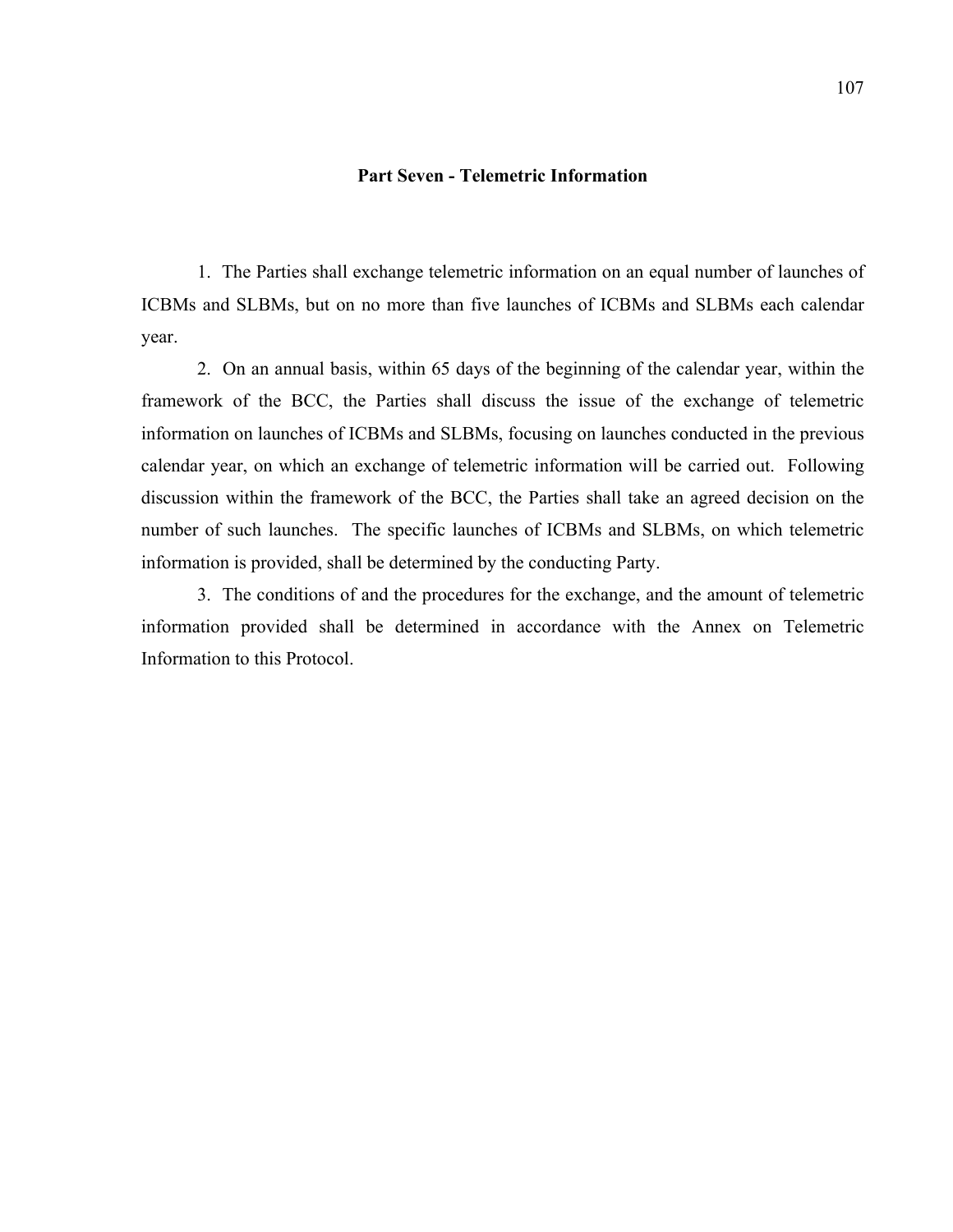## **Part Eight – Provisional Application**

Section I. General Provisions

 Until entry into force of the Treaty, the provisions of the Treaty and this Protocol, listed in this Part, shall apply provisionally from the date of signature of the Treaty.

Section II. The Treaty

- 1. Paragraph 2 of Article I.
- 2. Paragraph 8 of Article III.
- 3. Paragraph 2 of Article V.
- 4. Paragraph 1 of Article VI.
- 5. Paragraph 1 of Article VII.

6. Paragraph 2 of Article VII, only to the extent required to provide the notifications provided for in this Part.

- 7. Paragraph 3 of Article VII.
- 8. Paragraph 4 of Article VII.
- 9. Paragraph 5 of Article VII.
- 10. Paragraph 6 of Article VII.
- 11. Article VIII.
- 12. Article X.
- 13. Article XII.

Section III. The Protocol

- 1. Part One.
- 2. Paragraphs 1, 2, 4, 6, and 7 of Section I of Part Two.
- 3. Paragraph 3 of Section IX of Part Two.

4. Part Three, only to the extent required for the implementation of this Part, but not to provide notifications on conversion or elimination or to make eliminated items visible to national technical means of verification.

5. Paragraphs 1 and 2 of Section I of Part Four.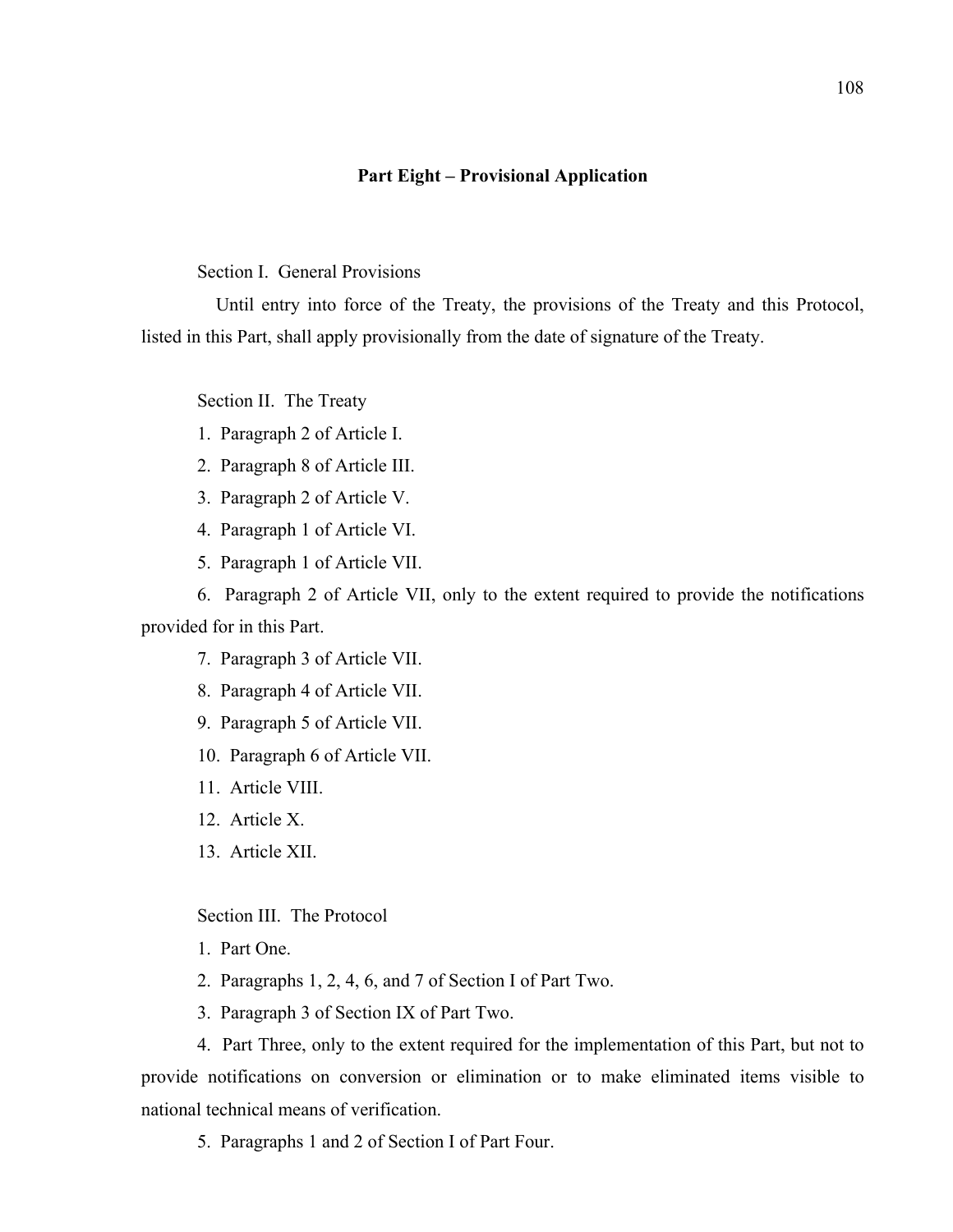- 6. Paragraphs 5 and 6 of Section III of Part Four.
- 7. Paragraph 1 of Section IV of Part Four.
- 8. Section VII of Part Four.
- 9. Part Six.
- 10. Section I of Part Eight.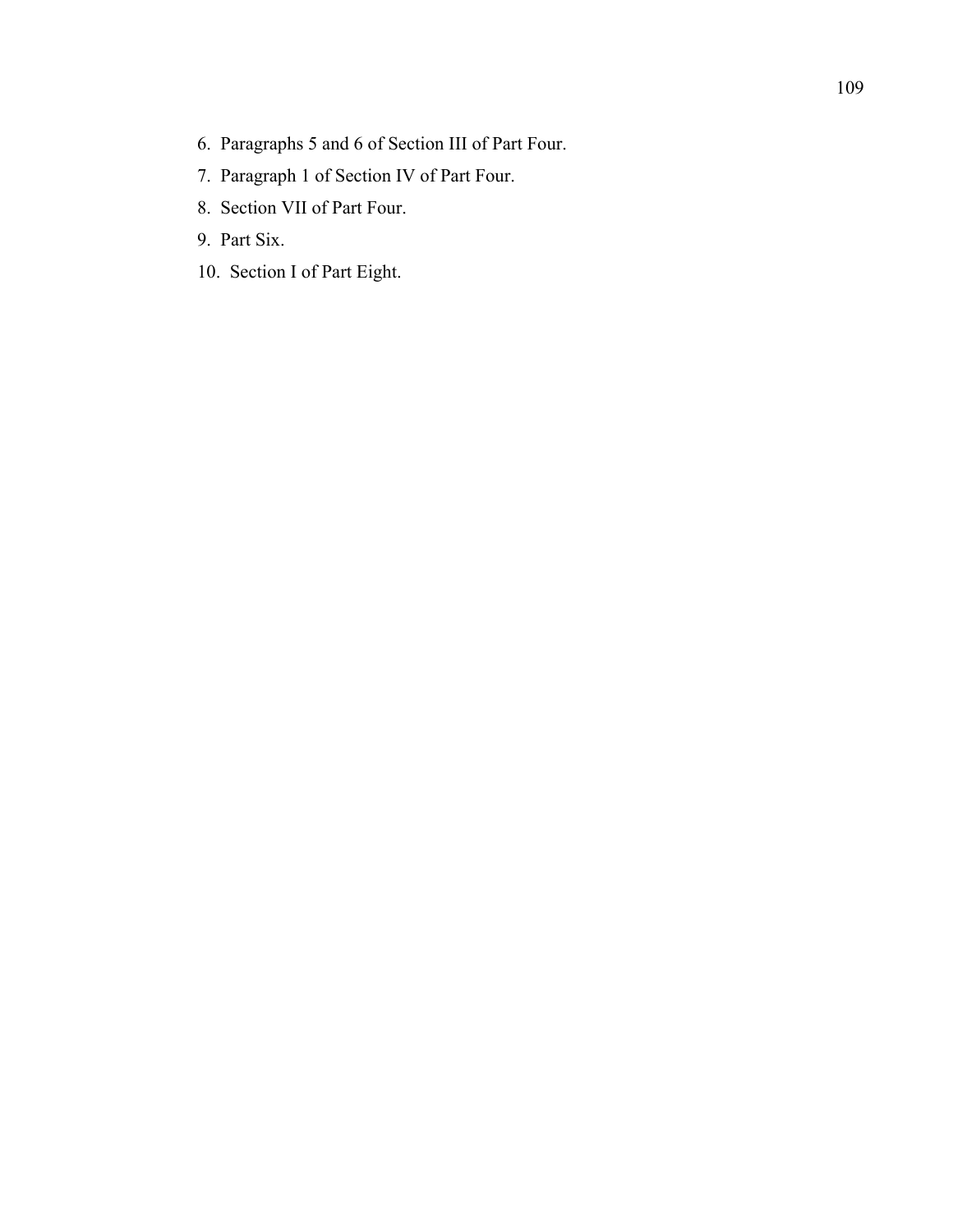#### **Part Nine – Agreed Statements**

#### First Agreed Statement Converted B-1B Heavy Bombers

 The Parties agree that, with respect to all B-1B heavy bombers equipped for nuclear armaments converted to heavy bombers equipped for non-nuclear armaments, and the facilities at which they are based, the following provisions shall apply.

1. No later than one year after entry into force of the Treaty, the United States of America shall conduct a one-time exhibition of a B-1B heavy bomber equipped for non-nuclear armaments to demonstrate that the B-1B heavy bomber is incapable of employing nuclear armaments:

 (a) Such an exhibition shall be conducted, as applicable, in accordance with the procedures of an exhibition specified in the Annex on Inspection Activities to this Protocol, as provided for in Section VIII of Part Five of this Protocol, to demonstrate the features that distinguish a heavy bomber equipped for nuclear armaments from a heavy bomber equipped for non-nuclear armaments converted in accordance with the procedures provided for in Part Three of this Protocol.

 (b) On the basis of the results of the exhibition of the differences between a heavy bomber equipped for nuclear armaments and a heavy bomber equipped for non-nuclear armaments, the distinguishing features shall be recorded in the inspection activity report and shall be applied thereafter for identification of B-1B heavy bombers equipped for non-nuclear armaments.

 (c) All B-1B heavy bombers that have been converted prior to the completion of such an exhibition and that have the recorded distinguishing features shall be included in the category of heavy bombers equipped for non-nuclear armaments.

2. Upon completion of the conversion of the last B-1B heavy bomber to a heavy bomber equipped for non-nuclear armaments, with respect to all such converted B-1B heavy bombers and the eliminated facilities at which they are based, the following procedures shall apply: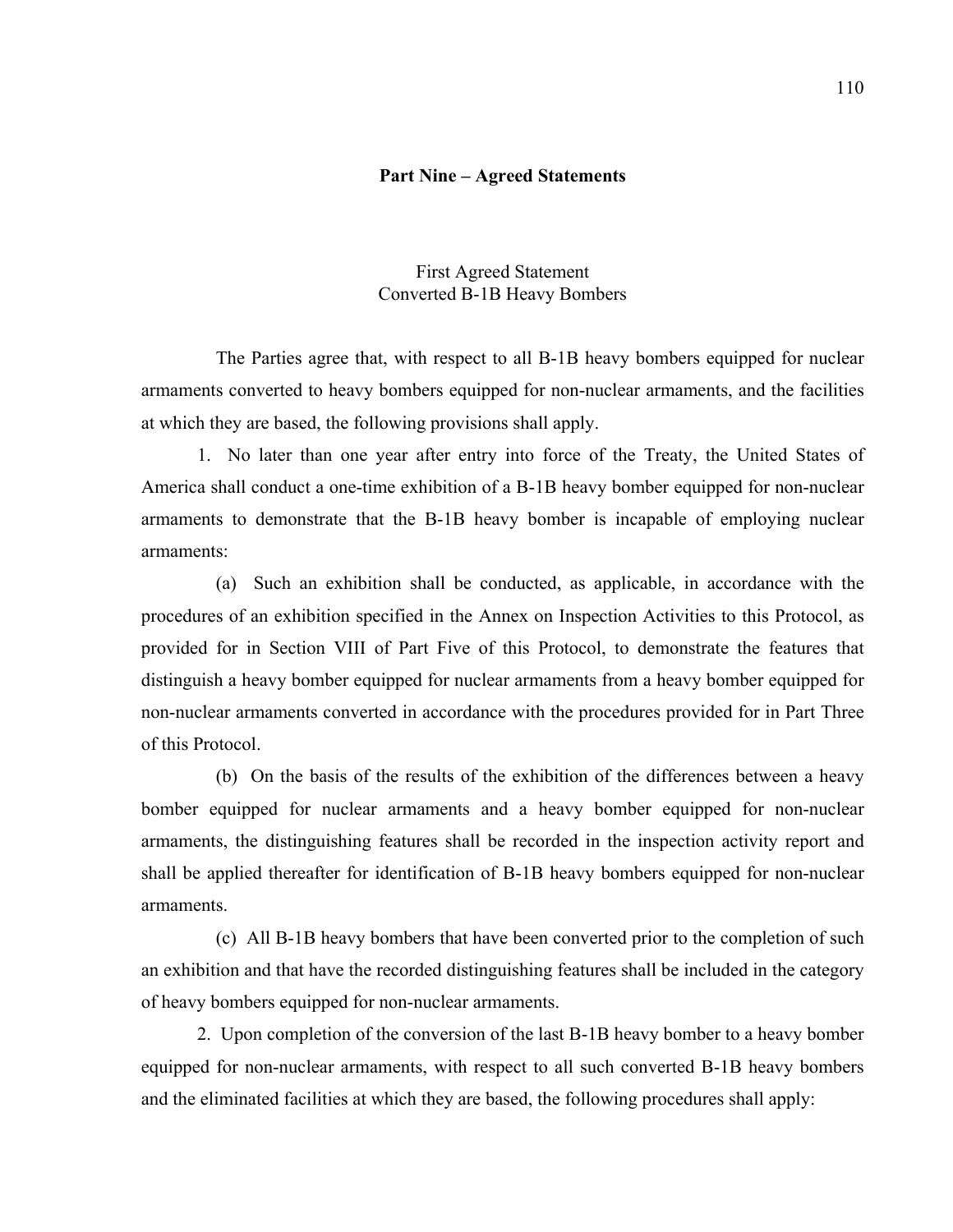(a) The United States of America shall notify the Russian Federation that Ellsworth Air Force Base, South Dakota, United States of America, and Dyess Air Force Base, Texas, United States of America, have been eliminated when all B-1B heavy bombers based there have been converted to heavy bombers equipped for non-nuclear armaments.

 (b) Eliminated facilities where converted B-1B heavy bombers are based may be inspected as formerly declared facilities. Such inspections shall fall within the annual quota for Type Two inspections established in Section VII of Part Five of this Protocol. No more than one such inspection may be conducted each year at either Ellsworth Air Force Base or Dyess Air Force Base.

 (c) During the inspection, in order to confirm the distinguishing features of the designated B-1B heavy bombers that indicate that the designated B-1B heavy bomber remains incapable of employing nuclear armaments, the Russian Federation shall use inspection procedures in accordance with the Annex on Inspection Activities to this Protocol as provided for in Section VII of Part Five of this Protocol, with the following changes:

 (i) At the point of entry, which for such an inspection is Travis Air Force Base, California, United States of America, the inspection team that has designated either Ellsworth Air Force Base or Dyess Air Force Base for a formerly declared facility inspection shall be provided information on the number of B-1B heavy bombers located at the base at that time. If less than 50 percent of such heavy bombers based at that base are present, the inspection team leader shall have the right to:

 (A) Inform a member of the in-country escort that the inspection of the designated base shall take place; or

(B) Designate another inspection site associated with the same point of entry; or

 (C) Decline to conduct the inspection and leave the territory of the inspected Party. In this event the number of such inspections to which the inspecting Party is entitled shall not be reduced.

 (ii) Upon the arrival of the inspection team at the formerly declared facility, a member of the in-country escort shall provide the inspection team leader with an inspection site diagram of the formerly declared facility annotated to depict the location of each of the B-1B heavy bombers located at the base;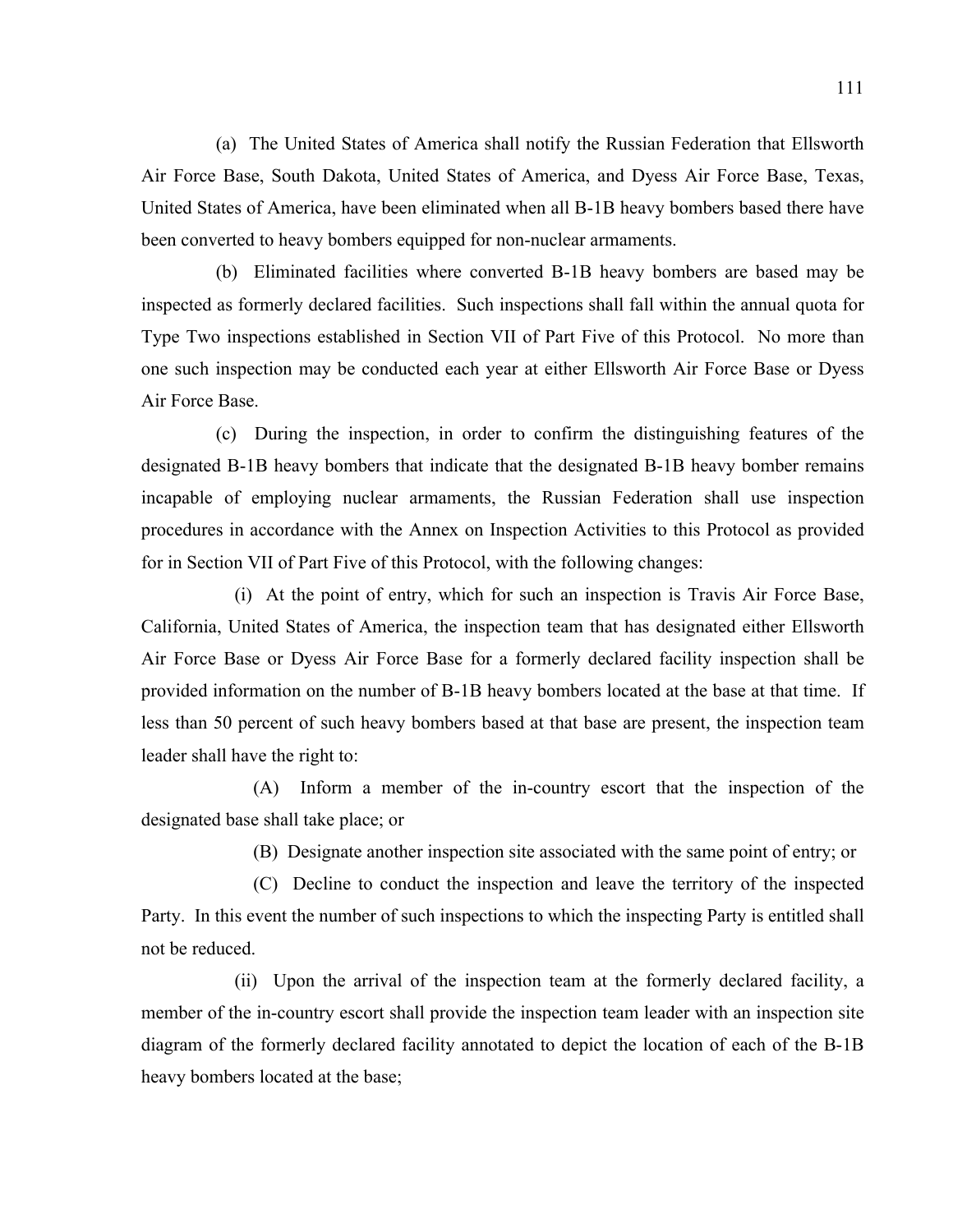(iii) Upon completion of the pre-inspection procedures, the inspection team leader shall designate for inspection no more than three B-1B heavy bombers equipped for non-nuclear armaments;

 (iv) The inspection team shall have the right to inspect each of the three designated B-1B heavy bombers to confirm that these heavy bombers remain incapable of employing nuclear armaments; and

 (v) The results of such an inspection shall be recorded in the inspection activity report.

3. Upon completion of the conversion of all B-1B heavy bombers equipped for nuclear armaments to heavy bombers equipped for non-nuclear armaments, such converted heavy bombers shall not be subject to a Type One inspection when those heavy bombers are present at an air base at the time pre-inspection restrictions were implemented at the base.

4. If either Party decides to convert all heavy bombers of another type that are equipped for nuclear armaments to heavy bombers equipped for non-nuclear armaments, such heavy bombers converted in accordance with Part Three of this Protocol shall also be subject to the aforementioned verification measures.

# Second Agreed Statement U.S. Submarines Equipped with Launchers of Cruise Missiles Converted from Ballistic Missile Submarines

 The Parties agree that the following provisions shall apply to the U.S. submarines equipped with launchers of cruise missiles converted from ballistic missile submarines, known to the Russian Federation as "PLARK" and to the United States of America as "SSGNs":

1. In order to provide assurances that all four U.S. SSGNs are incapable of launching SLBMs, the following provisions shall apply with respect to such submarines:

 (a) No later than three years after entry into force of the Treaty, the United States of America shall conduct an initial one-time exhibition of each of these four SSGNs. The purpose of such exhibitions shall be to confirm that the launchers on such submarines are incapable of launching SLBMs. Such an exhibition shall be conducted in order to confirm that that an SLBM launcher has been converted, as provided for in Section VIII of Part Five of this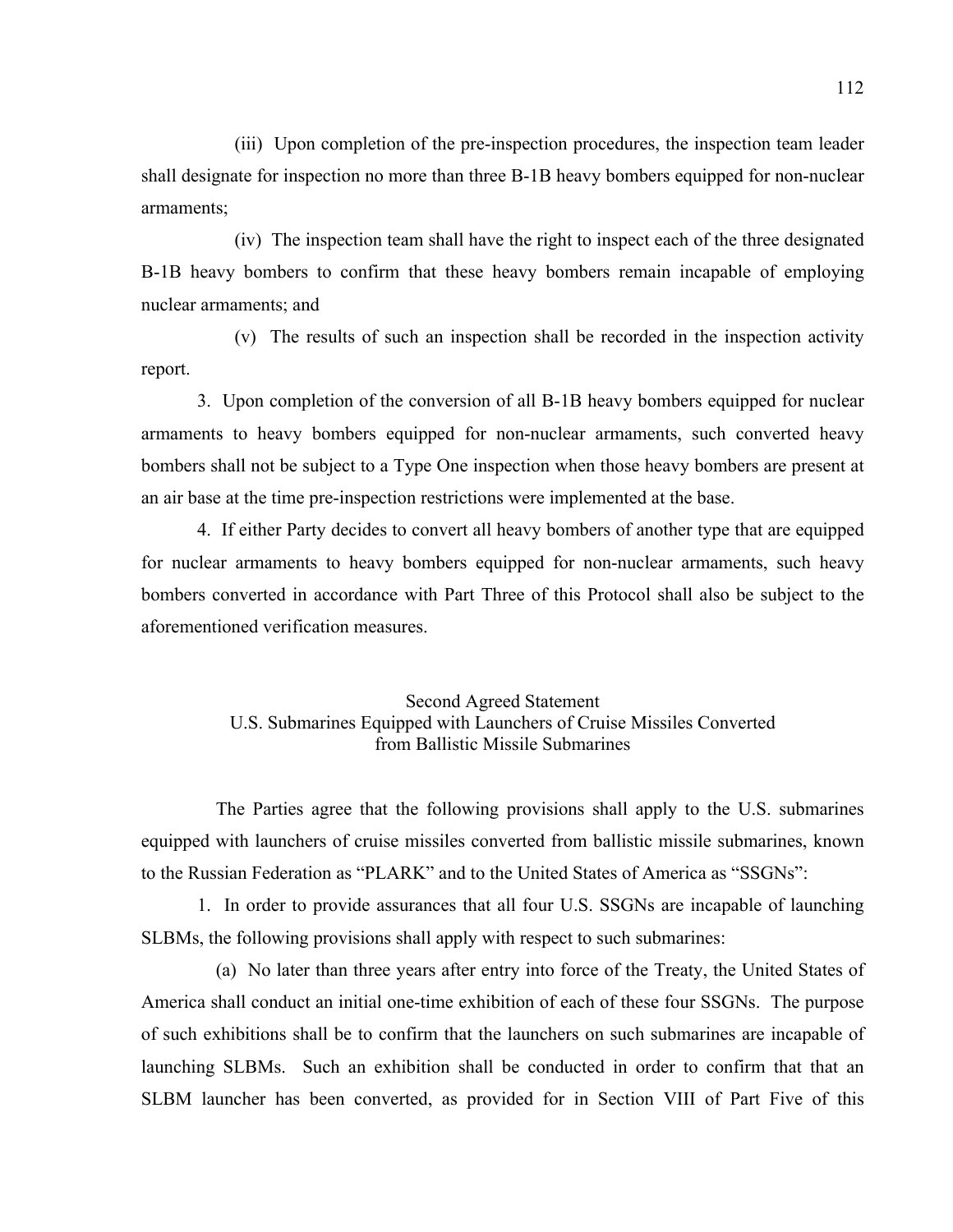Protocol, and, as applicable, in accordance with the procedures for an exhibition specified in the Annex on Inspection Activities to this Protocol.

 (b) After completion of the initial exhibitions, the United States of America shall periodically provide an opportunity for the Russian Federation to confirm that none of the launchers on the four SSGNs has been reconverted and each of them remains incapable of launching an SLBM. In order to provide assurances that the launchers on such a submarine have not been reconverted and remain incapable of launching SLBMs, the Russian Federation shall have the right, while conducting a Type One inspection at a submarine base, to inspect the designated launchers on an SSGN if such a submarine is located at the submarine base. Throughout the duration of the Treaty, the number of such inspections shall not exceed a total of six inspections for all four SSGNs existing at the time of entry into force of the Treaty, and the number of such inspections shall not exceed two inspections for each SSGN.

 The coastlines and waters diagram of the inspected submarine base, provided during the pre-inspection procedures, shall depict the locations of all ballistic missile submarines and SSGNs located at that time at the submarine base.

 (c) An inspection of a launcher on an SSGN shall be conducted in accordance with Part Five of this Protocol and in accordance with procedures provided for in the Annex on Inspection Activities to this Protocol for conducting an inspection of an SLBM launcher that does not contain a deployed SLBM, with the following changes:

 (i) The SSGNs at the designated submarine base shall be subject to pre-inspection restrictions specified in paragraph 3 of Section VI of Part Five of this Protocol and shall be subject to inspection. After pre-inspection restrictions were implemented, no temporary shelters shall be installed over the launchers on the SSGN. If temporary shelters were installed before pre-inspection restrictions were implemented, the launchers on an SSGN under these shelters shall not be subject to inspection. The total number of such launchers on a single SSGN that are not subject to inspection because they are under such shelters shall not exceed eight launchers;

 (ii) Upon arrival of the inspection team at the submarine base, a member of the in-country escort shall provide to the inspection team leader, in writing, in addition to the information provided for in subparagraph 5(b) of Section VI of Part Five of this Protocol, information on the number of SSGNs subject to inspection pursuant to this Agreed Statement and on the number of launchers on those submarines;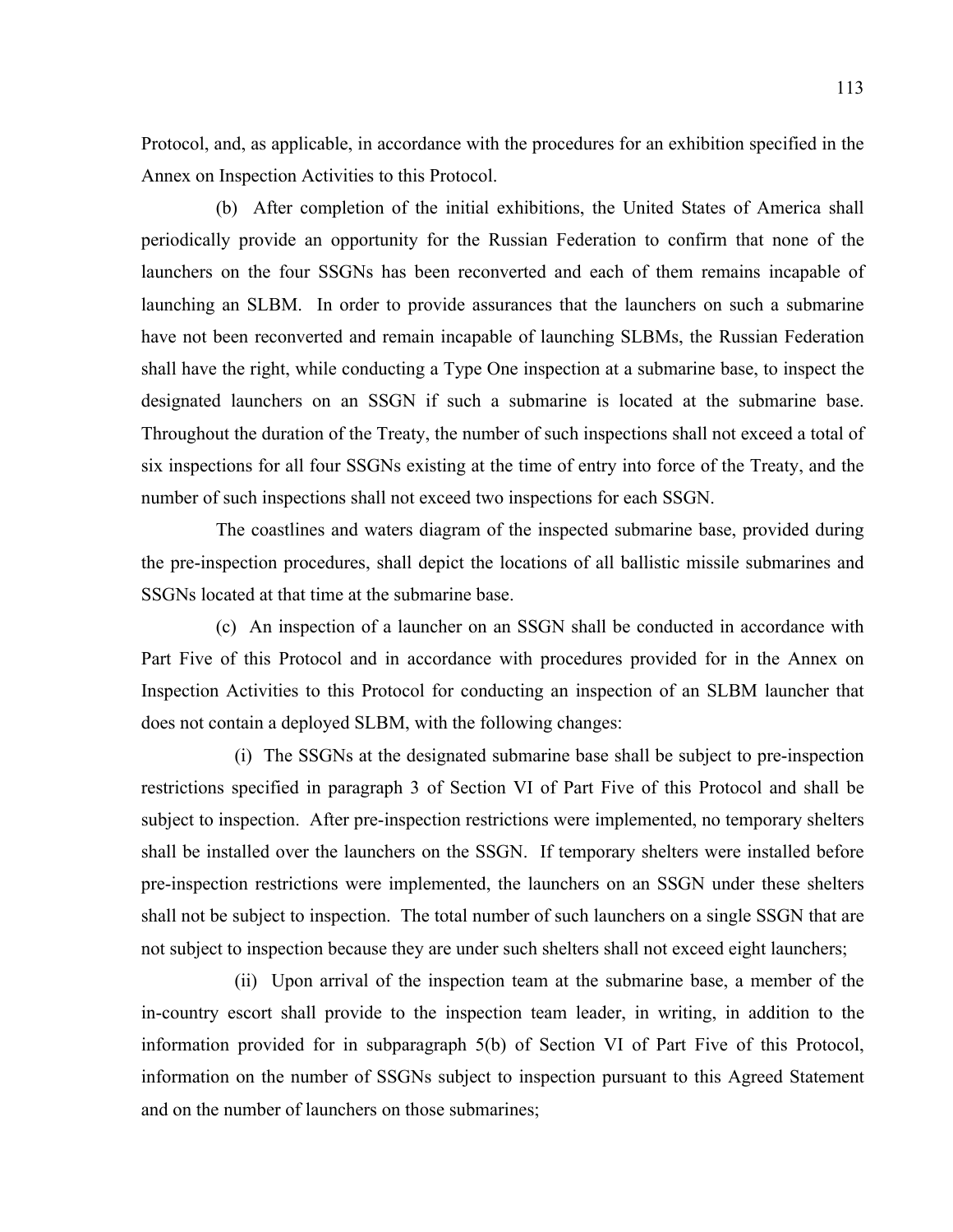(iii) The inspection team leader shall have the right to designate for inspection two launchers on an SSGN, if an SSGN is located at that base, instead of one non-deployed launcher of SLBMs;

 (iv) The inspection team shall have the right to inspect the designated launchers on the SSGN in order to confirm that the designated launchers remain incapable of launching SLBMs; and

 (v) The results of such an inspection shall be recorded in the inspection activity report.

2. If either Party converts a ballistic missile submarine to a submarine equipped with launchers of cruise missiles, such a submarine shall be subject to the measures specified in this Agreed Statement, and an additional number of inspections shall be agreed within the framework of the BCC.

# Third Agreed Statement Joint Basing of Heavy Bombers Equipped for Nuclear Armaments and Heavy Bombers Equipped for Non-nuclear Armaments

 The Parties agree that, notwithstanding paragraph 9 of Article IV of the Treaty, each Party shall have the right, at an air base, to carry out joint basing of heavy bombers of a type equipped for nuclear armaments and heavy bombers of the same type that have been converted to heavy bombers equipped for non-nuclear armaments in accordance with Part Three of this Protocol, until the last heavy bomber of such a type has been converted to a heavy bomber equipped for non-nuclear armaments.

1. All heavy bombers of a type located at an air base at which joint basing of heavy bombers is carried out shall be subject to inspection until the last heavy bomber of that type equipped for nuclear armaments has been converted to a heavy bomber of the same type equipped for non-nuclear armaments. In this connection, an inspection of heavy bombers declared during pre-inspection procedures to be equipped for nuclear armaments shall fall within the annual inspection quota for Type One inspections established in Section VI of Part Five of this Protocol. During the same inspection, heavy bombers of the same type declared to be converted heavy bombers may be inspected in order to confirm that they have not been reconverted and remain incapable of employing nuclear armaments.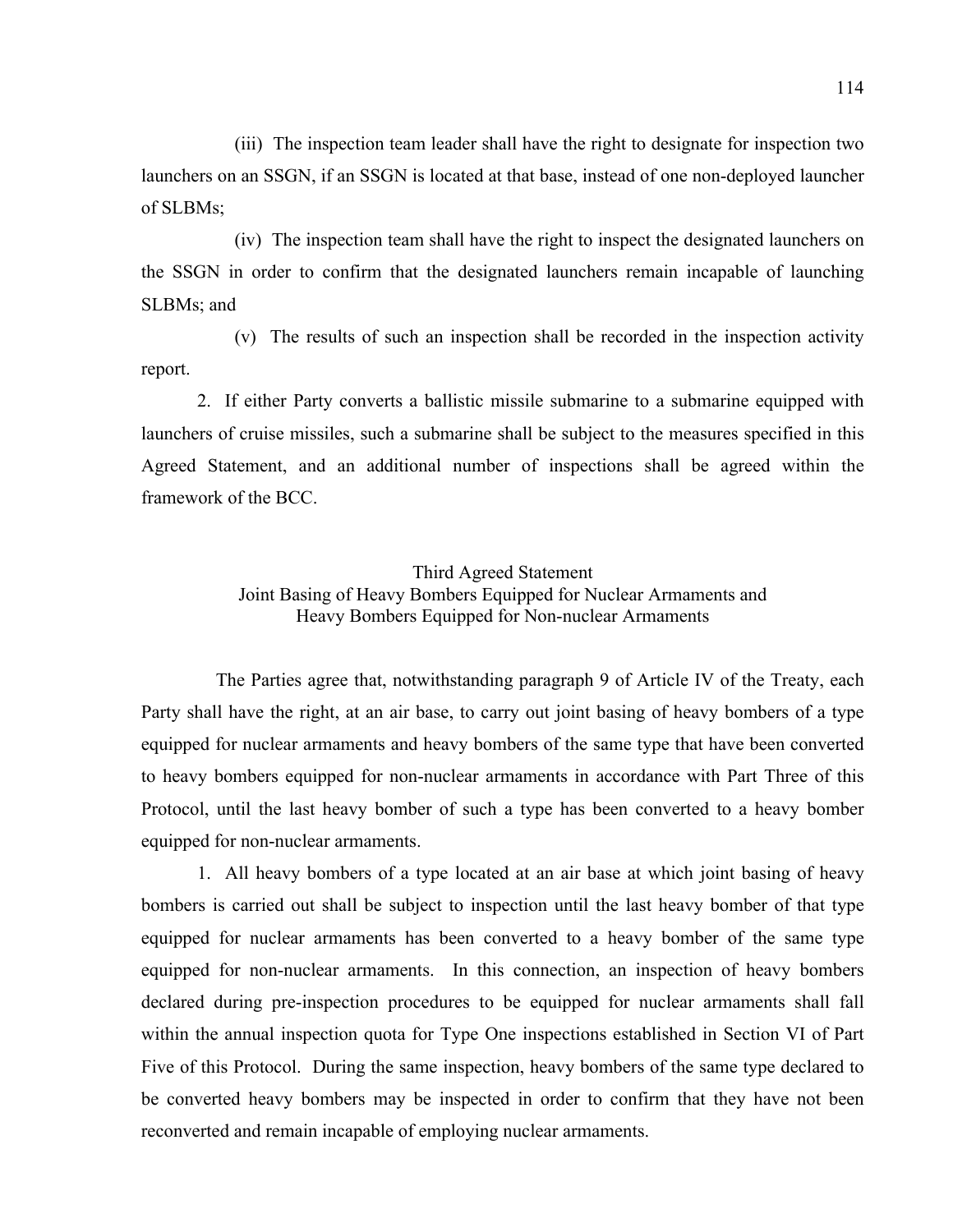2. The inspection of an air base at which heavy bombers equipped for nuclear armaments and heavy bombers of the same type converted to heavy bombers equipped for nonnuclear armaments are jointly based shall be conducted in accordance with Part Five of this Protocol, using the following modified Type One inspection procedures:

 (a) If the inspection team has designated for inspection such an air base, a member of the in-country escort shall provide to the inspection team leader, in addition to the information specified in paragraph 6 of Section IV of Part Five of this Protocol that pertains to deployed heavy bombers of a type, information on the number of heavy bombers of the same type converted to heavy bombers equipped for non-nuclear armaments located at that time at that air base;

 (b) The heavy bombers equipped for nuclear armaments and the heavy bombers of the same type converted to heavy bombers equipped for non-nuclear armaments located at that air base shall be subject to the pre-inspection restrictions specified in paragraph 3 of Section VI of Part Five of this Protocol;

 (c) Upon the arrival of the inspection team at the air base, a member of the in-country escort shall provide to the inspection team leader, in writing, in addition to the information provided for in subparagraph 5(c) of Section VI of Part Five of this Protocol, information on the number and type of heavy bombers converted into heavy bombers equipped for non-nuclear armaments located at the air base at the time pre-inspection restrictions were implemented. In addition, an inspection site diagram of the air base, depicting the location of all such heavy bombers converted to heavy bombers equipped for non-nuclear armaments, shall be provided;

 (d) Upon completion of the pre-inspection procedures, the inspection team leader shall designate for inspection no more than three deployed heavy bombers depicted on the inspection site diagram of the air base. The inspection team shall have the right to inspect the designated deployed heavy bombers in order to confirm the number of nuclear armaments located on them;

 (e) In addition, the inspection team shall have the right to inspect, if so designated, no more than two heavy bombers of the same type converted to heavy bombers equipped for nonnuclear armaments in order to confirm that such heavy bombers remain incapable of employing nuclear armaments; and

(f) The results of such an inspection shall be recorded in the inspection activity report.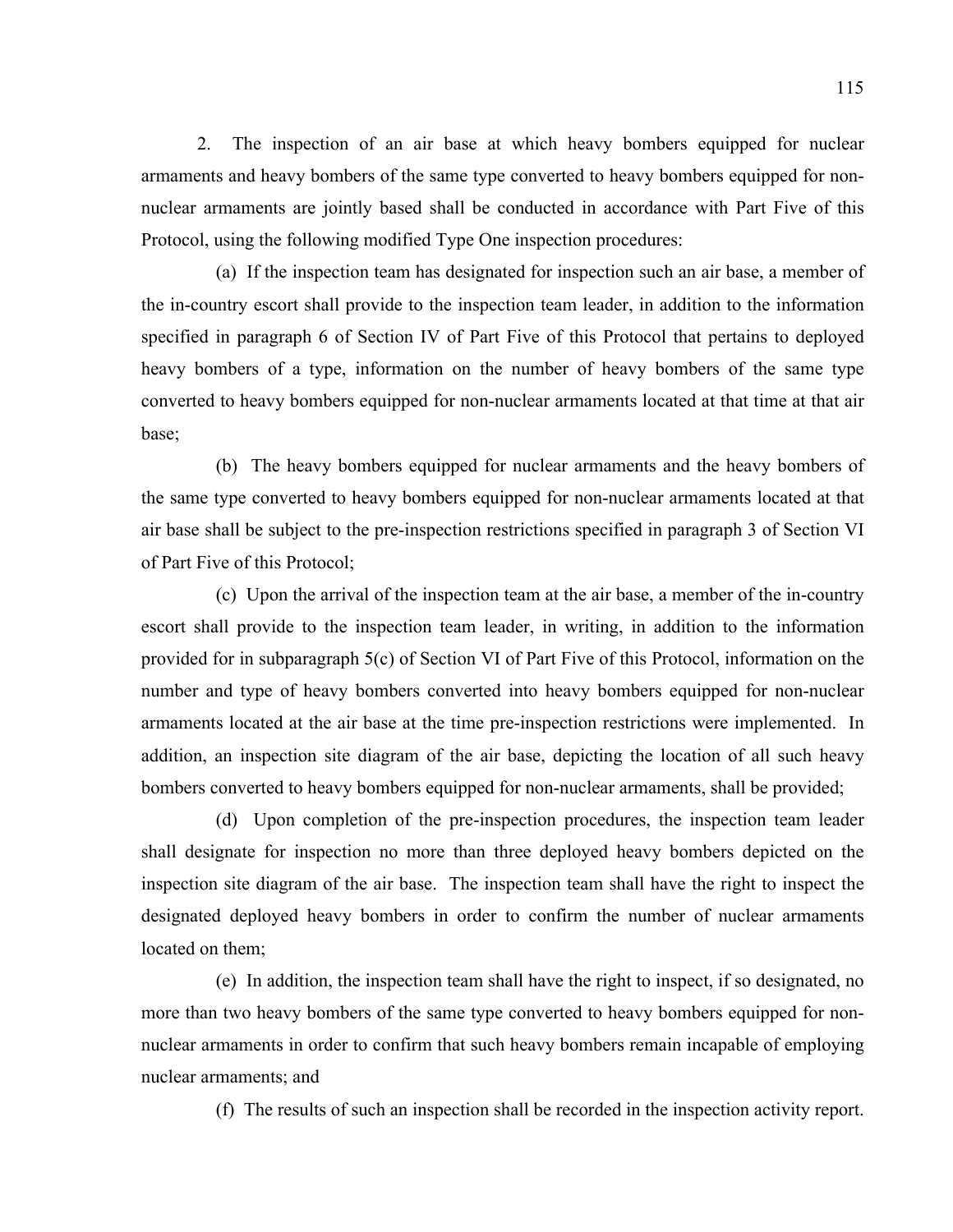# Fourth Agreed Statement Deployed Heavy Bombers Located at Davis-Monthan Air Force Base

 The Parties agree that U.S. heavy bombers equipped for nuclear armaments awaiting conversion or elimination may be located at the storage facility for heavy bombers at Davis-Monthan Air Force Base, Arizona, United States of America. Each such heavy bomber shall remain based at a declared air base and shall be considered to be a deployed heavy bomber until it is converted or eliminated in accordance with Part Three of this Protocol.

1. In order to provide assurances that deployed heavy bombers located at the storage facility for heavy bombers at Davis-Monthan Air Force Base do not have nuclear armaments located on them, the following provisions shall apply.

2. For the purposes of this Agreed Statement, the term "environmentally-sealed heavy bomber" means a heavy bomber that has undergone the process of comprehensive sealing of an aircraft in a manner that protects it from the effects of dust, humidity, sunlight, and extreme temperatures, which may include the sealing of access panels, doors, plates, and other small openings.

3. In order to confirm that the environmentally-sealed heavy bomber has no nuclear armaments on board, no later than 120 days after entry into force of the Treaty, the United States of America shall conduct a one-time exhibition of one environmentally-sealed deployed heavy bomber of each type located at the storage facility at Davis-Monthan Air Force Base. Such an exhibition shall be conducted in accordance with Part Five of this Protocol and the procedures set forth in this paragraph after receipt of the appropriate notifications:

 (a) Upon the arrival of the inspection team at the storage facility, a member of the incountry escort shall provide to the inspection team leader, in writing, information on the number and types of environmentally-sealed deployed heavy bombers located at the storage facility. In addition, an inspection site diagram of the storage facility for heavy bombers, annotated to depict the location of all such heavy bombers, shall be provided.

 (b) Upon completion of the pre-inspection procedures, the inspection team leader shall designate for exhibition no more than one environmentally-sealed deployed heavy bomber of each type depicted on the inspection site diagram of the storage facility for heavy bombers.

 (c) Upon the arrival of the inspection team at a designated heavy bomber, the incountry escort shall prepare the heavy bomber for viewing. The inspection team shall have the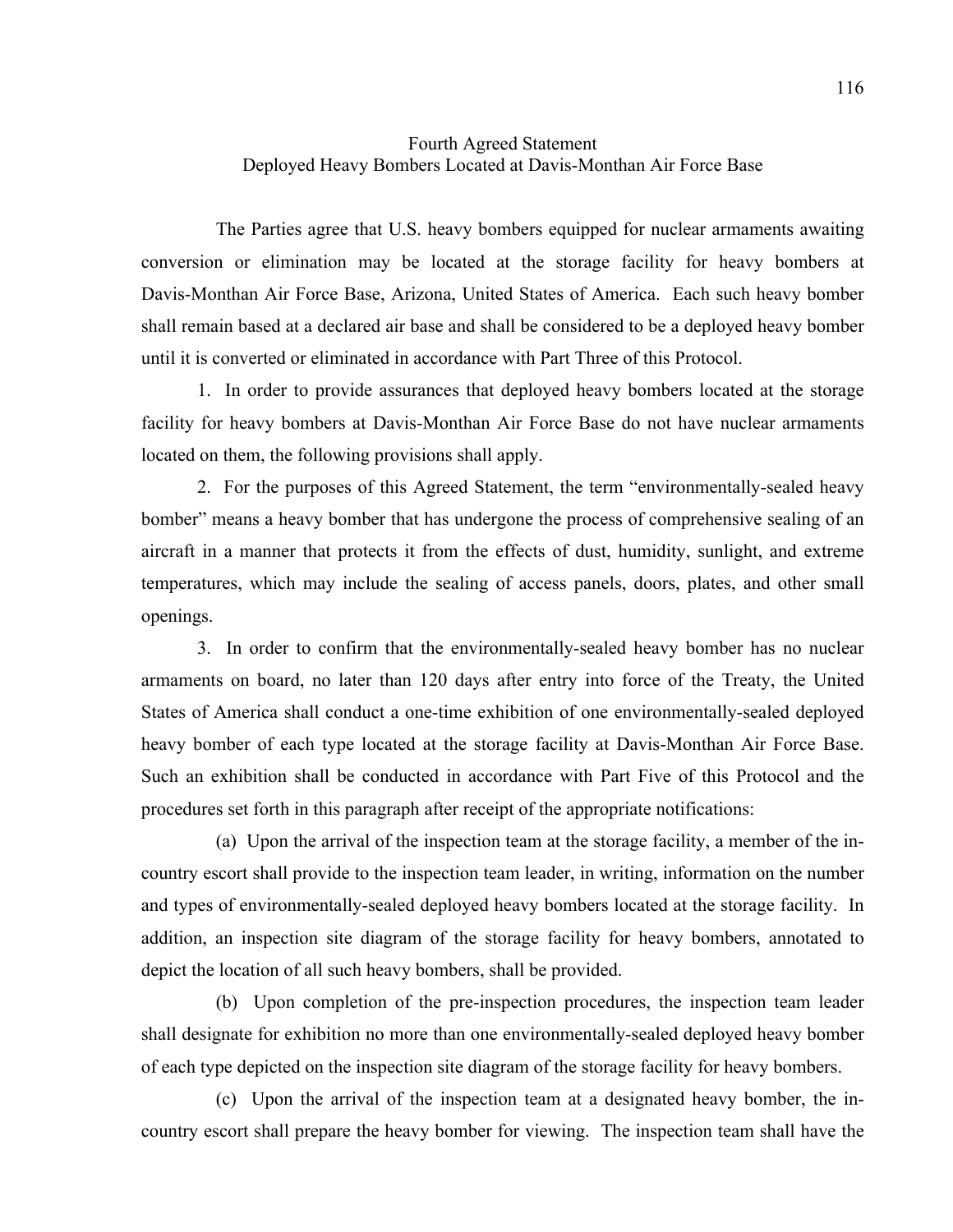right to maintain uninterrupted visual contact with each designated heavy bomber while that heavy bomber is being prepared for viewing.

(d) During the exhibition:

 (i) The inspection team shall have the right to inspect a designated environmentally-sealed deployed heavy bomber of each type by viewing the interior of the weapons bays of such a heavy bomber from a location designated by the in-country escort, in order to confirm that such a heavy bomber does not have nuclear armaments located on it.

 (ii) For all remaining environmentally-sealed deployed heavy bombers declared during pre-inspection procedures, the inspection team shall have the right to view the exterior of each such heavy bomber in order to confirm the comprehensive sealing of the airplane and to read the unique identifier on it.

 (iii) Except for heavy bombers designated for further inspection in accordance with subparagraph (i) of this subparagraph, the inspection team shall not have the right to view the interior portions of any other environmentally-sealed heavy bomber.

 (e) After the exhibition, the inspection team shall apply, in a manner agreed by the Parties, unique tamper-proof seals to all weapons bays of each environmentally-sealed heavy bomber that has been inspected.

 (f) The results of such an exhibition, including unique identifiers of heavy bombers and the locations of unique tamper-proof seals, shall be recorded in the inspection activity report.

4. After the exhibition provided for in paragraph 3 of this Agreed Statement has been conducted, deployed heavy bombers located at the storage facility shall be subject to Type Two inspections in accordance with Section VII of Part Five of this Protocol. Such inspections shall fall within the annual inspection quota for Type Two inspections. During such inspections the following procedures shall apply:

 (a) Upon the arrival of the inspection team at the storage facility, a member of the incountry escort shall provide to the inspection team leader, in writing, information on the number and types of all deployed heavy bombers located at the storage facility, as well as the condition of each such heavy bomber. In addition, an inspection site diagram of the storage facility for heavy bombers, annotated to depict the location of all such heavy bombers, shall be provided.

 (b) Upon completion of the pre-inspection procedures, the inspection team leader shall designate for inspection no more than three deployed heavy bombers that are not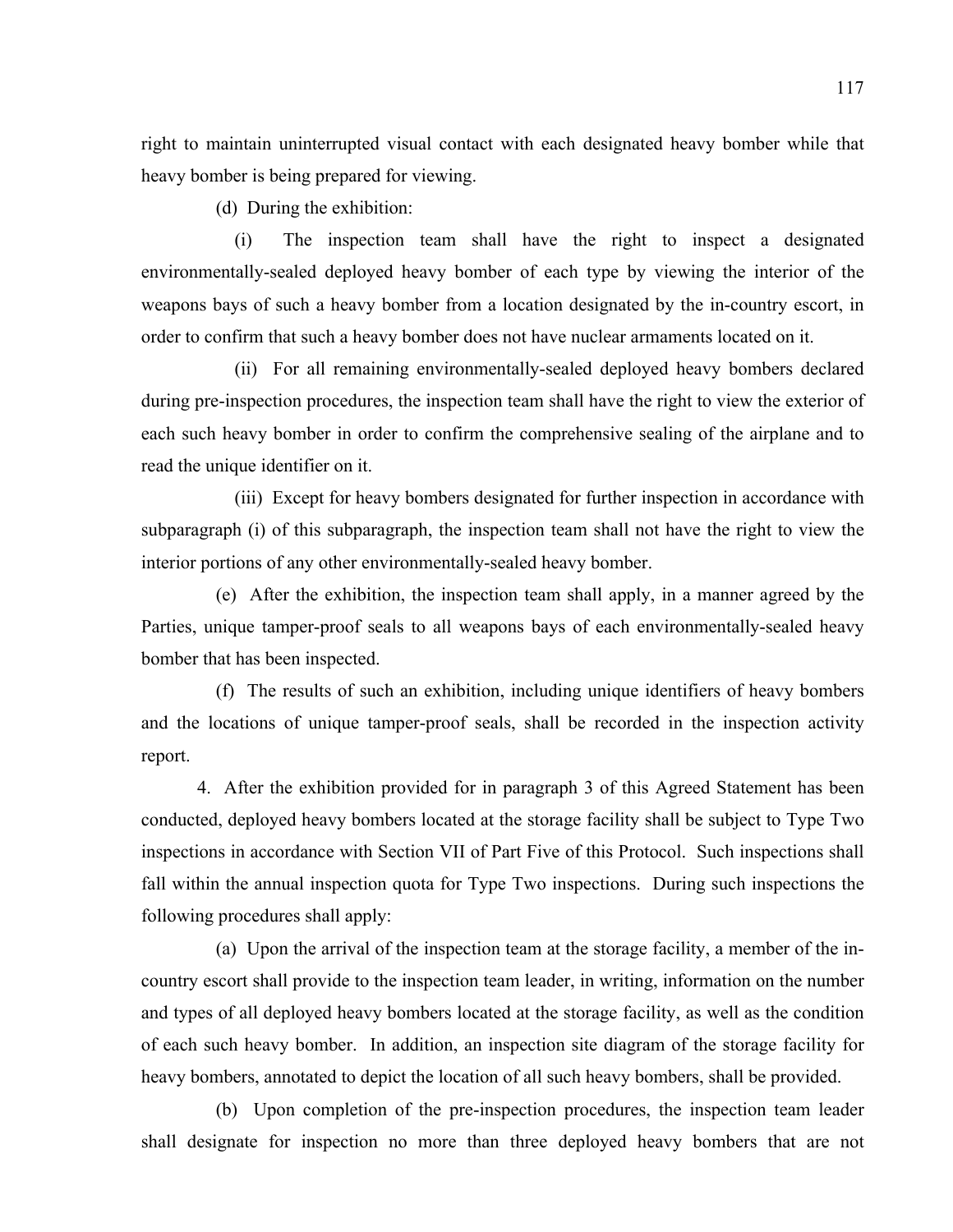environmentally-sealed and that are depicted on the inspection site diagram of the storage facility for heavy bombers.

 (c) The inspection team shall have the right to inspect all deployed heavy bombers located at the storage facility at the time pre-inspection restrictions were implemented in order to confirm the data on the number and types of these heavy bombers.

 (d) Environmentally-sealed heavy bombers may be inspected only by viewing the exterior of such heavy bombers in order to confirm the number and type of such heavy bombers, to read the unique identifiers on them, and to verify that the unique tamper-proof seals have not been damaged. In the event that the unique tamper-proof seals on a heavy bomber have been damaged, the inspected Party shall provide an explanation of the reason for such damage. In the event that the explanation is judged to be unsatisfactory, such a heavy bomber may be inspected by viewing the interior of the weapons bay, and the unique tamper-proof seals may be re-applied to the weapons bay.

 (e) Upon the arrival of the inspection team at designated heavy bombers, the incountry escort shall prepare the heavy bombers for viewing. The inspection team shall have the right to maintain uninterrupted visual contact with each designated heavy bomber while the heavy bomber is being prepared for viewing.

 (f) For deployed heavy bombers designated for inspection in accordance with subparagraph (b) of this paragraph, the inspection team shall have the right to inspect such heavy bombers by viewing the interior of the weapons bays of such heavy bombers from a location designated by the in-country escort, in order to confirm that such heavy bombers do not have nuclear armaments located on them.

 (g) Deployed heavy bombers may be inspected only to the extent that the condition of such heavy bombers allows such procedures to be carried out.

5. If an environmentally-sealed deployed heavy bomber of a type subject to the Treaty and not exhibited during the exhibition conducted in accordance with paragraph 3 of this Agreed Statement is located at the storage facility at Davis-Monthan Air Force Base after such an exhibition, the United States of America shall conduct a similar exhibition of one environmentally-sealed deployed heavy bomber of that type. Such an exhibition shall be conducted in accordance with paragraph 3 of this Agreed Statement.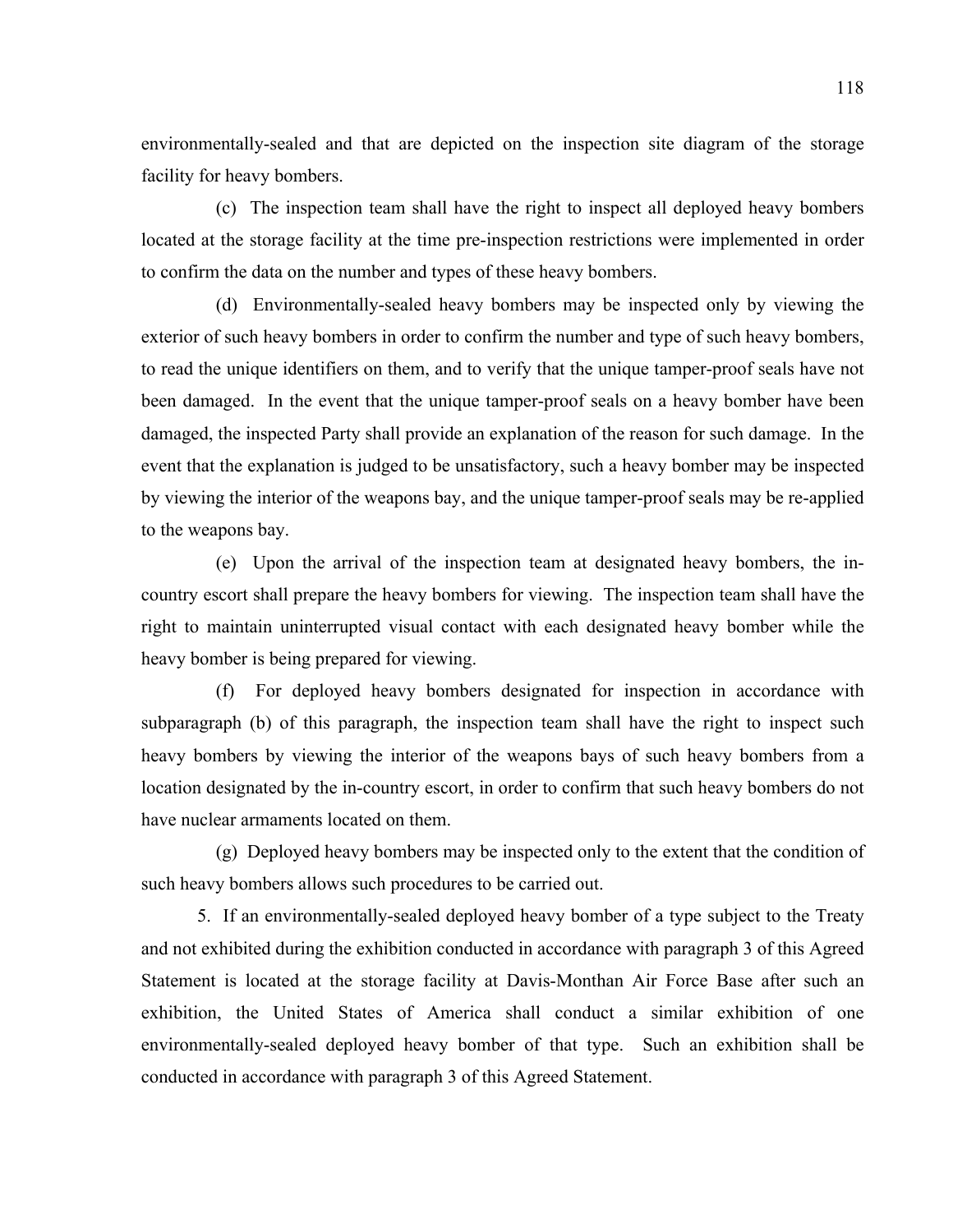#### Fifth Agreed Statement Rapid Reload of ICBM and SLBM Launchers

 The Parties agree that the production, testing, or deployment of systems designed for the rapid reload of ICBM launchers and SLBM launchers is unwarranted and should not be pursued by either Party.

> Sixth Agreed Statement Use of Telemetric Information

 The Parties agree that the exchange of telemetric information within the framework of the Treaty is designed to help forge a new strategic relationship of the Parties, not for undermining the potential of the strategic offensive arms of the Parties.

### Seventh Agreed Statement Converted Silo Launchers of ICBMs at Vandenberg Air Force Base

 The Parties agree that, with respect to the five converted silo launchers of ICBMs located at Vandenberg Air Force Base, California, United States of America, that were converted prior to signature of the Treaty, the following provisions shall apply.

1. In order to provide assurances that all five converted silo launchers of ICBMs remain incapable of launching ICBMs, no later than three years after entry into force of the Treaty, the United States of America shall conduct a one-time exhibition of the five converted silo launchers of ICBMs. The purpose of such an exhibition shall be to demonstrate that these launchers are no longer capable of launching ICBMs as well as to determine the features that distinguish a converted silo launcher of ICBMs from a silo launcher of ICBMs that has not been converted. On the basis of the results of such an exhibition, the distinguishing features shall be recorded in the inspection activity report. Such an exhibition shall be conducted, as applicable, in accordance with the procedures for an exhibition specified in the Annex on Inspection Activities to this Protocol, as provided for in Section VIII of Part Five of this Protocol.

2. After the initial exhibition of all five converted silo launchers of ICBMs, the United States of America shall conduct one additional exhibition of the five converted silo launchers of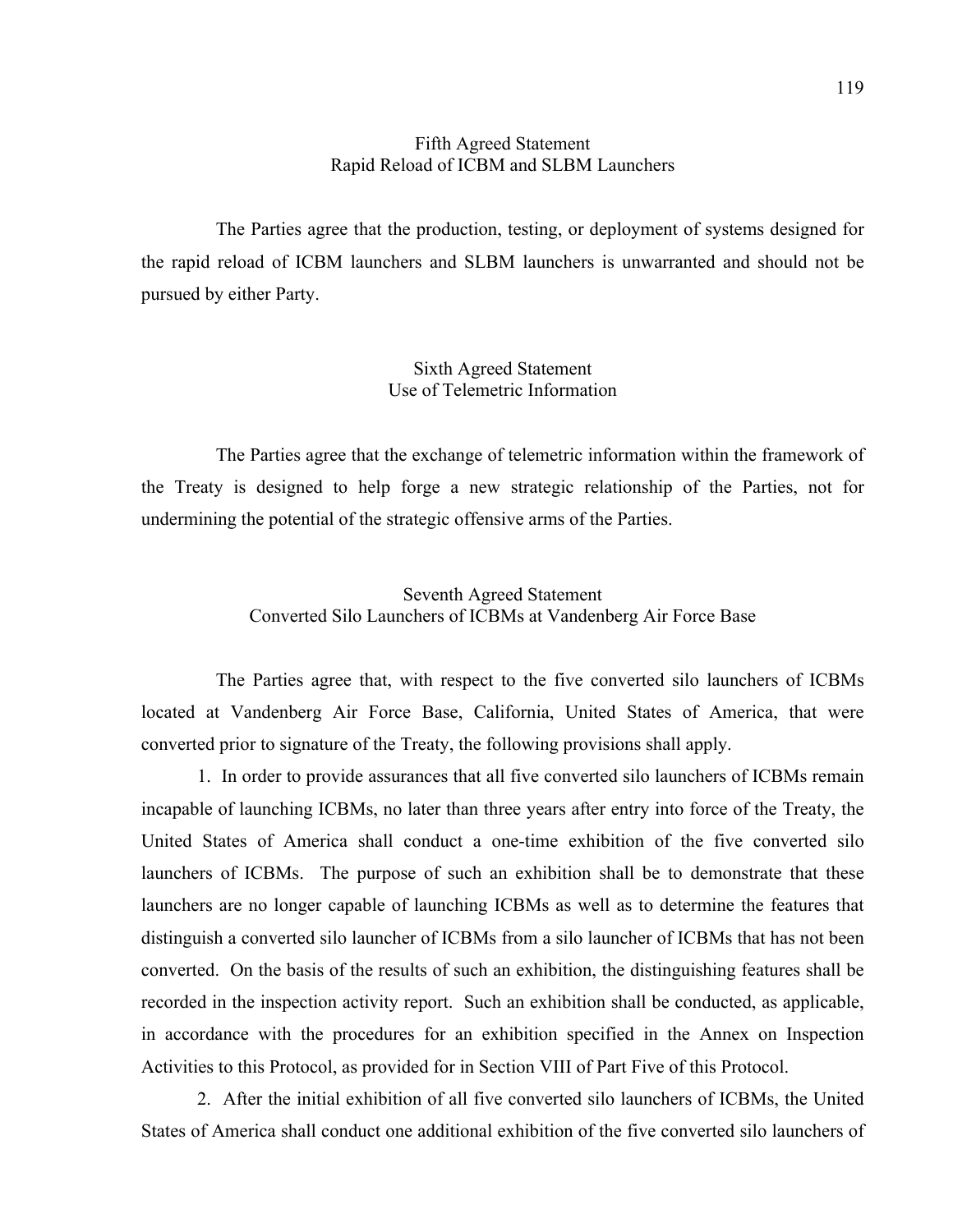ICBMs to demonstrate that the previously recorded distinguishing features remain unchanged, that the launchers have not been reconverted, and that the launchers remain incapable of launching ICBMs. Such an exhibition shall be conducted at an agreed time, but no later than 30 days after the receipt of a request thereof from the Russian Federation.

### Eighth Agreed Statement Non-nuclear Objects Located on the Front Section of an ICBM or SLBM

1. The Parties agree that, considering military utility, only nuclear-armed reentry vehicles and non-nuclear objects other than reentry vehicles may be simultaneously located on a front section of an ICBM or SLBM.

2. Such non-nuclear objects located on the front section of an ICBM or SLBM that has been declared to be equipped with no less than one nuclear-armed reentry vehicle shall not be counted against the aggregate limit provided for in subparagraph 1(b) of Article II of the Treaty.

3. The Parties shall have the right to confirm that such non-nuclear objects are not nuclear-armed reentry vehicles, using procedures contained in the Annex on Inspection Activities to this Protocol.

### Ninth Agreed Statement Conversion of Individual Launchers of SLBMs

1. The Parties agree that launchers converted in accordance with Part Three of this Protocol that are incapable of launching SLBMs may simultaneously be located on a ballistic missile submarine.

2. Within the 30-day period after provision of notification of the completion of the conversion of the first launcher of SLBMs installed on a specific type of ballistic missile submarine, the Party that carried out such a conversion shall conduct a one-time exhibition of a converted launcher and an SLBM launcher that has not been converted.

 (a) The purpose of such an exhibition shall be to demonstrate the distinguishing features of a converted launcher and an SLBM launcher that has not been converted.

 (b) On the basis of the results of the exhibition, the distinguishing features shall be recorded in the inspection activity report and shall be used thereafter for conducting inspections.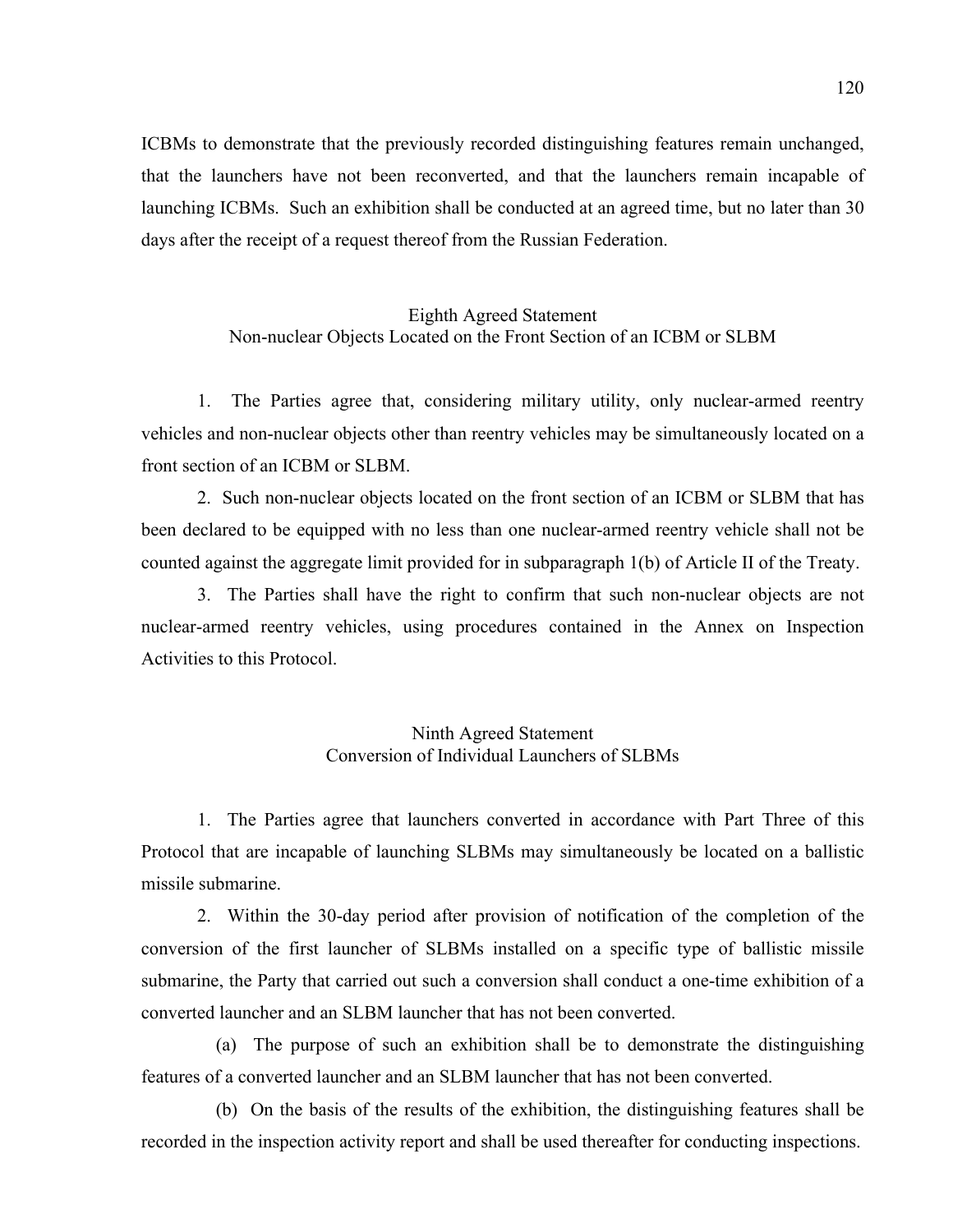3. Upon completion of the conversion procedures in accordance with paragraphs 6 and 7 of Section IV of Part Three of this Protocol, the specified converted launchers shall not be counted against the aggregate limit provided for in subparagraph 1(c) of Article II of the Treaty.

4. Throughout the duration of the Treaty, in order to provide assurances that converted launchers installed on ballistic missile submarines have not been reconverted and remain incapable of launching SLBMs, upon completion of the period of inspection of each launcher provided for in paragraph 7 of Section IV of Part Three of this Protocol, converted launchers shall remain subject to inspection during Type One inspections at submarine bases.

5. The inspection of a converted launcher installed on a ballistic missile submarine shall be conducted in accordance with Section VI of Part Five of this Protocol, with the following changes:

 (a) Upon the arrival of the inspection team at the submarine base, a member of the incountry escort shall provide to the inspection team leader, in writing, in addition to the information provided for in subparagraph 5(b) of Section VI of Part Five of this Protocol, information on the number of converted launchers installed on ballistic missile submarines subject to pre-inspection restrictions, including the location of each converted launcher installed on each ballistic missile submarine.

 (b) The inspection team leader shall have the right to designate for inspection one converted launcher installed on a ballistic missile submarine in addition to SLBM launchers, the inspection of which is provided for in subparagraph 6(b) of Section VI of Part Five of this Protocol.

 (c) The designated converted launcher must be installed on the same ballistic missile submarine as the designated deployed launcher of SLBMs.

 (d) A subgroup of no more than five inspectors shall have the right to inspect the designated converted launcher to confirm that the converted launcher remains incapable of launching an SLBM, using each of the recorded distinguishing features for such a launcher.

 (e) The results of such an inspection and confirmation of each of the distinguishing features shall be recorded in the inspection activity report.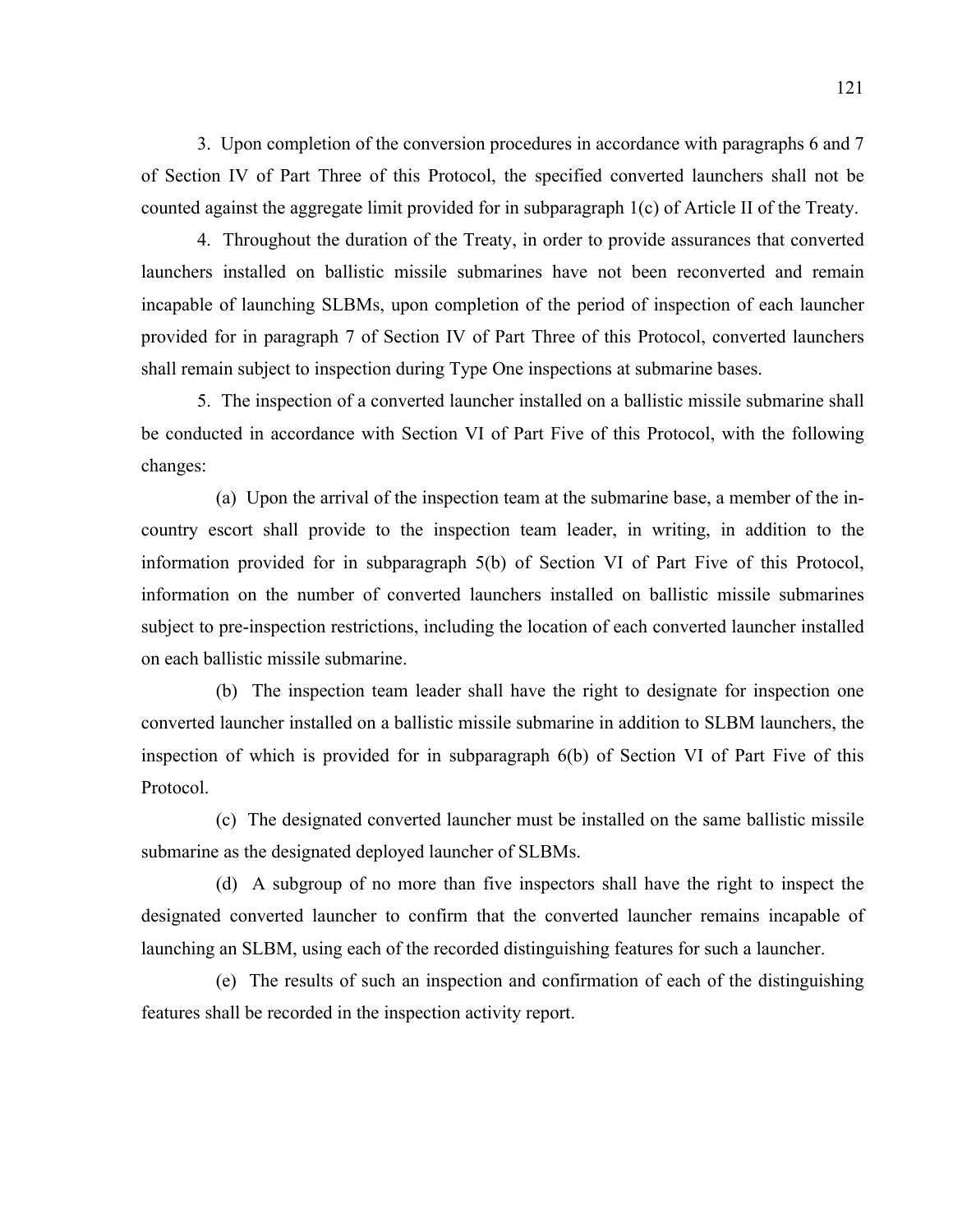# Tenth Agreed Statement Customs Duties and Taxes

 The Parties agree that all equipment, recording media, and supporting documentation for such media, as well as tools required for installation, provided by a Party and imported into the territory of the other Party for the purposes of the Treaty, shall be exempt from any customs duties and related taxes and charges.